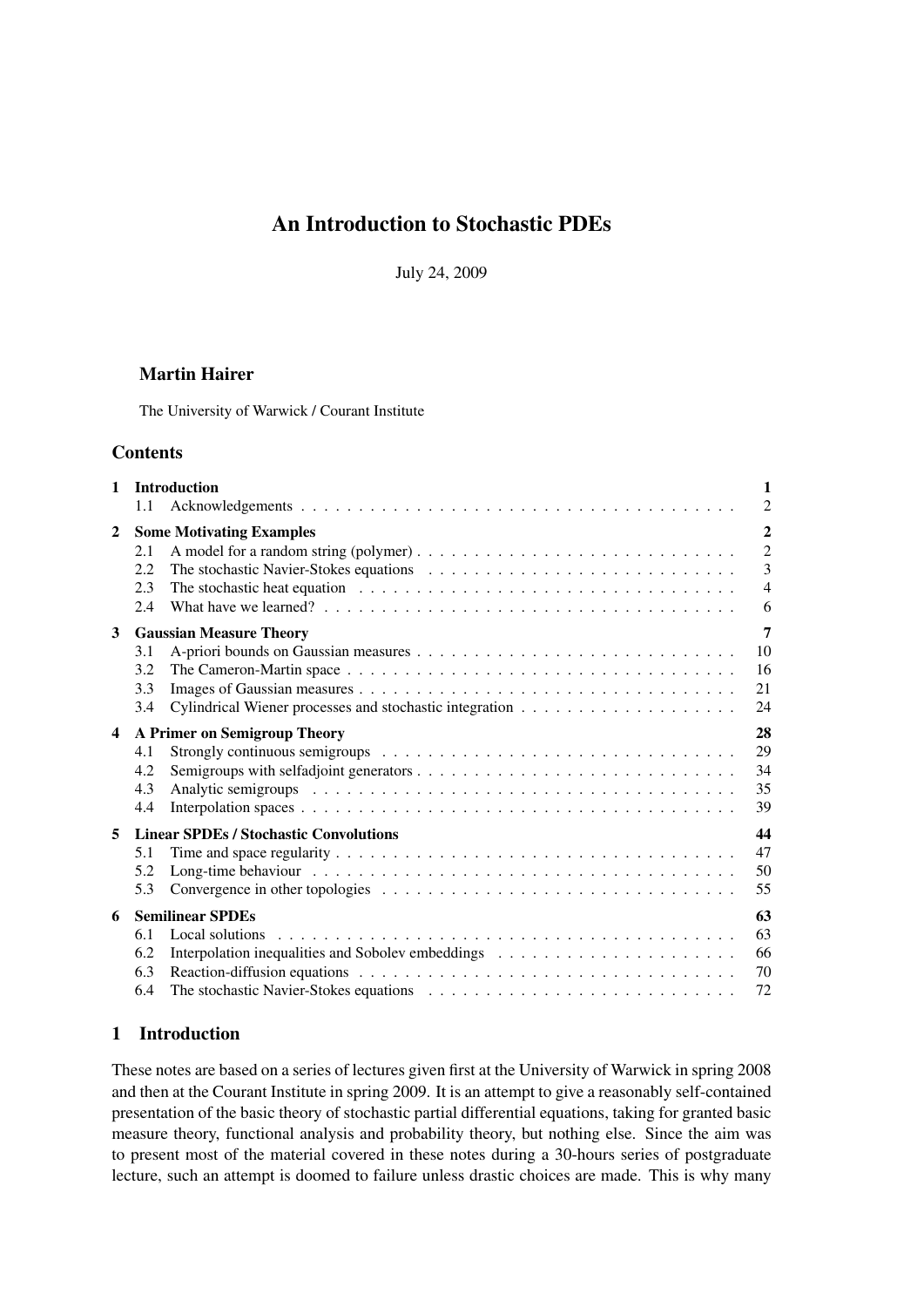important facets of the theory of stochastic PDEs are missing from these notes. In particular, we do *not* treat equations with multiplicative noise, we do *not* treat equations driven Lévy noise, we do *not* consider equations with 'rough' (that is not locally Lipschitz, even in a suitable space) nonlinearities, we do *not* treat measure-valued processes, we do *not* consider hyperbolic or elliptic problems, we do *not* cover Malliavin calculus and densities of solutions, etc. The reader who is interested in a more detailed exposition of these more technically subtle parts of the theory might be advised to read the excellent works [DPZ92b, DPZ96, PZ07, PR07, SS05].

Instead, the approach taken in these notes is to focus on semilinear *parabolic* problems driven by *additive* noise. These can be treated as stochastic evolution equations in some infinite-dimensional Banach or Hilbert space that usually have nice regularising properties and they already form (in my humble opinion) a very rich class of problems with many interesting properties. Furthermore, this class of problems has the advantage of allowing to completely pass under silence many subtle problems arising from stochastic integration in infinite-dimensional spaces.

# 1.1 Acknowledgements

These notes would never have been completed, were it not for the enthusiasm of the attendants of the course. Hundreds of typos and mistakes were spotted and corrected. I am particularly indebted to David Epstein and Jochen Voß who carefully worked their way through these notes when they were still in a state of wilderness. Special thanks are also due to Pavel Bubak who was running the tutorials for the course given in Warwick.

# 2 Some Motivating Examples

### 2.1 A model for a random string (polymer)

Take  $N + 1$  particles with positions  $u_n$  immersed in a fluid and assume that nearest-neighbours are connected by harmonic springs. If the particles are furthermore subject to an external forcing  $F$ , the equations of motion (in the overdamped regime where the forces acting on the particle are more important than inertia, which can also formally be seen as the limit where the masses of the particles go to zero) would be given by

$$
\frac{du_0}{dt} = k(u_1 - u_0) + F(u_0),
$$
  
\n
$$
\frac{du_n}{dt} = k(u_{n+1} + u_{n-1} - 2u_n) + F(u_n), \quad n = 1, ..., N - 1,
$$
  
\n
$$
\frac{du_N}{dt} = k(u_{N-1} - u_N) + F(u_N).
$$

This is a primitive model for a polymer chain consisting of  $N + 1$  monomers and without selfinteraction. It does however not take into account the effect of the molecules of water that would randomly 'kick' the particles that make up our string. Assuming that these kicks occur randomly and independently at high rate, this effect can be modelled in first instance by independent white noises acting on all degrees of freedom of our model. We thus obtain a system of coupled stochastic differential equations:

$$
du_0 = k(u_1 - u_0) dt + F(u_0) dt + \sigma dw_0(t),
$$
  
\n
$$
du_n = k(u_{n+1} + u_{n-1} - 2u_n) dt + F(u_n) dt + \sigma dw_n(t), \quad n = 1, ..., N - 1,
$$
  
\n
$$
du_N = k(u_{N-1} - u_N) dt + F(u_N) dt + \sigma dw_N(t).
$$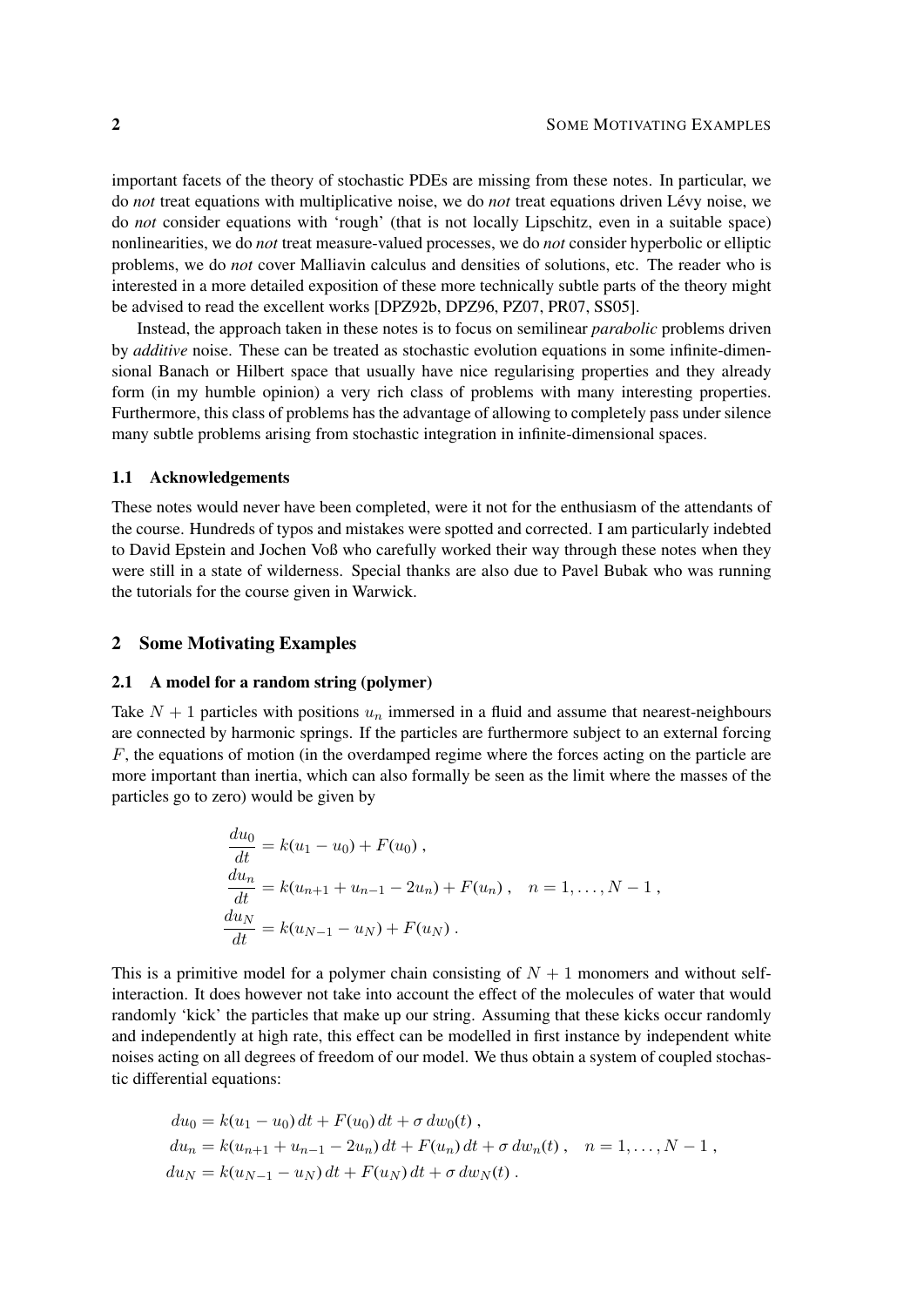Formally taking the continuum limit (with the scalings  $k \approx \nu N^2$  and  $\sigma \approx$ √ N), we can infer that if N is very large, this system is well-described by the solution to a stochastic *partial differential equation*

$$
du(x,t) = \nu \partial_x^2 u(x,t) dt + F(u(x,t)) dt + dW(x,t),
$$

endowed with the boundary conditions  $\partial_x u(0, t) = \partial_x u(1, t) = 0$ . It is not so clear *a priori* what the meaning of the term  $dW(x, t)$  should be. We will see in the next section that, at least on a formal level, it is reasonable to assume that  $\mathbf{E} \frac{dW(x,t)}{dt}$ dt  $\frac{dW(y,s)}{ds} = \delta(x-y)\delta(t-s)$ . The precise meaning of this formula will be discussed later.

### 2.2 The stochastic Navier-Stokes equations

The Navier-Stokes equations describing the evolution of the velocity field  $u(x, t)$  of an incompressible viscous fluid are given by

$$
\frac{du}{dt} = \nu \Delta u - (u \cdot \nabla)u - \nabla p + f,
$$
\n(2.1)

complemented with the (algebraic) incompressibility condition div  $u = 0$ . Here, f denotes some external force acting on the fluid, whereas the pressure  $p$  is given implicitly by the requirement that div  $u = 0$  at all times.

While it is not too difficult in general to show that solutions to  $(2.1)$  exist in some weak sense, in the case where  $x \in \mathbb{R}^d$  with  $d \geq 3$ , their *uniqueness* is an open problem with a \$1,000,000 prize. We will of course not attempt to solve this long-standing problem, so we are going to restrict ourselves to the case  $d = 2$ . (The case  $d = 1$  makes no sense since there the condition  $div u = 0$  would imply that u is constant. However, one could also consider the Burger's equation which has similar features to the Navier-Stokes equations.)

For simplicity, we consider solutions that are periodic in space, so that we view  $u$  as a function from  $\mathbf{T}^2 \times \mathbf{R}_+$  to  $\mathbf{R}^2$ . In the absence of external forcing f, one can use the incompressibility assumption to see that

$$
\frac{d}{dt} \int_{\mathbf{T}^2} |u(x,t)|^2 dx = -2\nu \int_{\mathbf{T}^2} tr \, Du(x,t)^* Du(x,t) dx \leq -2\nu \int_{\mathbf{T}^2} |u(x,t)|^2 dx ,
$$

where we used the Poincaré inequality in the last line (assuming that  $\int_{\mathbf{T}^2} u(x, t) dx = 0$ ). Therefore, by Gronwall's inequality, the solutions decay to 0 exponentially fast. This shows that energy needs to be pumped into the system continuously if one wishes to maintain an interesting regime.

One way to achieve this from a mathematical point of view is to add a force  $f$  that is randomly fluctuating. We are going to show that if one takes a random force that is Gaussian and such that

$$
\mathbf{E}f(x,t)f(y,s) = \delta(t-s)C(x-y) ,
$$

for some correlation function C then, provided that C is sufficiently regular, one can show that (2.1) has solutions for all times. Furthermore, these solutions do not blow up in the sense that one can find a constant  $K$  such that, for any solution to  $(2.1)$ , one has

$$
\limsup_{t\to\infty} \mathbf{E} ||u(t)||^2 \leq K,
$$

for some suitable norm  $\|\cdot\|$ . This allows to provide a construction of a model for homogeneous turbulence which is amenable to mathematical analysis.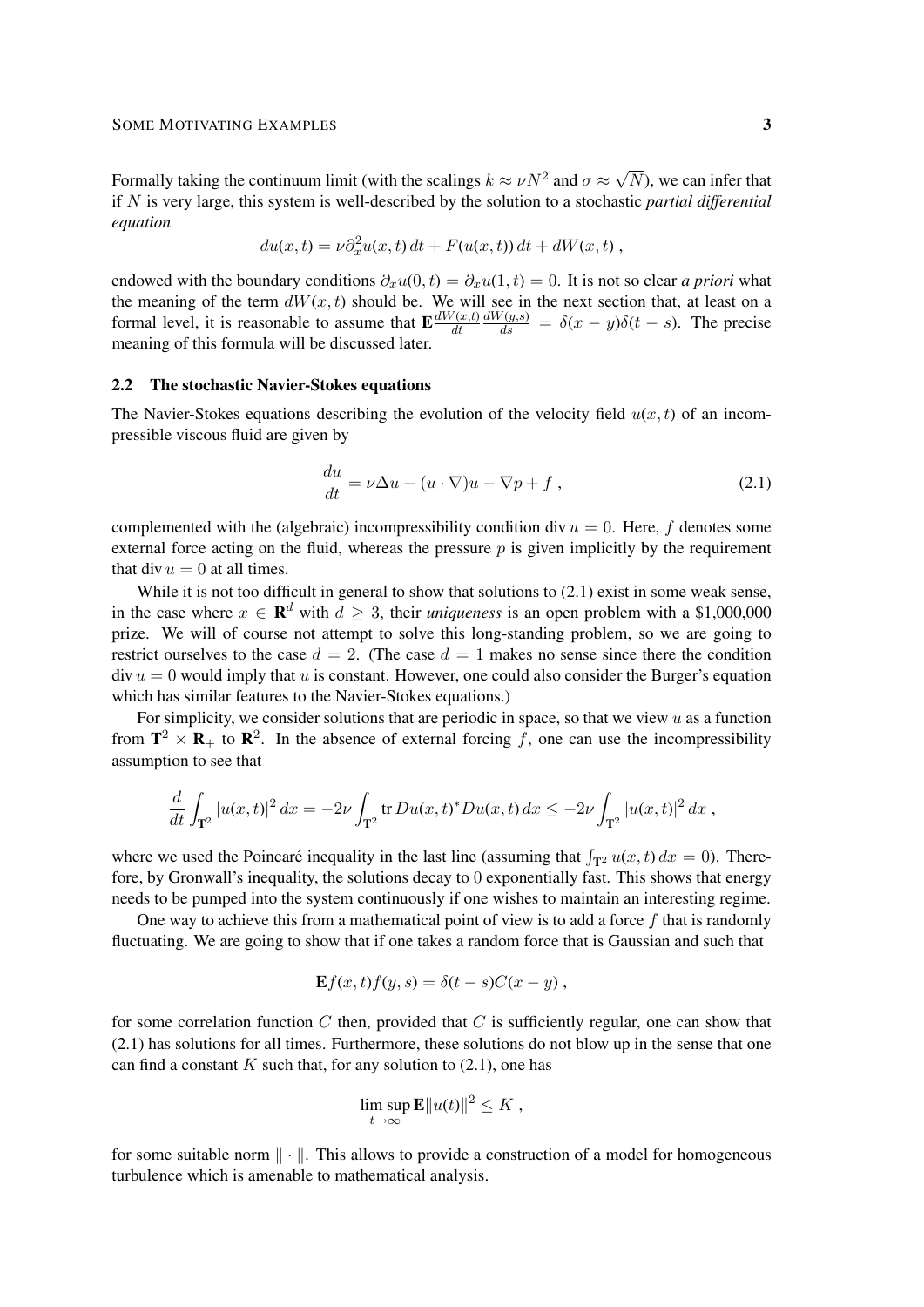### 2.3 The stochastic heat equation

In this section, we focus on the particular example of the stochastic heat equation. We will perform a number of calculations that give us a feeling for what the solutions to this equation look like. These calculations will not be completely rigorous but could be made so with some extra effort. Most tools required to make them rigorous will be introduced later in the course.

# 2.3.1 Setup

Recall that the *heat equation* is the partial differential equation:

$$
\partial_t u = \Delta u \,, \quad u: \mathbf{R}_+ \times \mathbf{R}^n \to \mathbf{R} \,. \tag{2.2}
$$

Given any bounded continuous initial condition  $u_0: \mathbf{R}^n \to \mathbf{R}$ , there exists a unique solution u to (2.2) which is continuous on  $\mathbf{R}_{+} \times \mathbf{R}^{n}$  and such that  $u(0, x) = u_0(x)$  for every  $x \in \mathbf{R}^{n}$ .

This solution is given by the formula

$$
u(t,x) = \frac{1}{(4\pi t)^{n/2}} \int_{\mathbf{R}^n} e^{-\frac{|x-y|^2}{4t}} u_0(y) \, dy \; .
$$

We will denote this by the shorthand  $u(t, \cdot) = e^{\Delta t} u_0$  by analogy with the solution to an  $\mathbf{R}^d$ -valued linear equation of the type  $\partial_t u = Au$ .

Let us now go one level up in difficulty by considering (2.2) with an additional 'forcing term' f:

$$
\partial_t u = \Delta u + f, \quad u: \mathbf{R}_+ \times \mathbf{R}^n \to \mathbf{R} \,. \tag{2.3}
$$

From the variations of constants formula, we obtain that the solution to (2.3) is given by

$$
u(t,\cdot) = e^{\Delta t}u_0 + \int_0^t e^{\Delta(t-s)}f(s,\cdot)ds.
$$
 (2.4)

Since the kernel defining  $e^{\Delta t}$  is very smooth, this expression actually makes sense for a large class of distributions  $f$ . Suppose now that  $f$  is 'space-time white noise'. We do not define this rigorously for the moment, but characterise it as a (distribution-valued) centred Gaussian process  $\xi$  such that  $\mathbf{E}\xi(s, x)\xi(t, y) = \delta(t - s)\delta(x - y)$ .

The stochastic heat equation is then the stochastic partial differential equation

$$
\partial_t u = \Delta u + \xi \,, \quad u: \mathbf{R}_+ \times \mathbf{R}^n \to \mathbf{R} \,. \tag{2.5}
$$

Consider the simplest case  $u_0 = 0$ , so that its solution is given by

$$
u(t,x) = \int_0^t \frac{1}{(4\pi|t-s|)^{n/2}} \int_{\mathbf{R}^n} e^{-\frac{|x-y|^2}{4(t-s)}} \xi(s,y) \, dy \, ds \tag{2.6}
$$

This is again a centred Gaussian process, but its covariance function is more complicated. The aim of this section is to get some idea about the space-time regularity properties of (2.6). While the solutions to ordinary stochastic differential equations are in general  $\alpha$ -Hölder continuous (in time) for every  $\alpha < 1/2$  but not for  $\alpha = 1/2$ , we will see that in dimension  $n = 1$ , u as given by (2.6) is only 'almost'  $1/4$ -Hölder continuous in time and 'almost'  $1/2$ -Hölder continuous in space. In higher dimensions, it is not even function-valued... The reason for this lower time-regularity is that the driving space-time white noise is not only very singular as a function of time, but also as a function of space. Therefore, some of the regularising effect of the heat equation is required to turn it into a continuous function in space.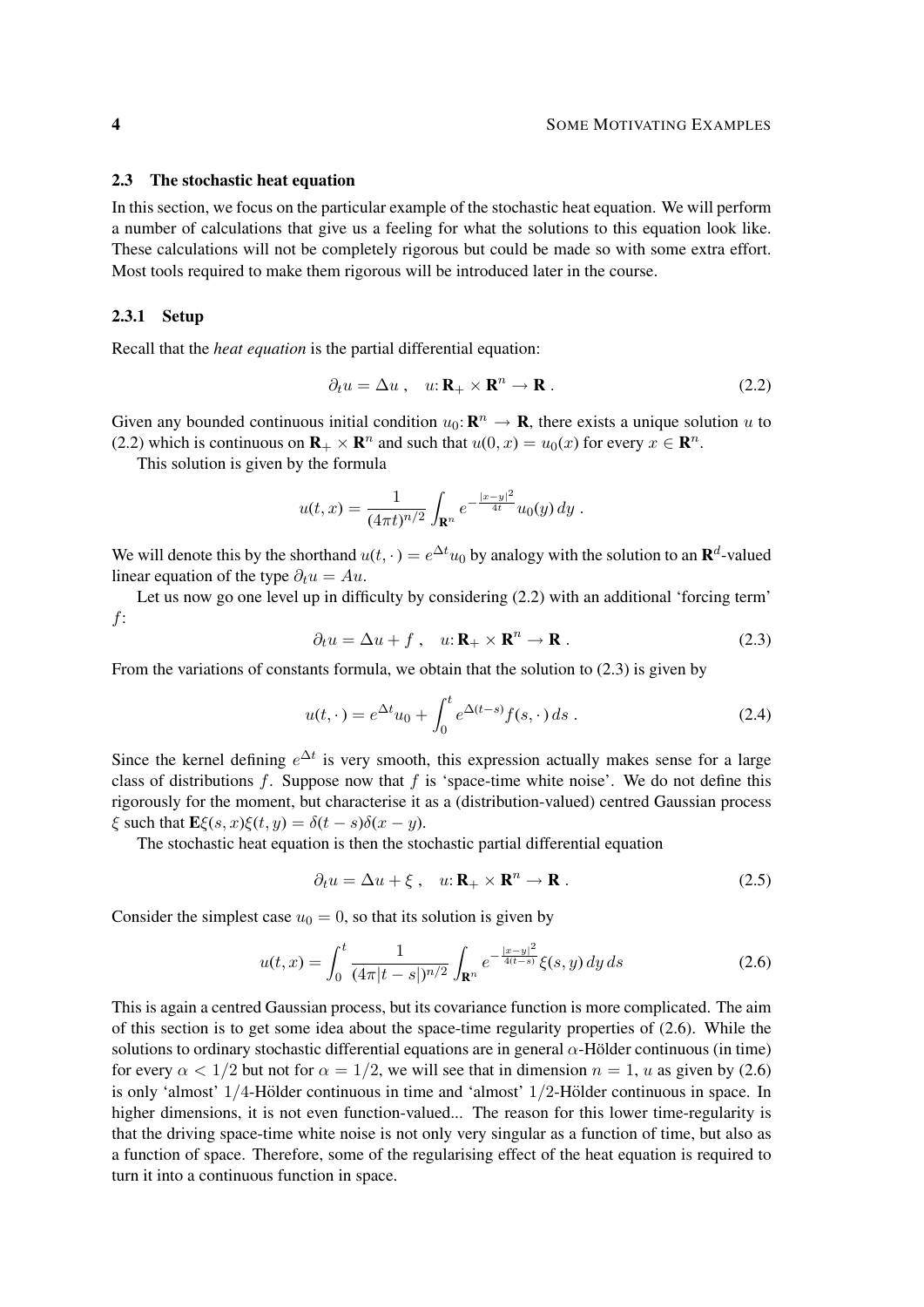Heuristically, the appearance of the Hölder exponents  $1/2$  for space and  $1/4$  for time in dimension  $n = 1$  can be understood by the following argument. If we were to remove the term  $\partial_t u$  in (2.5), then u would have the same time-regularity as  $\xi$ , but two more derivatives of space regularity. If on the other hand we were to remove the term  $\Delta u$ , then u would have the sample space regularity as  $\xi$ , but one more derivative of time regularity. The consequence of keeping both terms is that we can 'trade' space-regularity against time-regularity at a cost of one time derivative for two space derivatives. Now we know that white noise (that is the centred Gaussian process  $\eta$  with  $\mathbf{E}\eta(t)\eta(s) = \delta(t-s)$  is the time derivative of Brownian motion, which itself is 'almost'  $1/2$ -Hölder continuous. Therefore, the regularity of  $\eta$  requires 'a bit more than half a derivative' of improvement if we wish to obtain a continuous function.

Turning back to  $\xi$ , we see that it is expected to behave like  $\eta$  both in the space direction and in the time direction. So, in order to turn it into a continuous function of time, roughly half of a time derivative is required. This leaves over half of a time derivative, which we trade against one spatial derivative, thus concluding that for fixed time, u will be almost  $1/2$ -Hölder continuous in space. Concerning the time regularity, we note that half of a space derivative is required to turn  $\xi$  into a continuous function of space, thus leaving one and a half space derivative. These can be traded against  $3/4$  of a time derivative, thus explaining the  $1/4$ -Hölder continuity in time.

In Section 5.1, we are going to see more precisely how the space-regularity and the timeregularity interplay in the solutions to linear SPDEs, thus allowing us to justify rigorously this type of heuristic arguments. For the moment, let us justify it by a calculation in the particular case of the stochastic heat equation.

# 2.3.2 A formal calculation

Define the covariance for the solution to the stochastic heat equation by

$$
C(s,t,x,y) = \mathbf{E}u(s,x)u(t,y), \qquad (2.7)
$$

where  $u$  is given by  $(2.6)$ .

By (statistical) translation invariance, it is clear that  $C(s, t, x, y) = C(s, t, 0, x - y)$ . Using (2.6) and the expression for the covariance of  $\xi$ , one has

$$
C(s, t, 0, x)
$$
  
\n
$$
= \frac{1}{(4\pi)^n} \mathbf{E} \int_0^t \int_0^s \int_{\mathbf{R}^n} \int_{\mathbf{R}^n} \frac{1}{|s - r'|^{n/2} |t - r|^{n/2}} e^{-\frac{|x - y|^2}{4(t - r)} - \frac{|y'|^2}{4(s - r')}} \xi(r, y) \xi(r', y') \, dy \, dy' \, dr' \, dr
$$
  
\n
$$
= \frac{1}{(4\pi)^n} \int_0^{s \wedge t} \int_{\mathbf{R}^n} \frac{1}{|s - r|^{n/2} |t - r|^{n/2}} e^{-\frac{|x - y|^2}{4(t - r)} - \frac{|y|^2}{4(s - r)}} \, dy \, dr
$$
  
\n
$$
= \frac{1}{(4\pi)^n} \int_0^{s \wedge t} \int_{\mathbf{R}^n} \frac{1}{|s - r|^{n/2} |t - r|^{n/2}} \times \exp\left(-\frac{|x|^2}{4(t - r)} - \frac{\langle x, y \rangle}{2(t - r)} - \frac{|y|^2}{4(s - r)} - \frac{|y|^2}{4(t - r)}\right) \, dy \, dr.
$$

The integral over  $y$  can be performed explicitly by 'completing the square' and one obtains

$$
C(s,t,0,x) = 2^{-n} \int_0^{s/t} (s+t-2r)^{-n/2} \exp\left(-\frac{|x|^2}{4(s+t-2r)}\right) dr
$$
  
=  $2^{-(n+1)} \int_{|s-t|}^{s+t} \ell^{-n/2} \exp\left(-\frac{|x|^2}{4\ell}\right) d\ell$ . (2.8)

We notice that the singularity at  $\ell = 0$  is integrable if and only if  $n < 2$ , so that  $C(t, t, 0, 0)$  is finite only in the one-dimensional case. We therefore limit ourselves to this case in the sequel.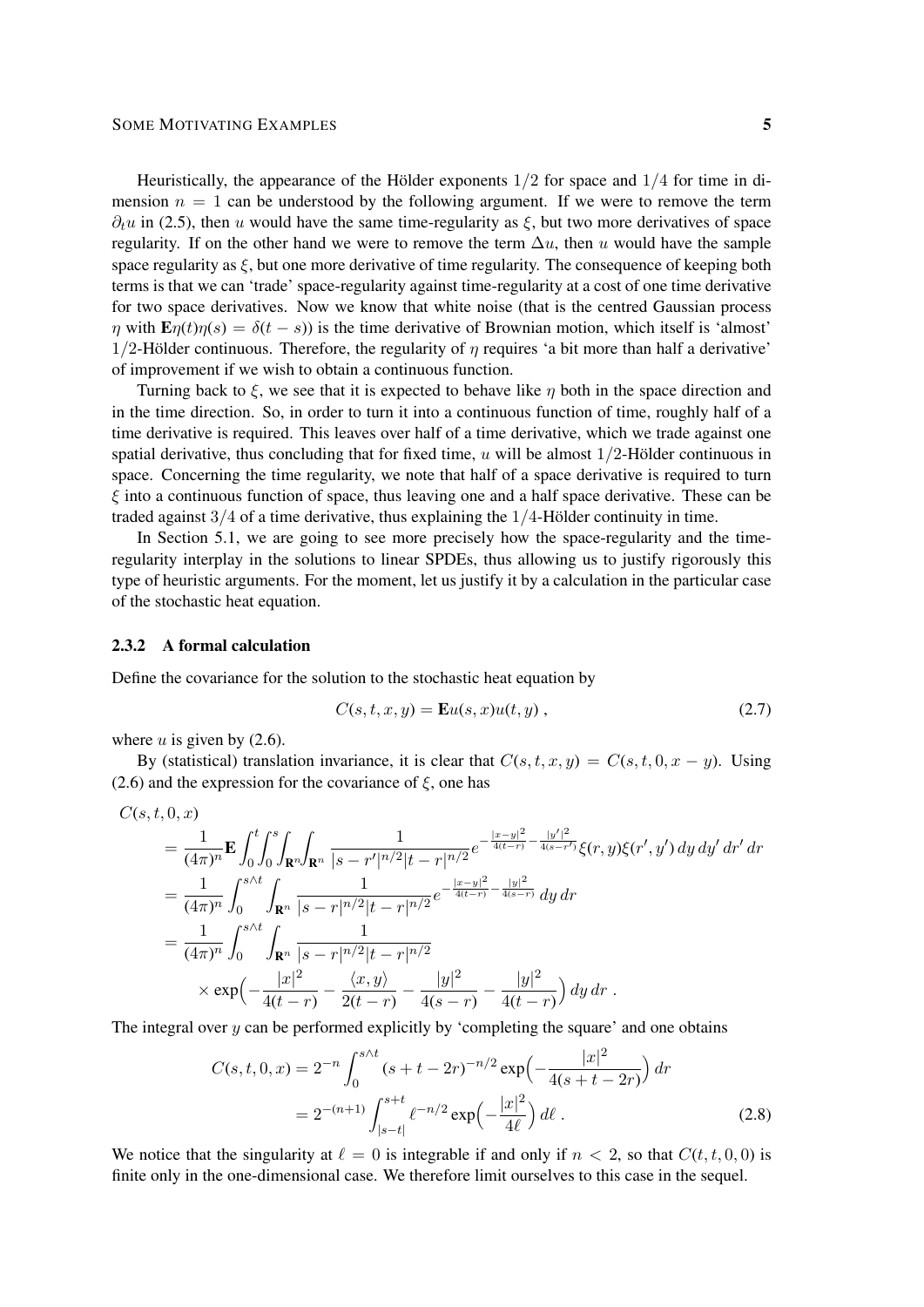**Remark 2.1** Even though the random variable u defined by (2.6) is not function-valued in dimension 2, it is 'almost' the case since the singularity in (2.8) diverges only logarithmically. The stationary solution to (2.5) is called the *Gaussian free field* and has been the object of intense studies over the last few years, especially in dimension 2. Its interest stems from the fact that many of its features are conformally invariant (as a consequence of the conformal invariance of the Laplacian), thus linking probability theory to quantum field theory on one hand and to complex geometry on the other hand. The Gaussian free field also relates directly to the Schramm-Loewner evolutions (SLEs) for the study of which Werner was awarded the Fields medal in 2006, see [Law04, SS06]. For more information on the Gaussian free field, see for example the review article by Sheffield [She07].

The regularity of u is determined by the behaviour of C near the 'diagonal'  $s = t$ ,  $x = y$ . We first consider the time regularity. We therefore set  $x = 0$  and compute

$$
C(s,t,0,0) = \frac{1}{4} \int_{|s-t|}^{s+t} \ell^{-1/2} d\ell = \frac{1}{2} (|s+t|^{\frac{1}{2}} - |s-t|^{\frac{1}{2}}).
$$

This shows that, in the case  $n = 1$  and for  $s \approx t$ , one has the asymptotic behaviour

$$
\mathbf{E}|u(s,0)-u(t,0)|^2 \approx |t-s|^{\frac{1}{2}}.
$$

Comparing this with the standard Brownian motion for which  $\mathbf{E}|B(s) - B(t)|^2 = |t - s|$ , we conclude that the process  $t \mapsto u(t, x)$  is, for fixed x, almost surely  $\alpha$ -Hölder continuous for any exponent  $\alpha < 1/4$  but *not* for  $\alpha = 1/4$ . This argument is a special case of Kolmogorov's celebrated continuity test, of which we will see a version adapted to Gaussian measures in Section 3.1.

If, on the other hand, we fix  $s = t$ , we obtain (still in the case  $n = 1$ ) via the change of variables  $z = |x|^2/4\ell$ , the expression

$$
C(t,t,0,x) = \frac{|x|}{8} \int_{\frac{|x|^2}{8t}}^{\infty} z^{-\frac{3}{2}} e^{-z} dz.
$$

Integrating by parts, we get

$$
C(t,t,0,x) = \frac{\sqrt{t}}{4}e^{-\frac{|x|^2}{8t}} + \frac{|x|}{4}\int_{\frac{|x|^2}{8t}}^{\infty} z^{-\frac{1}{2}}e^{-z} dz ,
$$

So that to leading order we have for small values of  $x$ :

$$
C(t,t,0,x) \approx \frac{\sqrt{t}}{4} + \frac{|x|}{4} \int_0^\infty z^{-\frac{1}{2}} e^{-z} dz = \sqrt{t} + \frac{\sqrt{\pi}|x|}{4} + \mathcal{O}(|x|^2/8\sqrt{t}).
$$

This shows that, at any fixed instant  $t$ , the solution to  $(2.5)$  looks like a Brownian motion in space over lengthscales of order  $t^{1/2}$ . Note that over such a lengthscale the Brownian motion fluctuates by about  $t^{1/4}$ , which is precisely the order of magnitude of  $\mathbf{E}|u(t,x)|$ .

# 2.4 What have we learned?

1. At a 'hand-waving' level, we have forced our equation with a term that has a temporal evolution resembling white noise, so that one would naively expect its solutions to have a temporal regularity resembling Brownian motion. However, for any fixed location in space, the solution to the stochastic heat equation has a time-regularity which is only almost Hölder- $\frac{1}{4}$  $\frac{1}{4}$ , as opposed to the almost Hölder- $\frac{1}{2}$  $\frac{1}{2}$  time-regularity of Brownian motion.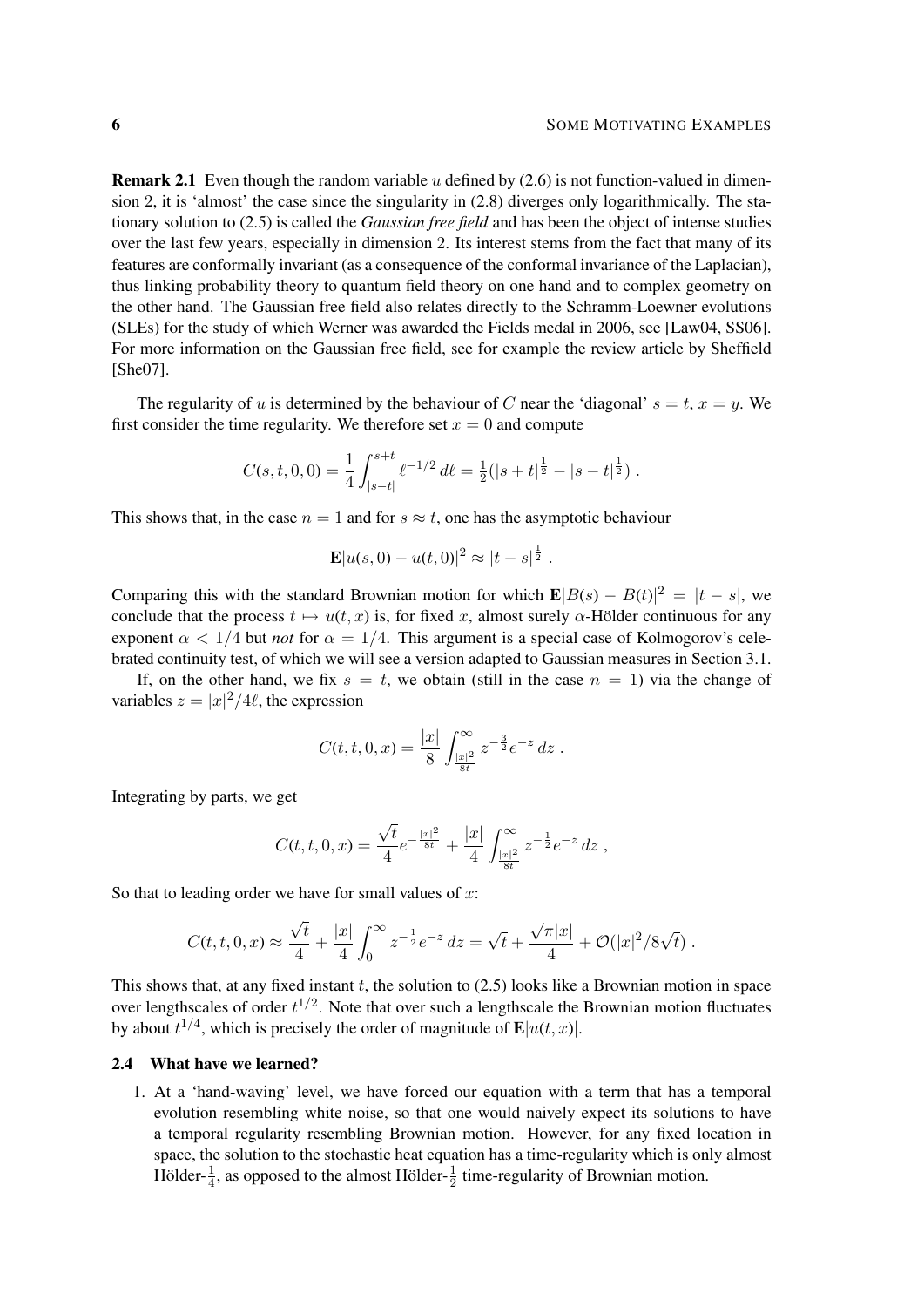- 2. Unlike the solutions to an ordinary parabolic PDE, the solutions to a stochastic PDE tend to be spatially 'rough'. It is therefore not obvious *a priori* how the formal expression that we obtained is to be related to the original equation  $(2.5)$ , since even for positive times, the map  $x \mapsto u(t, x)$  is certainly not twice differentiable.
- 3. Even though the deterministic heat equation has the property that  $e^{\Delta t}u \to 0$  as  $t \to \infty$  for every  $u \in L^2$ , the solution to the stochastic heat equation has the property that  $\mathbf{E}|u(x,t)|^2 \to$  $\infty$  for fixed x as  $t \to \infty$ . This shows that in this particular case, the stochastic forcing term pumps energy into the system faster than the deterministic evolution can dissipate it.

Exercise 2.2 Perform the same calculation, but for the equation

$$
\partial_t u = \Delta u - au + \xi \ , \quad u: \mathbf{R}_+ \times \mathbf{R} \to \mathbf{R} \ .
$$

Show that as  $t \to \infty$ , the law of its solution converges to the law of an Ornstein-Uhlenbeck process (if the space variable is viewed as 'time'):

$$
\lim_{t \to \infty} \mathbf{E} u(t, x) u(t, y) = C e^{-c|x-y|}.
$$

Compute the constants  $C$  and  $c$  as functions of the parameter  $a$ .

# 3 Gaussian Measure Theory

This section is devoted to the study of Gaussian measures on general Banach spaces. Throughout this section and throughout most of the remainder of these notes, we will denote by  $\beta$  an arbitrary separable Banach space. Recall that a space is separable if it contains a countable dense subset, see for example the monograph [Yos95]. This separability assumption turns out to be crucial for measures on  $\beta$  to behave in a non-pathological way. It can be circumvented by trickery in most natural situations where non-separable spaces arise, but we choose not to complicate our lives by considering overly general cases in these notes. Another convention that will be used throughout these notes is that all of the measures that we consider are Borel measures, meaning that we consider every open set to be measurable.

One additional assumption that would appear to be natural in the context of Gaussian measure theory is that B be reflexive (that is  $B^{**} = B$ ). This is for example because the mean of a measure  $\mu$  appears at first sight to be an element of  $\mathcal{B}^{**}$  rather than of  $\mathcal{B}$ , since the natural<sup>1</sup> way of defining the mean m of  $\mu$  is to set  $m(\ell) = \int_{\mathcal{B}} \ell(x) \mu(dx)$  for any  $\ell \in \mathcal{B}^*$ . This turns out not to be a problem, since the mean of a Gaussian measure on a *separable* Banach space  $\beta$  is always an element of  $\beta$  itself, see the monograph [Bog98]. However this result is not straightforward to prove, so we will take here the more pragmatic approach that whenever we consider Gaussian measures with non-zero mean, we simply take the mean  $m \in \mathcal{B}$  as given.

Example 3.1 Before we proceed, let us just mention a few examples of Banach spaces. The spaces  $L^p(\mathcal{M}, \nu)$  (with  $(\mathcal{M}, \nu)$  any countably generated measure space like for example any Polish space equipped with a Radon measure  $\nu$ ) for  $p \in (1, \infty)$  are both reflexive and separable. However, reflexivity fails in general for  $L^1$  spaces and both properties fail to hold in general for  $L^{\infty}$  spaces [Yos95]. The space of bounded continuous functions on a compact space is separable, but not reflexive. The space of bounded continuous functions from  $\mathbb{R}^n$  to  $\mathbb{R}$  is neither separable nor

<sup>&</sup>lt;sup>1</sup>Without further assumption, we do not know a priori whether  $x \mapsto ||x||$  is integrable, so that the more natural definition  $m = \int_{\mathcal{B}} x \mu(dx)$  is prohibited.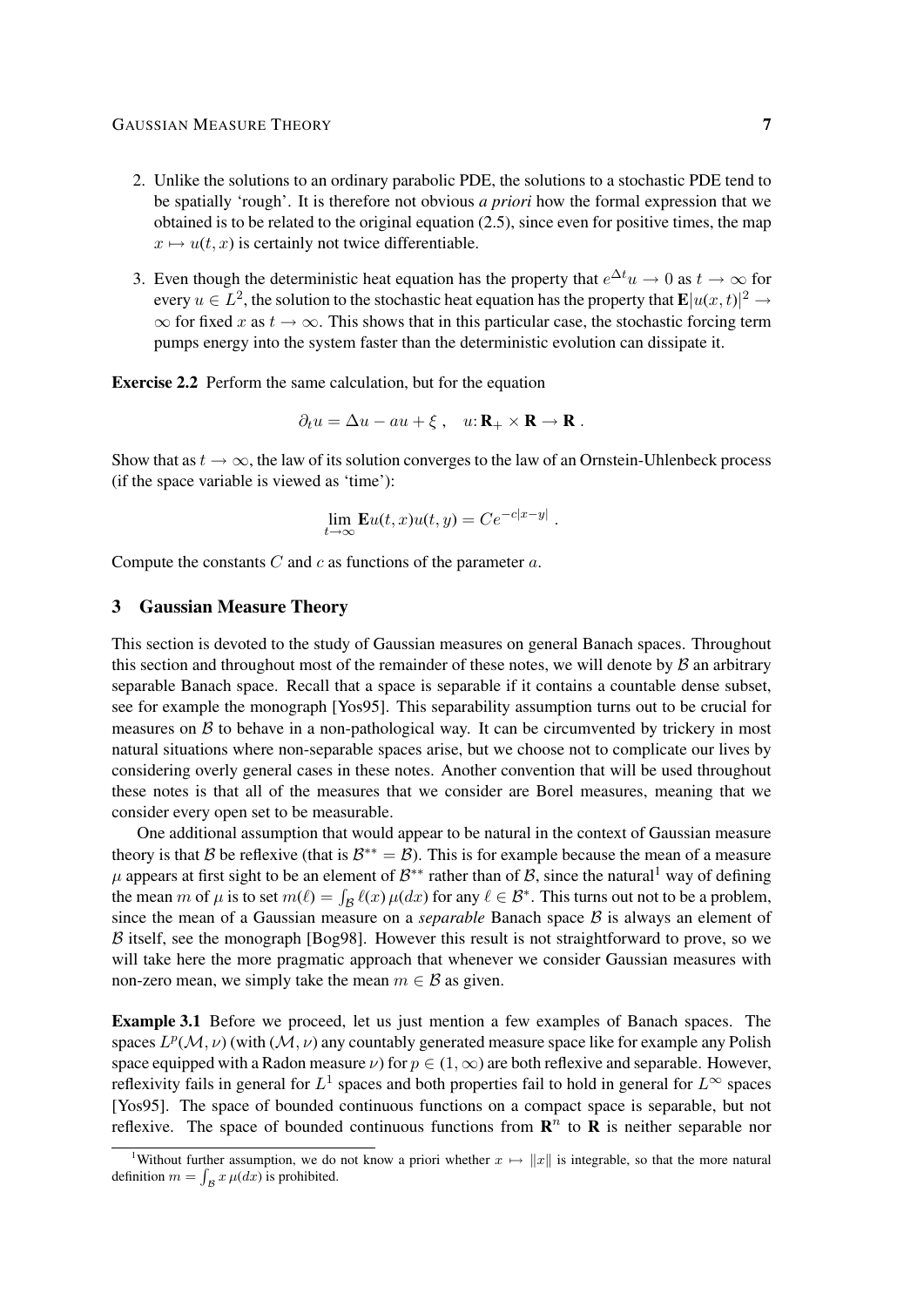reflexive, but the space of continuous functions from  $\mathbb{R}^n$  to  $\mathbb{R}$  vanishing at infinity is separable. (The last two statements are still true if we replace  $\mathbb{R}^n$  by any locally compact complete separable metric space.) Hilbert spaces are obviously reflexive since  $\mathcal{H}^* = \mathcal{H}$  for every Hilbert space  $\mathcal{H}$  by the Riesz representation theorem [Yos95]. There exist non-separable Hilbert spaces, but they have rather pathological properties and do not appear very often in practice.

We start with the definition of a Gaussian measure on a Banach space. Since there is no equivalent to Lebesgue measure in infinite dimensions (one could never expect it to be  $\sigma$ -additive), we cannot define it by prescribing the form of its density. However, it turns out that Gaussian measures on  $\mathbb{R}^n$  can be characterised by prescribing that the projections of the measure onto any one-dimensional subspace of  $\mathbb{R}^n$  are all Gaussian. This is a property that can readily be generalised to infinite-dimensional spaces:

**Definition 3.2** A *Gaussian probability measure*  $\mu$  on a Banach space  $\beta$  is a Borel measure such that  $\ell^* \mu$  is a real Gaussian probability measure on **R** for every linear functional  $\ell: \mathcal{B} \to \mathbf{R}$ . (Dirac measures are also considered to be Gaussian measures, but with zero covariance.) We call it *centred* if  $\ell^* \mu$  is centred for every  $\ell$ .

**Remark 3.3** We used here the notation  $f^*\mu$  for the push-forward of a measure  $\mu$  under a map f. This is defined by the relation  $(f^*\mu)(A) = \mu(f^{-1}(A)).$ 

**Remark 3.4** We could also have defined Gaussian measures by imposing that  $T^*\mu$  is Gaussian for every bounded linear map  $T: \mathcal{B} \to \mathbf{R}^n$  and every n. These two definitions are equivalent because probability measures on  $\mathbb{R}^n$  are characterised by their Fourier transforms and these are constructed from one-dimensional marginals, see Proposition 3.9 below.

**Exercise 3.5** Let  $\{\xi_n\}$  be a sequence of i.i.d.  $\mathcal{N}(0, 1)$  random variables and let  $\{a_n\}$  be a sequence of real numbers. Show that the law of  $(a_0\xi_0, a_1\xi_1, \ldots)$  determines a Gaussian measure on  $\ell^2$  if and only if  $\sum_{n\geq 0} a_n^2 < \infty$ .

One first question that one may ask is whether this is indeed a reasonable definition. After all, it only makes a statement about the one-dimensional projections of the measure  $\mu$ , which itself lives on a huge infinite-dimensional space. However, this turns out to be reasonable since, provided that  $\beta$  is separable, the one-dimensional projections of any probability measure carry sufficient information to characterise it. This statement can be formalised as follows:

Proposition 3.6 *Let* B *be a separable Banach space and let* µ *and* ν *be two probability Borel measures on B.* If  $\ell^* \mu = \ell^* \nu$  for every  $\ell \in \mathcal{B}^*$ , then  $\mu = \nu$ .

*Proof.* Denote by Cyl(B) the algebra of cylindrical sets on B, that is  $A \in Cyl(B)$  if and only if there exists  $n > 0$ , a continuous linear map  $T: \mathcal{B} \to \mathbb{R}^n$ , and a Borel set  $\tilde{A} \subset \mathbb{R}^n$  such that  $A = T^{-1}\tilde{A}$ . It follows from the fact that measures on  $\mathbb{R}^n$  are determined by their one-dimensional projections that  $\mu(A) = \nu(A)$  for every  $A \in \text{Cyl}(\mathcal{B})$  and therefore, by a basic uniqueness result in measure theory (see Lemma II.4.6 in [RW94] or Theorem 1.5.6 in [Bog07] for example), for every A in the  $\sigma$ -algebra  $\mathcal{E}(\mathcal{B})$  generated by Cyl( $\mathcal{B}$ ). It thus remains to show that  $\mathcal{E}(\mathcal{B})$  coincides with the Borel  $\sigma$ -algebra of  $\beta$ . Actually, since every cylindrical set is a Borel set, it suffices to show that all open (and therefore all Borel) sets are contained in  $\mathcal{E}(\mathcal{B})$ .

Since  $\beta$  is separable, every open set U can be written as a countable union of closed balls. (Fix any dense countable subset  $\{x_n\}$  of  $\mathcal B$  and check that one has for example  $U = \bigcup_{x_n \in U} \overline{B}(x_n, r_n)$ , where  $r_n = \frac{1}{2}$  $\frac{1}{2}$  sup $\{r > 0 : \overline{B}(x_n, r) \subset U\}$  and  $\overline{B}(x, r)$  denotes the closed ball of radius r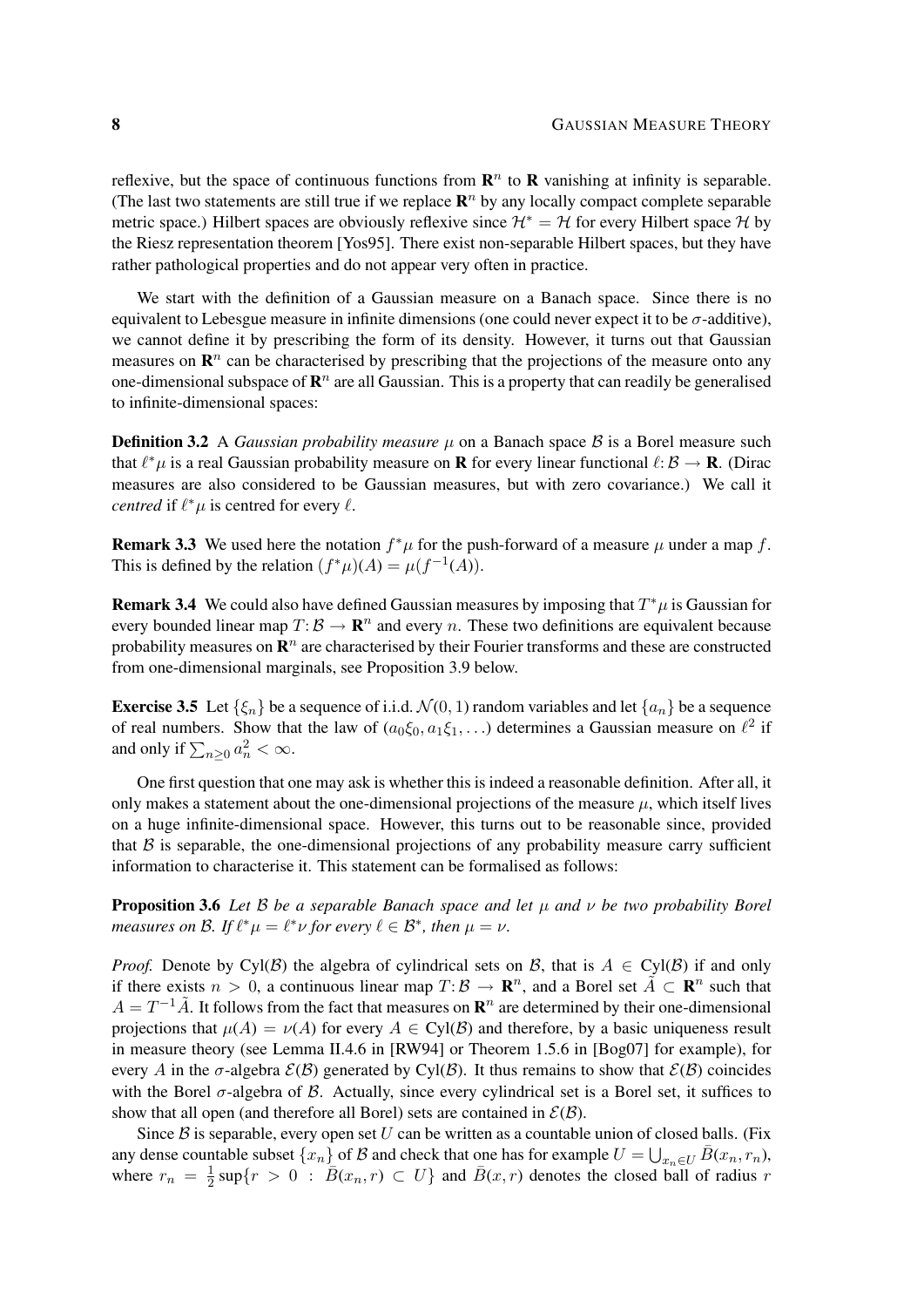centred at x.) Since  $\mathcal{E}(\mathcal{B})$  is invariant under translations and dilations, it remains to check that  $\bar{B}(0, 1) \in \mathcal{E}(\mathcal{B})$ . Let  $\{x_n\}$  be a countable dense subset of  $\{x \in \mathcal{B} : ||x|| = 1\}$  and let  $\ell_n$  be any sequence in  $\mathcal{B}^*$  such that  $\|\ell_n\| = 1$  and  $\ell_n(x_n) = 1$  (such elements exist by the Hahn-Banach extension theorem [Yos95]). Define now  $K = \bigcap_{n \geq 0} \{x \in \mathcal{B} : |\ell_n(x)| \leq 1\}$ . It is clear that  $K \in \mathcal{E}(\mathcal{B})$ , so that the proof is complete if we can show that  $K = \overline{B}(0, 1)$ .

Since obviously  $\bar{B}(0, 1) \subset K$ , it suffices to show that the reverse inclusion holds. Let  $y \in$ B with  $||y|| > 1$  be arbitrary and set  $\hat{y} = y/||y||$ . By the density of the  $x_n$ 's, there exists a subsequence  $x_{k_n}$  such that  $||x_{k_n} - \hat{y}|| \le \frac{1}{n}$ , say, so that  $\ell_{k_n}(\hat{y}) \ge 1 - \frac{1}{n}$  $\frac{1}{n}$ . By linearity, this implies that  $\ell_{k_n}(y) \ge ||y|| (1 - \frac{1}{n})$  $\frac{1}{n}$ ), so that there exists a sufficiently large *n* so that  $\ell_{k_n}(y) > 1$ . This shows that  $y \notin K$  and we conclude that  $K \subset \overline{B}(0,1)$  as required.  $\Box$ 

From now on, we will mostly consider centred Gaussian measures, since one can always reduce oneself to the general case by a simple translation. Given a centred Gaussian measure  $\mu$ , we define a map  $C_{\mu} : \mathcal{B}^* \times \mathcal{B}^* \to \mathbf{R}$  by

$$
C_{\mu}(\ell, \ell') = \int_{\mathcal{B}} \ell(x) \ell'(x) \mu(dx) . \tag{3.1}
$$

**Remark 3.7** In the case  $B = \mathbb{R}^n$ , this is just the covariance matrix, provided that we perform the usual identification of  $\mathbb{R}^n$  with its dual.

**Remark 3.8** One can identify in a canonical way  $C_{\mu}$  with an operator  $\hat{C}_{\mu}: \mathcal{B}^* \to \mathcal{B}^{**}$  via the identity  $\hat{C}_{\mu}(\ell)(\ell') = C_{\mu}(\ell, \ell').$ 

The map  $C_\mu$  will be called the *Covariance operator* of  $\mu$ . It follows immediately from the definitions that the operator  $C_{\mu}$  is bilinear and positive definite, although there might in general exist some  $\ell$  such that  $C_u(\ell, \ell) = 0$ . Furthermore, the Fourier transform of  $\mu$  is given by

$$
\hat{\mu}(\ell) \stackrel{\text{def}}{=} \int_{\mathcal{B}} e^{i\ell(x)} \,\mu(dx) = \exp(-\frac{1}{2}C_{\mu}(\ell,\ell)) \;, \tag{3.2}
$$

where  $\ell \in \mathcal{B}^*$ . This can be checked by using the explicit form of the one-dimensional Gaussian measure. Conversely, (3.2) characterises Gaussian measures in the sense that if  $\mu$  is a measure such that there exists  $C_{\mu}$  satisfying (3.2) for every  $\ell \in \mathcal{B}^*$ , then  $\mu$  must be centred Gaussian. The reason why this is so is that two distinct probability measures necessarily have distinct Fourier transforms:

Proposition 3.9 *Let* µ *and* ν *be any two probability measures on a separable Banach space* B*. If*  $\hat{\mu}(\ell) = \hat{\nu}(\ell)$  *for every*  $\ell \in \mathcal{B}^*$ *, then*  $\mu = \nu$ *.* 

*Proof.* In the particular case  $\mathcal{B} = \mathbb{R}^n$ , if  $\varphi$  is a smooth function with compact support, it follows from Fubini's theorem and the invertibility of the Fourier transform that one has the identity

$$
\int_{\mathbf{R}^n} \varphi(x) \,\mu(dx) = \frac{1}{(2\pi)^n} \int_{\mathbf{R}^n} \int_{\mathbf{R}^n} \hat{\varphi}(k) e^{-ikx} \, dk \,\mu(dx) = \frac{1}{(2\pi)^n} \int_{\mathbf{R}^n} \hat{\varphi}(k) \,\hat{\mu}(-k) \, dk \;,
$$

so that, since bounded continuous functions can be approximated by smooth functions,  $\mu$  is indeed determined by  $\hat{\mu}$ . The general case then follows immediately from Proposition 3.6.  $\Box$ 

As a simple consequence, we have the following trivial but useful property: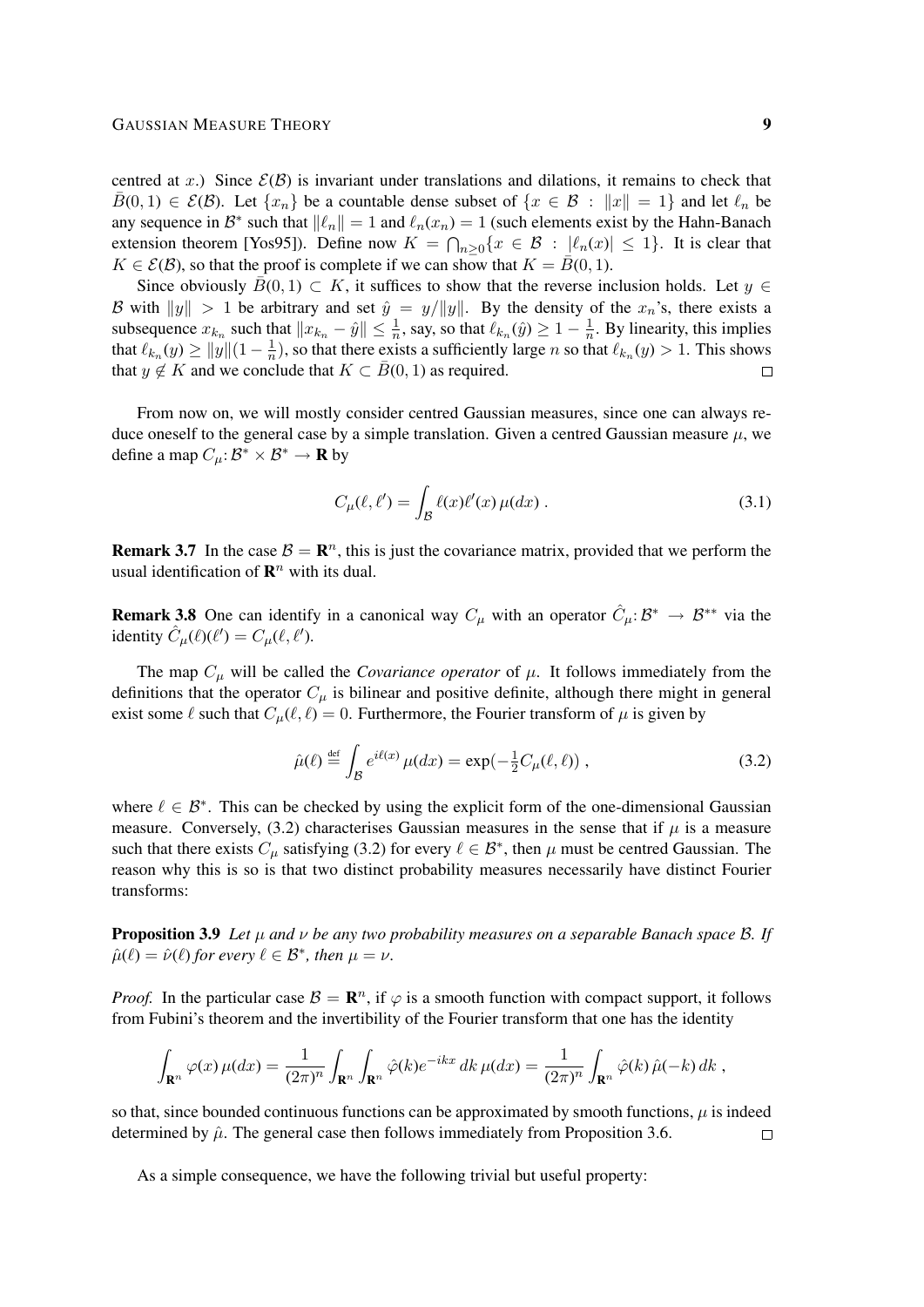**Proposition 3.10** Let  $\mu$  be a Gaussian measure on B and, for every  $\varphi \in \mathbf{R}$ , define the 'rotation'  $R_{\varphi} \colon \mathcal{B}^2 \to \mathcal{B}^2$  by

$$
R_{\varphi}(x, y) = (x \sin \varphi + y \cos \varphi, x \cos \varphi - y \sin \varphi).
$$

*Then, one has*  $R^*_{\varphi}(\mu \otimes \mu) = \mu \otimes \mu$ *.* 

*Proof.* Since we just showed in Proposition 3.9 that a measure is characterised by its Fourier transform, it suffices to check that  $\mu \widehat{\otimes} \mu \circ R_{\varphi} = \mu \widehat{\otimes} \mu$ , which is an easy exercise.  $\Box$ 

#### 3.1 A-priori bounds on Gaussian measures

We are going to show now that the operator  $C_{\mu}$  has to be bounded, as a straightforward consequence of the fact that  $x \mapsto ||x||^2$  is integrable for any Gaussian measure. Actually, we are going to show much more, namely that there always exists a constant  $\alpha > 0$  such that  $\exp(\alpha ||x||^2)$  is integrable! In other words, the norm of any Banach-space valued Gaussian random variable has Gaussian tails, just like in the finite-dimensional case. Amazingly, this result uses the Gaussianity of the measure only indirectly through the rotation invariance shown in Proposition 3.10, and even this property is only used for rotations by the angle  $\varphi = \pi/4$ . This is the content of the following fundamental result in the theory of Gaussian measures:

**Theorem 3.11 (Fernique, 1970)** Let  $\mu$  be any probability measure on a separable Banach space B such that the conclusion of Proposition 3.10 holds for  $\varphi = \pi/4$ . Then, there exists  $\alpha > 0$  such *that*  $\int_{\mathcal{B}} \exp(\alpha ||x||^2) \mu(dx) < \infty$ *.* 

*Proof.* Note first that, from Proposition 3.10, one has for any two positive numbers t and  $\tau$  the bound

$$
\mu(\|x\| \le \tau) \mu(\|x\| > t) = \int_{\|x\| \le \tau} \int_{\|y\| > t} \mu(dx) \mu(dy) = \int_{\|\frac{x-y}{\sqrt{2}}\| \le \tau} \int_{\|\frac{x+y}{\sqrt{2}}\| > t} \mu(dx) \mu(dy)
$$

$$
\le \int_{\|x\| > \frac{t-\tau}{\sqrt{2}}} \int_{\|y\| > \frac{t-\tau}{\sqrt{2}}} \mu(dx) \mu(dy) = \mu\left(\|x\| > \frac{t-\tau}{\sqrt{2}}\right)^2. \tag{3.3}
$$

In order to go from the first to the second line, we have used the fact that the triangle inequality implies

 $\min\{\|x\|, \|y\|\} \ge \frac{1}{2}(\|x+y\| - \|x-y\|)$ ,

so that  $\|x + y\|$  $\sqrt{2}t$  and  $||x - y|| \le \sqrt{2}\tau$  do indeed imply that both  $||x||$  and  $||y||$  are greater than  $\frac{t-\tau}{\sqrt{2}}$ . Since  $||x||$  is  $\mu$ -almost surely finite, there exists some  $\tau > 0$  such that  $\mu(||x|| \le \tau) \ge \frac{3}{4}$  $\frac{3}{4}$ . Set now  $t_0 = \tau$  and define  $t_n$  for  $n > 0$  recursively by the relation  $t_n = \frac{t_{n+1}-\tau}{\sqrt{2}}$ . It follows from (3.3) that

$$
\mu(\|x\| > t_{n+1}) \leq \mu\Big(\|x\| > \frac{t_{n+1}-\tau}{\sqrt{2}}\Big)^2/\mu(\|x\| \leq \tau) \leq \frac{4}{3}\mu(\|x\| > t_n)^2.
$$

Setting  $y_n = \frac{4}{3}$  $\frac{4}{3}\mu(\|x\| > t_{n+1})$ , this yields the recursion  $y_{n+1} \leq y_n^2$  with  $y_0 \leq 1/3$ . Applying this inequality repeatedly, we obtain

$$
\mu(\|x\| > t_n) = \frac{3}{4}y_n \le \frac{3}{4}y_0^{2^n} \le \frac{1}{4}3^{-1-2^n} \le 3^{-2^n}.
$$

On the other hand, one can check explicitly that  $t_n =$  $\frac{\sqrt{2}^{n+1}-1}{\sqrt{2}-1}\tau \leq 2^{n/2} \cdot (2+\sqrt{2})\tau$ , so that in particular  $t_{n+1} \leq 2^{n/2} \cdot 5\tau$ . This shows that one has the bound

$$
\mu(\|x\| > t_n) \leq 3^{-\frac{t_{n+1}^2}{25\tau^2}},
$$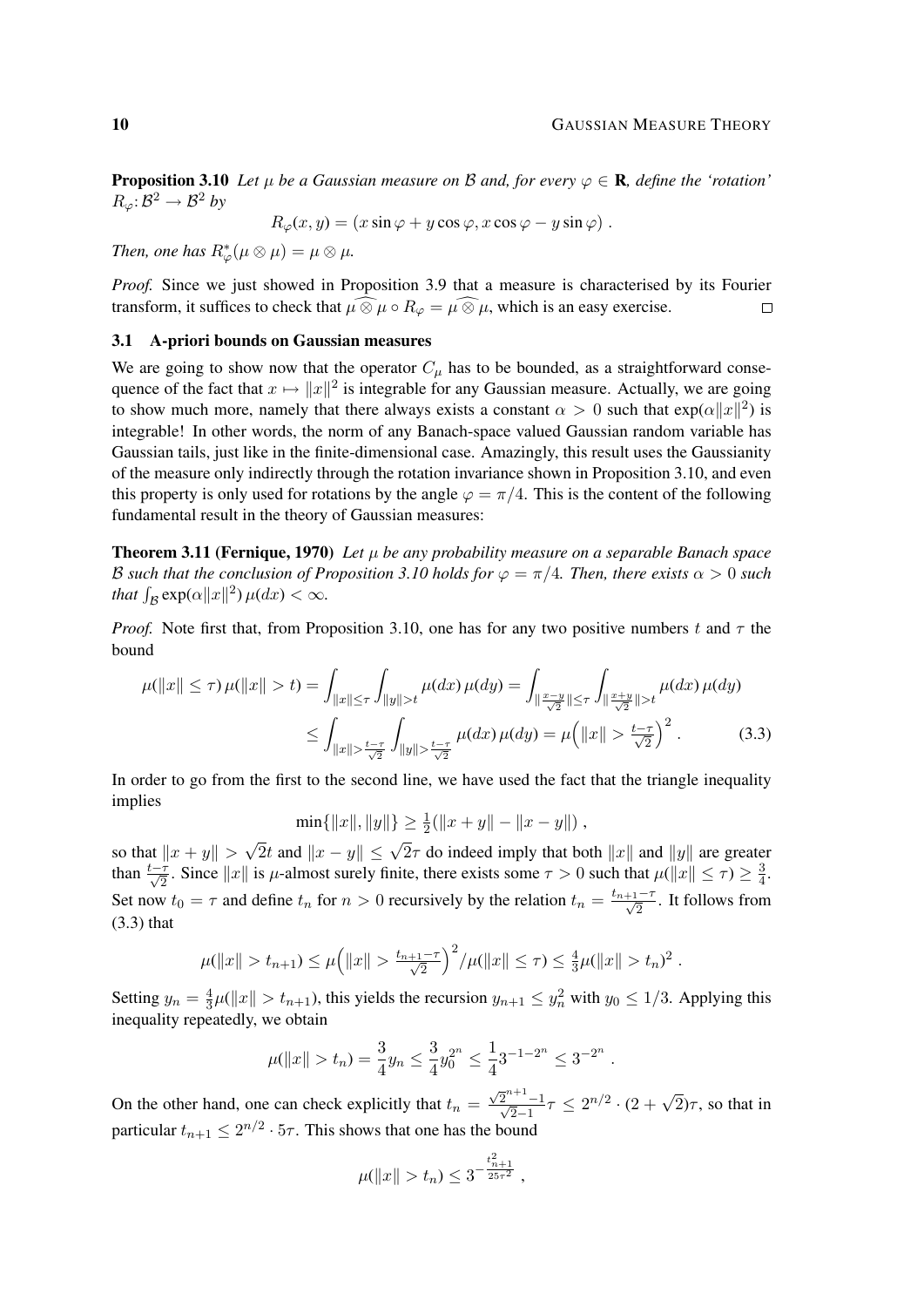implying that there exists a *universal* constant  $\alpha > 0$  such that the bound  $\mu(\Vert x \Vert > t) \le$  $exp(-2\alpha t^2/\tau^2)$  holds for every  $t \geq \tau$ . Integrating by parts, we finally obtain

$$
\int_{\mathcal{B}} \exp\left(\frac{\alpha ||x||^2}{\tau^2}\right) \mu(dx) \le e^{\alpha} + \frac{2\alpha}{\tau^2} \int_{\tau}^{\infty} t e^{\alpha \frac{t^2}{\tau^2}} \mu(||x|| > t) dt
$$
\n
$$
\le e^{\alpha} + 2\alpha \int_{1}^{\infty} t e^{-\alpha t^2} dt < \infty ,
$$
\n(3.4)

which is the desired result.

As an immediate corollary of Fernique's theorem, we have

**Corollary 3.12** *There exists a constant*  $||C_{\mu}|| < \infty$  *such that*  $C_{\mu}(\ell, \ell') \leq ||C_{\mu}|| ||\ell|| ||\ell'||$  *for any*  $\ell, \ell' \in \mathcal{B}^*$ . Furthermore, the operator  $\hat{C}_{\mu}$  defined in Remark 3.8 is a continuous operator from  $\mathcal{B}^*$ *to* B*.*

*Proof.* The boundedness of  $C_{\mu}$  implies that  $\hat{C}_{\mu}$  is continuous from  $\mathcal{B}^*$  to  $\mathcal{B}^{**}$ . However,  $\mathcal{B}^{**}$  might be strictly larger than B in general. The fact that the range of  $\hat{C}_{\mu}$  actually belongs to B follows from the fact that one has the identity

$$
\hat{C}_{\mu}\ell = \int_{\mathcal{B}} x \,\ell(x)\,\mu(dx) \,. \tag{3.5}
$$

Here, the right-hand side is well-defined as a Bochner integral [Boc33, Hil53] because  $B$  is assumed to be separable and we know from Fernique's theorem that  $||x||^2$  is integrable with respect to  $\mu$ .  $\Box$ 

**Remark 3.13** In Theorem 3.11, one can actually take for  $\alpha$  any value smaller than  $1/(2||C_u||)$ . Furthermore, this value happens to be sharp, see [Led96, Thm 4.1].

Another consequence of the proof of Fernique's theorem is an even stronger result, namely all moments (including exponential moments!) of the norm of a Banach-space valued Gaussian random variable can be estimated in a universal way in terms of its first moment. More precisely, we have

**Proposition 3.14** *There exist universal constants*  $\alpha, K > 0$  *with the following properties. Let*  $\mu$ *be a Gaussian measure on a separable Banach space B and let*  $f: \mathbb{R}_+ \to \mathbb{R}_+$  *be any measurable* function such that  $f(x) \leq C_f \exp(\alpha x^2)$  for every  $x \geq 0$ . Define furthermore the first moment of  $\mu$ by  $M = \int_{\mathcal{B}} ||x|| \mu(dx)$ . Then, one has the bound  $\int_{\mathcal{B}} f(||x||/M) \mu(dx) \leq KC_f$ .

*In particular, the higher moments of*  $\mu$  *are bounded by*  $\int_{\mathcal{B}} ||x||^{2n} \, \mu(dx) \leq n! K \alpha^{-n} M^{2n}$ .

*Proof.* It suffices to note that the bound (3.4) is independent of  $\tau$  and that by Chebychev's inequality, one can choose for example  $\tau = 4M$ . The last claim then follows from the fact that  $e^{\alpha x^2} \geq \frac{\alpha^n x^{2n}}{n!}$  $rac{r^{2n}}{n!}$ . П

Actually, the covariance operator  $C_{\mu}$  is more than just bounded. If B happens to be a Hilbert space, one has indeed the following result, which allows us to characterise in a very precise way the set of all centred Gaussian measures on a Hilbert space:

 $\Box$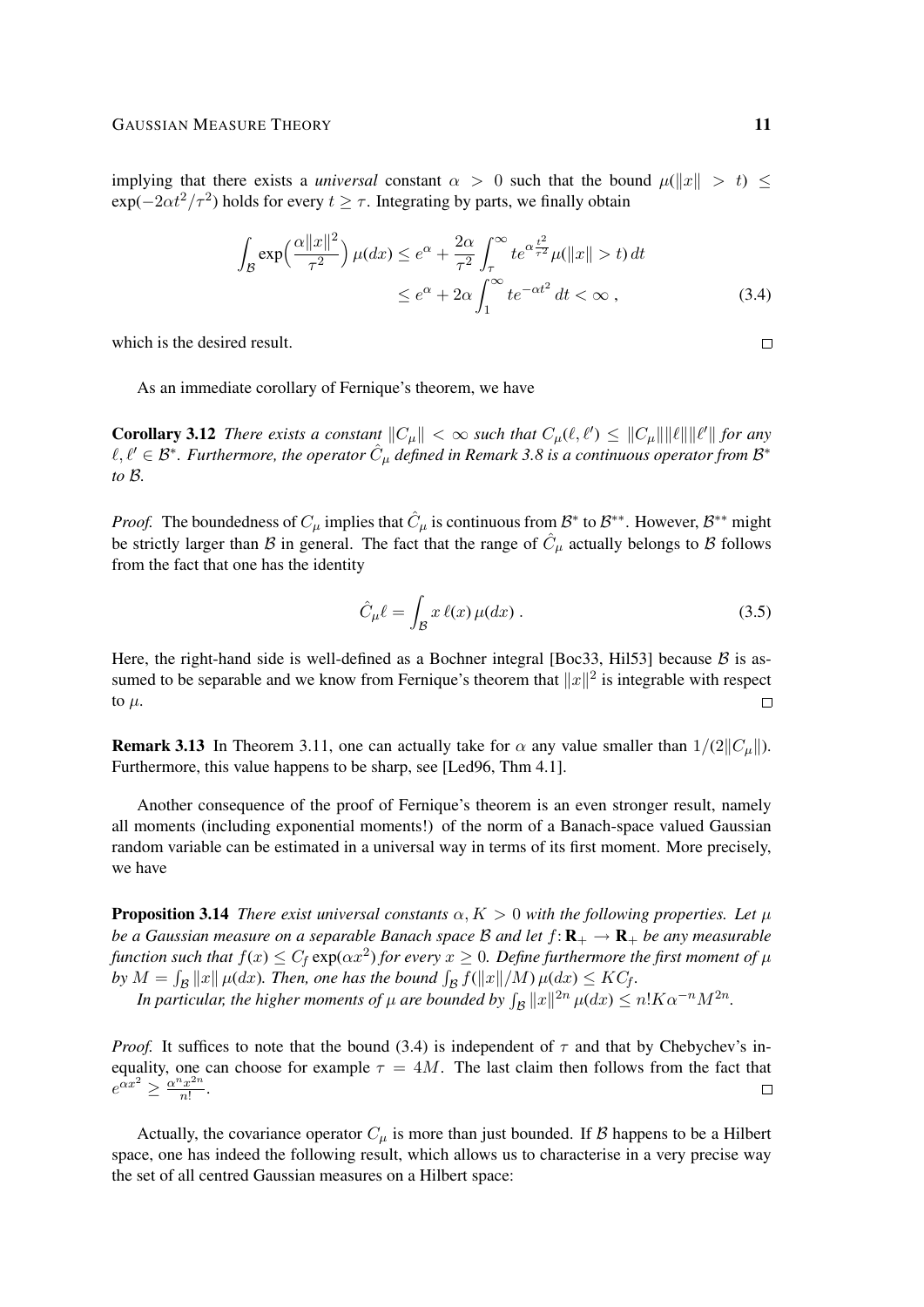**Proposition 3.15** If  $\mathcal{B} = H$  is a Hilbert space, then the operator  $\hat{C}_{\mu}$ :  $\mathcal{H} \to H$  defined as before by the identity  $\langle \hat{C}_{\mu}h, k \rangle = C_{\mu}(h, k)$  is trace class and one has the identity

$$
\int_{\mathcal{H}} \|x\|^2 \,\mu(dx) = \text{tr}\,\hat{C}_{\mu} \,.
$$
\n(3.6)

*(Here, we used Riesz's representation theorem to identify* H *with its dual.)*

*Conversely, for every positive trace class symmetric operator*  $K: \mathcal{H} \to \mathcal{H}$ *, there exists a Gaus*sian measure  $\mu$  on  ${\cal H}$  such that  $\hat{C}_\mu=K.$ 

*Proof.* Fix an arbitrary orthonormal basis  $\{e_n\}$  of H. We know from Theorem 3.11 that the second moment of the norm is finite:  $\int_{\mathcal{H}} ||h||^2 \mu(dh) < \infty$ . On the other hand, one has

$$
\int_{\mathcal{H}} \|h\|^2 \,\mu(dh) = \sum_{n=1}^{\infty} \int_{\mathcal{H}} \langle h, e_n \rangle^2 \,\mu(dh) = \sum_{n=1}^{\infty} \langle e_n, \hat{C}_{\mu} e_n \rangle = \text{tr}\,\hat{C}_{\mu} \,,
$$

which is precisely (3.6). To pull the sum out of the integral in the first equality, we used Lebegue's dominated convergence theorem.

In order to prove the converse statement, since  $K$  is compact, we can find an orthonormal basis  $\{e_n\}$  of H such that  $Ke_n = \lambda_n e_n$  and  $\lambda_n \geq 0$ ,  $\sum_n \lambda_n < \infty$ . Let furthermore  $\{\xi_n\}$  be a collection of i.i.d.  $\mathcal{N}(0, 1)$  Gaussian random variables (such a family exists by Kolmogorov's extension theorem). Then, since  $\sum_n \lambda_n \mathbf{E} \xi_n^2 = \text{tr } K < \infty$ , the series  $\sum_n \sqrt{\lambda_n} \xi_n e_n$  converges in mean square, so that it has a subsequence converging almost surely in  $H$ . One can easily check that the law of the limiting random variable is Gaussian and has the requested covariance.  $\Box$ 

No such precise characterisation of the covariance operators of Gaussian measures exists in Banach spaces. One can however show that  $\hat{C}_{\mu}$  is at least a little bit better than bounded, namely that it is always a compact operator. We leave this statement as an exercise for the interested reader, since we will not make any use of it in these notes:

**Exercise 3.16** Show that in the case of a Gaussian measure  $\mu$  on a general separable Banach space B, the covariance operator  $\hat{C}_{\mu}$ :  $\mathcal{B}^* \to \mathcal{B}$  is compact in the sense that it maps the unit ball on  $\mathcal{B}^*$ into a compact subset of B. **Hint:** Proceed by contradiction by first showing that if  $\hat{C}_{\mu}$  wasn't compact, then it would be possible to find a constant  $c > 0$  and a sequence of elements  $\{\ell_k\}_{k>0}$ such that  $\|\ell_k\| = 1$ ,  $C_\mu(\ell_k, \ell_j) = 0$  for  $k \neq j$ , and  $C_\mu(\ell_k, \ell_k) \geq c$  for every k. Conclude that if this was the case, then the law of large numbers applied to the sequence of random variables  $\ell_n(x)$ would imply that  $\sup_{k\geq 0} \ell_k(x) = \infty$   $\mu$ -almost surely, thus obtaining a contradiction with the fact that  $\sup_{k\geq 0} \ell_k(x) \leq \|x\| < \infty$  almost surely.

In many situations, it is furthermore helpful to find out whether a given covariance structure can be realised as a Gaussian measure on some space of Hölder continuous functions. This can be achieved through the following version of Kolmogorov's continuity criterion, which can be found for example in [RY94, p. 26]:

**Theorem 3.17 (Kolmogorov)** For  $d > 0$ , let  $C: [0, 1]^d \times [0, 1]^d \rightarrow \mathbf{R}$  be a symmetric function such that, for every finite collection  $\{x_i\}_{i=1}^m$  of points in  $[0,1]^d$ , the matrix  $C_{ij} = C(x_i, x_j)$  is *positive definite. If furthermore there exists*  $\alpha > 0$  *and a constant*  $K > 0$  *such that*  $C(x, x) + C(x, y)$  $C(y, y) - 2C(x, y) \leq K|x - y|^{2\alpha}$  for any two points  $x, y \in [0, 1]^d$  then there exists a unique centred Gaussian measure  $\mu$  on  $\mathcal C([0,1]^d,\mathbf R)$  such that

$$
\int_{C([0,1]^d,\mathbf{R})} f(x)f(y)\,\mu(df) = C(x,y)\,,\tag{3.7}
$$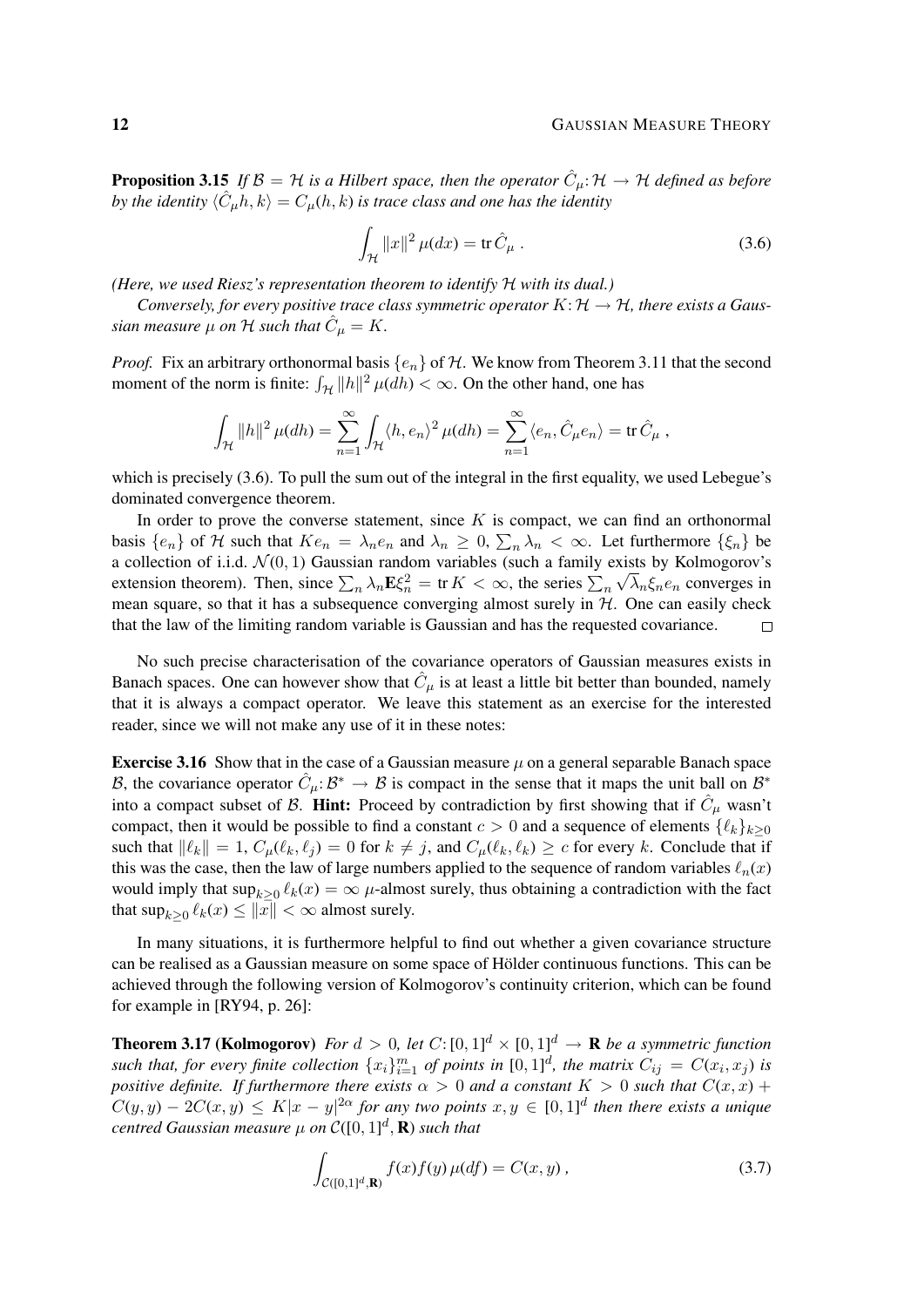*for any two points*  $x, y \in [0, 1]^d$ *. Furthermore, for every*  $\beta < \alpha$ *, one has*  $\mu(\mathcal{C}^{\beta}([0, 1]^d, \mathbf{R})) = 1$ *,* where  $C^{\beta}([0, 1]^d, \mathbf{R})$  *is the space of*  $\beta$ *-Hölder continuous functions.* 

*Proof.* Set  $\mathcal{B} = C([0, 1]^d, \mathbf{R})$  and  $\mathcal{B}^*$  its dual, which consists of the set of Borel measures with finite total variation [Yos95, p. 119]. Since convex combinations of Dirac measures are dense (in the topology of weak convergence) in the set of probability measures, it follows that the set of linear combinations of point evaluations is weakly dense in  $\mathcal{B}^*$ . Therefore, the claim follows if we are able to construct a measure  $\mu$  on B such that (3.7) holds and such that, if f is distributed according to  $\mu$ , then for any finite collection of points  $\{x_i\} \subset [0,1]^d$ , the joint law of the  $f(x_i)$  is Gaussian.

By Kolmogorov's extension theorem, we can construct a measure  $\mu_0$  on  $\mathcal{X} = \mathbf{R}^{[0,1]^d}$  endowed with the product  $\sigma$ -algebra such that the laws of all finite-dimensional marginals are Gaussian and satisfy (3.7). We denote by X an X-valued random variable with law  $\mu_0$ . At this stage, one would think that the proof is complete if we can show that X almost surely has finite  $\beta$ -Hölder norm. The problem with this statement is that the  $\beta$ -Hölder norm is not a measurable function on X! The reason for this is that it requires point evaluations of  $X$  at uncountably many locations, while functions that are measurable with respect to the product  $\sigma$ -algebra on  $\mathcal X$  are allowed to depend on at most countably many function evaluations.

This problem can be circumvented very elegantly in the following way. Denote by  $\mathcal{D} \subset [0, 1]^d$ the subset of dyadic numbers (actually any countable dense subset would do for now, but the dyadic numbers will be convenient later on) and define the event  $\Omega_{\beta}$  by

$$
\Omega_{\beta} = \left\{ X \,:\, \hat{X}(x) \stackrel{\text{def}}{=} \lim_{\substack{y \to x \\ y \in \mathcal{D}}} X(y) \text{ exists for every } x \in [0,1]^d \text{ and } \hat{X} \text{ belongs to } C^{\beta}([0,1]^d, \mathbf{R}) \right\}.
$$

Since the event  $\Omega_{\beta}$  can be constructed from evaluating X at only countably many points, it is a measurable set. For the same reason, the map  $\iota: \mathcal{X} \to \mathcal{C}^{\beta}([0,1]^d, \mathbf{R})$  given by

$$
\iota(X) = \begin{cases} \hat{X} & \text{if } X \in \Omega_{\beta}, \\ 0 & \text{otherwise} \end{cases}
$$

is measurable with respect to the product  $\sigma$ -algebra on  $\mathcal X$  (and the Borel  $\sigma$ -algebra on  $\mathcal C^\beta$ ), so that the claim follows if we can show that  $\mu_0(\Omega_\beta) = 1$  for every  $\beta < \alpha$ . (Take  $\mu = \iota^* \mu_0$ .) Denoting the β-Hölder norm of X restricted to the dyadic numbers by  $M_\beta(X) = \sup_{x \neq y} \sum_{x,y \in \mathcal{D}} \{ |X(x) - y| \}$  $|X(y)|/|x-y|^{\beta}$ , we see that  $\Omega_{\beta}$  can alternatively be characterised as  $\Omega_{\beta} = \{X : M_{\beta}(X) < \infty\}$ , so that the claim follows if we can show for example that  $\mathbf{E}M_{\beta}(X) < \infty$ .

Denote by  $\mathcal{D}_m \subset \mathcal{D}$  the set of those numbers whose coordinates are integer multiples of  $2^{-m}$ and denote by  $\Delta_m$  the set of pairs  $x, y \in \mathcal{D}_m$  such that  $|x-y|=2^{-m}$ . In particular, note that  $\Delta_m$ contains at most  $2^{(m+2)d}$  such pairs.

We are now going to make use of our simplifying assumption that we are dealing with Gaussian random variables, so that pth moments can be bounded in terms of second moments. More precisely, for every  $p \ge 1$  there exists a constant  $C_p$  such that if X is a Gaussian random variable, then one has the bound  $\mathbf{E}|X|^p \leq C_p(\mathbf{E}|X|^2)^{p/2}$ . Setting  $K_m(X) = \sup_{x,y \in \Delta_m} |X(x) - X(y)|$  and fixing some arbitrary  $\beta' \in (\beta, \alpha)$ , we see that for  $p \ge 1$  large enough, there exists a constant  $K_p$ such that

$$
\mathbf{E}K_m^p(X) \le \sum_{x,y \in \Delta_m} \mathbf{E}|X(x) - X(y)|^p \le C_p \sum_{x,y \in \Delta_m} (\mathbf{E}|X(x) - X(y)|^2)^{p/2}
$$
  
=  $C_p \sum_{x,y \in \Delta_m} (C(x,x) + C(y,y) - 2C(x,y))^{p/2} \le \hat{C}_p 2^{(m+2)d-\alpha mp}$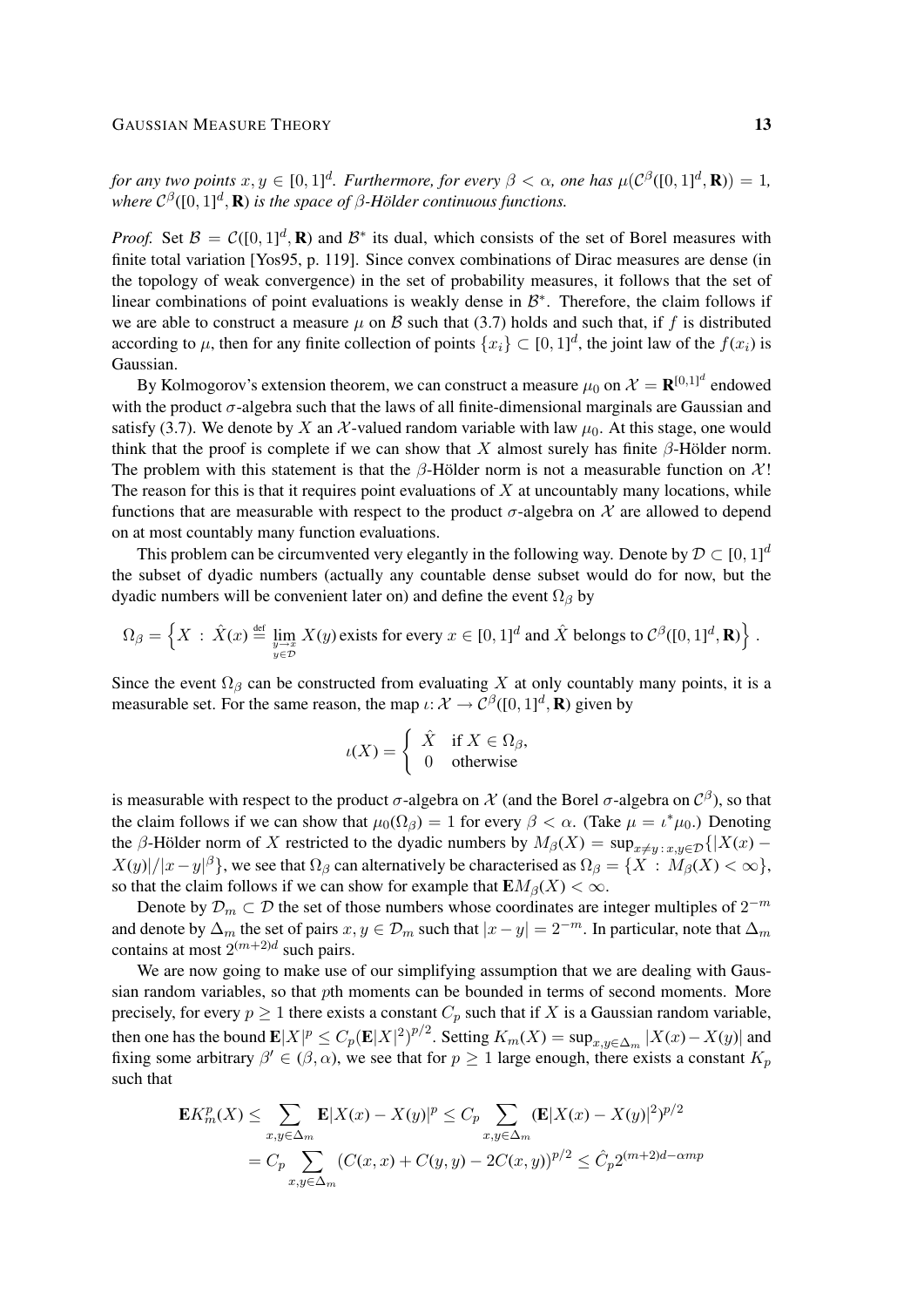$$
\leq \hat C_p 2^{-\beta' m p}\ ,
$$

for some constants  $\hat{C}_p$ . (In order to obtain the last inequality, we had to assume that  $p \ge \frac{d}{\alpha-\beta'}\frac{m+2}{m}$ m which can always be achieved by some value of p independent of m since we assumed that  $\beta'$  <  $\alpha$ .) Using Jensen's inequality, this shows that there exists a constant K such that the bound

$$
\mathbf{E}K_m(X) \le K2^{-\beta'm} \tag{3.8}
$$

holds uniformly in m. Fix now any two points  $x, y \in \mathcal{D}$  with  $x \neq y$  and denote by  $m_0$  the largest m such that  $|x-y| < 2^{-m}$ . One can then find sequences  $\{x_n\}_{n \ge m_0}$  and  $\{y_n\}_{n \ge m_0}$  with the following properties:

- 1. One has  $\lim_{n\to\infty} x_n = x$  and  $\lim_{n\to\infty} y_n = y$ .
- 2. Either  $x_{m_0} = y_{m_0}$  or both points belong to the vertices of the same 'dyadic hypercube' in  $\mathcal{D}_{m_0}$ , so that they can be connected by at most d 'bonds' in  $\Delta_{m_0}$ .
- 3. For every  $n \geq m_0$ ,  $x_n$  and  $x_{n+1}$  belong to the vertices of the same 'dyadic hypercube' in  $\mathcal{D}_{n+1}$ , so that they can be connected by at most d 'bonds' in  $\Delta_{n+1}$  and similarly for  $(y_n, y_{n+1}).$

One way of constructing this sequence is to order elements in  $\mathcal{D}_m$  by lexicographic order and to choose  $x_n = \max\{\bar{x} \in \mathcal{D}_n : \bar{x}_j \leq x_j \,\forall j\}$ , as illustrated in the picture to the right. This shows that one has the bound

$$
|X(x) - X(y)| \le |X(x_{m_0}) - Y(x_{m_0})| + \sum_{n=m_0}^{\infty} |X(x_{n+1}) - X(x_n)|
$$
  
+ 
$$
\sum_{n=m_0}^{\infty} |X(y_{n+1}) - X(y_n)|
$$
  

$$
\le dK_{m_0}(X) + 2d \sum_{n=m_0}^{\infty} K_{n+1}(X) \le 2d \sum_{n=m_0}^{\infty} K_n(X).
$$

Since  $m_0$  was chosen in such a way that  $|x - y| \ge 2^{-m_0 - 1}$ , one has the bound

$$
M_{\beta}(X) \leq 2d \sup_{m \geq 0} 2^{\beta(m+1)} \sum_{n=m}^{\infty} K_n(X) \leq 2^{\beta+1} d \sum_{n=0}^{\infty} 2^{\beta n} K_n(X).
$$

It follows from this and from the bound (3.8) that

$$
\mathbf{E}|M_{\beta}(X)| \leq 2^{\beta+1}d \sum_{n=0}^{\infty} 2^{\beta n} \mathbf{E} K_n(X) \leq 2^{\beta+1} dK \sum_{n=0}^{\infty} 2^{(\beta-\beta')n} < \infty,
$$

since  $\beta'$  was chosen strictly larger than  $\beta$ .

Combining Kolmogorov's continuity criterion with Fernique's theorem, we note that we can apply it not only to real-valued processes, but to any Gaussian Banach-space valued process:

**Proposition 3.18** Let B be a separable Banach space and let  $\{X(x)\}_{x\in[0,1]^d}$  be a collection of B*-valued Gaussian random variables such that*

$$
\mathbf{E}\|X(x) - X(y)\| \le C|x - y|^{\alpha},
$$

*for some*  $C > 0$  *and some*  $\alpha \in (0, 1]$ *. Then, there exists a unique Gaussian measure*  $\mu$  *on*  $\mathcal{C}([0,1]^d,\mathcal{B})$  such that, if Y is a random variable with law  $\mu$ , then  $Y(x)$  is equal in law to  $X(x)$ for every x. Furthermore,  $\mu(\mathcal{C}^{\beta}([0,1]^d,\mathcal{B})) = 1$  for every  $\beta < \alpha$ .



 $\Box$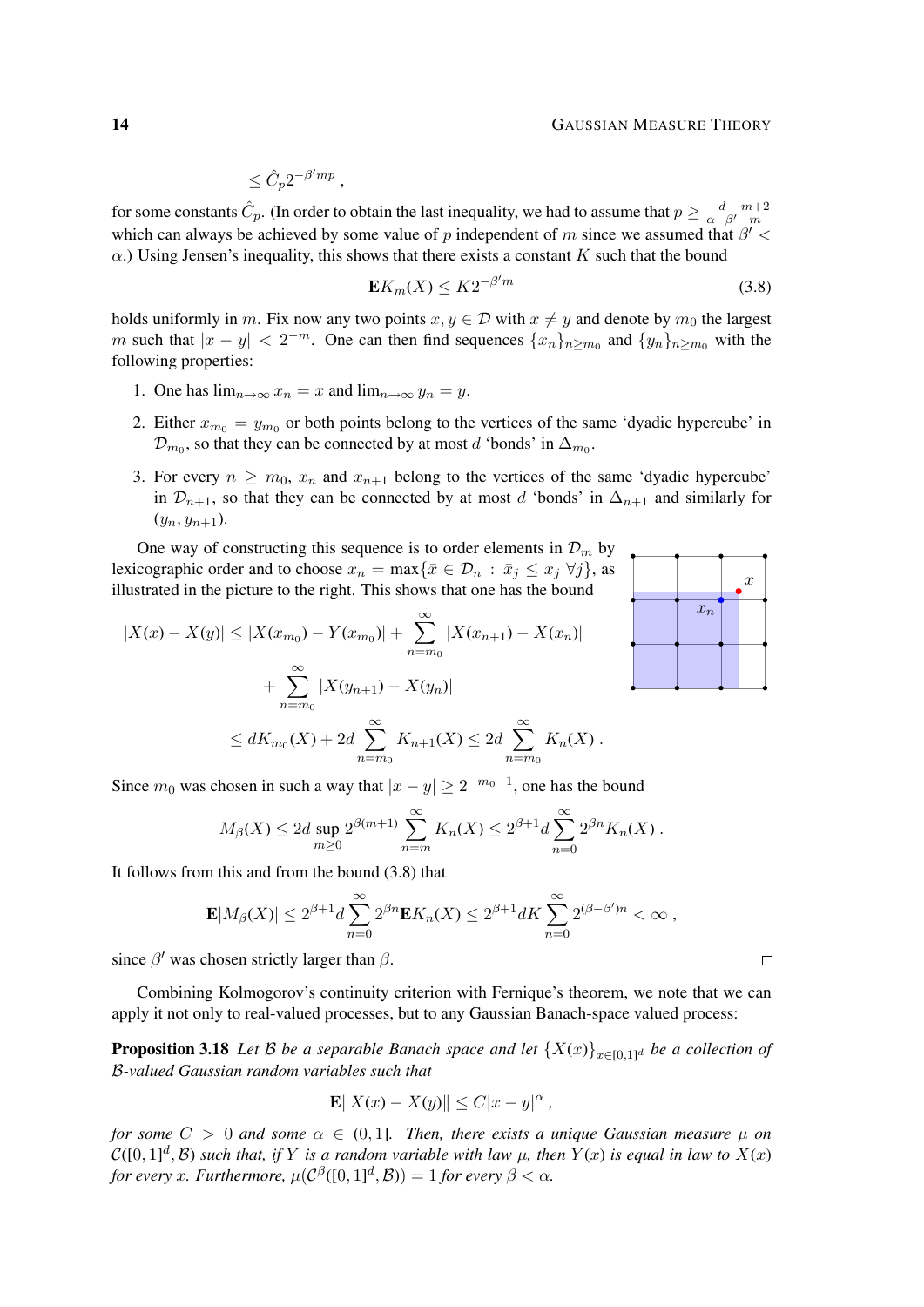*Proof.* The proof is identical to that of Theorem 3.17, noting that the bound  $\mathbf{E} ||X(x) - X(y)||^p \leq$  $C_p|x-y|^{\alpha p}$  follows from the assumption and Proposition 3.14.

**Remark 3.19** The space  $C^{\beta}([0,1]^d, \mathbf{R})$  is not separable. However, the space  $C_0^{\beta}$  $\int_0^\beta([0,1]^d,\mathbf{R})$  of Hölder continuous functions that furthermore satisfy  $\lim_{y\to x} \frac{|f(x)-f(y)|}{|x-y|^{\beta}}$  $\frac{f(x)-f(y)}{|x-y|^{\beta}} = 0$  uniformly in x is separable (polynomials with rational coefficients are dense in it). This is in complete analogy with the fact that the space of bounded measurable functions is not separable, while the space of continuous functions is.

It is furthermore possible to check that  $C^{\beta'}\subset C_0^\beta$  for every  $\beta'>\beta$ , so that Exercise 3.39 below shows that  $\mu$  can actually be realised as a Gaussian measure on  $\mathcal{C}_0^{\beta}$  $\int_0^\beta([0,1]^d,\mathbf{R}).$ 

**Exercise 3.20** Try to find conditions on  $G \subset \mathbb{R}^d$  that are as weak as possible and such that Kolmogorov's continuity theorem still holds if the cube  $[0,1]^d$  is replaced by G. Hint: One possible strategy is to embed G into a cube and then to try to extend  $C(x, y)$  to that cube.

**Exercise 3.21** Show that if G is as in the previous exercise, H is a Hilbert space, and  $C: G \times G \rightarrow$  $\mathcal{L}(\mathcal{H}, \mathcal{H})$  is such that  $C(x, y)$  positive definite, symmetric, and trace class for any two  $x, y \in$ G, then Kolmogorov's continuity theorem still holds if its condition is replaced by  $tr C(x, x)$  + tr  $C(y, y) - 2$  tr  $C(x, y) \le K|x - y|^{\alpha}$ . More precisely, one can construct a measure  $\mu$  on the space  $\mathcal{C}^{\beta}([0,1]^d, \mathcal{H})$  such that

$$
\int_{\mathcal{C}^{\beta}([0,1]^d,\mathbf{R})} \langle h, f(x) \rangle \langle f(y), k \rangle \, \mu(df) = \langle h, C(x,y)k \rangle ,
$$

for any  $x, y \in G$  and  $h, k \in H$ .

A very useful consequence of Kolmogorov's continuity criterion is the following result:

**Corollary 3.22** *Let*  $\{\eta_k\}_{k\geq 0}$  *be countably many i.i.d. standard Gaussian random variables (real or complex). Moreover let*  $\{f_k\}_{k\geq 0} \subset \text{Lip}(G, \mathbb{C})$  where the domain  $G \subset \mathbf{R}^d$  is sufficiently regular *for Kolomgorov's continuity theorem to hold. Suppose there is some*  $\delta \in (0, 2)$  *such that* 

$$
S_1^2 = \sum_{k \in I} ||f_k||_{L^{\infty}}^2 < \infty \quad \text{and} \quad S_2^2 = \sum_{k \in I} ||f_k||_{L^{\infty}}^{2-\delta} \text{Lip}(f_k)^{\delta} < \infty \,, \tag{3.9}
$$

and define  $f = \sum_{k \in I} \eta_k f_k$ . Then f is almost surely bounded and Hölder continuous for every *Hölder exponent smaller than*  $\delta/2$ *.* 

*Proof.* From the assumptions we immediately derive that  $f(x)$  and  $f(x) - f(y)$  are a centred Gaussian for any  $x, y \in G$ . Moreover, the corresponding series converge absolutely. Using that the  $\eta_k$  are i.i.d., we obtain

$$
\mathbf{E}|f(x) - f(y)|^2 = \sum_{k \in I} |f_k(x) - f_k(y)|^2 \le \sum_{k \in I} \min\{2\|f_k\|_{L^\infty}^2, \text{Lip}(f_k)^2 |x - y|^2\}
$$
  

$$
\le 2 \sum_{k \in I} \|f_k\|_{L^\infty}^{2-\delta} \text{Lip}(f_k)^{\delta} |x - y|^{\delta} = 2S_2^2 |x - y|^{\delta},
$$

where we used that  $\min\{a, bx^2\} \le a^{1-\delta/2} b^{\delta/2} |x|^{\delta}$  for any  $a, b \ge 0$ . The claim now follows from Kolmogorov's continuity theorem.  $\Box$ 

**Remark 3.23** One should really think of the  $f_k$ 's in Corollary 3.22 as being an orthonormal basis of the Cameron-Martin space of some Gaussian measure. (See Section 3.2 below for the definition of the Cameron-Martin space associate to a Gaussian measure.) The criterion (3.9) then provides an effective way of deciding whether the measure in question can be realised on a space of Hölder continuous functions.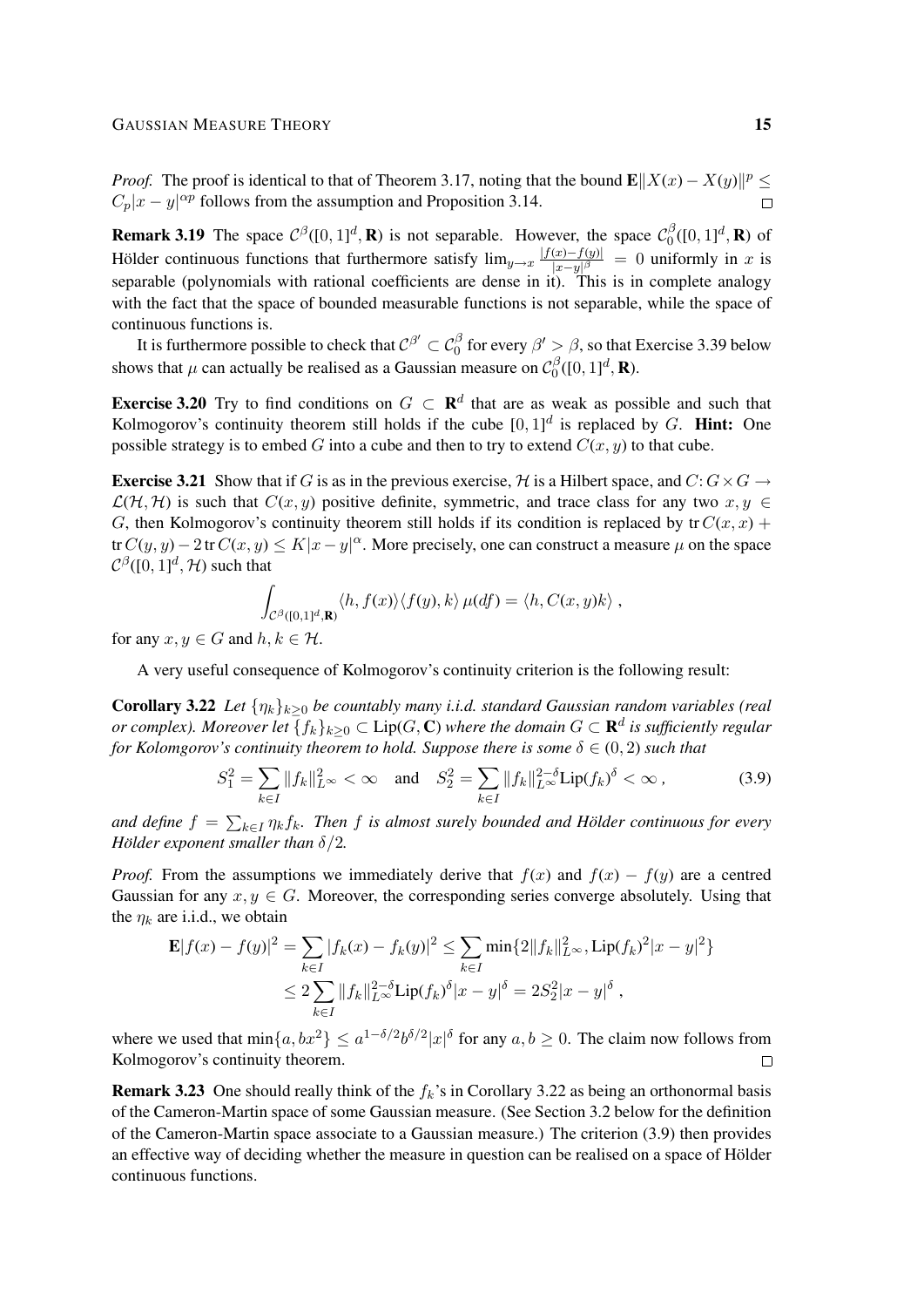#### 3.2 The Cameron-Martin space

Given a Gaussian measure  $\mu$  on a separable Banach space  $\beta$ , it is possible to associate to it in a canonical way a Hilbert space  $\mathcal{H}_{\mu} \subset \mathcal{B}$ , called the Cameron-Martin space of  $\mu$ . The main importance of the Cameron-Martin space is that it characterises precisely those directions in  $\beta$  in which translations leave the measure  $\mu$  'quasi-invariant' in the sense that the translated measure has the same null sets as the original measure. In general, the space  $\mathcal{H}_{\mu}$  will turn out to be strictly smaller than B. Actually, this is always the case as soon as dim  $\mathcal{H}_{\mu} = \infty$  and, even worse, we will see that in this case one necessarily has  $\mu(\mathcal{H}_{\mu}) = 0!$  Contrast this to the case of finitedimensional Lebesgue measure which is invariant under translations in any direction! This is a striking illustration of the fact that measures in infinite-dimensional spaces have a strong tendency of being mutually singular.

The definition of the Cameron-Martin space is the following, where we postpone to Remark 3.26 and Proposition 3.30 the verification that  $||h||_{\mu}$  is well-defined and that  $||h||_{\mu} > 0$ for  $h \neq 0$ :

**Definition 3.24** The Cameron-Martin space  $\mathcal{H}_{\mu}$  of  $\mu$  is the completion of the linear subspace  $\mathcal{H}_{\mu} \subset \mathcal{B}$  defined by

$$
\mathring{\mathcal{H}}_{\mu} = \{ h \in \mathcal{B} : \exists h^* \in \mathcal{B}^* \text{ with } C_{\mu}(h^*, \ell) = \ell(h) \ \forall \ell \in \mathcal{B}^* \},
$$

under the norm  $||h||^2_{\mu} = \langle h, h \rangle_{\mu} = C_{\mu}(h^*, h^*)$ . It is a Hilbert space when endowed with the scalar product  $\langle h, k \rangle_{\mu} = \dot{C}_{\mu}(h^*, k^*).$ 

**Exercise 3.25** Convince yourself that the space  $\mathcal{H}_{\mu}$  is nothing but the range of the operator  $\hat{C}_{\mu}$ defined in Remark 3.8.

**Remark 3.26** Even though the map  $h \mapsto h^*$  may not be one to one, the norm  $||h||_{\mu}$  is welldefined. To see this, assume that for a given  $h \in \mathcal{H}_{\mu}$ , there are two corresponding elements  $h_1^*$  and  $h_2^*$  in  $\mathcal{B}^*$ . Then, defining  $k = h_1^* + h_2^*$ , one has

$$
C_{\mu}(h_1^*,h_1^*) - C_{\mu}(h_2^*,h_2^*) = C_{\mu}(h_1^*,k) - C_{\mu}(h_2^*,k) = k(h) - k(h) = 0,
$$

showing that  $||h||_{\mu}$  does indeed not depend on the choice of  $h^*$ .

**Exercise 3.27** The Wiener measure  $\mu$  is defined on  $\mathcal{B} = C([0, 1], \mathbf{R})$  as the centred Gaussian measure with covariance operator given by  $C_{\mu}(\delta_s, \delta_t) = s \wedge t$ . Show that the Cameron-Martin space for the Wiener measure on  $\mathcal{B} = \mathcal{C}([0,1],\mathbf{R})$  is given by the space  $H_0^{1,2}$  $_{0}^{1,2}([0,1])$  of all absolutely continuous functions h such that  $h(0) = 0$  and  $\int_0^1 h^2(t) dt < \infty$ .

**Exercise 3.28** Show that in the case  $B = \mathbb{R}^n$ , the Cameron-Martin space is given by the range of the covariance matrix. Write an expression for  $||h||_{\mu}$  in this case.

Exercise 3.29 Show that the Cameron-Martin space of a Gaussian measure determines it. More precisely, if  $\mu$  and  $\nu$  are two Gaussian measures on B such that  $\|\lambda\|_{\mu} = \mathcal{H}_{\nu}$  and such that  $\|h\|_{\mu} =$  $||h||_{\nu}$  for every  $h \in \mathcal{H}_{\mu}$ , then they are identical.

For this reason, a Gaussian measure on  $\beta$  is sometimes given by specifying the Hilbert space structure  $(\mathcal{H}_{\mu}, \|\cdot\|_{\mu})$ . Such a specification is then usually called an *abstract Wiener space*.

Let us discuss a few properties of the Cameron-Martin space. First of all, we show that it is a subspace of B despite the completion procedure and that all non-zero elements of  $\mathcal{H}_{\mu}$  have strictly positive norm: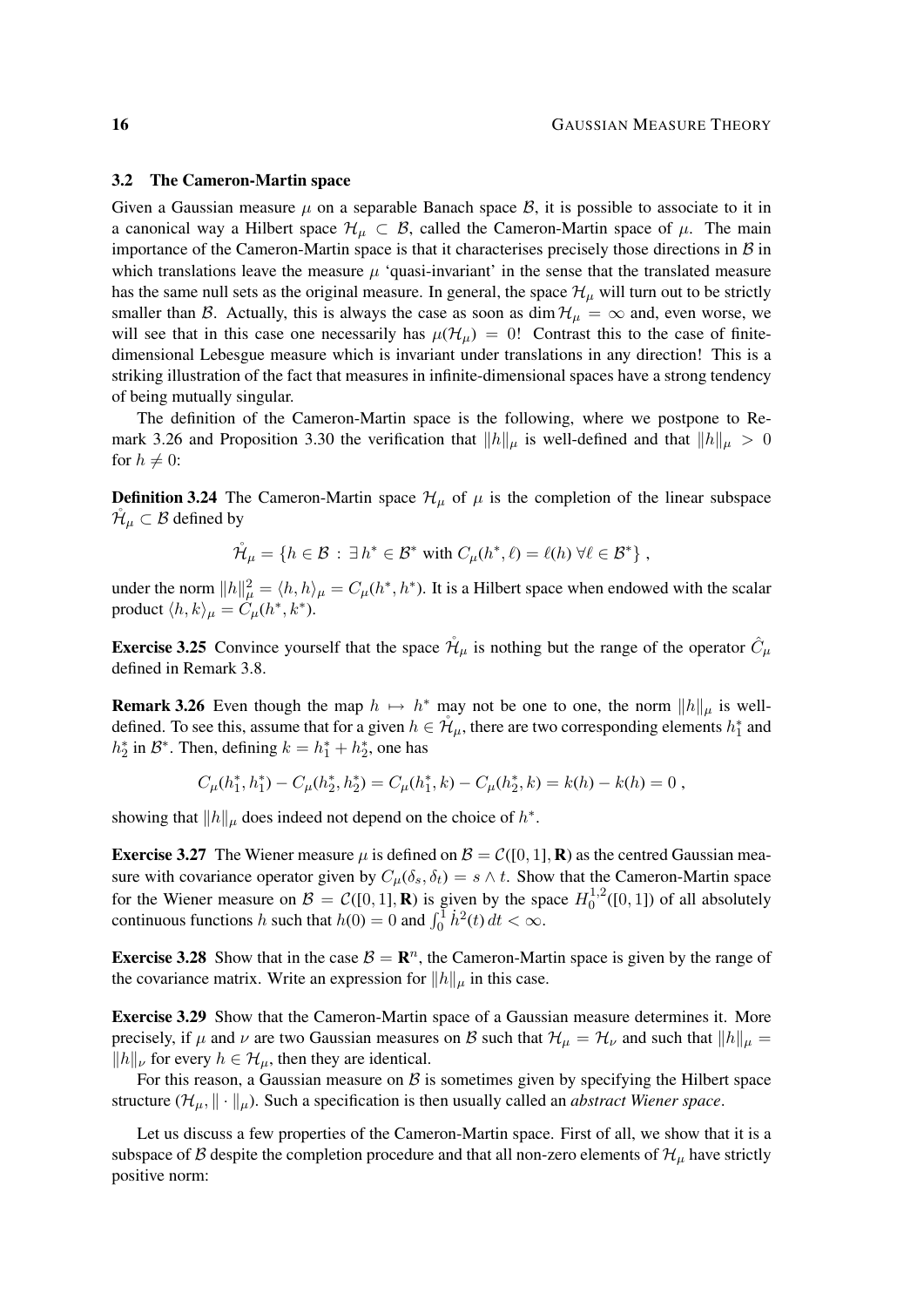**Proposition 3.30** *One has*  $\mathcal{H}_{\mu} \subset \mathcal{B}$ *. Furthermore, one has the bound* 

$$
\langle h, h \rangle_{\mu} \ge \| C_{\mu} \|^{-1} \| h \|^{2} \,, \tag{3.10}
$$

*where the norms on the right hand side are understood to be taken in* B*.*

*Proof.* One has the chain of inequalities

$$
\|h\|^2 = \sup_{\ell \in \mathcal{B}^* \backslash \{0\}} \frac{\ell(h)^2}{\|\ell\|^2} = \sup_{\ell \in \mathcal{B}^* \backslash \{0\}} \frac{C_\mu(h^*,\ell)^2}{\|\ell\|^2} \le \sup_{\ell \in \mathcal{B}^* \backslash \{0\}} \frac{C_\mu(h^*,h^*) \, C_\mu(\ell,\ell)}{\|\ell\|^2} \le \|C_\mu\| \langle h,h \rangle_\mu \;,
$$

which yields the bound on the norms. The fact that  $\mathcal{H}_{\mu}$  is a subset of  $\beta$  (or rather that it can be interpreted as such) then follows from the fact that  $B$  is complete and that Cauchy sequences in  $\mathcal{H}_{\mu}$  are also Cauchy sequences in B by (3.10).  $\Box$ 

A simple example showing that the correspondence  $h \mapsto h^*$  in the definition of  $\mathcal{H}_{\mu}$  is not necessarily unique is the case  $\mu = \delta_0$ , so that  $C_\mu = 0$ . If one chooses  $h = 0$ , then any  $h^* \in \mathcal{B}$ has the required property that  $C_{\mu}(h^*, \ell) = \ell(h)$ , so that this is an extreme case of non-uniqueness. However, if we view  $\mathcal{B}^*$  as a subset of  $L^2(\mathcal{B}, \mu)$  (by identifying linear functionals that agree  $\mu$ almost surely), then the correspondence  $h \mapsto h^*$  is always an isomorphism. One has indeed  $\int_{\mathcal{B}} h^*(x)^2 \mu(dx) = C_\mu(h^*, h^*) = ||h||_\mu^2$ . In particular, if  $h_1^*$  and  $h_2^*$  are two distinct elements of  $\mathcal{B}^*$ associated to the same element  $h \in \mathcal{B}$ , then  $h_1^* - h_2^*$  is associated to the element 0 and therefore  $\int_{\mathcal{B}} (h_1^* - h_2^*)^2(x) \mu(dx) = 0$ , showing that  $h_1^* = h_2^*$  as elements of  $L^2(\mathcal{B}, \mu)$ . We have:

**Proposition 3.31** There is a canonical isomorphism  $\iota : h \mapsto h^*$  between  $\mathcal{H}_{\mu}$  and the closure  $\mathcal{R}_{\mu}$ *of*  $\mathcal{B}^*$  in  $L^2(\mathcal{B}, \mu)$ *. In particular,*  $\mathcal{H}_\mu$  *is separable.* 

*Proof.* We have already shown that  $\iota: \mathcal{H}_\mu \to L^2(\mathcal{B}, \mu)$  is an isomorphism onto its image, so it remains to show that all of  $\mathcal{B}^*$  belongs to the image of  $\iota$ . For  $h \in \mathcal{B}^*$ , define  $h_* \in \mathcal{B}$  as in (3.5) by

$$
h_* = \int_{\mathcal{B}} x h(x) \,\mu(dx) \; .
$$

This integral converges since  $||x||^2$  is integrable by Fernique's theorem. Since one has the identity  $\ell(h_*) = C_\mu(\ell, h)$ , it follows that  $h_* \in \mathcal{H}_\mu$  and  $h = \iota(h_*)$ , as required to conclude the proof.

The separability of  $\mathcal{H}_{\mu}$  then follows immediately from the fact that  $L^2(\mathcal{B}, \mu)$  is separable whenever  $\beta$  is separable, since its Borel  $\sigma$ -algebra is countably generated.  $\Box$ 

**Remark 3.32** The space  $\mathcal{R}_{\mu}$  is called the *reproducing kernel Hilbert space* for  $\mu$  (or just *reproducing kernel* for short). However, since it is isomorphic to the Cameron-Martin space in a natural way, there is considerable confusion between the two in the literature. We retain in these notes the terminology from [Bog98], but we urge the reader to keep in mind that there are authors who use a slightly different terminology.

Remark 3.33 In general, there do exist Gaussian measures with non-separable Cameron-Martin space, but they are measures on more general vector spaces. One example would be the measure on  $\mathbb{R}^R$  (yes, the space of *all* functions from **R** to **R** endowed with the product  $\sigma$ -algebra) given by the uncountable product of one-dimensional Gaussian measures. The Cameron-Martin space for this somewhat pathological measure is given by those functions  $f$  that are non-zero on at most countably points and such that  $\sum_{t\in\mathbf{R}} |f(t)|^2 < \infty$ . This is a prime example of a non-separable Hilbert space.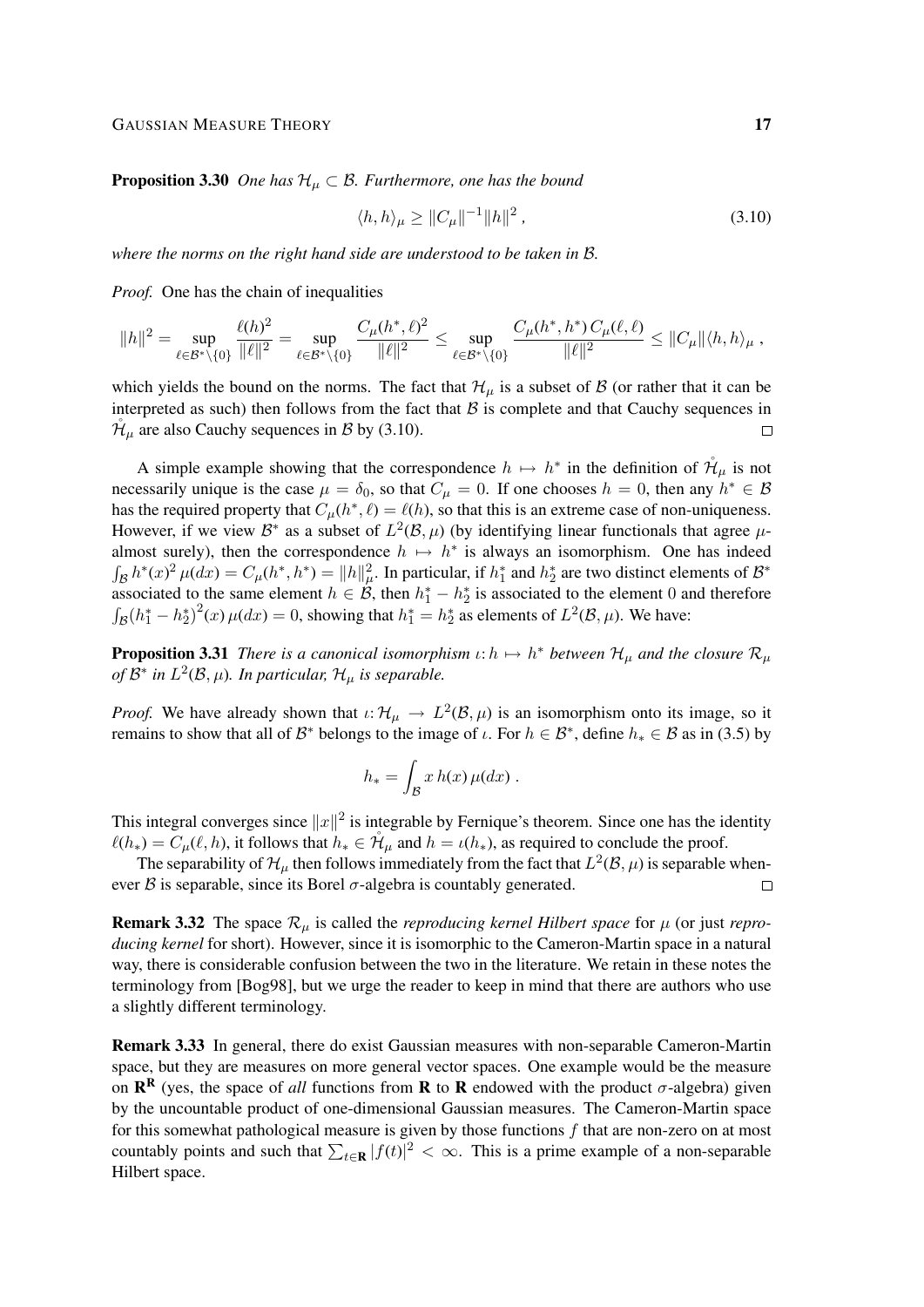**Exercise 3.34** Let  $\mu$  be a Gaussian measure on a Hilbert space  $\mathcal H$  with covariance K and consider the spectral decomposition of K:  $Ke_n = \lambda_n e_n$  with  $\sum_{n\geq 1} \lambda_n < \infty$  and  $\{e_n\}$  an orthonormal basis of eigenvectors. Such a decomposition exists since we already know that  $K$  must be trace class from Proposition 3.15.

Assume now that  $\lambda_n > 0$  for every n. Show that  $\mathcal{H}_{\mu}$  is given by the range of K and that the correspondence  $h \mapsto h^*$  is given by  $h^* = K^{-1}h$ . Show furthermore that the Cameron-Martin space  $\mathcal{H}_\mu$  consists of those elements h of H such that  $\sum_{n\geq 1}\lambda_n^{-1}\langle h, e_n\rangle^2 < \infty$  and that  $\langle h, k \rangle_{\mu} = \langle K^{-1/2}h, K^{-1/2}k \rangle.$ 

Exercise 3.35 Show that one has the alternative characterisation

$$
||h||_{\mu} = \sup \{ \ell(h) : C_{\mu}(\ell, \ell) \le 1 \}, \qquad (3.11)
$$

and  $\mathcal{H}_{\mu} = \{h \in \mathcal{B} : ||h||_{\mu} < \infty\}$ . Hint: Use the fact that in any Hilbert space  $\mathcal{H}$ , one has  $||h|| = \sup\{\langle k, h \rangle : ||k|| \leq 1\}.$ 

Since elements in  $\mathcal{R}_{\mu}$  are built from the space of all bounded linear functionals on B, it should come as little surprise that its elements are 'almost' linear functionals on  $\mathcal{B}$  in the following sense:

**Proposition 3.36** *For every*  $\ell \in \mathcal{R}_{\mu}$  *there exists a measurable linear subspace*  $V_{\ell}$  *of* B *such that*  $\mu(V_\ell) = 1$  and a linear map  $\hat{\ell}: V_\ell \to \mathbf{R}$  such that  $\ell = \hat{\ell}$   $\mu$ -almost surely.

*Proof.* Fix  $\ell \in \mathcal{R}_{\mu}$ . By the definition of  $\mathcal{R}_{\mu}$  and Borel-Cantelli, we can find a sequence  $\ell_n \in \mathcal{B}^*$ such that  $\lim_{n\to\infty} \ell_n(x) = \ell(x)$  for  $\mu$ -almost every  $x \in \mathcal{B}$ . (Take for example  $\ell_n$  such that  $||\ell_n - \ell||_\mu^2 \leq n^{-4}$ .) It then suffices to define

$$
V_{\ell} = \left\{ x \, : \, \lim_{n \to \infty} \ell_n(x) \text{ exists} \right\},\,
$$

and to set  $\hat{\ell}(x) = \lim_{n \to \infty} \ell_n(x)$  on  $V_{\ell}$ .

Another very useful fact about the reproducing kernel space is given by:

**Proposition 3.37** *The law of any element*  $h^* = \iota(h) \in \mathcal{R}_{\mu}$  *is a centred Gaussian with variance*  $\|h\|_{\mu}^2$ . Furthermore, any two elements  $h^*, k^*$  have covariance  $\langle h, k \rangle_{\mu}$ .

*Proof.* We already know from the definition of a Gaussian measure that the law of any element of B<sup>\*</sup> is a centred Gaussian. Let now  $h^*$  be any element of  $\mathcal{R}_\mu$  and let  $h_n$  be a sequence in  $\mathcal{R}_\mu \cap \mathcal{B}^*$ such that  $h_n \to h^*$  in  $\mathcal{R}_\mu$ . We can furthermore choose this approximating sequence such that  $||h_n||_{\mathcal{R}_\mu} = ||h^*||_{\mathcal{R}_\mu} = ||h||_{\mu}$ , so that the law of each of the  $h_n$  is equal to  $\mathcal{N}(0, ||h||^2_\mu)$ .

Since  $L^2$ -convergence implies convergence in law, we conclude that the law of  $h^*$  is also given by  $\mathcal{N}(0, ||h||^2)$ . The statement about the covariance then follows by polarisation, since

$$
\mathbf{E}h^*k^* = \frac{1}{2}(\mathbf{E}(h^* + k^*)^2 - \mathbf{E}(h^*)^2 - \mathbf{E}(k^*)^2) = \frac{1}{2}(\|h + k\|_{\mu}^2 - \|h\|_{\mu}^2 - \|k\|_{\mu}^2) = \langle h, k \rangle_{\mu},
$$

by the previous statement.

**Remark 3.38** Actually, the converse of Proposition 3.36 is also true: if  $\ell: \mathcal{B} \to \mathbf{R}$  is measurable and linear on a measurable linear subspace V of full measure, then  $\ell$  belongs to  $\mathcal{R}_{\mu}$ . This is not an obvious statement. It can be viewed for example as a consequence of the highly nontrivial fact that every Borel measurable linear map between two sufficiently 'nice' topological

 $\Box$ 

 $\Box$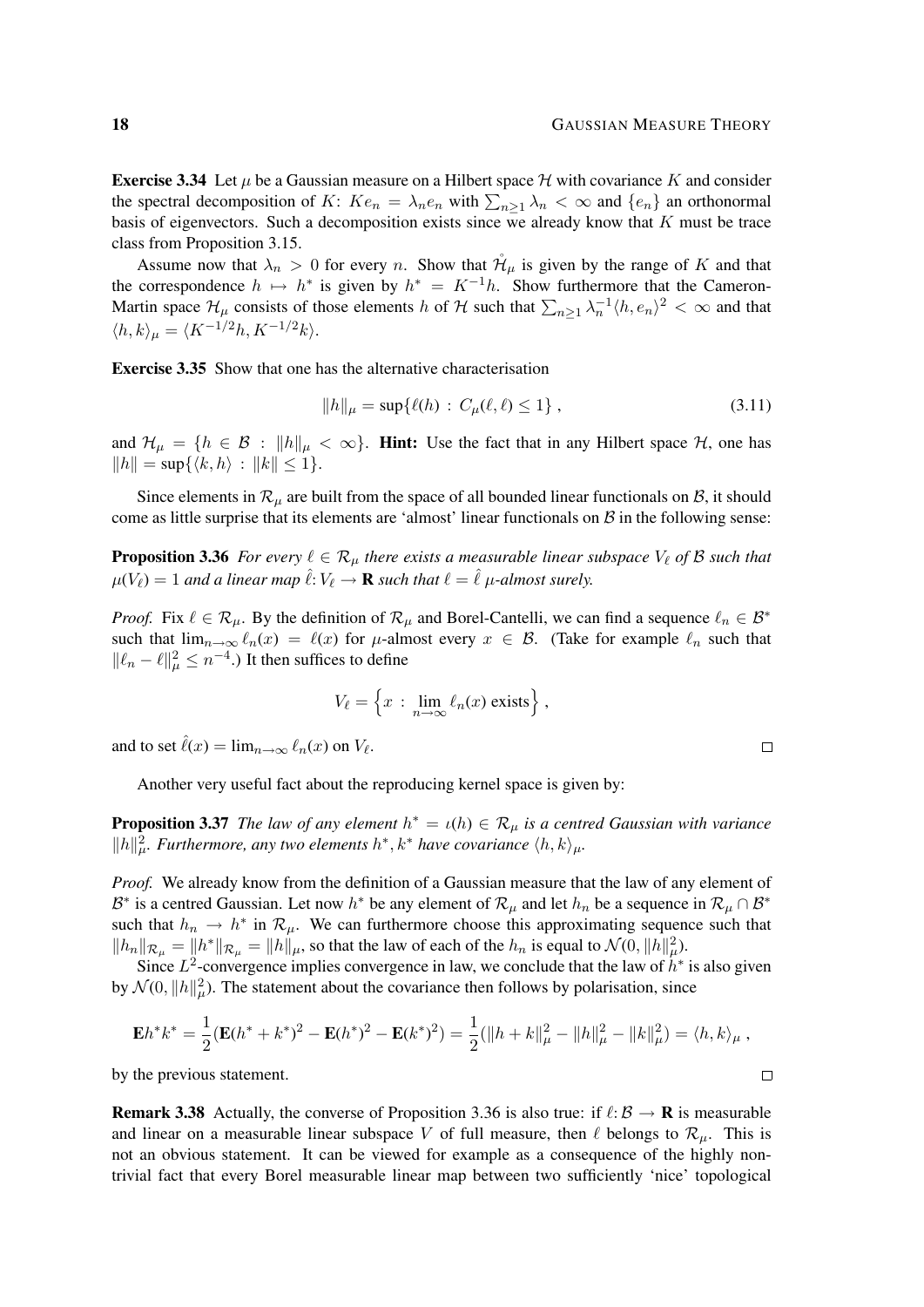vector spaces is bounded, see for example [Sch66, Kat82]. (The point here is that the map must be linear on the whole space and not just on some "large" subspace as is usually the case with unbounded operators.) This implies by Proposition 3.42 that  $\ell$  is a measurable linear extension of some bounded linear functional on  $\mathcal{H}_{\mu}$ . Since such extensions are unique (up to null sets) by Theorem 3.47 below, the claim follows from Proposition 3.31.

**Exercise 3.39** Show that if  $\tilde{\beta} \subset \beta$  is a continuously embedded Banach space with  $\mu(\tilde{\beta}) = 1$ , then the embedding  $\mathcal{B}^* \hookrightarrow \mathcal{R}_{\mu}$  extends to an embedding  $\tilde{\mathcal{B}}^* \hookrightarrow \mathcal{R}_{\mu}$ . Deduce from this that the restriction of  $\mu$  to  $\ddot{B}$  is again a Gaussian measure. In particular, Kolmogorov's continuity criterion yields a Gaussian measure on  $\mathcal{C}_0^{\beta}$  $\int_0^\beta([0,1]^d,\mathbf{R}).$ 

The properties of the reproducing kernel space of a Gaussian measure allow us to give another illustration of the fact that measures on infinite-dimensional spaces behave in a rather different way from measures on  $\mathbf{R}^n$ :

Proposition 3.40 *Let* µ *be a centred Gaussian measure on a separable Banach space* B *such that*  $\dim \mathcal{H}_{\mu} = \infty$ *. Denote by*  $D_c$  *the dilatation by a real number* c *on* B, *that is*  $D_c(x) = cx$ *. Then,*  $\mu$ and  $D_c^*\mu$  are mutually singular for every  $c \neq \pm 1$ .

*Proof.* Since the reproducing Kernel space  $\mathcal{R}_{\mu}$  is a separable Hilbert space, we can find an orthonormal basis  $\{e_n\}_{n\geq 0}$ . Consider the sequence of random variables  $X_N(x) = \frac{1}{N}$  $\frac{1}{N} \sum_{n=1}^{N} |e_n(x)|^2$ over B. If B is equipped with the measure  $\mu$  then, since the  $e_n$  are independent under  $\mu$ , we can apply the law of large numbers and deduce that

$$
\lim_{N \to \infty} X_N(x) = 1 \tag{3.12}
$$

for  $\mu$ -almost every x. On the other hand, it follows from the linearity of the  $e_n$  that when we equip B with the measure  $D_c^*\mu$ , the  $e_n$  are still independent, but have variance  $c^2$ , so that

$$
\lim_{N \to \infty} X_N(x) = c^2 ,
$$

for  $D_c^* \mu$ -almost every x. This shows that if  $c \neq \pm 1$ , the set on which the convergence (3.12) takes place must be of  $D_c^* \mu$ -measure 0, which implies that  $\mu$  and  $D_c^* \mu$  are mutually singular.  $\Box$ 

As already mentioned earlier, the importance of the Cameron-Martin space is that it represents precisely those directions in which one can translate the measure  $\mu$  without changing its null sets:

**Theorem 3.41 (Cameron-Martin)** *For*  $h \in \mathcal{B}$ *, define the map*  $T_h: \mathcal{B} \to \mathcal{B}$  *by*  $T_h(x) = x + h$ *. Then, the measure*  $T_h^*\mu$  *is absolutely continuous with respect to*  $\mu$  *if and only if*  $h \in \mathcal{H}_\mu$ *.* 

*Proof.* Fix  $h \in \mathcal{H}_{\mu}$  and let  $h^* \in L^2(\mathcal{B}, \mu)$  be the corresponding element of the reproducing kernel. Since the law of  $h^*$  is Gaussian by Proposition 3.37, the map  $x \mapsto \exp(h^*(x))$  is integrable. Since furthermore the variance of  $h^*$  is given by  $||h||^2_{\mu}$ , the function

$$
\mathcal{D}_h(x) = \exp(h^*(x) - \frac{1}{2} ||h||^2_\mu)
$$
\n(3.13)

is strictly positive, belongs to  $L^1(\mathcal{B}, \mu)$ , and integrates to 1. It is therefore the Radon-Nikodym derivative of a measure  $\mu_h$  that is absolutely continuous with respect to  $\mu$ . To check that one has indeed  $\mu_h = T_h^* \mu$ , it suffices to show that their Fourier transforms coincide. Assuming that  $h^* \in \mathcal{B}^*$ , one has

$$
\hat{\mu}_h(\ell) = \int_{\mathcal{B}} \exp(i\ell(x) + h^*(x) - \frac{1}{2} ||h||_{\mu}^2) \,\mu(dx) = \exp(\frac{1}{2}C_{\mu}(i\ell + h^*, i\ell + h^*) - \frac{1}{2} ||h||_{\mu}^2)
$$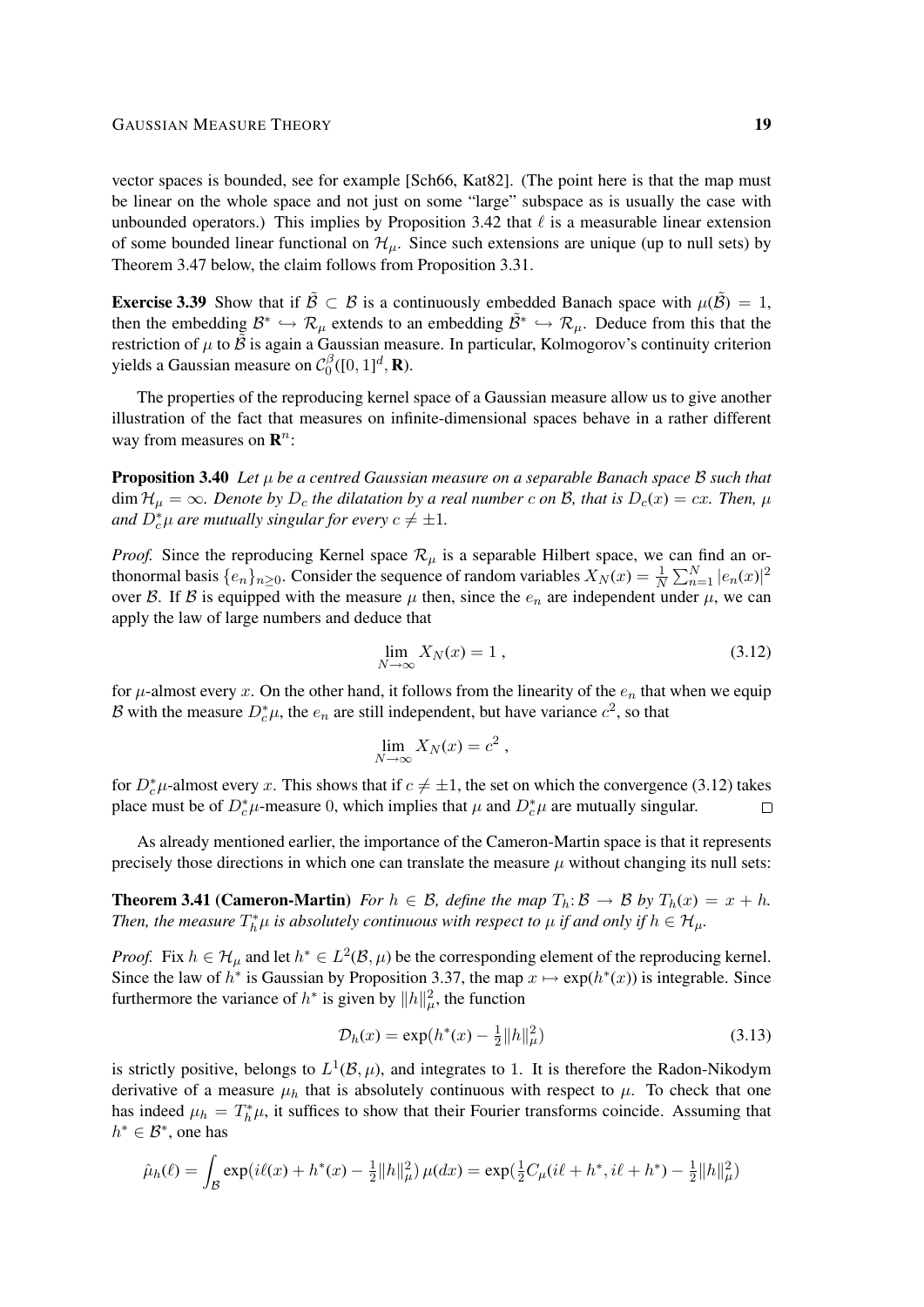$$
= \exp(-\frac{1}{2}C_{\mu}(\ell,\ell) - iC_{\mu}(\ell,h^*)) = \exp(-\frac{1}{2}C_{\mu}(\ell,\ell) + i\ell(h)).
$$

Using Proposition 3.37 for the joint law of  $\ell$  and  $h^*$ , it is an easy exercise to check that this equality still holds for arbitrary  $h \in \mathcal{H}_{\mu}$ .

On the other hand, we have

$$
\widehat{T_h^* \mu}(\ell) = \int_{\mathcal{B}} \exp(i\ell(x)) T_h^* \mu(dx) = \int_{\mathcal{B}} \exp(i\ell(x+h)) \mu(dx) = e^{i\ell(h)} \int_{\mathcal{B}} \exp(i\ell(x)) \mu(dx)
$$

$$
= \exp(-\frac{1}{2}C_\mu(\ell, \ell) + i\ell(h)),
$$

showing that  $\mu_h = T_h^* \mu$ .

To show the converse, note first that one can check by an explicit calculation that  $\|\mathcal{N}(0, 1) \mathcal{N}(h, 1)$ ||TV  $\geq 2 - 2 \exp(-\frac{h^2}{8})$  $\frac{6}{8}$ ). Fix now some arbitrary  $n > 0$ . If  $h \notin H_{\mu}$  then, by Exercise 3.35, there exists  $\ell \in \mathcal{B}^*$  with  $C_{\mu}(\ell, \ell) = 1$  such that  $\ell(h) \geq n$ . Since the image  $\ell^* \mu$  of  $\mu$  under  $\ell$  is  $\mathcal{N}(0, 1)$  and the image of  $T_h^*\mu$  under  $\ell$  is  $\mathcal{N}(-\ell(h), 1)$ , this shows that

$$
\|\mu - T_h^*\mu\|_{TV} \ge \|\ell^*\mu - \ell^*T_h^*\mu\|_{TV} = \|\mathcal{N}(0,1) - \mathcal{N}(-\ell(h),1)\|_{TV} \ge 2 - 2\exp(-\frac{n^2}{8}).
$$

Since this is true for every *n*, we conclude that  $\|\mu - T_h^*\mu\|_{TV} = 2$ , thus showing that they are mutually singular.  $\Box$ 

As a consequence, we have the following characterisation of the Cameron-Martin space

**Proposition 3.42** *The space*  $\mathcal{H}_{\mu} \subset \mathcal{B}$  *is the intersection of all (measurable) linear subspaces of full measure. However, if*  $\mathcal{H}_{\mu}$  *is infinite-dimensional, then one has*  $\mu(\mathcal{H}_{\mu}) = 0$ .

*Proof.* Take an arbitrary linear subspace  $V \subset B$  of full measure and take an arbitrary  $h \in H_{\mu}$ . It follows from Theorem 3.41 that the affine space  $V - h$  also has full measure. Since  $(V - h) \cap V = \phi$ unless  $h \in V$ , one must have  $h \in V$ , so that  $\mathcal{H}_{\mu} \subset \bigcap \{V \subset \mathcal{B} : \mu(V) = 1\}.$ 

Conversely, take an arbitrary  $x \notin \mathcal{H}_{\mu}$  and let us construct a linear space  $V \subset \mathcal{B}$  of full measure, but not containing x. Since  $x \notin \mathcal{H}_{\mu}$ , one has  $||x||_{\mu} = \infty$  with  $|| \cdot ||_{\mu}$  extended to B as in (3.11). Therefore, we can find a sequence  $\ell_n \in \mathcal{B}^*$  such that  $C_\mu(\ell_n, \ell_n) \leq 1$  and  $\ell_n(x) \geq n$ . Defining the norm  $|y|^2 = \sum_n n^{-2} (\ell_n(y))^2$ , we see that

$$
\int_{\mathcal{B}} |y|^2 \,\mu(dy) = \sum_{n=1}^{\infty} \frac{1}{n^2} \int_{\mathcal{B}} (\ell_n(y))^2 \,\mu(dy) \leq \frac{\pi^2}{6} ,
$$

so that the linear space  $V = \{y : |y| < \infty\}$  has full measure. However,  $|x| = \infty$  by construction, so that  $x \notin V$ .

To show that  $\mu(\mathcal{H}_\mu) = 0$  if dim  $\mathcal{H}_\mu = \infty$ , consider an orthonormal sequence  $e_n \in \mathcal{R}_\mu$  so that the random variables  $\{e_n(x)\}\$ are i.i.d.  $\mathcal{N}(0, 1)$  distributed. By the second Borel-Cantelli lemma, it follows that  $\sup_n |e_n(x)| = \infty$  for  $\mu$ -almost every x, so that in particular  $||x||^2_{\mu} \ge \sum_n e_n^2(x) = \infty$ almost surely.  $\Box$ 

**Exercise 3.43** Recall that the (topological) support supp  $\mu$  of a Borel measure on a complete separable metric space consists of those points x such that  $\mu(U) > 0$  for every neighbourhood U of x. Show that, if  $\mu$  is a Gaussian measure, then its support is the closure  $\bar{\mathcal{H}}_{\mu}$  of  $\mathcal{H}_{\mu}$  in B.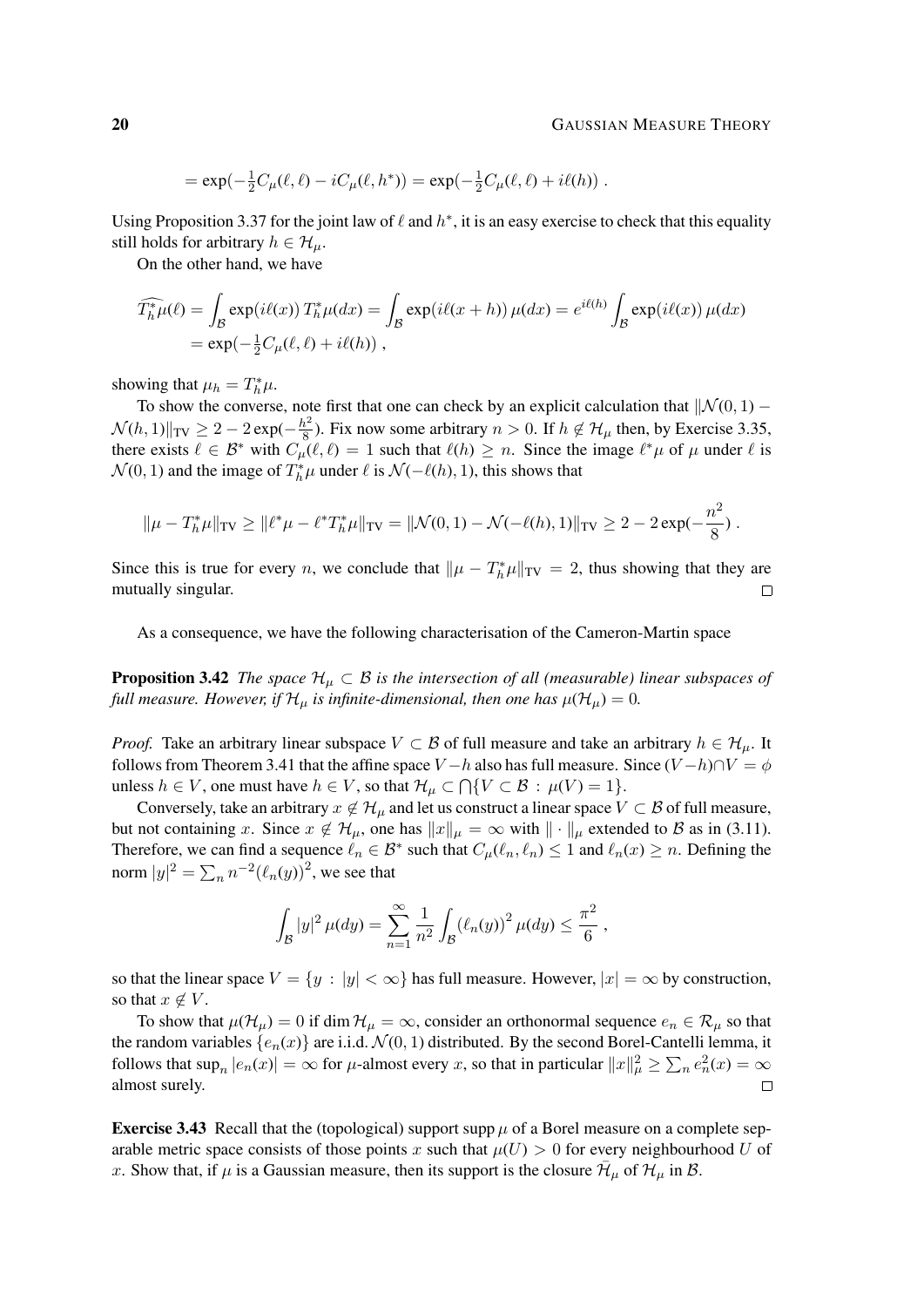### 3.3 Images of Gaussian measures

It follows immediately from the definition of a Gaussian measure and the expression for its Fourier transform that if  $\mu$  is a Gaussian measure on some Banach space B and  $A: \mathcal{B} \to \mathcal{B}_2$  is a bounded linear map for  $\mathcal{B}_2$  some other Banach space, then  $\nu = A^*\mu$  is a Gaussian measure on  $\mathcal{B}_2$  with covariance

$$
C_{\nu}(\ell, \ell') = C_{\mu}(A^*\ell, A^*\ell'),
$$

where  $A^*$ :  $B_2^* \to B^*$  is the adjoint to A, that is the operator such that  $(A^*\ell)(x) = \ell(Ax)$  for every  $x \in \mathcal{B}$  and every  $\ell \in \mathcal{B}_2^*$ .

Recall now that  $\mathcal{H}_{\mu}$  is the intersection over all linear subspaces of  $\beta$  that have full measure under  $\mu$ . This suggests that in order to determine the image of  $\mu$  under a linear map, it is sufficient to know how that map acts on elements of  $\mathcal{H}_{\mu}$ . This intuition is made precise by the following theorem:

Theorem 3.44 *Let* µ *be a centred Gaussian probability measure on a separable Banach space* B. Let furthermore H be a separable Hilbert space and let  $A: H_\mu \to H$  be a Hilbert-Schmidt *operator.* (That is  $AA^{\ast}$ :  $H \to H$  is trace class.) Then, there exists a measurable map  $\hat{A}$ :  $B \to H$ *such that*  $\nu = \hat{A}^*\mu$  *is Gaussian with covariance*  $C_{\nu}(h, k) = \langle A^*h, A^*k \rangle_{\mu}$ *. Furthermore, there exists a measurable linear subspace*  $V \subset \mathcal{B}$  *of full*  $\mu$ -measure such that  $\hat{A}$  restricted to V is linear *and*  $\hat{A}$  *restricted to*  $\mathcal{H}_{\mu} \subset V$  *agrees with* A.

*Proof.* Let  $\{e_n\}_{n\geq 1}$  be an orthonormal basis for  $\mathcal{H}_\mu$  and denote by  $e_n^*$  the corresponding elements in  $\mathcal{R}_\mu \subset L^2(\mathcal{B}, \mu)$  and define  $S_N(x) = \sum_{n=0}^N e_n^*(x) A e_n$ . Recall from Proposition 3.36 that we can find subspaces  $V_{e_n}$  of full measure such that  $e_n^*$  is linear on  $V_{e_n}$ . Define now a linear subspace  $V \subset \mathcal{B}$  by

$$
V = \left\{ x \in \bigcap_{n \geq 0} V_{e_n} : \text{ the sequence } \{ S_N(x) \} \text{ converges in } \mathcal{H} \right\},\
$$

(the fact that V is linear follows from the linearity of each of the  $e_n^*$ ) and set

$$
\hat{A}(x) = \begin{cases} \lim_{N \to \infty} S_N(x) & \text{for } x \in V, \\ 0 & \text{otherwise.} \end{cases}
$$

Since the random variables  $\{e_n^*\}$  are i.i.d.  $\mathcal{N}(0, 1)$ -distributed under  $\mu$ , the sequence  $\{S_N\}$  forms an  $H$ -valued martingale and one has

$$
\sup_N \mathbf{E}_{\mu} ||S_N(x)||^2 = \sum_{n=0}^{\infty} ||Ae_n||^2 \le \text{tr } A^*A < \infty ,
$$

where the last inequality is a consequence of A being Hilbert-Schmidt. It follows that  $\mu(V) = 1$ by Doob's martingale convergence theorem.

To see that  $\nu = \tilde{A}^*\mu$  has the stated property, fix an arbitrary  $h \in H$  and note that the series  $\sum_{n\geq 1} e_n^* \langle A e_n, h \rangle$  converges in  $\mathcal{R}_{\mu}$  to an element with covariance  $||A^*h||^2$ . The statement then follows from Proposition 3.37 and the fact that  $C_{\nu}(h, h)$  determines  $C_{\nu}$  by polarisation. To check that  $\nu$  is Gaussian, we can compute its Fourier transform in a similar way.  $\Box$ 

**Remark 3.45** Similarly to Proposition 3.36, the converse is again true: if  $\hat{A}: \mathcal{B} \to \mathcal{H}$  is a measurable map which is linear on a measurable subspace of full measure and agrees with A on  $\mathcal{H}_{\mu}$ , then it agrees  $\mu$ -almost surely with the extension constructed in Theorem 3.44.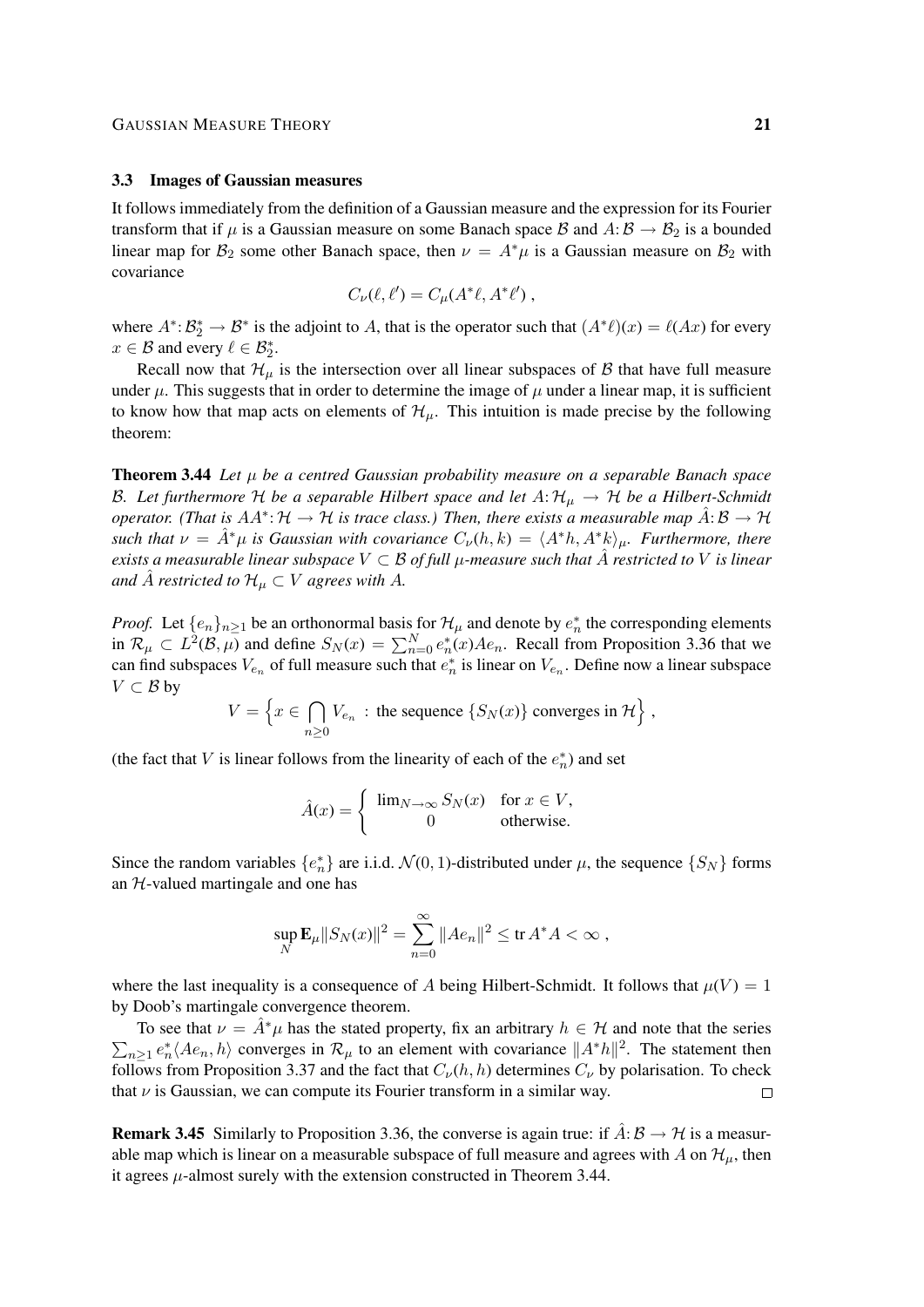The proof of Theorem 3.44 can easily be extended to the case where the image space is a Banach space rather than a Hilbert space. However, in this case we cannot give a straightforward characterisation of those maps  $A$  that are 'admissible', since we have no good complete characterisation of covariance operators for Gaussian measures on Banach spaces. However, we can take the pragmatic approach and simply assume that the new covariance determines a Gaussian measure on the target Banach space. With this approach, we can formulate the following version for Banach spaces:

**Proposition 3.46** *Let*  $\mathcal{B}_1$  *and*  $\mathcal{B}_2$  *be two separable Banach space and let*  $\mu$  *be a centred Gaussian probability measure on*  $\mathcal{B}_1$ *. Let*  $A: \mathcal{H}_{\mu} \to \mathcal{B}_2$  *be a bounded linear operator such that there exists a centred Gaussian measure*  $\nu$  *on*  $\mathcal{B}_2$  *with covariance*  $C_{\nu}(h, k) = \langle A^*h, A^*k \rangle_{\mu}$ *. Then, there exists a* measurable map  $A: \mathcal{B}_1 \to \mathcal{B}_2$  such that  $\nu = A^*\mu$  and such that there exists a measurable *linear subspace*  $V \subset \mathcal{B}$  *of full*  $\mu$ -measure such that A restricted to V is linear and A restricted to  $\mathcal{H}_{\mu} \subset V$  *agrees with A.* 

*Proof.* As a first step, we construct a Hilbert space  $\mathcal{H}_2$  such that  $\mathcal{B}_2 \subset \mathcal{H}_2$  as a Borel subset. Denote by  $\mathcal{H}_{\nu} \subset \mathcal{B}_2$  the Cameron-Martin space of  $\nu$  and let  $\{e_n\} \subset \mathcal{H}_{\nu}$  be an orthonormal basis of elements such that  $e_n^* \in \mathcal{B}_2^*$  for every n. (Such an orthonormal basis can always be found by using the Grahm-Schmidt procedure.) We then define a norm on  $\mathcal{B}_2$  by

$$
||x||_2^2 = \sum_{n\geq 1} \frac{e_n^*(x)^2}{n^2 ||e_n^*||^2} ,
$$

where  $||e_n^*||$  is the norm of  $e_n^*$  in  $\mathcal{B}_2^*$ . It is immediate that  $||x||_2 < \infty$  for every  $x \in \mathcal{B}_2$ , so that this turns  $B_2$  into a pre-Hilbert space. We finally define  $H_2$  as the completion of  $B_2$  under  $\|\cdot\|_2$ .

Denote by  $\nu'$  the image of the measure  $\nu$  under the inclusion map  $\iota: \mathcal{B}_2 \hookrightarrow \mathcal{H}_2$ . It follows that the map  $A' = \iota \circ A$  satisfies the assumptions of Theorem 3.44, so that there exists a map  $\hat{A}$ :  $\hat{B}_1 \to \hat{H}_2$  which is linear on a subset of full  $\mu$ -measure and such that  $\hat{A}^*\mu = \nu'$ . On the other hand, we know by construction that  $\nu'(\mathcal{B}_2) = 1$ , so that the set  $\{x : \hat{A}x \in \mathcal{B}_2\}$  is of full measure. Modifying  $\hat{A}$  outside of this set by for example setting it to 0 and using Exercise 3.39 then yields the required statement.  $\Box$ 

#### 3.3.1 Uniqueness of measurable extensions and the isoperimetric inequality

This section is devoted to a proof of the converse of Theorem 3.44 and Proposition 3.46, namely

**Theorem 3.47** Let  $\mu$  be a Gaussian measure on a separable Banach space  $\mathcal{B}_1$  with Cameron-*Martin space*  $\mathcal{H}_{\mu}$  and let  $A: \mathcal{H}_{\mu} \to \mathcal{B}_2$  be a linear map satisfying the assumptions of Proposi*tion 3.46. Then the linear measurable extension*  $\ddot{A}$  *of*  $A$  *is unique, up to sets of measure* 0*.* 

**Remark 3.48** As a consequence of this result, the precise Banach spaces  $\mathcal{B}_1$  and  $\mathcal{B}_2$  are completely irrelevant when one considers the image of a Gaussian measure under a linear transformation. The only thing that matters is the Cameron-Martin space for the starting measure and the way in which the linear transformation acts on this space. This fact will be used repeatedly in the sequel.

This is probably one of the most remarkable results in Gaussian measure theory. At first sight, it appears completely counterintuitive: the Cameron-Martin space  $\mathcal{H}_{\mu}$  has measure 0, so how can the specification of a measurable map on a set of measure 0 be sufficient to determine it on a set of measure 1? Part of the answer lies of course in the requirement that the extension  $A$  should be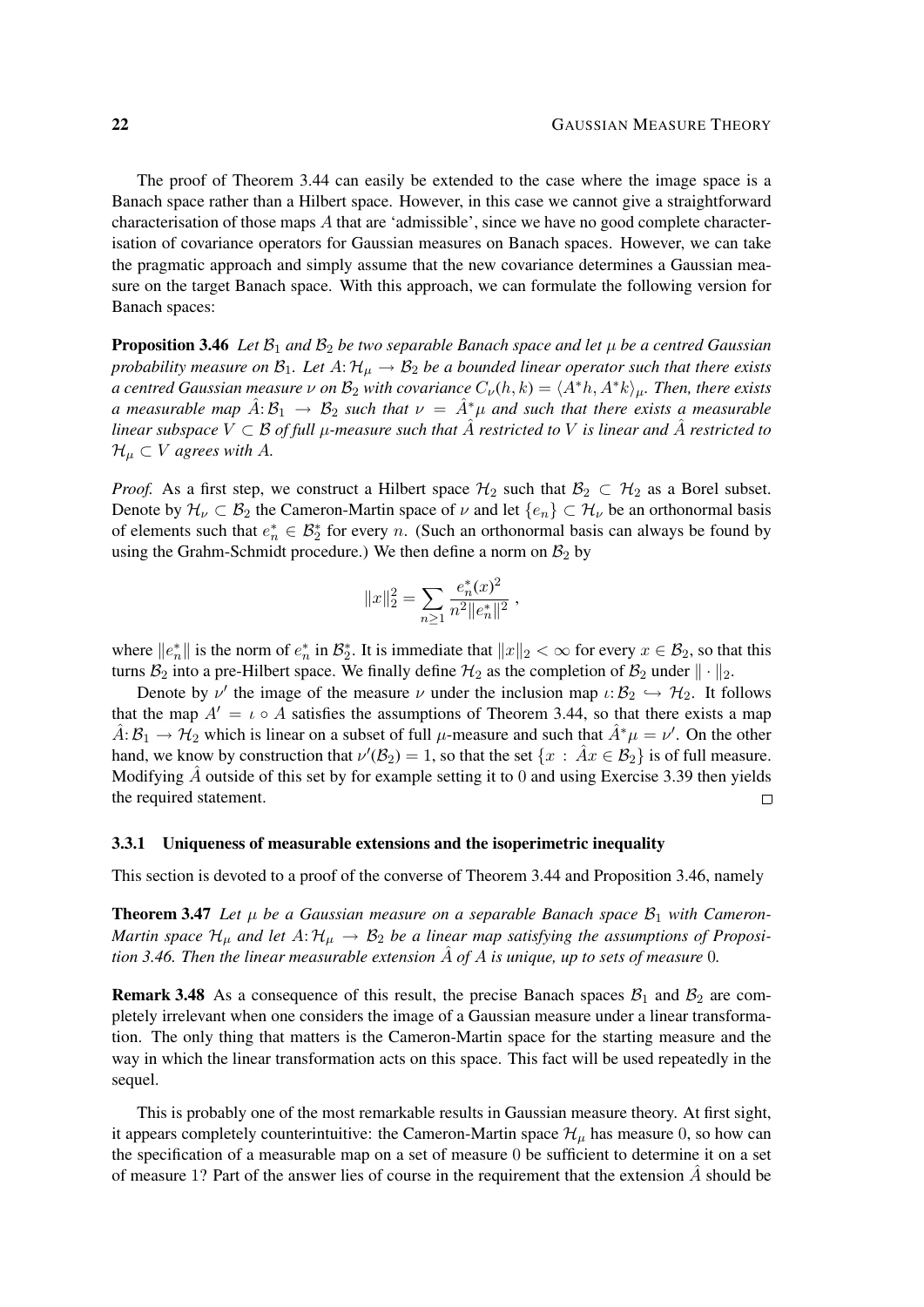linear on a set of full measure. However, even this requirement would not be sufficient by itself to determine  $\hat{A}$  since the Hahn-Banach theorem provides a huge number of different extension of A that do not coincide anywhere except on  $\mathcal{H}_{\mu}$ . The missing ingredient that solves this mystery is the requirement that  $\vec{A}$  is not just any linear map, but a *measurable* linear map. This additional constraint rules out all of the non-constructive extensions of A provided by the Hahn-Banach theorem and leaves only one (constructive) extension of A.

The main ingredient in the proof of Theorem 3.47 is the Borell-Sudakov-Cirel'son inequality [SC74, Bor75], a general form of isoperimetric inequality for Gaussian measures which is very interesting and useful in its own right. In order to state this result, we first introduce the notation  $B_\varepsilon$  for the  $\mathcal{H}_u$ -ball of radius  $\varepsilon$  centred at the origin. We also denote by  $A + B$  the sum of two sets defined by

$$
A + B = \{x + y : x \in A, y \in B\},\
$$

and we denote by  $\Phi$  the distribution function of the normal Gaussian:  $\Phi(t) = \frac{1}{\sqrt{6}}$  $\frac{1}{2\pi} \int_{-\infty}^{t} e^{-s^2/2} ds.$ With these notations at hand, we have the following:

Theorem 3.49 (Borell-Sudakov-Cirel'son) *Let* µ *be a Gaussian measure on a separable Banach space* B with Cameron-Martin space  $\mathcal{H}_{\mu}$  and let  $A \subset \mathcal{B}$  be a measurable subset with measure  $\mu(A) = \Phi(\alpha)$  *for some*  $\alpha \in \mathbf{R}$ *. Then, for every*  $\varepsilon > 0$ *, one has the bound*  $\mu(A + B_{\varepsilon}) \ge \Phi(\alpha + \varepsilon)$ *.* 

**Remark 3.50** Theorem 3.49 is remarkable since it implies that even though  $\mathcal{H}_{\mu}$  itself has measure 0, whenever A is a set of positive measure, no matter how small, the set  $A + H_{\mu}$  has full measure!

**Remark 3.51** The bound given in Theorem 3.49 is sharp whenever  $\vec{A}$  is a half space, in the sense that  $A = \{x \in \mathcal{B} : \ell(x) \ge c\}$  for some  $\ell \in \mathcal{R}_{\mu}$  and  $c \in \mathbf{R}$ . In the case where  $\varepsilon$  is small,  $(A + B_{\varepsilon}) \setminus A$  is a fattened boundary for the set A, so that  $\mu(A + B_{\varepsilon}) - \mu(A)$  can be interpreted as a kind of 'perimeter' for A. The statement can then be interpreted as stating that in the context of Gaussian measures, half-spaces are the sets of given perimeter that have the largest measure. This justifies the statement that Theorem 3.49 is an isoperimetric inequality.

We are not going to give a proof of Theorem 3.49 in these notes because this would lead us too far astray from our main object of study. The interested reader may want to look into the monograph [LT91] for a more exhaustive treatment of probability theory in Banach spaces in general and isoperimetric inequalities in particular. Let us nevertheless remark shortly on how the argument of the proof goes, as it can be found in the original papers [SC74, Bor75]. In a nutshell, it is a consequence of the two following remarks:

- Let  $\nu_M$  be the uniform measure on a sphere of radius  $\sqrt{M}$  in  $\mathbf{R}^M$  and let  $\Pi_{M,n}$  be the orthogonal projection from  $\mathbf{R}^M$  to  $\mathbf{R}^n$ . Then, the sequence of measures  $\Pi_{M,N}\nu_M$  converges as  $M \to \infty$  to the standard Gaussian measure on  $\mathbb{R}^n$ . This remark is originally due to Poincaré.
- A claim similar similar to that of Theorem 3.49 holds for the uniform measure on the sphere, in the sense that the volume of a fattened set  $A + B_{\varepsilon}$  on the sphere is bounded from below by the volume of a fattened 'cap' of volume identical to that of A. Originally, this fact was discovered by Lévy, and it was then later generalised by Schmidt, see [Sch48] or the review article [Gar02].

These two facts can then be combined in order to show that half-spaces are optimal for finitedimensional Gaussian measures. Finally, a clever approximation argument is used in order to generalise this statement to infinite-dimensional measures as well.

An immediate corollary is given by the following type of zero-one law for Gaussian measures: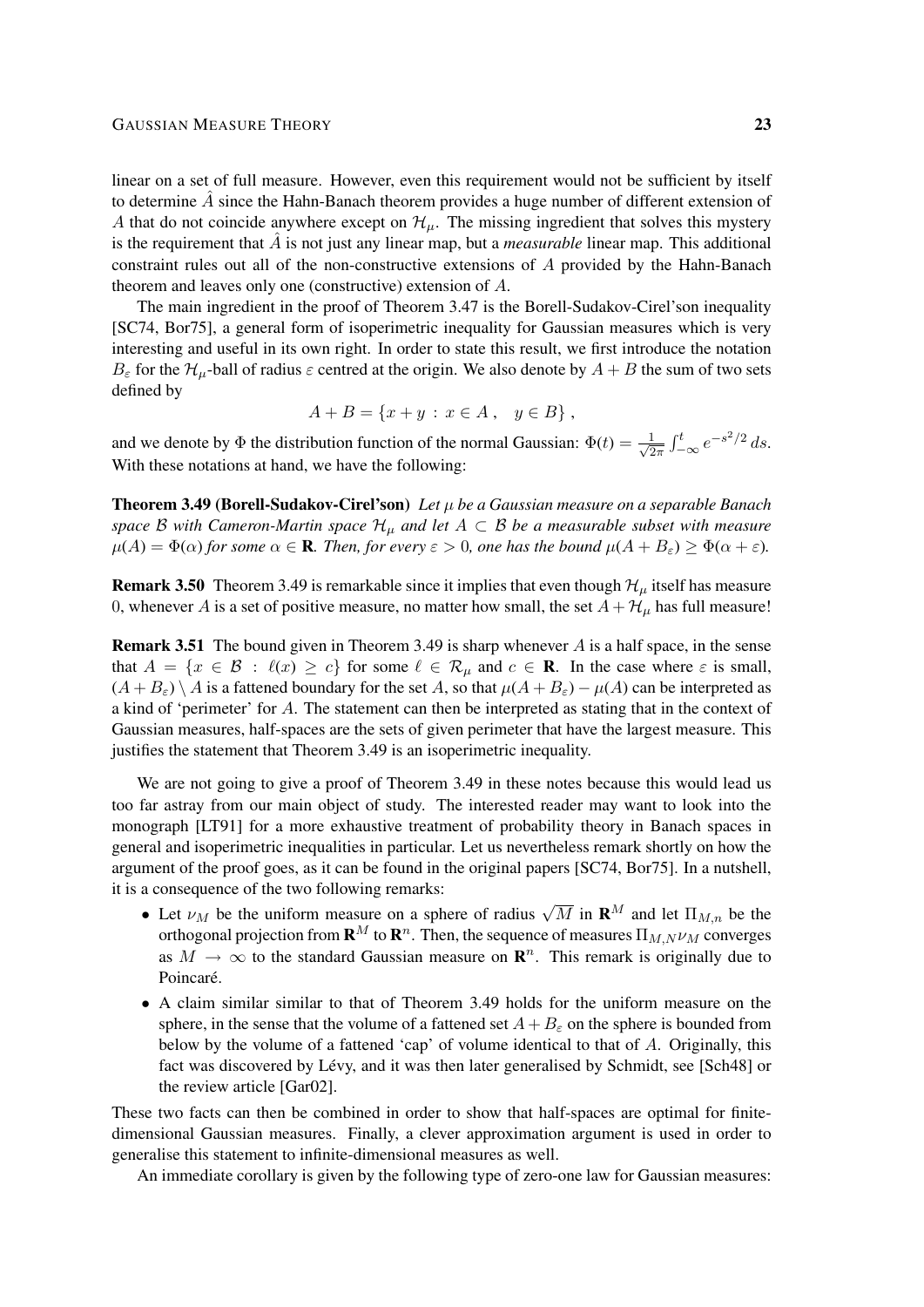|f(t)|

**Corollary 3.52** Let  $V \subset \mathcal{B}$  be a measurable linear subspace. Then, one has either  $\mu(V) = 0$  or  $\mu(V) = 1.$ 

*Proof.* Let us first consider the case where  $\mathcal{H}_{\mu} \not\subset V$ . In this case, just as in the proof of Proposition 3.42, we conclude that  $\mu(V) = 0$ , for otherwise we could construct an uncountable collection of disjoint sets with positive measure.

If  $\mathcal{H}_{\mu} \subset V$ , then we have  $V + B_{\varepsilon} = V$  for every  $\varepsilon > 0$ , so that if  $\mu(V) > 0$ , one must have  $\mu(V) = 1$  by Theorem 3.49.  $\Box$ 

We have now all the necessary ingredients in place to be able to give a proof of Theorem 3.47:

*Proof of Theorem 3.47.* Assume by contradiction that there exist two measurable extensions  $\hat{A}_1$ and  $\hat{A}_2$  of A. In other words, we have  $\hat{A}_i x = Ax$  for  $x \in \mathcal{H}_{\mu}$  and there exist measurable subspaces  $V_i$  with  $\mu(V_i) = 1$  such that the restriction of  $\hat{A}_i$  to  $V_i$  is linear. Denote  $V = V_1 \cap V_2$ and  $\hat{\Delta} = \hat{A}_2 - \hat{A}_1$ , so that  $\Delta$  is linear on V and  $\Delta|_{\mathcal{H}_{\mu}} = 0$ .

Let  $\ell \in \mathcal{B}_2^*$  be arbitrary and consider the events  $V_{\ell}^c = \{x : \ell(\Delta x) \leq c\}$ . By the linearity of  $\Delta$ , each of these events is invariant under translations in  $\mathcal{H}_{\mu}$ , so that by Theorem 3.49 we have  $\mu(V_{\ell}^c) \in \{0,1\}$  for every choice of  $\ell$  and c. Furthermore, for fixed  $\ell$ , the map  $c \mapsto \mu(V_{\ell}^c)$ is increasing and it follows from the  $\sigma$ -additivity of  $\mu$  that we have lim<sub>c→−∞</sub>  $\mu(V_\ell^c) = 0$  and  $\lim_{c\to\infty}\mu(V_{\ell}^c)=1$ . Therefore, there exists a unique  $c_{\ell} \in \mathbf{R}$  such that  $\mu(V_{\ell}^c)$  jumps from 0 to 1 at  $c = c_{\ell}$ . In particular, this implies that  $\ell(\Delta x) = c_{\ell}$  µ-almost surely. However, the measure  $\mu$  is invariant under the map  $x \mapsto -x$ , so that we must have  $c_\ell = -c_\ell$ , implying that  $c_\ell = 0$ . Since this is true for every  $\ell \in \mathcal{B}_2^*$ , we conclude from Proposition 3.6 that the law of  $\Delta x$  is given by the Dirac measure at 0, so that  $\Delta x = 0$  µ-almost surely, which is precisely what we wanted.  $\Box$ 

In the next section, we will see how we can take advantage of this fact to construct a theory of stochastic integration with respect to a "cylindrical Wiener process", which is the infinitedimensional analogue of a standard n-dimensional Wiener process.

### 3.4 Cylindrical Wiener processes and stochastic integration

Central to the theory of stochastic PDEs is the notion of a *cylindrical Wiener process*. Recall that in general a stochastic process X taking values in a separable Banach space  $\beta$  is nothing but a collection  $\{X(t)\}\$  of B-valued random variables indexed by time  $t \in \mathbf{R}$  (or taking values in some subset of  $\bf{R}$ ). A notable special case which will be of interest here is the case where the probability space is taken to be for example  $\Omega = C([0, T], \mathcal{B})$  (or some other space of  $\mathcal{B}$ -valued continuous functions) endowed with some Gaussian measure **P** and where the process  $X$  is given by

$$
X(t)(\omega) = \omega(t) , \qquad \omega \in \Omega .
$$

In this case,  $X$  is called the *canonical process* on  $\Omega$ .

Recall that the usual (one-dimensional) Wiener process is a real-valued centred Gaussian process  $B(t)$  such that  $B(0) = 0$  and  $\mathbf{E}|B(t) - B(s)|^2 = |t - s|$  for any pair of times s, t. From our point of view, the Wiener process on any finite time interval  $I$  can always be realised as the canonical process for the Gaussian measure on  $C(I, \mathbf{R})$  with covariance function  $C(s, t) = s \wedge t = \min\{s, t\}.$  (Note that such a measure exists by Kolmogorov's continuity criterion.)

Since the space  $C(\mathbf{R}, \mathbf{R})$  is not a Banach space and we have not extended our study of Gaussian measures to Fréchet spaces, we refrain from defining a measure on it. However, one can define Wiener measure on a separable Banach space of the type

$$
\mathcal{C}_{\varrho}(\mathbf{R}_+,\mathbf{R}) = \left\{ f \in \mathcal{C}(\mathbf{R}_+,\mathbf{R}) : \lim_{t \to \infty} f(t) / \varrho(t) \text{ exists} \right\}, \qquad ||f||_{\varrho} = \sup_{t \in \mathbf{R}} \frac{|f(t)|}{\varrho(t)},
$$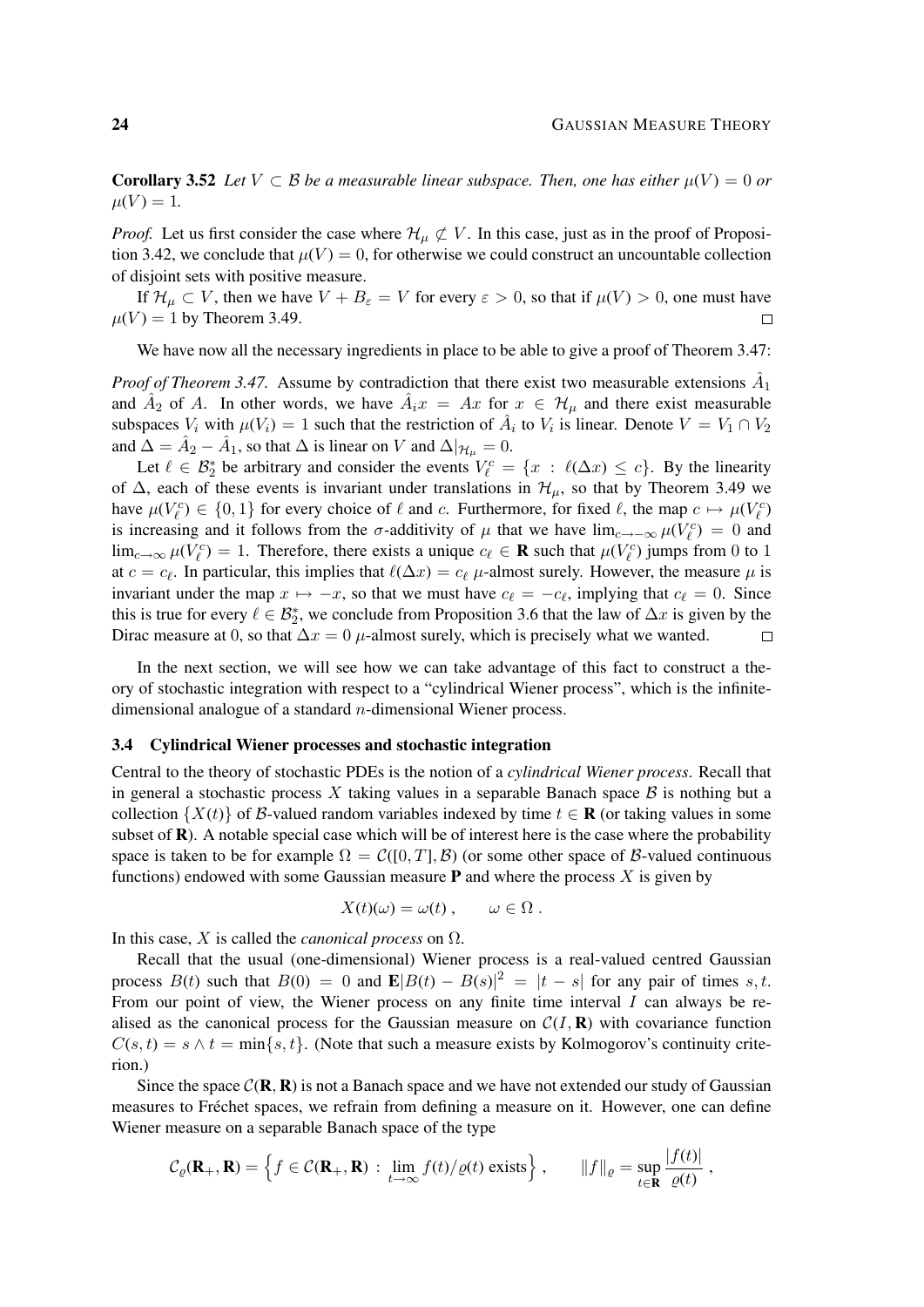for a suitable weight function  $\varrho: \mathbf{R} \to [1,\infty)$ . For example, we will see that  $\varrho(t) = 1 + t^2$  is suitable, and we will therefore define  $\mathcal{C}_W = \mathcal{C}_\rho$  for this particular choice.

**Proposition 3.53** *There exists a Gaussian measure*  $\mu$  *on*  $\mathcal{C}_W$  *with covariance function*  $C(s,t)$  = s ∧ t*.*

*Proof.* We use the fact that  $f \in C([0, \pi], \mathbf{R})$  if and only if the function  $T(f)$  given by  $T(f)(t) =$  $(1 + t^2)f(\arctan t)$  belongs to  $\mathcal{C}_W$ . Our aim is then to construct a Gaussian measure  $\mu_0$  on  $\mathcal{C}([0,\pi],\mathbf{R})$  which is such that  $T^*\mu_0$  has the required covariance structure.

The covariance  $C_0$  for  $\mu_0$  is then given by

$$
C_0(x, y) = \frac{\tan x \wedge \tan y}{(1 + \tan^2 x)(1 + \tan^2 y)}
$$

.

It is now a straightforward exercise to check that this covariance function does indeed satisfy the assumption of Kolmogorov's continuity theorem.  $\Box$ 

Let us now fix a (separable) Hilbert space  $H$ , as well as a larger Hilbert space  $H'$  containing H as a dense subset and such that the inclusion map  $\iota: \mathcal{H} \to \mathcal{H}'$  is Hilbert-Schmidt. Given H, it is always possible to construct a space  $\mathcal{H}'$  with this property: choose an orthonormal basis  $\{e_n\}$  of  $H$  and take  $H'$  to be the closure of  $H$  under the norm

$$
||x||_{\mathcal{H}'}^2 = \sum_{n=1}^{\infty} \frac{1}{n^2} \langle x, e_n \rangle^2.
$$

One can check that the map  $u^*$  is then given by  $u^*e_n = \frac{1}{n^2}e_n$ , so that it is indeed trace class.

**Definition 3.54** Let  $H$  and  $H'$  be as above. We then call a *cylindrical Wiener process on*  $H$  any  $\mathcal{H}'$ -valued Gaussian process W such that

$$
\mathbf{E}\langle h, W(s)\rangle_{\mathcal{H}'}\langle W(t), k\rangle_{\mathcal{H}'} = (s \wedge t)\langle \iota^*h, \iota^*k\rangle = (s \wedge t)\langle \iota \iota^*h, k\rangle_{\mathcal{H}'},
$$
(3.14)

for any two times s and t and any two elements  $h, k \in \mathcal{H}'$ . By Kolmogorov's continuity theorem, this can be realised as the canonical process for some Gaussian measure on  $\mathcal{C}_W(\mathbf{R}, \mathcal{H}')$ .

Alternatively, we could have defined the cylindrical Wiener process on  $H$  as the canonical process for any Gaussian measure with Cameron-Martin space  $H_0^{1,2}$  $0^{1,2}([0,T], \mathcal{H})$ , see Exercise 3.27.

**Proposition 3.55** In the same setting as above, the Gaussian measure  $\mu$  on  $\mathcal{H}'$  with covariance  $u^*$  has H as its Cameron-Martin space. Furthermore,  $||h||^2_{\mu} = ||h||^2$  for every  $h \in H$ .

*Proof.* It follows from the definition of  $\mathcal{H}_{\mu}$  that this is precisely the range of  $\mu^*$  and that the map  $h \mapsto h^*$  is given by  $h^* = (u^*)^{-1}h$ . In particular,  $\mathcal{H}_{\mu}$  is contained in the range of  $\iota$ . Therefore, for any  $h, k \in \mathring{\mathcal{H}}_{\mu}$ , there exist  $\hat{h}, \hat{g} \in \mathcal{H}$  such that  $h = \hat{\iota} \hat{h}$  and  $k = \hat{\iota} \hat{k}$ . Using this, we have

$$
\langle h, k \rangle_{\mu} = \langle (\iota \iota^*) h^*, k^* \rangle_{\mathcal{H}'} = \langle h, (\iota \iota^*)^{-1} k \rangle_{\mathcal{H}'} = \langle \iota \hat{h}, (\iota \iota^*)^{-1} \iota \hat{k} \rangle_{\mathcal{H}'} = \langle \hat{h}, \iota^* (\iota \iota^*)^{-1} \iota \hat{k} \rangle = \langle \hat{h}, \hat{k} \rangle,
$$

from which the claim follows.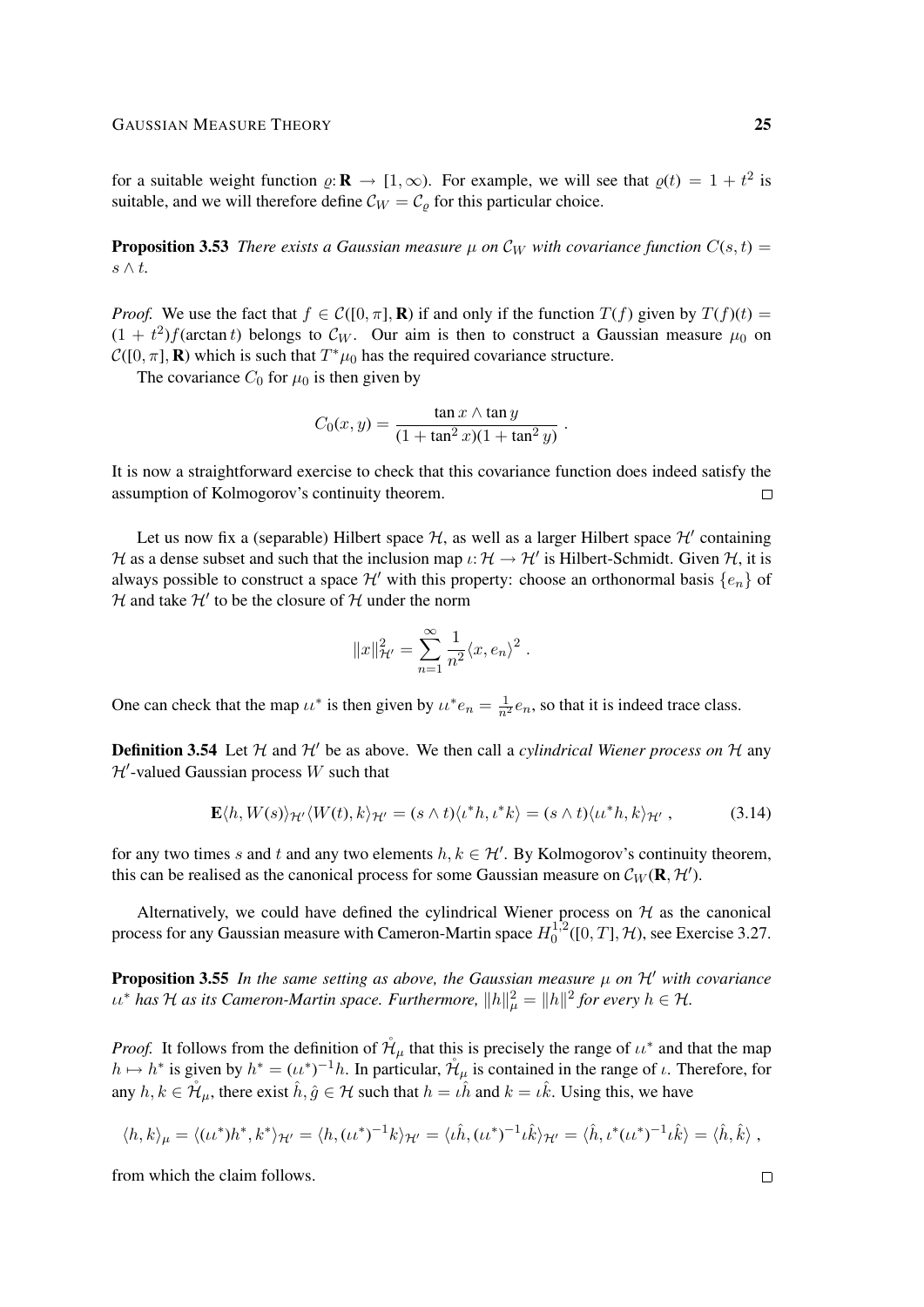The name 'cylindrical Wiener process on  $\mathcal{H}'$  may sound confusing at first, since it is actually *not* an H-valued process. (A better terminology may have been 'cylindrical Wiener process over  $H'$ , but we choose to follow the convention that is found in the literature.) Note however that if h is an element in H that is in the range of  $\iota^*$  (so that  $\iota h$  belongs to the range of  $\iota \iota^*$  and  $\iota^*(\iota \iota^*)^{-1} \iota h = h$ ), then

$$
\langle h, k \rangle = \langle \iota^* (\iota \iota^*)^{-1} \iota h, k \rangle = \langle (\iota \iota^*)^{-1} \iota h, \iota k \rangle_{\mathcal{H'}}.
$$

In particular, if we just *pretend* for a moment that  $W(t)$  belongs to  $H$  for every t (which is of course not true!), then we get

$$
\mathbf{E}\langle h, W(s)\rangle \langle W(t), k\rangle = \mathbf{E}\langle (u^*)^{-1} \iota h, \iota W(s)\rangle_{\mathcal{H}'} \langle (u^*)^{-1} \iota k, \iota W(t)\rangle_{\mathcal{H}'}
$$
  
\n
$$
= (s \wedge t) \langle u^*(u^*)^{-1} \iota h, (u^*)^{-1} \iota k\rangle_{\mathcal{H}'}
$$
  
\n
$$
= (s \wedge t) \langle \iota h, (u^*)^{-1} \iota k\rangle_{\mathcal{H}'} = (s \wedge t) \langle h, \iota^*(u^*)^{-1} \iota k\rangle_{\mathcal{H}'}
$$
  
\n
$$
= (s \wedge t) \langle h, k\rangle.
$$

Here we used (3.14) to go from the first to the second line. This shows that  $W(t)$  should be thought of as an  $H$ -valued random variable with covariance  $t$  times the identity operator (which is of course not trace class if H is infinite-dimensional, so that such an object cannot exist if dim  $H = \infty$ ). Combining Proposition 3.55 with Theorem 3.44, we see however that if  $K$  is some Hilbert space and  $A: \mathcal{H} \to \mathcal{K}$  is a Hilbert-Schmidt operator, then the K-valued random variable  $AW(t)$  is welldefined. (Here we made an abuse of notation and also used the symbol A for the measurable extension of A to  $\mathcal{H}'$ .) Furthermore, its law does not depend on the choice of the larger space  $\mathcal{H}'$ .

Example 3.56 (White noise) Recall that we informally defined 'white noise' as a Gaussian process ξ with covariance  $\mathbf{E}\xi(s)\xi(t) = \delta(t-s)$ . In particular, if we denote by  $\langle \cdot, \cdot \rangle$  the scalar product in  $L^2(\mathbf{R})$ , this suggests that

$$
\mathbf{E}\langle g,\xi\rangle\langle h,\xi\rangle = \mathbf{E}\iint g(s)h(t)\xi(s)\xi(t)\,ds\,dt = \iint g(s)h(t)\delta(t-s)\,ds\,dt = \langle g,h\rangle\;.\tag{3.15}
$$

This calculation shows that white noise can be constructed as a Gaussian random variable on any space of distributions containing  $L^2(\mathbf{R})$  and such the embedding is Hilbert-Schmidt. Furthermore, by Theorem 3.44, integrals of the form  $\int g(s)\xi(s) ds$  are well-defined random variables, provided that  $g \in L^2(\mathbf{R})$ . Taking for g the indicator function of the interval [0, t], we can check that the process  $B(t) = \int_0^t \xi(s) ds$  is a Brownian motion, thus justifying the statement that 'white noise is the derivative of Brownian motion'.

The interesting fact about this construction is that we can use it to define space-time white noise in exactly the same way, simply replacing  $L^2(\mathbf{R})$  by  $L^2(\mathbf{R}^2)$ .

This will allow us to define a Hilbert space-valued stochastic integral against a cylindrical Wiener process in pretty much the same way as what is usually done in finite dimensions. In the sequel, we fix a cylindrical Wiener process W on some Hilbert space  $\mathcal{H} \subset \mathcal{H}'$ , which we realise as the canonical coordinate process on  $\Omega = \mathcal{C}_W(\mathbf{R}_+, \mathcal{H}')$  equipped with the measure constructed above. We also denote by  $\mathscr{F}_s$  the  $\sigma$ -field on  $\Omega$  generated by  $\{W_r : r \leq s\}$ .

Consider now a finite collection of *disjoint* intervals  $(s_n, t_n] \subset \mathbf{R}_+$  with  $n = 1, ..., N$  and a corresponding finite collection of  $\mathcal{F}_{s_n}$ -measurable random variables  $\Phi_n$  taking values in the space  $\mathcal{L}_2(\mathcal{H}, \mathcal{K})$  of Hilbert-Schmidt operators from  $\mathcal{H}$  into some other fixed Hilbert space  $\mathcal{K}$ . Let furthermore  $\Phi$  be the  $L^2(\mathbf{R}_+ \times \Omega, \mathcal{L}_2(\mathcal{H}, \mathcal{K}))$ -valued function defined by

$$
\Phi(t,\omega)=\sum_{n=1}^N \Phi_n(\omega) \mathbf{1}_{(s_n,t_n]}(t) ,
$$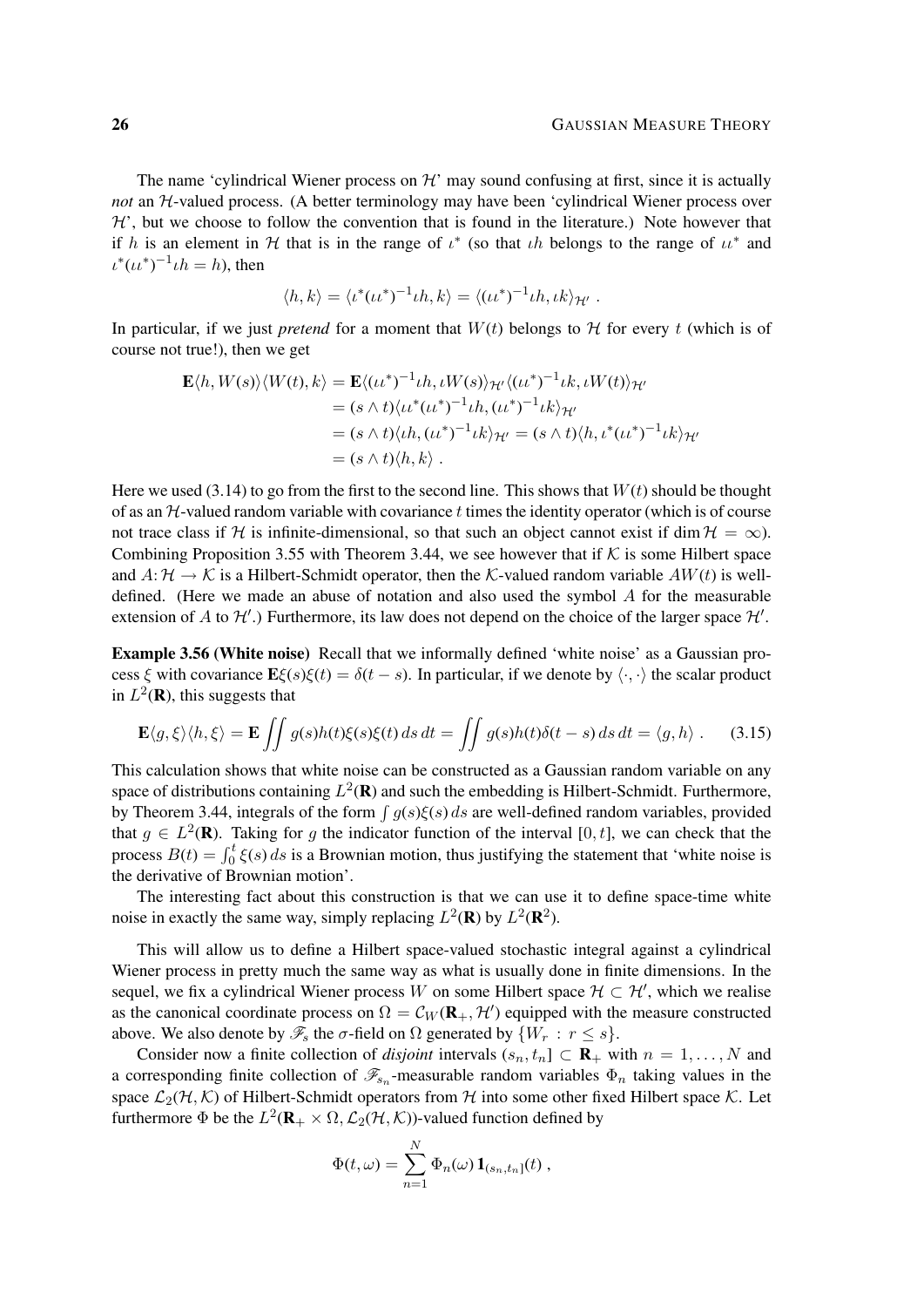where we denoted by  $1_A$  the indicator function of a set A. We call such a  $\Phi$  an *elementary process on* H.

**Definition 3.57** Given an elementary process  $\Phi$  and a cylindrical Wiener process W on H, we define the K-valued stochastic integral

$$
\int_0^\infty \Phi(t) dW(t) \stackrel{\text{def}}{=} \sum_{n=1}^N \Phi_n(W) (W(t_n) - W(s_n)).
$$

Note that since  $\Phi_n$  is  $\mathscr{F}_{s_n}$ -measurable,  $\Phi_n(W)$  is independent of  $W(t_n) - W(s_n)$ , therefore each term on the right hand side can be interpreted in the sense of the construction of Theorems 3.44 and 3.47.

Remark 3.58 Thanks to Theorem 3.47, this construction is well-posed without requiring to specify the larger Hilbert space  $\mathcal{H}'$  on which W can be realised as an  $\mathcal{H}'$ -valued process. This justifies the terminology of W being "the cylindrical Wiener process on  $\mathcal{H}$ " without any mentioning of  $\mathcal{H}'$ , since the value of stochastic integrals against W is independent of the choice of  $\mathcal{H}'$ .

It follows from Theorem 3.44 and (3.6) that one has the identity

$$
\mathbf{E}\Big\|\int_0^\infty \Phi(t) dW(t)\Big\|_{\mathcal{K}}^2 = \sum_{n=1}^N \mathbf{E}\,\text{tr}(\Phi_n(W)\Phi_n^*(W))(t_n - s_n) = \mathbf{E}\int_0^\infty \text{tr}\,\Phi(t)\Phi^*(t) dt\,,\tag{3.16}
$$

which is an extension of the usual Itô isometry to the Hilbert space setting. It follows that the stochastic integral is an isometry from the subset of elementary processes in  $L^2(\mathbf{R}_+ \times \Omega, \mathcal{L}_2(\mathcal{H}, \mathcal{K}))$ to  $L^2(\Omega,\mathcal{K})$ .

Let now  $\mathscr{F}_{pr}$  be the 'predictable'  $\sigma$ -field, that is the  $\sigma$ -field over  $\mathbf{R}_{+} \times \Omega$  generated by all subsets of the form  $(s, t] \times A$  with  $t > s$  and  $A \in \mathscr{F}_s$ . This is the smallest  $\sigma$ -algebra with respect to which all elementary processes are  $\mathscr{F}_{pr}$ -measurable. One furthermore has:

**Proposition 3.59** The set of elementary processes is dense in the space  $L^2_{\text{pr}}(\mathbf{R}_+ \times \Omega, \mathcal{L}_2(\mathcal{H}, \mathcal{K}))$ *of all predictable*  $\mathcal{L}_2(\mathcal{H}, \mathcal{K})$ *-valued processes.* 

*Proof.* Denote by  $\hat{\mathscr{F}}_{pr}$  the set of all sets of the form  $(s, t] \times A$  with  $A \in \mathscr{F}_s$ . Denote furthermore by  $\hat{L}_{\text{pr}}^2$  the closure of the set of elementary processes in  $L^2$ . One can check that  $\hat{\mathscr{F}}_{\text{pr}}$  is closed under intersections, so that  $1_G \in \hat{L}_{pr}^2$  for every set G in the algebra generated by  $\hat{\mathscr{F}}_{pr}$ . It follows from the monotone class theorem that  $1_G \in \hat{L}_{pr}^2$  for every set  $G \in \mathscr{F}_{pr}$ . The claim then follows from the definition of the Lebesgue integral, just as for the corresponding statement in R.  $\Box$ 

By using the Itô isometry (3.16) and the completeness of  $L^2(\Omega,\mathcal{K})$ , it follows that:

**Corollary 3.60** The stochastic integral  $\int_0^\infty \Phi(t) dW(t)$  can be uniquely defined for every process  $\Phi \in L^2_{\text{pr}}(\mathbf{R}_+ \times \Omega, \mathcal{L}_2(\mathcal{H}, \mathcal{K})).$ 

This concludes our presentation of the basic properties of Gaussian measures on infinitedimensional spaces. The next section deals with the other main ingredient to solving stochastic PDEs, which is the behaviour of deterministic linear PDEs.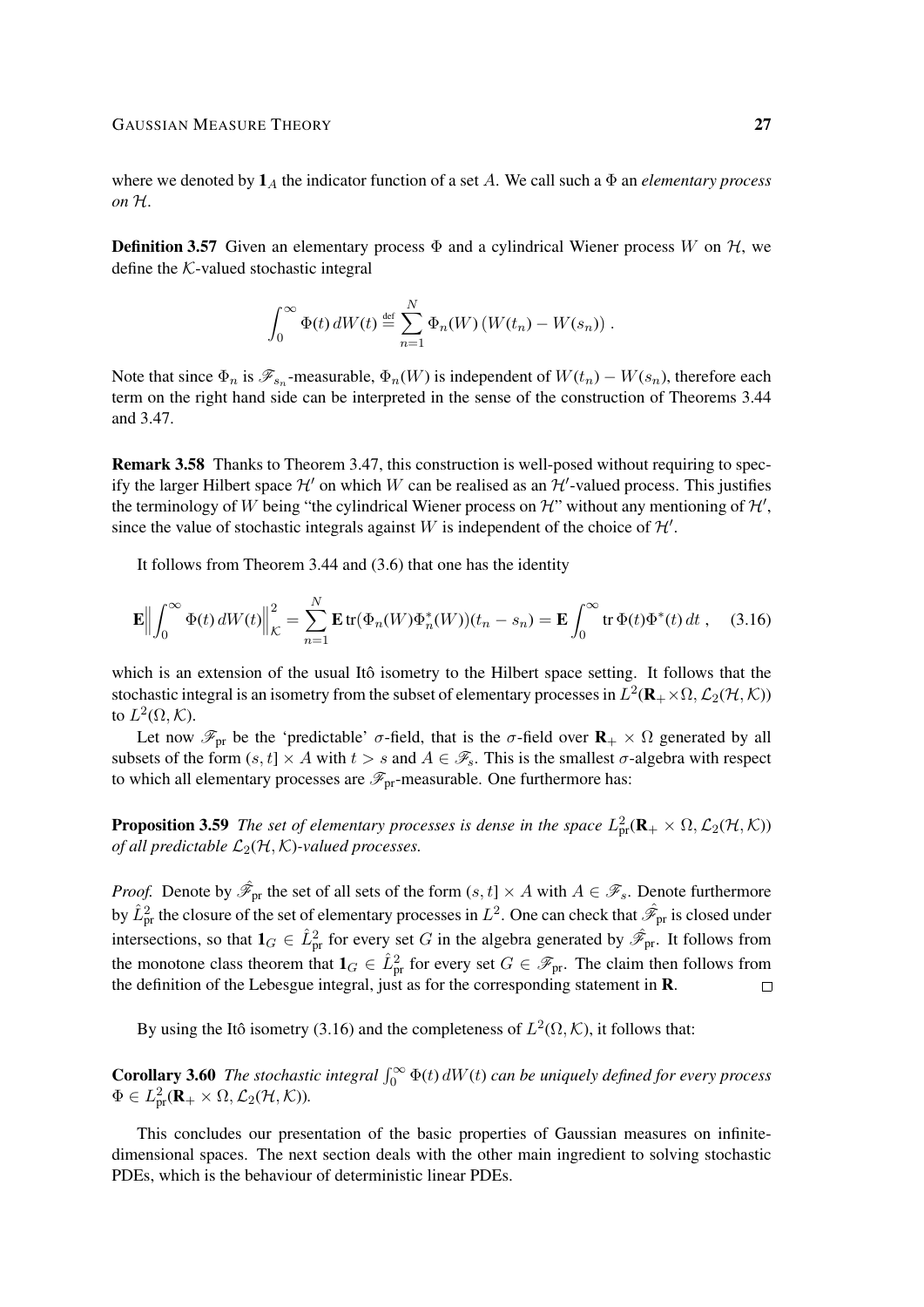# 4 A Primer on Semigroup Theory

This section is strongly based on Davies's excellent monograph [Dav80] for the first part on strongly continuous semigroups and very loosely follows [Yos95] and [Lun95] for the second part on analytic semigroups. Another good reference on some of the material covered here is the monograph [Paz83]. Its aim is to give a rigorous meaning to solutions to linear equations of the type

$$
\partial_t x = Lx \,, \quad x(0) = x_0 \in \mathcal{B} \,, \tag{4.1}
$$

where x takes values in some Banach space B and L is a possibly unbounded operator on B. From a formal point of view, if such a solution exists, one expects the existence of a linear operator  $S(t)$ that maps the initial condition  $x_0$  onto the solution  $x(t)$  of (4.1) at time t. If such a solution is unique, then the family of operators  $S(t)$  should satisfy  $S(0) = 1$  and  $S(t) \circ S(s) = S(t + s)$ . This is called the *semigroup* property.

Furthermore, such a family of solution operators  $S(t)$  should have some regularity as  $t \to 0$ in order to give a meaning to the notion of an initial condition. (The family given by  $S(t) = 0$ for  $t > 0$  and  $S(0) = 1$  does satisfy the semigroup property but clearly doesn't define a family of solution operators to an equation of the type (4.1).)

This motivates the following definition:

**Definition 4.1** A semigroup  $S(t)$  on a Banach space  $\beta$  is a family of bounded linear operators  ${S(t)}_{t>0}$  with the properties that  $S(t) \circ S(s) = S(t+s)$  for any  $s, t \ge 0$  and that  $S(0) = \text{Id}$ . A semigroup is furthermore called

- *strongly continuous* if the map  $(x, t) \mapsto S(t)x$  is strongly continuous.
- *analytic* if there exists  $\theta > 0$  such that the operator-valued map  $t \mapsto S(t)$  has an analytic extension to  $\{\lambda \in \mathbf{C} : |\arg \lambda| < \theta\}$ , satisfies the semigroup property there, and is such that  $t \mapsto S(e^{i\varphi}t)$  is a strongly continuous semigroup for every angle  $\varphi$  with  $|\varphi| < \theta$ .

A strongly continuous semigroup is also sometimes called a  $C_0$ -semigroup.

**Exercise 4.2** Show that being strongly continuous is equivalent to  $t \mapsto S(t)x$  being continuous at  $t = 0$  for every  $x \in \mathcal{B}$  and the operator norm of  $S(t)$  being bounded by  $Me^{at}$  for some constants M and a. Show then that the first condition can be relaxed to  $t \mapsto S(t)x$  being continuous for all  $x$  in some dense subset of  $\beta$ . (However, the second condition cannot be relaxed in general. See Exercise 5.19 on how to construct a semigroup of bounded operators such that  $||S(t)||$  is unbounded near  $t = 0$ .)

Remark 4.3 Some authors, like [Lun95], do not impose strong continuity in the definition of an analytic semigroup. This can result in additional technical complications due to the fact that the generator may then not have dense domain. The approach followed here has the slight drawback that with our definitions the heat semigroup is not analytic on  $L^{\infty}(\mathbf{R})$ . (It lacks strong continuity as can be seen by applying it to a step function.) It is however analytic for example on  $C_0(\mathbf{R})$ , the space of continuous functions vanishing at infinity.

This section is going to assume some familiarity with functional analysis. All the necessary results can be found for example in the classical monograph by Yosida [Yos95]. Recall that an unbounded operator L on a Banach space B consists of a linear subspace  $\mathcal{D}(L) \subset \mathcal{B}$  called the *domain* of L and a linear map  $L: \mathcal{D}(L) \to \mathcal{B}$ . The *graph* of an operator is the subset of  $\mathcal{B} \times \mathcal{B}$ consisting of all elements of the form  $(x, Lx)$  with  $x \in \mathcal{D}(L)$ . An operator is *closed* if its graph is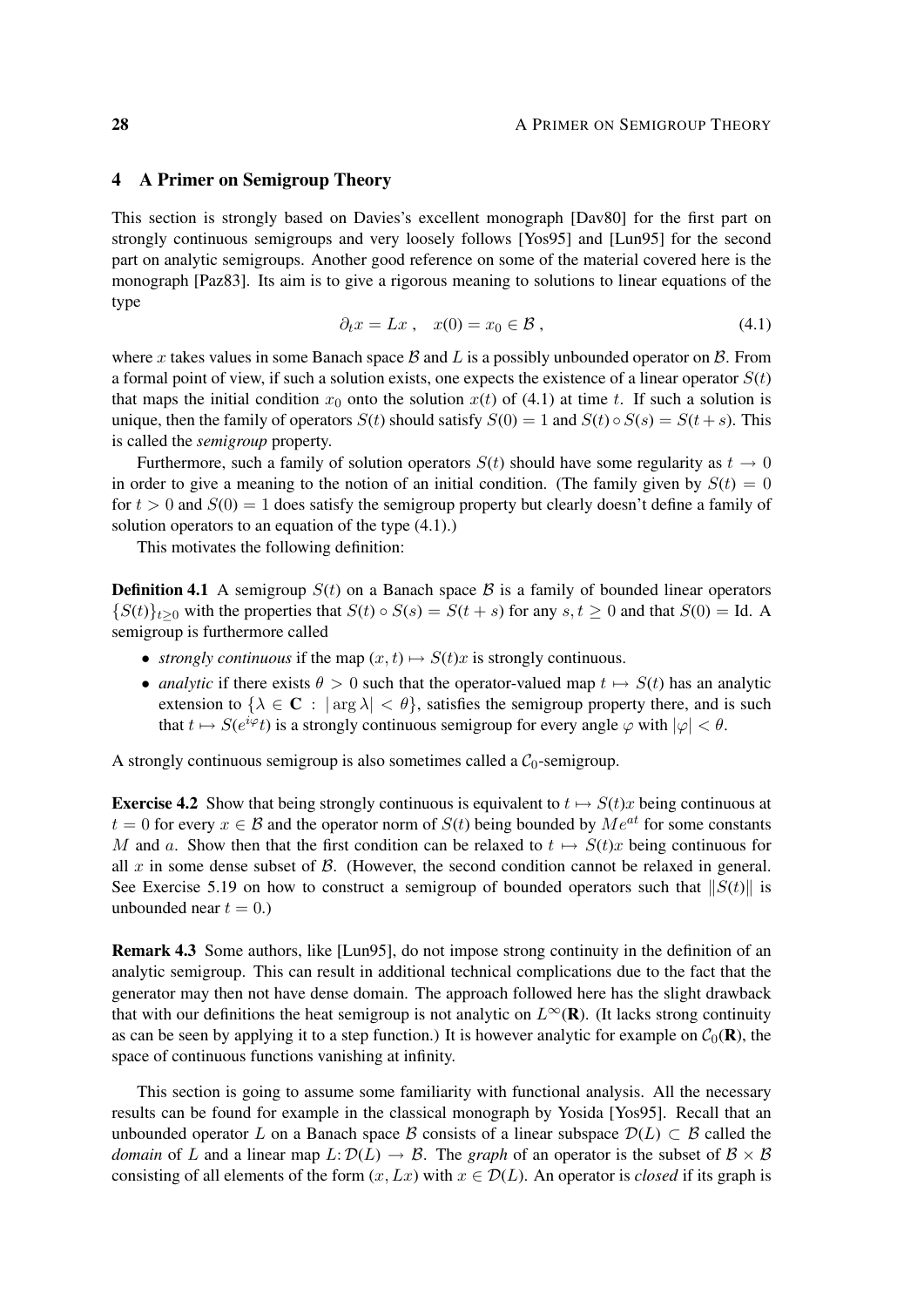a closed subspace of  $\mathcal{B} \times \mathcal{B}$ . It is *closable* if the closure of its graph is again the graph of a linear operator and that operator is called the *closure* of L.

The domain  $\mathcal{D}(L^*)$  of the *adjoint*  $L^*$  of an unbounded operator  $L: \mathcal{D}(L) \to \mathcal{B}$  is defined as the set of all elements  $\ell \in \mathcal{B}^*$  such that there exists an element  $L^* \ell \in \mathcal{B}^*$  with the property that  $(L^*\ell)(x) = \ell(Lx)$  for every  $x \in \mathcal{D}(L)$ . It is clear that in order for the adjoint to be well-defined, we have to require that the domain of L is dense in  $\beta$ . Fortunately, this will be the case for all the operators that will be considered in these notes.

**Exercise 4.4** Show that L being closed is equivalent to the fact that if  $\{x_n\} \subset \mathcal{D}(L)$  is Cauchy in B and  $\{Lx_n\}$  is also Cauchy, then  $x = \lim_{n \to \infty} x_n$  belongs to  $\mathcal{D}(L)$  and  $Lx = \lim_{n \to \infty} Lx_n$ .

Exercise 4.5 Show that the adjoint of an operator with dense domain is always closed.

The *resolvent set*  $\rho(L)$  of an operator L is defined by

 $\rho(L) = {\lambda \in \mathbb{C} : \text{range}(\lambda - L) \text{ is dense in } \mathcal{B} \text{ and } \lambda - L \text{ has a continuous inverse.}}$ 

and the *resolvent*  $R_{\lambda}$  is given for  $\lambda \in \varrho(L)$  by  $R_{\lambda} = (\lambda - L)^{-1}$ . (Here and in the sequel we view  $B$  as a complex Banach space. If an operator is defined on a real Banach space, it can always be extended to its complexification in a canonical way and we will identify the two without further notice in the sequel.) The spectrum of  $L$  is the complement of the resolvent set.

The most important results regarding the resolvent of an operator that we are going to use are that any closed operator L with non-empty resolvent set is defined in a unique way by its resolvent. Furthermore, the resolvent set is open and the resolvent is an analytic function from  $\rho(L)$  to the space  $\mathcal{L}(\mathcal{B})$  of bounded linear operators on  $\mathcal{B}$ . Finally, the resolvent operators for different values of  $\lambda$  all commute and satisfy the resolvent identity

$$
R_{\lambda} - R_{\mu} = (\mu - \lambda) R_{\mu} R_{\lambda} ,
$$

for any two  $\lambda, \mu \in \rho(L)$ .

The fact that the resolvent is operator-valued should not be a conceptual obstacle to the use of notions from complex analysis. Indeed, for  $D \subset \mathbb{C}$  an open domain, a function  $f: D \to B$  where  $\beta$  is any complex Banach space (typically the complexification of a real Banach space which we identify with the original space without further ado) is said to be analytic in exactly the same way as usual by imposing that its Taylor series at any point  $a \in D$  converges to f uniformly in B on a neighbourhood of a. The same definition applies if  $D \subset \mathbf{R}$  and analytic continuation then works in exactly the same way as for complex-valued functions. In particular, Cauchy's residue theorem, which is the main result from complex analysis that we are going to use later on, works for Banach-space valued functions in exactly the same way as for complex-valued functions.

#### 4.1 Strongly continuous semigroups

We start our investigation of semigroup theory with a discussion of the main results that can be obtained for strongly continuous semigroups. Given a  $C_0$ -semigroup, one can associate to it a 'generator', which is essentially the derivative of  $S(t)$  at  $t = 0$ :

**Definition 4.6** The *generator* L of a  $C_0$ -semigroup is given by

$$
Lx = \lim_{t \to 0} t^{-1} (S(t)x - x), \qquad (4.2)
$$

on the set  $\mathcal{D}(L)$  of all elements  $x \in \mathcal{B}$  such that this limit exists (in the sense of strong convergence in  $\mathcal{B}$ ).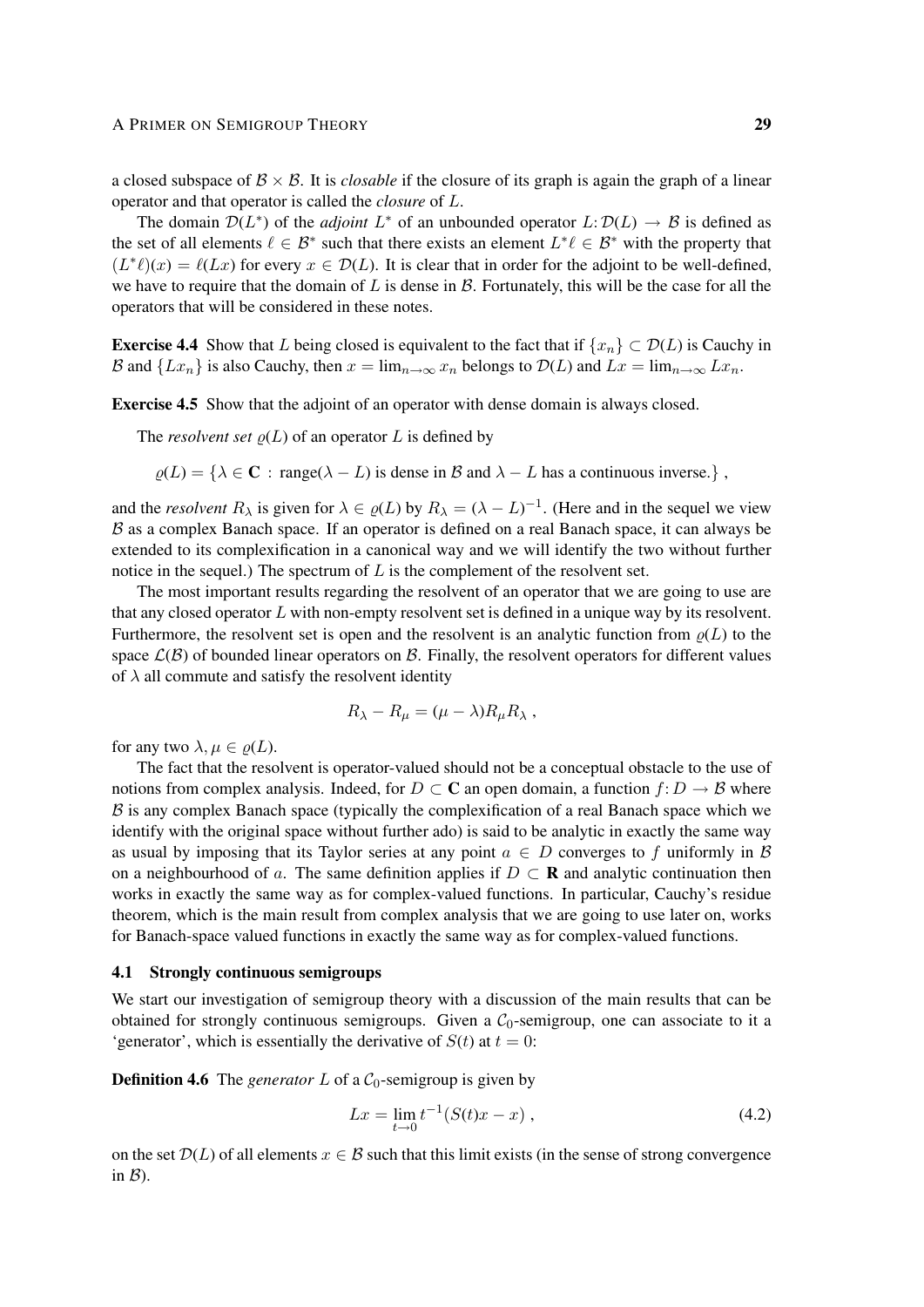The following result shows that if L is the generator of a  $C_0$ -semigroup  $S(t)$ , then  $x(t)$  =  $S(t)x_0$  is indeed the solution to (4.1) in a weak sense.

Proposition 4.7 *The domain* D(L) *of* L *is dense in* B*, invariant under* S*, and the identities*  $\partial_t S(t)x = L S(t)x = S(t)Lx$  *hold for every*  $x \in \mathcal{D}(L)$  *and every*  $t \geq 0$ *. Furthermore, for every*  $\ell \in \mathcal{D}(L^*)$  *and every*  $x \in \mathcal{B}$ , the map  $t \mapsto \langle \ell, S(t)x \rangle$  *is differentiable and one has*  $\partial_t \langle \ell, S(t)x \rangle = \langle L^* \ell, S(t)x \rangle.$ 

*Proof.* Fix some arbitrary  $x \in B$  and set  $x_t = \int_0^t S(s)x \, ds$ . One then has

$$
\lim_{h \to 0} h^{-1}(S(h)x_t - x_t) = \lim_{h \to 0} h^{-1} \Big( \int_h^{t+h} S(s)x \, ds - \int_0^t S(s)x \, ds \Big)
$$
  
= 
$$
\lim_{h \to 0} h^{-1} \Big( \int_t^{t+h} S(s)x \, ds - \int_0^h S(s)x \, ds \Big) = S(t)x - x,
$$

where the last equality follows from the strong continuity of S. This shows that  $x_t \in \mathcal{D}(L)$ . Since  $t^{-1}x_t \to x$  as  $t \to 0$  and since x was arbitrary, it follows that  $\mathcal{D}(L)$  is dense in  $\mathcal{B}$ . To show that it is invariant under S, note that for  $x \in \mathcal{D}(L)$  one has

$$
\lim_{h \to 0} h^{-1}(S(h)S(t)x - S(t)x) = S(t) \lim_{h \to 0} h^{-1}(S(h)x - x) = S(t)Lx,
$$

so that  $S(t)x \in \mathcal{D}(L)$  and  $LS(t)x = S(t)Lx$ . To show that it this is equal to  $\partial_t S(t)x$ , it suffices to check that the left derivative of this expression exists and is equal to the right derivative. This is left as an exercise.

To show that the second claim holds, it is sufficient (using the strong continuity of  $S$ ) to check that it holds for  $x \in \mathcal{D}(L)$ . Since one then has  $S(t)x \in \mathcal{D}(L)$  for every t, it follows from the definition (4.2) of  $\mathcal{D}(L)$  that  $t \mapsto S(t)x$  is differentiable and that its derivative is equal to  $LS(t)x$ .  $\Box$ 

It follows as a corollary that no two semigroups can have the same generator (unless the semigroups coincide of course), which justifies the notation  $S(t) = e^{Lt}$  that we are occasionally going to use in the sequel.

**Corollary 4.8** If a function  $x:[0,1] \to \mathcal{D}(L)$  satisfies  $\partial_t x_t = Lx_t$  for every  $t \in [0,1]$ , then  $x_t = S(t)x_0$ . In particular, no two distinct  $C_0$ -semigroups can have the same generator.

*Proof.* It follows from an argument almost identical to that given in the proof of Proposition 4.7 that the map  $t \mapsto S(t)x_{T-t}$  is continuous on [0, T] and differentiable on (0, T). Computing its derivative, we obtain  $\partial_t S(t)x_{T-t} = LS(t)x_{T-t} - S(t)Lx_{T-t} = 0$ , so that  $x_T = S(T)x_0$ .  $\Box$ 

**Exercise 4.9** Show that the semigroup  $S(t)$  on  $L^2(\mathbf{R})$  given by

$$
(S(t)f)(\xi) = f(\xi + t) ,
$$

is strongly continuous and that its generator is given by  $L = \partial_{\xi}$  with  $\mathcal{D}(L) = H^1$ . Similarly, show that the heat semigroup on  $L^2(\mathbf{R})$  given by

$$
(S(t)f)(\xi) = \frac{1}{\sqrt{4\pi t}} \int \exp\left(-\frac{|\xi - \eta|^2}{4t}\right) f(\eta) d\eta,
$$

is strongly continuous and that its generator is given by  $L = \partial_{\xi}^{2}$  with  $\mathcal{D}(L) = H^{2}$ . **Hint:** Use Exercise 4.2 to show strong continuity.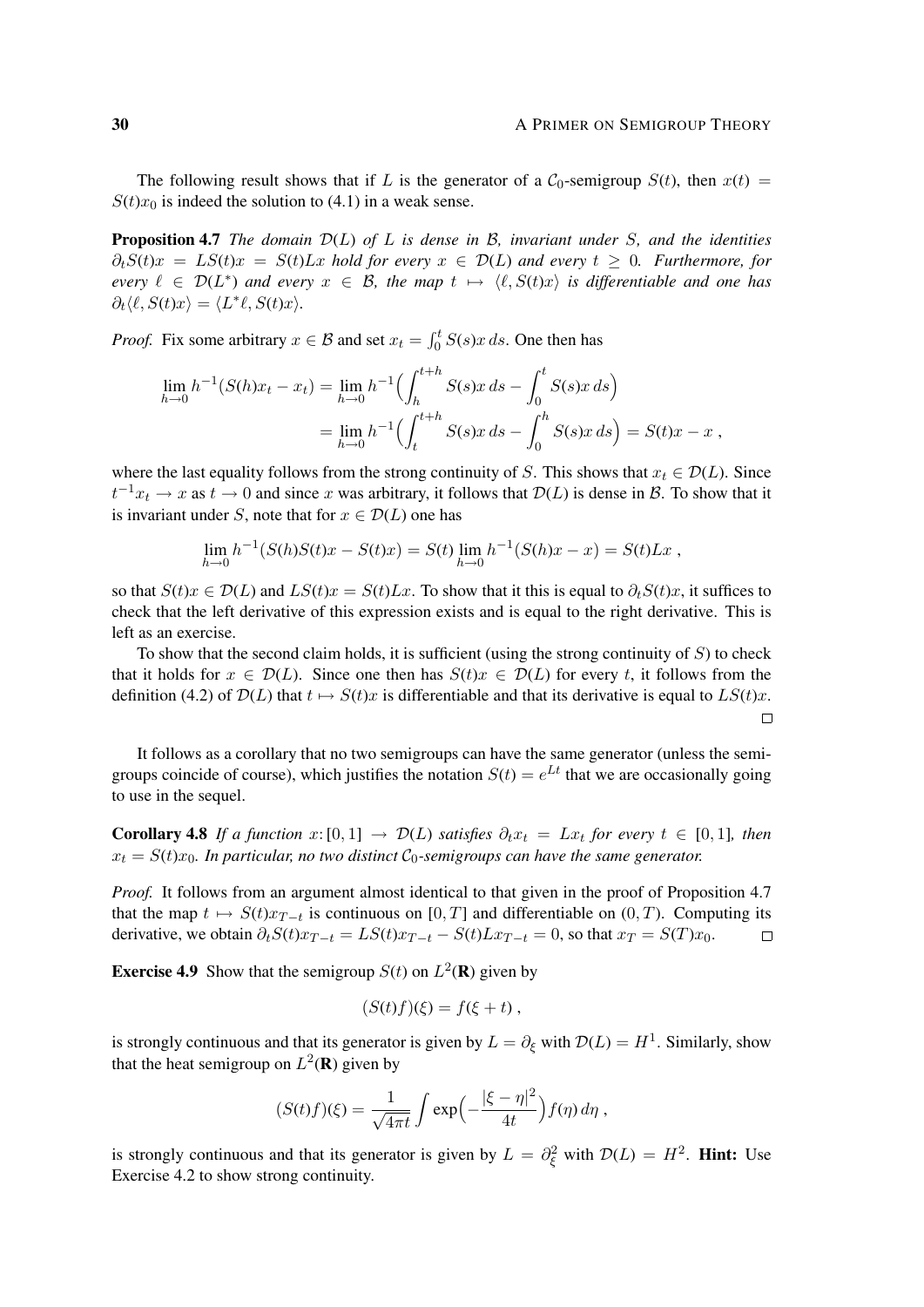#### A PRIMER ON SEMIGROUP THEORY 31

Remark 4.10 We did not make any assumption on the structure of the Banach space B. *However*, it is a general rule of thumb (although this is *not* a theorem) that semigroups on non-separable Banach spaces tend not to be strongly continuous. For example, neither the heat semigroup nor the translation semigroup from the previous exercise are strongly continuous on  $L^{\infty}(\mathbf{R})$  or even on  $C_b(\mathbf{R})$ , the space of all bounded continuous functions.

Recall now that the resolvent set for an operator L consists of those  $\lambda \in C$  such that the operator  $\lambda - L$  is one to one. For  $\lambda$  in the resolvent set, we denote by  $R_{\lambda} = (\lambda - L)^{-1}$  the resolvent of L. It turns out that the resolvent of the generator of a  $C_0$ -semigroup can easily be computed:

**Proposition 4.11** Let  $S(t)$  be a  $C_0$ -semigroup such that  $||S(t)|| \le Me^{at}$  *for some constants* M *and* a. If Re $\lambda > a$ , then  $\lambda$  belongs to the resolvent set of L and one has the identity  $R_{\lambda}x =$  $\int_0^\infty e^{-\lambda t} S(t) x dt$ .

*Proof.* By the assumption on the bound on S, the expression  $Z_{\lambda} = \int_0^{\infty} e^{-\lambda t} S(t) x dt$  is welldefined for every  $\lambda$  with Re $\lambda > a$ . In order to show that  $Z_{\lambda} = R_{\lambda}$ , we first show that  $Z_{\lambda} x \in \mathcal{D}(L)$ for every  $x \in B$  and that  $(\lambda - L)Z_{\lambda}x = x$ . We have

$$
LZ_{\lambda}x = \lim_{h \to 0} h^{-1}(S(h)Z_{\lambda}x - Z_{\lambda}x) = \lim_{h \to 0} h^{-1} \int_0^{\infty} e^{-\lambda t} (S(t+h)x - S(t)x) dt
$$
  
= 
$$
\lim_{h \to 0} \left( \frac{e^{\lambda h} - 1}{h} \int_0^{\infty} e^{-\lambda t} S(t)x dt - \frac{e^{\lambda h}}{h} \int_0^h e^{-\lambda t} S(t)x dt \right)
$$
  
= 
$$
\lambda Z_{\lambda}x - x,
$$

which is the required identity. To conclude, it remains to show that  $\lambda - L$  is an injection on  $\mathcal{D}(L)$ . If it was not, we could find  $x \in \mathcal{D}(L) \setminus \{0\}$  such that  $Lx = \lambda x$ . Setting  $x_t = e^{\lambda t}x$  and applying Corollary 4.8, this yields  $S(t)x = e^{\lambda t}x$ , thus contradicting the bound  $||S(t)|| \le Me^{at}$  if Re $\lambda > a$ .  $\Box$ 

We can deduce from this that:

# **Proposition 4.12** *The generator*  $L$  *of a*  $C_0$ -semigroup is a closed operator.

*Proof.* We are going to use the characterisation of closed operators given in Exercise 4.4. Shifting L by a constant if necessary (which does not affect it being closed or not), we can assume that  $a = 0$ . Take now a sequence  $x_n \in \mathcal{D}(L)$  such that  $\{x_n\}$  and  $\{Lx_n\}$  are both Cauchy in B and set  $x = \lim_{n \to \infty} x_n$  and  $y = \lim_{n \to \infty} Lx_n$ . Setting  $z_n = (1 - L)x_n$ , we have  $\lim_{n \to \infty} z_n = x - y$ .

On the other hand, we know that 1 belongs to the resolvent set, so that

$$
x = \lim_{n \to \infty} x_n = \lim_{n \to \infty} R_1 z_n = R_1 (x - y) .
$$

By the definition of the resolvent, this implies that  $x \in \mathcal{D}(L)$  and that  $x - Lx = x - y$ , so that  $Lx = y$  as required.  $\Box$ 

We are now ready to give a full characterisation of the generators of  $C_0$ -semigroups. This is the content of the following theorem:

Theorem 4.13 (Hille-Yosida) *A closed densely defined operator* L *on the Banach space* B *is the generator of a*  $C_0$ -semigroup  $S(t)$  with  $||S(t)|| \le Me^{at}$  *if and only if all*  $\lambda$  *with*  $Re \lambda > a$  *lie in its resolvent set and the bound*  $||R_{\lambda}^{n}|| \leq M (\text{Re}\lambda - a)^{-n}$  *holds there for every*  $n \geq 1$ *.*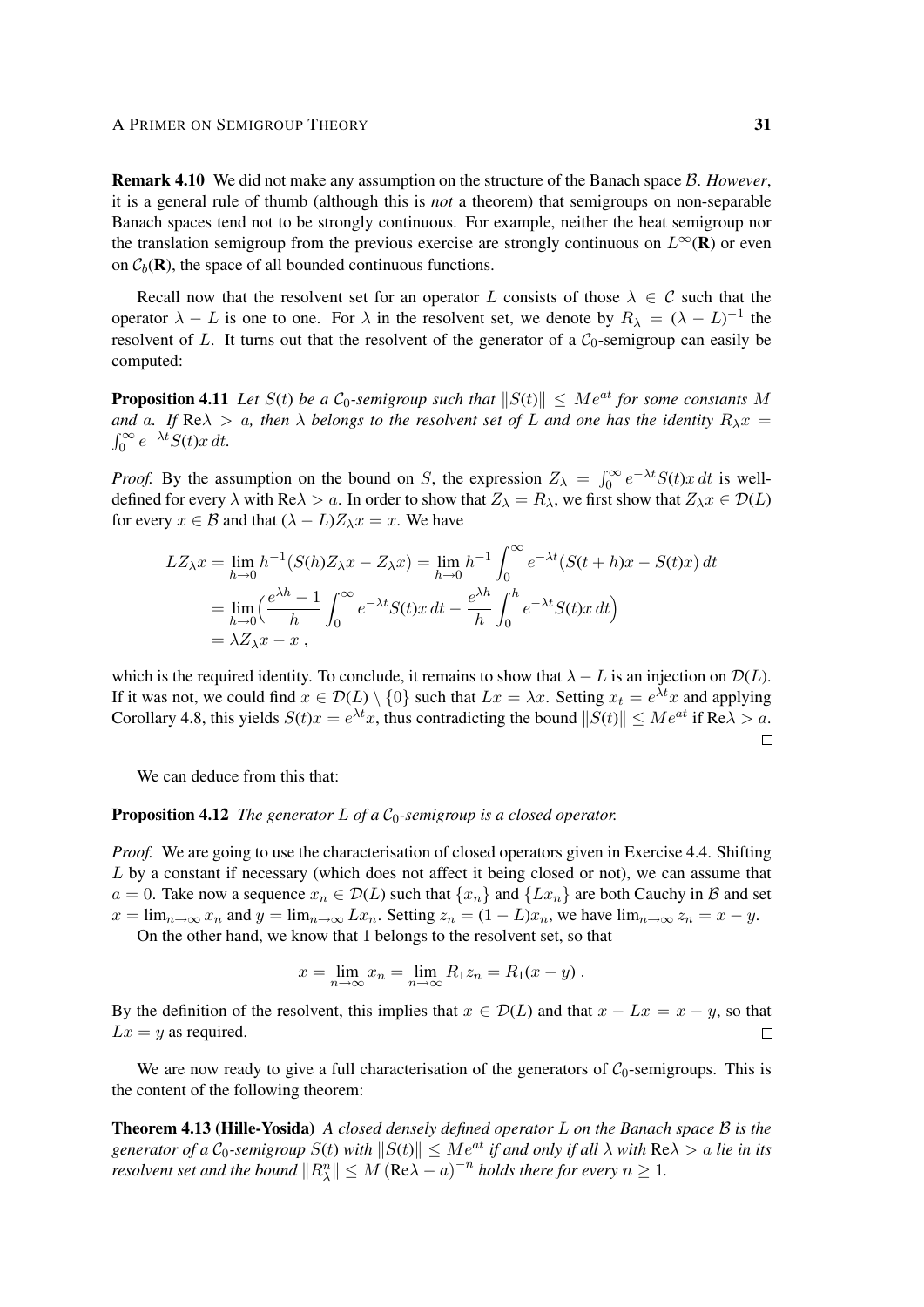*Proof.* The generator L of a  $C_0$ -semigroup is closed by Proposition 4.12. The fact that its resolvent satisfies the stated bound follows immediately from the fact that

$$
R_{\lambda}^{n}x = \int_{0}^{\infty} \cdots \int_{0}^{\infty} e^{-\lambda(t_{1} + \ldots + t_{n})} S(t_{1} + \ldots + t_{n})x dt_{1} \cdots dt_{n}
$$

by Proposition 4.11.

To show that the converse also holds, we are going to construct the semigroup  $S(t)$  by using the so-called 'Yosida approximations'  $L_{\lambda} = \lambda LR_{\lambda}$  for L. Note first that  $\lim_{\lambda \to \infty} LR_{\lambda} x = 0$  for every  $x \in \mathcal{B}$ : it obviously holds for  $x \in \mathcal{D}(L)$  since then  $||LR_\lambda x|| = ||R_\lambda Lx|| \le ||R_\lambda|| ||Lx|| \le$  $M(\text{Re}\lambda - a)^{-1}||Lx||$ . Furthermore,  $||LR_\lambda x|| = ||\lambda R_\lambda x - x|| \leq (M\lambda(\lambda - a)^{-1} + 1)||x|| \leq$  $(M + 2)$ |x| for  $\lambda$  large enough, so that  $\lim_{\lambda \to \infty} LR_{\lambda}x = 0$  for every x by a standard density argument.

Using this fact, we can show that the Yosida approximation of  $L$  does indeed approximate  $L$ in the sense that  $\lim_{\lambda\to\infty} L_\lambda x = Lx$  for every  $x \in \mathcal{D}(L)$ . Fixing an arbitrary  $x \in \mathcal{D}(L)$ , we have

$$
\lim_{\lambda \to \infty} ||L_{\lambda}x - Lx|| = \lim_{\lambda \to \infty} ||(\lambda R_{\lambda} - 1)Lx|| = \lim_{\lambda \to \infty} ||LR_{\lambda}Lx|| = 0.
$$
 (4.3)

Define now a family of bounded operators  $S_{\lambda}(t)$  by  $S_{\lambda}(t) = e^{L_{\lambda}t} = \sum_{n \geq 0}$  $\frac{t^n L_{\lambda}^n}{n!}$ . This series converges in the operator norm since  $L_{\lambda}$  is bounded and one can easily check that  $S_{\lambda}$  is indeed a  $C_0$ -semigroup (actually a group) with generator  $L_\lambda$ . Since  $L_\lambda = -\lambda + \lambda^2 R_\lambda$ , one has for  $\lambda > a$ the bound

$$
||S_{\lambda}(t)|| = e^{-\lambda t} \sum_{n\geq 0} \frac{t^n \lambda^{2n} ||R_{\lambda}^n||}{n!} = M \exp\left(-\lambda t + \frac{\lambda^2}{\lambda - a} t\right) = M \exp\left(\frac{\lambda a t}{\lambda - a}\right),\tag{4.4}
$$

so that  $\limsup_{\lambda\to\infty}||S_{\lambda}(t)|| \leq Me^{at}$ . Let us show next that the limit  $\lim_{\lambda\to\infty}S_{\lambda}(t)x$  exists for every  $t \geq 0$  and every  $x \in \mathcal{B}$ . Fixing  $\lambda$  and  $\mu$  large enough so that max $\{\|S_\lambda(t)\|, \|S_\mu(t)\|\} \leq$  $Me^{2at}$ , and fixing some arbitrary  $t > 0$ , we have for  $s \in [0, t]$ 

$$
\|\partial_s S_\lambda(t-s)S_\mu(s)x\| = \|S_\lambda(t-s)(L_\mu - L_\lambda)S_\mu(s)x\| = \|S_\lambda(t-s)S_\mu(s)(L_\mu - L_\lambda)x\| \le M^2 e^{2at} \|(L_\mu - L_\lambda)x\|.
$$

Integrating this bound between  $0$  and  $t$ , we obtain

$$
||S_{\lambda}(t)x - S_{\mu}(t)x|| \le M^2 t e^{2at} ||L_{\mu}x - L_{\lambda}x||,
$$
\n(4.5)

which converges to 0 for every  $x \in \mathcal{D}(L)$  as  $\lambda, \mu \to \infty$  since one then has  $L_{\lambda}x \to Lx$ . We can therefore *define* a family of linear operators  $S(t)$  by  $S(t)x = \lim_{\lambda \to \infty} S_{\lambda}(t)x$ .

It is clear from (4.4) that  $||S(t)|| \le Me^{at}$  and it follows from the semigroup property of  $S_\lambda$  that  $S(s)S(t) = S(s + t)$ . Furthermore, it follows from (4.5) and (4.3) that for every fixed  $x \in \mathcal{D}(L)$ , the convergence  $S_{\lambda}(t)x \rightarrow S(t)x$  is uniform in bounded intervals of t, so that the map  $t \mapsto S(t)x$ is continuous. Combining this wit our *a priori* bounds on the operator norm of  $S(t)$ , it follows from Exercise 4.2 that S is indeed a  $C_0$ -semigroup. It remains to show that the generator  $\tilde{L}$  of S coincides with L. Taking first the limit  $\lambda \to \infty$  and then the limit  $t \to 0$  in the identity

$$
t^{-1}(S_{\lambda}(t)x - x) = t^{-1} \int_0^t S_{\lambda}(s)L_{\lambda}x ds ,
$$

we see that  $x \in \mathcal{D}(L)$  implies  $x \in \mathcal{D}(L)$  and  $\hat{L}x = Lx$ , so that  $\hat{L}$  is an extension of L. However, for  $\lambda > a$ , both  $\lambda - L$  and  $\lambda - L$  are one-to-one between their domain and B, so that they must coincide. $\Box$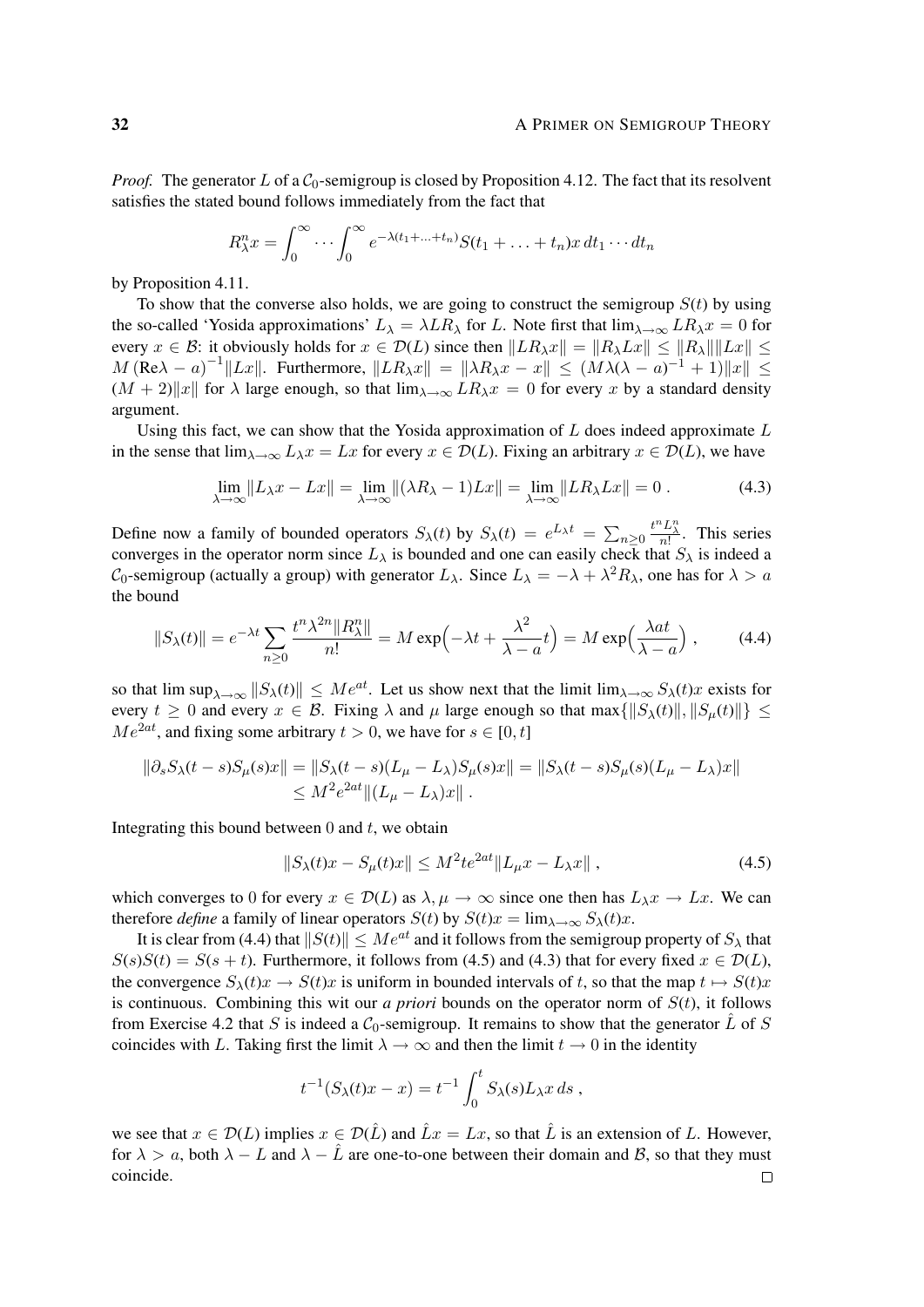#### A PRIMER ON SEMIGROUP THEORY 33

One might think that the resolvent bound in the Hille-Yosida theorem is a consequence of the fact that the spectrum of L is assumed to be contained in the half plane  $\{\lambda : \text{Re}\lambda \leq a\}$ . This however isn't the case, as can be seen by the following example:

**Example 4.14** We take  $B = \bigoplus_{n \geq 1} \mathbb{C}^2$  (equipped with the usual Euclidean norms) and we define  $L = \bigoplus_{n \geq 1} L_n$ , where  $L_n: \mathbb{C}^2 \to \mathbb{C}^2$  is given by the matrix

$$
L_n = \left(\begin{array}{cc} in & n \\ 0 & in \end{array}\right).
$$

In particular, the resolvent  $R_{\lambda}^{(n)}$  $\chi^{(n)}$  of  $L_n$  is given by

$$
R_{\lambda}^{(n)} = \frac{1}{(\lambda - in)^2} \begin{pmatrix} \lambda - in & n \\ 0 & \lambda - in \end{pmatrix},
$$

so that one has the upper and lower bounds

$$
\frac{n}{|\lambda - in|^2} \le ||R_\lambda^{(n)}|| \le \frac{n}{|\lambda - in|^2} + \frac{\sqrt{2}}{|\lambda - in|}
$$

.

Note now that the resolvent  $R_{\lambda}$  of L satisfies  $||R_{\lambda}|| = \sup_{n \geq 1} ||R_{\lambda}^{(n)}||$  $\|\mathbf{x}_{\lambda}^{(n)}\|$ . On one hand, this shows that the spectrum of L is given by the set  $\{in^2 : n \geq 1\}$ , so that it does indeed lie in a half plane. On the other hand, for every fixed value  $a > 0$ , we have  $||R_{a+in}|| \ge \frac{n}{a^2}$ , so that the resolvent bound of the Hille-Yosida theorem is certainly not satisfied.

It is therefore not surprising that  $L$  does not generate a  $C_0$ -semigroup on  $B$ . Even worse, trying to define  $S(t) = \bigoplus_{n \geq 1} S_n(t)$  with  $S_n(t) = e^{L_n t}$  results in  $||S_n(t)|| \geq nt$ , so that  $S(t)$  is an unbounded operator for every  $t > 0!$ 

# 4.1.1 Adjoint semigroups

It will be very useful in the sequel to have a good understanding of the behaviour of the adjoints of strongly continuous semigroups. The reason why this is not a completely trivial topic is that, in general, it is simply not true that the adjoint semigroup  $S^*(t): \mathcal{B}^* \to \mathcal{B}^*$  of a strongly continuous semigroup is again strongly continuous. This is probably best illustrated by an example.

Take  $\mathcal{B} = \mathcal{C}([0, 1], \mathbf{R})$  and let  $S(t)$  be the heat semigroup (with Neumann boundary conditions, say). Then  $S^*(t)$  acts on finite signed measures by convolving them with the heat kernel. While it is true that  $S^*(t)\mu \to \mu$  weakly as  $t \to 0$ , it is not true in general that this convergence is strong. For example,  $S^*(t)\delta_x$  does *not* converge to  $\delta_x$  in the total variation norm (which is the dual to the supremum norm on  $\mathcal{C}([0, 1], \mathbf{R})$ ). However, this difficulty can always be overcome by restricting  $S^*(t)$  to a slightly smaller space than  $\mathcal{B}^*$ . This is the content of the following result:

**Proposition 4.15** If  $S(t)$  is a  $C_0$ -semigroup on B, then  $S^*(t)$  is a  $C_0$ -semigroup on the closure  $\mathcal{B}^{\dagger}$ *of*  $\mathcal{D}(L^*)$  in  $\mathcal{B}^*$  and its generator  $L^{\dagger}$  is given by the restriction of  $L^*$  to the set  $\mathcal{D}(L^{\dagger}) = \{x \in L^* | \: t \in L^* \}$  $\mathcal{D}(L^*)$  :  $L^*x \in \mathcal{B}^{\dagger}$ .

*Proof.* We first show that  $S^*(t)$  is strongly continuous on  $\mathcal{B}^{\dagger}$  and we will then identify its generator. Note first that it follows from Proposition 4.7 that  $S^*(t)$  maps  $\mathcal{D}(L^*)$  into itself, so that it does indeed define a family of bounded operators on  $\mathcal{B}^{\dagger}$ . Since the norm of  $S^*(t)$  is  $\mathcal{O}(1)$  as  $t \to 0$  and since  $\mathcal{D}(L^*)$  is dense in  $\mathcal{B}^{\dagger}$  by definition, it is sufficient to show that  $\lim_{t\to 0} S^*(t)x = x$  for every  $x \in \mathcal{D}(L^*)$ . It follows immediately from Proposition 4.7 that for  $x \in \mathcal{D}(L^*)$  one has the identity

$$
S^*(t)x - x = \int_0^t S^*(s)L^*x ds,
$$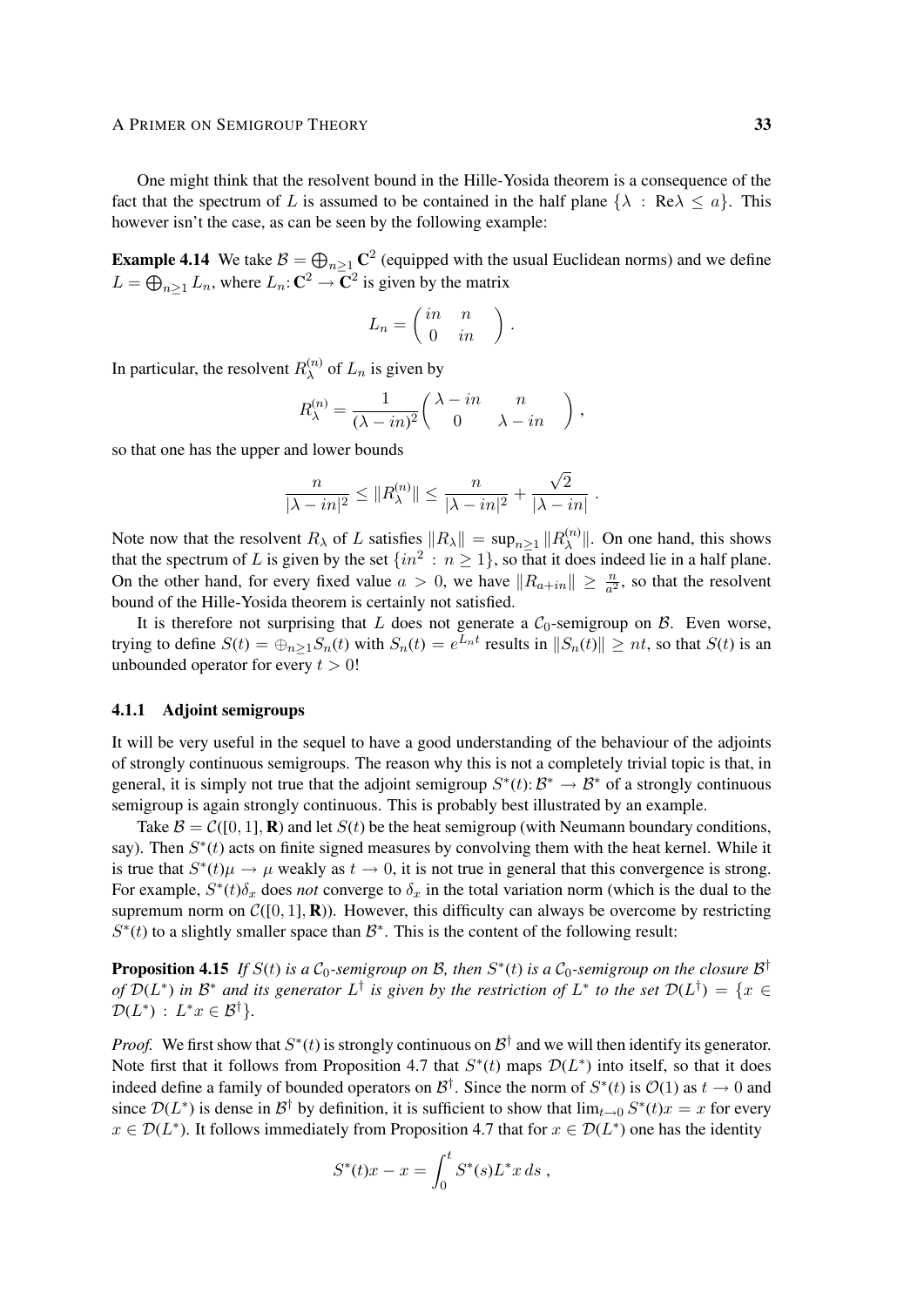from which we conclude that  $S^*(t)x \to x$ .

It follows from Proposition 4.11 that the resolvent  $R_2^{\dagger}$  $\frac{1}{\lambda}$  for  $S^*(t)$  on  $\mathcal{B}^{\dagger}$  is nothing but the restriction of  $R^*_{\lambda}$  to  $\mathcal{B}^{\dagger}$ . This immediately implies that  $\mathcal{D}(L^{\dagger})$  is given by the stated expression.

**Remark 4.16** As we saw in the example of the heat semigroup,  $\mathcal{B}^{\dagger}$  is in general strictly smaller than  $\mathcal{B}^*$ . This fact was first pointed out by Phillips in [Phi55]. In our example,  $\mathcal{B}^*$  consists of all finite signed Borel measures on [0, 1], whereas  $\mathcal{B}^{\dagger}$  only consists of those measures that have a density with respect to Lebesgue measure.

Even though  $\mathcal{B}^{\dagger}$  is in general a proper closed subspace of  $\mathcal{B}^*$ , it is large enough to be dense in B<sup>\*</sup>, when equipped with the (much weaker) weak-<sup>\*</sup> topology. This the content of our last result in the theory of strongly continuous semigroups:

**Proposition 4.17** For every  $\ell \in \mathcal{B}^*$  there exists a sequence  $\ell_n \in \mathcal{B}^{\dagger}$  such that  $\ell_n(x) \to \ell(x)$  for *every*  $x \in \mathcal{B}$ *.* 

*Proof.* It suffices to choose  $\ell_n = nR_n^* \ell$ . Since we have  $\ell_n \in \mathcal{D}(L^*)$ , it is clear that  $\ell_n \in \mathcal{B}^{\dagger}$ . On the other hand, we know from the proof of the Hille-Yosida theorem that  $\lim_{n\to\infty}||nR_nx-x|| = 0$ for every  $x \in \mathcal{B}$ , from which the claim follows at once.  $\Box$ 

# 4.2 Semigroups with selfadjoint generators

In this section, we consider the particular case of strongly continuous semigroups consisting of self-adjoint operators on a Hilbert space  $H$ . The reason why this is an interesting case is that it immediately implies very strong smoothing properties of the operators  $S(t)$  in the sense that for every  $t > 0$ , they map  $H$  into the domain of arbitrarily high powers of L. Furthermore, it is very easy to obtain explicit bounds on the norm of  $S(t)$  as an operator from  $H$  into one of these domains. We will then see later in Section 4.3 on analytic semigroups that most of these properties still hold true for a much larger class of semigroups.

Let L be a selfadjoint operator on  $H$  which is bounded from above. Without loss of generality, we are going to assume that it is actually negative definite, so that  $\langle x, Lx \rangle \leq 0$  for any  $x \in \mathcal{H}$ . In this case, we can use functional calculus (see for example [RS80], in particular chapter VIII in volume I) to define selfadioint operators  $f(L)$  for any measurable map  $f: \mathbf{R} \to \mathbf{R}$ . This is because the spectral decomposition theorem can be formulated as:

Theorem 4.18 (Spectral decomposition) *Let* L *be a selfadjoint operator on a separable Hilbert* space H. Then, there exists a measure space  $(\mathcal{M}, \mu)$ , an isomorphism  $K: \mathcal{H} \to L^2(\mathcal{M}, \mu)$ , and *a function*  $f_L: M \to \mathbf{R}$  *such that via* K, L *is equivalent to the multiplication operator by*  $f_L$  *on*  $L^2(\mathcal{M}, \mu)$ *. In other words, one has*  $L = K^{-1} f_L K$  *and*  $K \mathcal{D}(L) = \{g : f_L g \in L^2(\mathcal{M}, \mu)\}.$ 

In particular, this allows one to define  $f(L) = K^{-1}(f \circ f_L)K$ , which has all the nice properties that one would expect from functional calculus, like for example  $(fg)(L) = f(L)g(L)$ ,  $||f(L)|| = ||f||_{L^{\infty}(\mathcal{M},\mu)}$ , etc. Defining  $S(t) = e^{Lt}$ , it is an exercise to check that S is indeed a  $C_0$ -semigroup with generator L (either use the Hille-Yosida theorem and make sure that the semigroup constructed there coincides with S or check 'by hand' that  $S(t)$  is indeed  $C_0$  with generator  $L$ ).

The important property of semigroups generated by selfadjoint operators is that they do not only leave  $\mathcal{D}(L)$  invariant, but they have a regularising effect in that they map  $\mathcal{H}$  into the domain of any arbitrarily high power of  $L$ . More precisely, one has: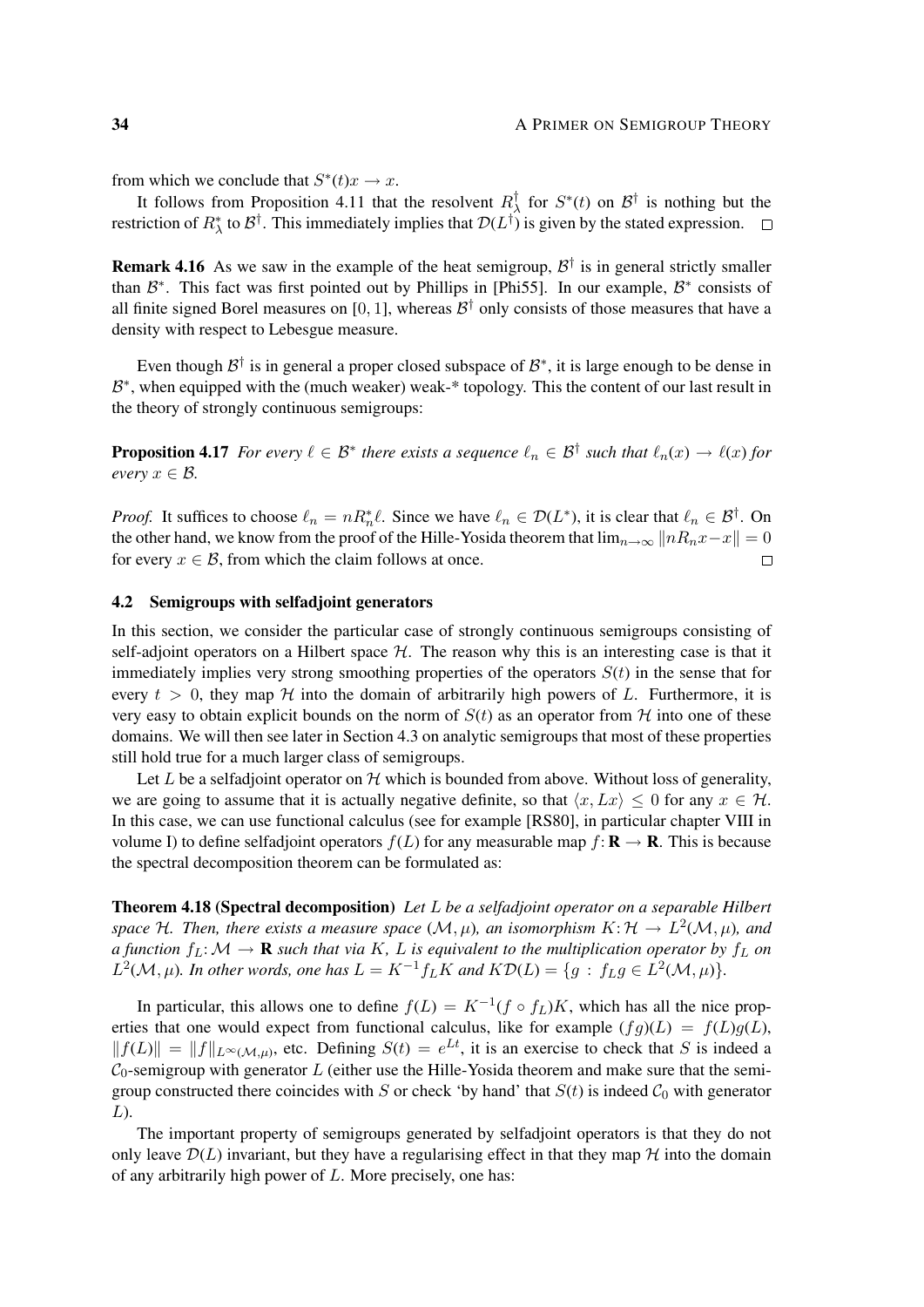#### A PRIMER ON SEMIGROUP THEORY 35

Proposition 4.19 *Let* L *be self-adjoint and negative definite and let* S(t) *be the semigroup on* H *generated by L. Then,*  $S(t)$  *maps*  $H$  *into the domain of*  $(1 - L)^{\alpha}$  *for any*  $\alpha, t > 0$  *and there exist constants*  $C_{\alpha}$  *such that*  $||(1 - L)^{\alpha} S(t)|| \leq C_{\alpha} (1 + t^{-\alpha})$ *.* 

*Proof.* By functional calculus, it suffices to show that  $\sup_{\lambda \geq 0} (1 + \lambda)^{\alpha} e^{-\lambda t} \leq C_{\alpha} (1 + t^{-\alpha})$ . One has

$$
\sup_{\lambda \geq 0} \lambda^{\alpha} e^{-\lambda t} = t^{-\alpha} \sup_{\lambda \geq 0} (\lambda t)^{\alpha} e^{-\lambda t} = t^{-\alpha} \sup_{\lambda \geq 0} \lambda^{\alpha} e^{-\lambda} = \alpha^{\alpha} e^{-\alpha} t^{-\alpha}.
$$

The claim now follows from the fact that there exists a constant  $C'_\alpha$  such that  $(1 - \lambda)^\alpha \le C'_\alpha(1 +$  $(-λ)^\alpha$ ) for every  $λ ≤ 0$ .

# 4.3 Analytic semigroups

Obviously, the conclusion of Proposition 4.19 does not hold for arbitrary  $C_0$ -semigroups since the group of translations from Example 4.9 does not have any smoothing properties. It does however hold for a very large class of semigroups, the so-called analytic semigroups. The study of these semigroups is the object of the remainder of this section, and the equivalent of Proposition 4.19 is going to be one of our two main results. The other result is a characterisation of generators for analytic semigroups that is analogous to the Hille-Yosida theorem for  $C_0$ -semigroups. The difference will be that the role of the half-plane  $\text{Re}\lambda > a$  will be played by the complement of a sector of the complex plane with an opening angle strictly smaller than  $\pi$ .

Recall that a semigroup S on a Banach space B is *analytic* if there exists  $\theta > 0$  such that the map  $t \mapsto S(t)$  (taking values in  $\mathcal{L}(\mathcal{B})$ ) admits an analytic extension to the sector  $S_{\theta} = {\lambda \in \mathbb{C} : \mathbb{R}^d}$  $|\arg \lambda| < \theta$ , satisfies the semigroup property there, and is such that  $t \mapsto S_{\varphi}(t) = S(e^{i\varphi}t)$  is a strongly continuous semigroup for every  $|\varphi| < \theta$ . If  $\theta$  is the largest angle such that the above property holds, we call S *analytic with angle*  $\theta$ . The strong continuity of  $t \mapsto S(e^{i\varphi}t)$  implies that there exist constants  $M(\varphi)$  and  $a(\varphi)$  such that

$$
||S_{\varphi}(t)|| \le M(\varphi)e^{a(\varphi)t} .
$$

Using the semigroup property, it is not difficult to show that  $M$  and  $a$  can be chosen bounded over compact intervals:

Proposition 4.20 *Let* S *be an analytic semigroup with angle* θ*. Then, for every* θ <sup>0</sup> < θ*, there exist M* and a such that  $||S_{\varphi}(t)|| \le Me^{at}$  for every  $t > 0$  and every  $|\varphi| \le \theta'$ .

*Proof.* Fix  $\theta' \in (0, \theta)$ , so that in particular  $\theta < \pi/2$ . Then there exists a constant C such that, for every  $t > 0$  and every  $\varphi$  with  $|\varphi| < \theta'$ , there exist numbers  $t_+, t_- \in [0, Ct]$  such that  $te^{i\varphi} =$  $t_+e^{i\theta'} + t_-e^{-i\theta'}$ . It follows that one has the bound  $||S_\varphi(t)|| \leq M(\theta')M(-\theta')e^{a(\theta')Ct + a(-\theta')Ct}$ , thus proving the claim. П

We next compute the generators of the semigroups  $S_{\varphi}$  obtained by evaluating S along a 'ray' extending out of the origin into the complex plane:

**Proposition 4.21** *Let* S *be an analytic semigroup with angle*  $\theta$ *. Then, for*  $|\varphi| < \theta$ *, the generator*  $L_{\varphi}$  *of*  $S_{\varphi}$  *is given by*  $L_{\varphi} = e^{i\varphi}L$ *, where L is the generator of S.* 

*Proof.* Recall Proposition 4.11 showing that for Re $\lambda$  large enough the resolvent  $R_{\lambda}$  for L is given by

$$
R_{\lambda}x = \int_0^{\infty} e^{-\lambda t} S(t)x dt.
$$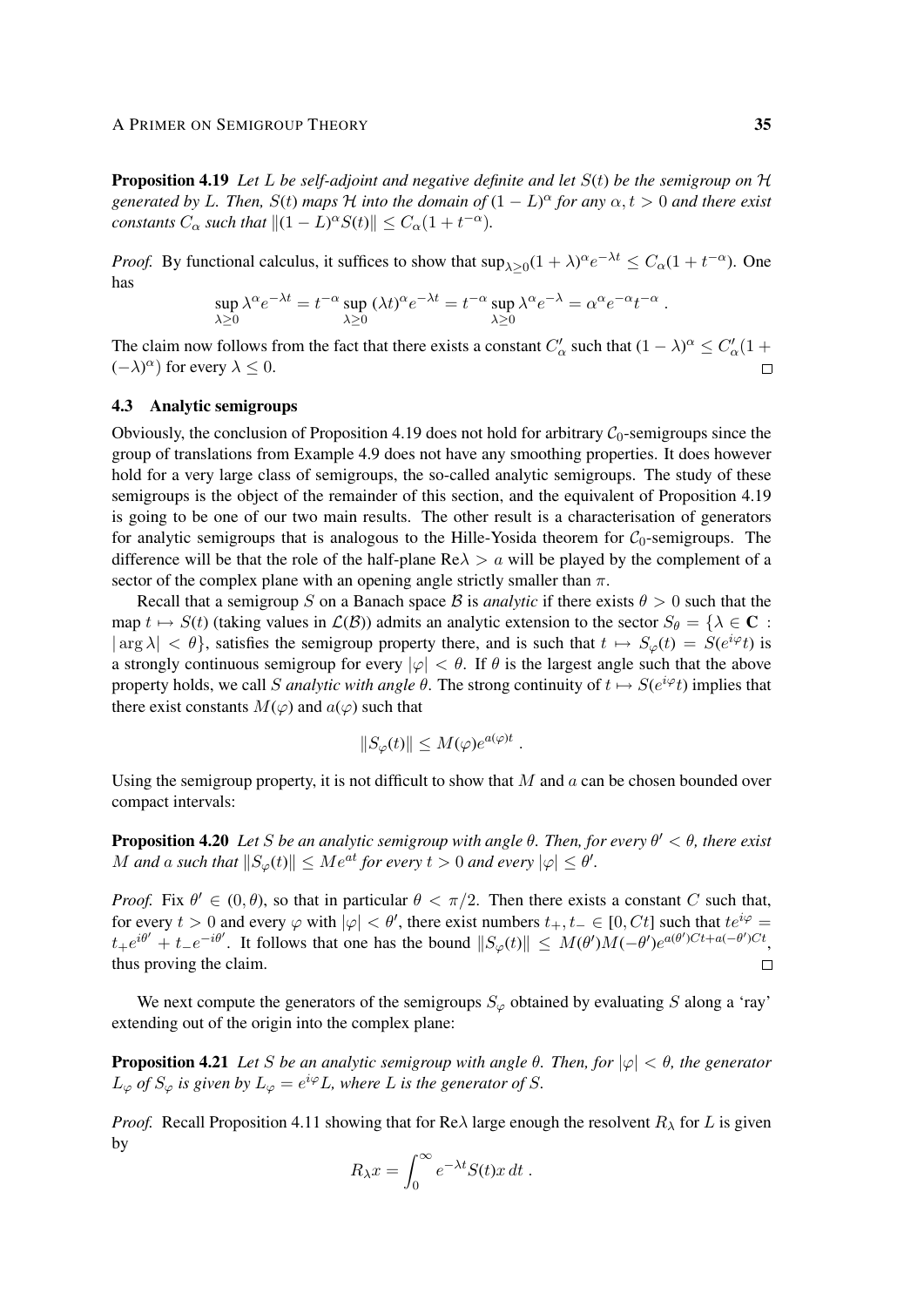Since the map  $t \mapsto e^{-\lambda t}S(t)$  is analytic in  $S_\theta$  by assumption and since, provided again that Re $\lambda$  is large enough, it decays exponentially to 0 as  $|t| \to \infty$ , we can deform the contour of integration to obtain

$$
R_{\lambda}x = e^{i\varphi} \int_0^{\infty} e^{-\lambda e^{i\varphi}t} S(e^{i\varphi}t)x dt.
$$

Denoting by  $R_{\lambda}^{\varphi}$  $\chi^{\varphi}$  the resolvent for the generator  $L_{\varphi}$  of  $S_{\varphi}$ , we thus have the identity  $R_{\lambda} =$  $e^{i\varphi}R_{\lambda e^{i\varphi}}^{\varphi}$ , which is equivalent to  $(\lambda - L)^{-1} = (\lambda - e^{-i\varphi}L_{\varphi})^{-1}$ , thus showing that  $L_{\varphi} = e^{i\varphi}L$  as stated.  $\Box$ 

We now use this to show that if  $S$  is an analytic semigroup, then the resolvent set of its generator L not only contains the right half plane, but it contains a larger sector of the complex plane. Furthermore, this characterises the generators of analytic semigroups, providing a statement similar to the Hille-Yosida theorem:

Theorem 4.22 *A closed densely defined operator* L *on a Banach space* B *is the generator of an analytic semigroup if and only if there exists*  $\theta \in (0, \frac{\pi}{2})$  $\frac{\pi}{2}$ ) and  $a \geq 0$  such that the spectrum of  $L$  is *contained in the sector*

$$
S_{\theta,a} = \{ \lambda \in \mathbf{C} : \arg(a - \lambda) \in [-\frac{\pi}{2} + \theta, \frac{\pi}{2} - \theta] \},
$$

and there exists  $M > 0$  such that the resolvent  $R_\lambda$  satisfies the bound  $\|R_\lambda\| \leq Md(\lambda, S_{\theta,a})^{-1}$  for *every*  $\lambda \notin S_{\theta,a}$ *.* 

*Proof.* The fact that generators of analytic semigroups are of the prescribed form is a consequence of Proposition 4.21 and the Hille-Yosida theorem.

To show the converse statement, let  $L$  be such an operator, let  $\varphi \in (0, \theta)$ , let  $b > a$ , and let  $\gamma_{\varphi, b}$  be the curve in the complex plane obtained by going in a counterclockwise way around the boundary of  $S_{\varphi,b}$ (see the figure on the right). For t with  $|\arg t| < \varphi$ , define  $S(t)$  by

$$
S(t) = \frac{1}{2\pi i} \int_{\gamma_{\varphi,b}} e^{tz} R_z dz
$$
\n
$$
= \frac{1}{2\pi i} \int_{\gamma_{\varphi,b}} e^{tz} (z - L)^{-1} dz .
$$
\n(4.6)

It follows from the resolvent bound that  $||R_z||$  is uniformly bounded for  $z \in \gamma_{\varphi,b}$ . Furthermore, since  $|\arg t| < \varphi$ , it follows that  $e^{tz}$  decays exponentially as  $|z| \to \infty$  along  $\gamma_{\varphi,b}$ , so that this expression is welldefined, does not depend on the choice of b and  $\varphi$ ,



and (by choosing  $\varphi$  arbitrarily close to  $\theta$ ) determines an analytic function  $t \mapsto S(t)$  on the sector  $\{t : |arg t| < \theta\}$ . As in the proof of the Hille-Yosida theorem, the function  $(x, t) \mapsto S(t)x$  is jointly continuous because the convergence of the integral defining  $S$  is uniform over bounded subsets of  $\{t : |\arg t| < \varphi\}$  for any  $|\varphi| < \theta$ .

It therefore remains to show that S satisfies the semigroup property on the sector  $\{t : |arg t| < \theta\}$  $\theta$  and that its generator is indeed given by L. Choosing s and t such that  $|\arg s| < \theta$  and  $|\arg t| < \theta$  and using the resolvent identity  $R_z - R_{z'} = (z' - z)R_zR_{z'}$ , we have

$$
S(s)S(t) = -\frac{1}{4\pi^2} \int_{\gamma_{\varphi,b'}} \int_{\gamma_{\varphi,b}} e^{tz + sz'} R_z R_{z'} dz dz' = -\frac{1}{4\pi^2} \int_{\gamma_{\varphi,b'}} \int_{\gamma_{\varphi,b}} e^{tz + sz'} \frac{R_z - R_{z'}}{z' - z} dz dz'
$$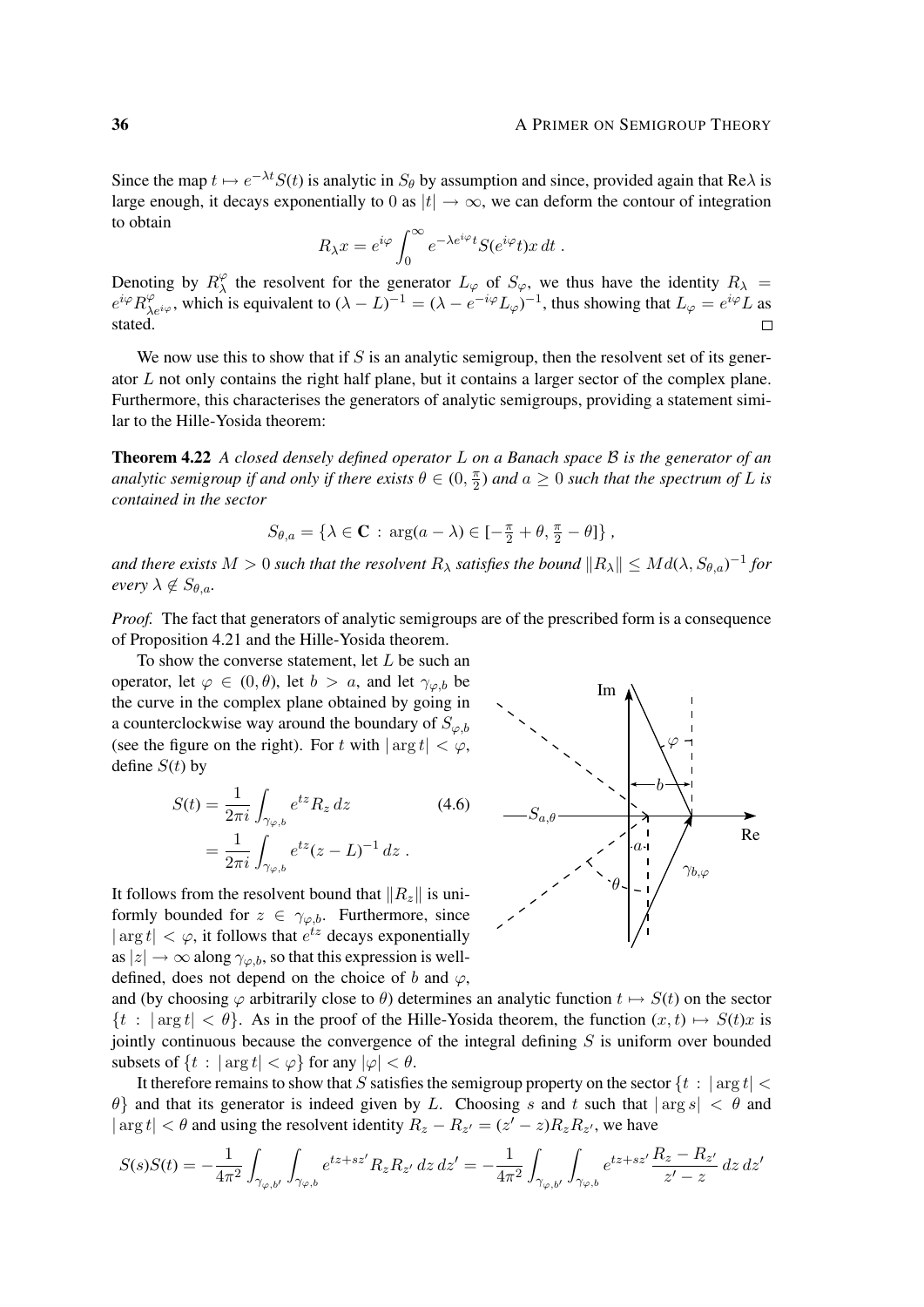### A PRIMER ON SEMIGROUP THEORY 37

$$
= - \frac{1}{4\pi^2} \int_{\gamma_{\varphi,b}} e^{tz} R_z \int_{\gamma_{\varphi,b'}} \frac{e^{sz'}}{z'-z} \, dz' \, dz - \frac{1}{4\pi^2} \int_{\gamma_{\varphi,b'}} e^{sz} R_z \int_{\gamma_{\varphi,b}} \frac{e^{tz'}}{z'-z} \, dz' \, dz \; .
$$

Here, the choice of b and b' is arbitrary, as long as  $b \neq b'$  so that the inner integrals are welldefined, say  $b' > b$  for definiteness. In this case, since the contour  $\gamma_{\varphi,b}$  can be 'closed up' to the left but not to the right, the integral  $\int_{\gamma_{\varphi,b'}} \frac{e^{sz'}}{z'-s}$  $\frac{e^{sz}}{z'-z}$  dz' is equal to  $2i\pi e^{sz}$  for every  $z \in \gamma_{\varphi,b}$ , whereas the integral with  $b$  and  $b'$  inverted vanishes, so that

$$
S(s)S(t) = \frac{1}{2i\pi} \int_{\gamma_{\varphi,b}} e^{(t+s)z} R_z = S(s+t) ,
$$

as required. The continuity of the map  $t \mapsto S(t)x$  is a straightforward consequence of the resolvent bound, noting that it arises as a uniform limit of continuous functions. Therefore  $S$  is a strongly continuous semigroup; let us call its generator  $\hat{L}$  and  $\hat{R}_{\lambda}$  the corresponding resolvent.

To show that  $L = \hat{L}$ , it suffices to show that  $\hat{R}_{\lambda} = R_{\lambda}$ , so we make use again of Proposition 4.11. Choosing Re $\lambda > b$  so that Re( $z - \lambda$ ) < 0 for every  $z \in \gamma_{\varphi,b}$ , we have

$$
\hat{R}_{\lambda} = \int_0^{\infty} e^{-\lambda t} S(t) dt = \frac{1}{2\pi i} \int_0^{\infty} \int_{\gamma_{\varphi, b}} e^{t(z-\lambda)} R_z dz dt
$$
  
= 
$$
\frac{1}{2\pi i} \int_{\gamma_{\varphi, b}} \int_0^{\infty} e^{t(z-\lambda)} dt R_z dz = \frac{1}{2\pi i} \int_{\gamma_{\varphi, b}} \frac{R_z}{z-\lambda} dz = R_{\lambda}.
$$

The last inequality was obtained by using the fact that  $||R_z||$  decays like  $1/|z|$  for large enough z with  $|\arg z| \leq \frac{\pi}{2} + \varphi$ , so that the contour can be 'closed' to enclose the pole at  $z = \lambda$ .  $\Box$ 

As a consequence of this characterisation theorem, we can study perturbations of generators of analytic semigroups. The idea is to give a constructive criterion which allows to make sure that an operator of the type  $L = L_0 + B$  is the generator of an analytic semigroup, provided that  $L_0$ is such a generator and B satisfies a type of 'relative total boundedness' condition. The precise statement of this result is:

**Theorem 4.23** Let  $L_0$  be the generator of an analytic semigroup and let  $B: \mathcal{D}(B) \to \mathcal{B}$  be an *operator such that*

- *The domain*  $D(B)$  *contains*  $D(L_0)$ *.*
- *For every*  $\varepsilon > 0$  *there exists*  $C > 0$  *such that*  $||Bx|| \leq \varepsilon ||L_0x|| + C||x||$  *for every*  $x \in \mathcal{D}(L_0)$ *.*

*Then the operator*  $L = L_0 + B$  *(with domain*  $D(L) = D(L_0)$ *) is also the generator of an analytic semigroup.*

*Proof.* In view of Theorem 4.22 it suffices to show that there exists a sector  $S_{\theta,a}$  containing the spectrum of L and such that the resolvent bound  $R_{\lambda} \leq Md(\lambda, S_{\theta, a})^{-1}$  holds away from it.

Denote by  $R^0_\lambda$  the resolvent for  $L_0$  and consider the resolvent equation for L:

$$
(\lambda - L_0 - B)x = y , \quad x \in \mathcal{D}(L_0) .
$$

Since (at least for  $\lambda$  outside of some sector) x belongs to the range of  $R_\lambda^0$ , we can set  $x = R_\lambda^0 z$  so that this equation is equivalent to

$$
z - BR_{\lambda}^0 z = y.
$$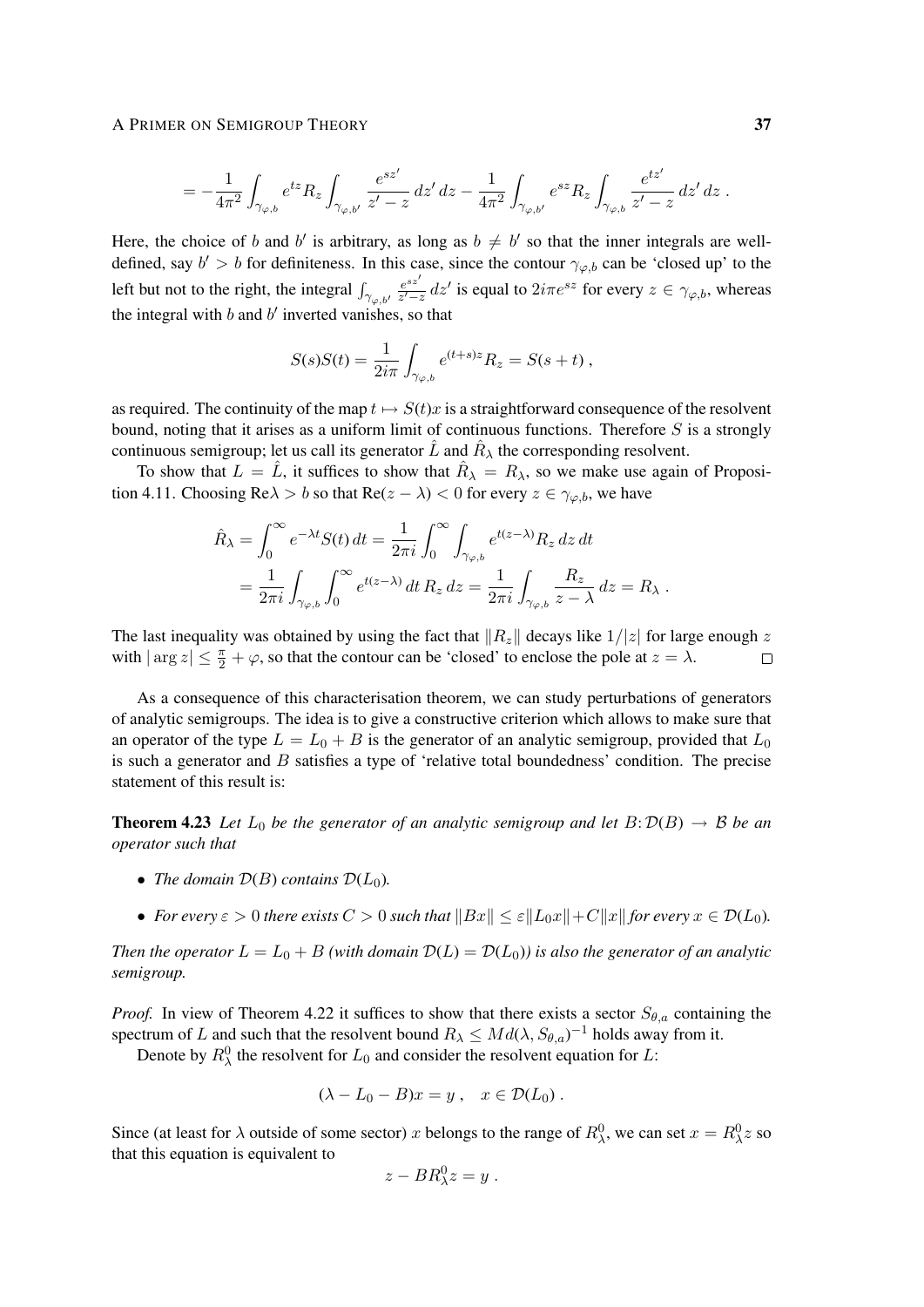The claim therefore follows if we can show that there exists a sector  $S_{\theta,a}$  and a constant  $c < 1$ such that  $||BR_{\lambda}^{0}|| \leq c$  for  $\lambda \notin S_{\theta,a}$ . This is because one then has the bound

$$
||R_{\lambda}y|| = ||R_{\lambda}^{0}z|| \le \frac{||R_{\lambda}^{0}||}{1-c}||y||.
$$

Using our assumption on  $B$ , we have the bound

$$
||BR_{\lambda}^{0}z|| \leq \varepsilon ||L_0R_{\lambda}^{0}z|| + C||R_{\lambda}^{0}z||. \tag{4.7}
$$

Furthermore, one has the identity  $L_0 R_\lambda^0 = \lambda R_\lambda^0 - 1$  and, since  $L_0$  is the generator of an analytic semigroup by assumption, the resolvent bound  $||R_\lambda^0|| \leq Md(\lambda, S_{\alpha,b})^{-1}$  for some parameters  $\alpha, b$ . Inserting this into (4.7), we obtain the bound

$$
||BR_{\lambda}^{0}|| \leq \frac{(\varepsilon |\lambda| + C)M}{d(\lambda, S_{\alpha,b})} + \varepsilon.
$$

Note now that by choosing  $\theta \in (0, \alpha)$ , we can find some  $\delta > 0$  such that  $d(\lambda, S_{\alpha, b}) > \delta |\lambda|$  for all  $\lambda \notin S_{\theta,a}$  and all  $a > 1 \vee (b+1)$ . We fix such a  $\theta$  and we make  $\varepsilon$  sufficiently small such that one has both  $\varepsilon < 1/4$  and  $\varepsilon \delta^{-1} < 1/4$ .

We can then make a large enough so that  $d(\lambda, S_{\alpha,b}) \geq 4CM$  for  $\lambda \notin S_{\theta,a}$ , so that  $||BR_{\lambda}^0|| \leq$  $3/4$ . for these values of  $\lambda$ , as requested.  $\Box$ 

**Remark 4.24** As one can see from the proof, one actually needs the bound  $||Bx|| \le \varepsilon ||L_0x|| +$  $C||x||$  only for some particular value of  $\varepsilon$  that depends on the characteristics of  $L_0$ .

As a consequence, we have:

**Proposition 4.25** *Let*  $f \in L^{\infty}(\mathbb{R})$ *. Then, the operator* 

$$
(Lg)(x) = g''(x) + f(x)g'(x),
$$

*on*  $L^2(\mathbf{R})$  with domain  $\mathcal{D}(L) = H^2$  is the generator of an analytic semigroup.

*Proof.* It is well-known that the operator  $(L_0g)(x) = g''(x)$  with domain  $\mathcal{D}(L) = H^2$  is selfadjoint and negative definite, so that it is the generator of an analytic semigroup with angle  $\theta =$  $\pi/2$ .

Setting  $Bg = fg'$ , we have for  $g \in H^2$  the bound

$$
||Bg||^2 = \int_{\mathbf{R}} f^2(x) (g'(x))^2 dx \le ||f||_{L^{\infty}}^2 \langle g', g' \rangle = -||f||_{L^{\infty}}^2 \langle g, g'' \rangle \le ||f||_{L^{\infty}} ||g|| ||L_0 g||.
$$

It now suffices to use the fact that  $2|xy| \leq \varepsilon x^2 + \varepsilon^{-1} y^2$  to conclude that the assumptions of Theorem 4.23 are satisfied.  $\Box$ 

Similarly, one can show:

Exercise 4.26 Show that the generator of an elliptic diffusion with smooth coefficients on a compact Riemannian manifold M generates an analytic semigroup on  $L^2(\mathcal{M}, \varrho)$ , where  $\varrho$  is the volume measure given by the Riemannian structure.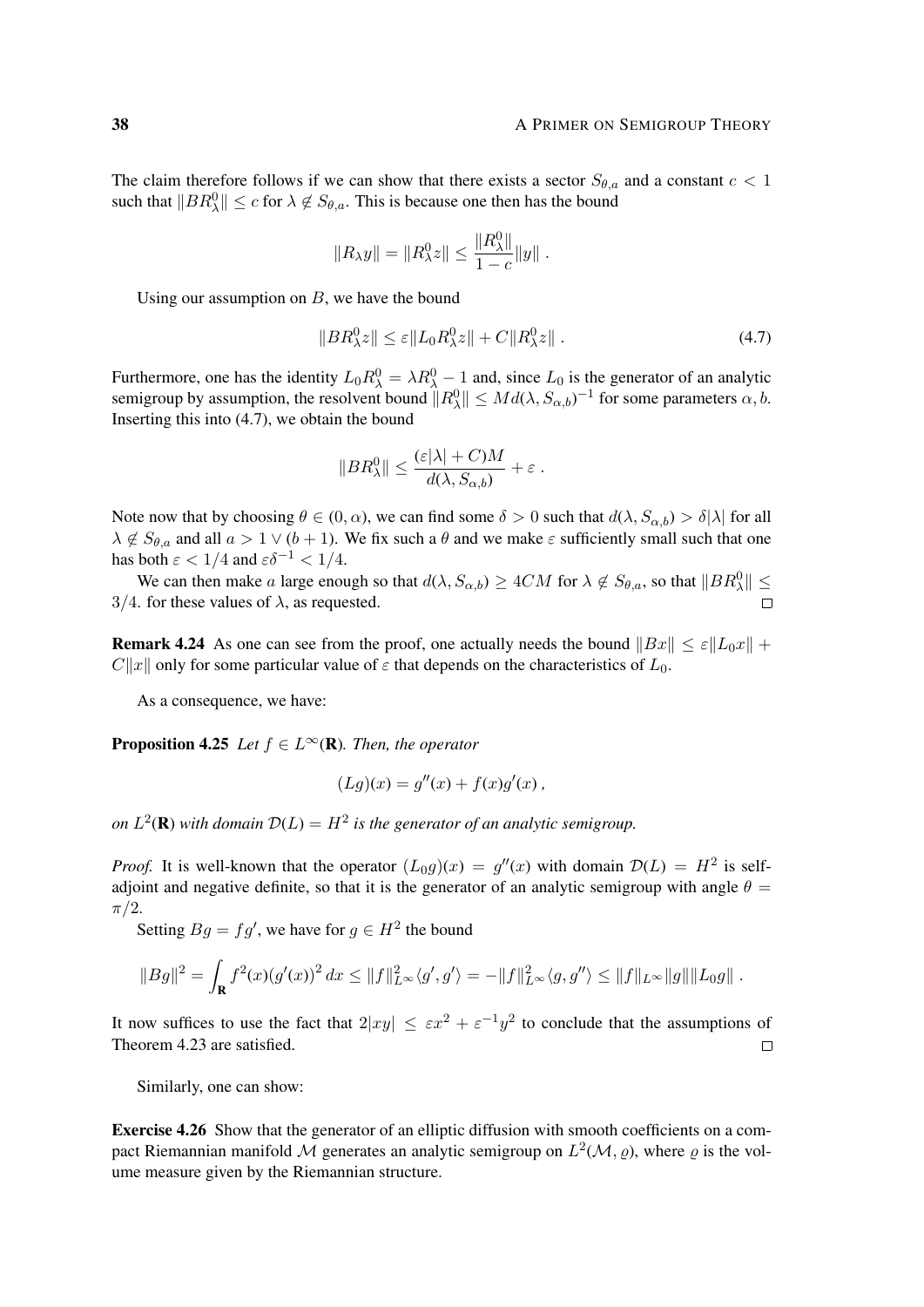### A PRIMER ON SEMIGROUP THEORY 39

## 4.4 Interpolation spaces

The remainder of this section will be devoted to the study of the domains of fractional powers of the generator L of an analytic semigroup  $S(t)$ . For simplicity, we will assume *throughout this section* that there exist  $M > 0$  and  $w > 0$  such that  $||S(t)|| \le Me^{-wt}$ , thus making sure that the resolvent set of L contains all the right half of the complex plane. The general case can be recovered easily by 'shifting the generator to the left'. For  $\alpha > 0$ , we *define* negative fractional powers of  $L$  by

$$
(-L)^{-\alpha} \stackrel{\text{def}}{=} \frac{1}{\Gamma(\alpha)} \int_0^\infty t^{\alpha-1} S(t) dt , \qquad (4.8)
$$

which is a bounded operator by the decay assumption on  $||S(t)||$ . Since  $\Gamma(1) = 1$ , note that if  $\alpha = 1$ one does indeed recover the resolvent of  $L$  evaluated at 0. Furthermore, it is straightforward to check that one has the identity  $(-L)^{-\alpha}(-L)^{-\beta} = (-L)^{-\alpha-\beta}$ , which together justify the definition (4.8).

Note that it follows from this identity that  $(-L)^{-\alpha}$  is injective for every  $\alpha > 0$ . Indeed, given some  $\alpha > 0$ , one can find an integer  $n > 0$  such that  $(-L)^{-n} = (-L)^{-n+\alpha}(-L)^{-\alpha}$ . A failure for  $(-L)^{-\alpha}$  to be injective would therefore result in a failure for  $(-L)^n$  and therefore  $(-L)^{-1}$ to be injective. This is ruled out by the fact that  $0$  belongs to the resolvent set of  $L$ . We can therefore define  $(-L)^\alpha$  as the unbounded operator with domain  $\mathcal{D}((-L)^\alpha) = \text{range}(-L)^{-\alpha}$  given by the inverse of  $(-L)^{-\alpha}$ . This definition is again consistent with the usual definition of  $(-L)^{\alpha}$ for integer values of  $\alpha$ . This allows us to set:

**Definition 4.27** For  $\alpha > 0$  and given an analytic semigroup S on a Banach space B, we define the *interpolation space*  $B_{\alpha}$  as the domain of  $(-L)^{\alpha}$  endowed with the norm  $||x||_{\alpha} = ||(-L)^{\alpha}x||$ . We similarly define  $\mathcal{B}_{-\alpha}$  as the completion of B for the norm  $||x||_{-\alpha} = ||(-L)^{-\alpha}x||$ .

**Remark 4.28** If the norm of  $S(t)$  grows instead of decaying with t, then we use  $\lambda - L$  instead of  $-L$  for some  $\lambda$  sufficiently large. The choice of different values of  $\lambda$  leads to equivalent norms on  $\mathcal{B}_{\alpha}$ .

**Exercise 4.29** Show that the inclusion  $\mathcal{B}_{\alpha} \subset \mathcal{B}_{\beta}$  for  $\alpha \geq \beta$  hold, whatever the signs of  $\alpha$  and  $\beta$ .

**Exercise 4.30** Show that for  $\alpha \in (0, 1)$  and  $x \in \mathcal{D}(L)$ , one has the identity

$$
(-L)^{\alpha}x = \frac{\sin \alpha \pi}{\pi} \int_0^{\infty} t^{\alpha - 1} (t - L)^{-1} (-L) x \, dt \,. \tag{4.9}
$$

Hint: Write the resolvent appearing in (4.9) in terms of the semigroup and apply the resulting expression to  $(-L)^{-\alpha}$ x, as defined in (4.8). The aim of the game is then to perform a smart change of variables.

**Exercise 4.31** Use (4.9) to show that, for every  $\alpha \in (0, 1)$ , there exists a constant C such that the bound  $||(-L)^{\alpha}x|| \leq C ||Lx||^{\alpha} ||x||^{1-\alpha}$  holds for every  $x \in \mathcal{D}(L)$ .

**Hint:** Split the integral as  $\int_0^\infty f_0^K = \int_0^K + \int_K^\infty f_0^K$  and optimise over K. (The optimal value for K will turn out to be proportional to  $||Lx||/||x||$ .) In the first integral, the identity  $(t - L)^{-1}(-L) =$  $1 - t(t - L)^{-1}$  might come in handy.

**Exercise 4.32** Let L be the generator of an analytic semigroup on B and denote by  $B_\alpha$  the corresponding interpolation spaces. Let B be a (possibly unbounded) operator on  $\beta$ . Using the results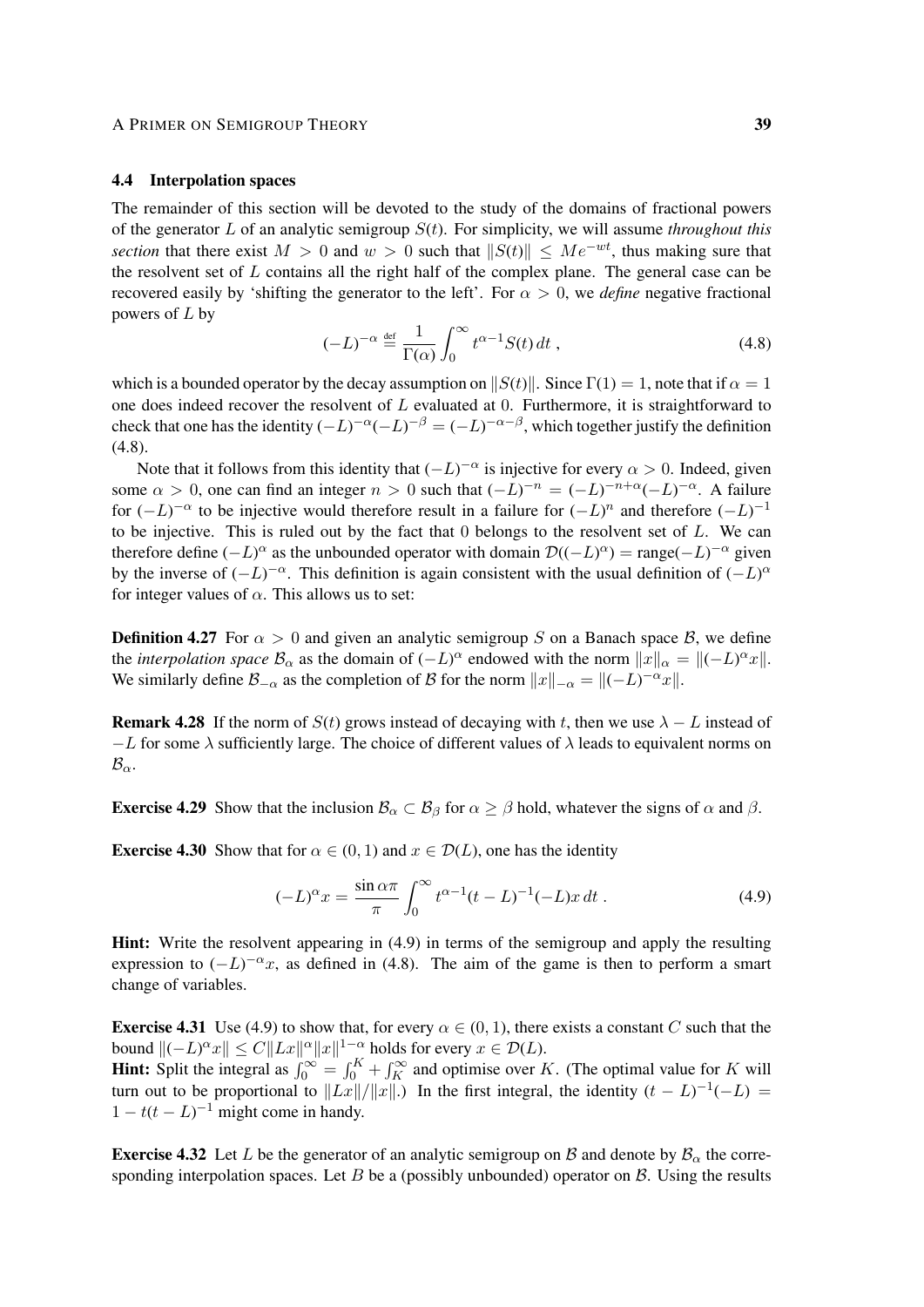from the previous exercise, show that if there exists  $\alpha \in [0, 1)$  such that  $\mathcal{B}_{\alpha} \subset \mathcal{D}(B)$  so that B is a bounded operator from  $\mathcal{B}_{\alpha}$  to  $\mathcal{B}$ , then one has the bound

$$
||Bx|| \leq C(\varepsilon ||Lx|| + \varepsilon^{-\alpha/(1-\alpha)} ||x||),
$$

for some constant  $C > 0$  and for all  $\varepsilon < 1$ . In particular,  $L + B$  is also the generator of an analytic semigroup on  $\beta$ .

**Hint:** The assumption on B implies that there exists a constant C such that  $||Bx|| \leq C||x||_{\alpha}$ .

**Exercise 4.33** Let L and B be as in Exercise 4.32 and denote by  $S_B$  the analytic semigroup with generator  $L + B$ . Use the relation  $R_{\lambda} - R_{\lambda}^0 = R_{\lambda}^0 B R_{\lambda}$  to show that one has the identity

$$
S_B(t)x = S(t)x + \int_0^t S(t-s)BS_B(s)x ds.
$$

Hint: Start from the right hand side of the equation and use an argument similar to that of the proof of Theorem 4.22.

**Exercise 4.34** Show that  $(-L)^{\alpha}$  commutes with  $S(t)$  for every  $t > 0$  and every  $\alpha \in \mathbb{R}$ . Deduce that  $S(t)$  leaves  $\mathcal{B}_{\alpha}$  invariant for every  $\alpha > 0$ .

**Exercise 4.35** It follows from Theorem 4.22 that the restriction  $L^{\dagger}$  of the adjoint  $L^*$  of the generator of an analytic semigroup on B to the 'semigroup dual' space  $B^{\dagger}$  is again the generator of an analytic semigroup on  $\mathcal{B}^{\dagger}$ . Denote by  $\mathcal{B}^{\dagger}_{\alpha}$  the corresponding interpolation spaces. Show that one has  $\mathcal{B}_{\alpha}^{\dagger} = \mathcal{D}((-L^{\dagger})^{\alpha}) \subset \mathcal{D}((-L)^{\alpha})^{\dagger}) = (\mathcal{B}_{-\alpha})^*$  for every  $\alpha \ge 0$ .

We now show that an analytic semigroup  $S(t)$  always maps  $\mathcal B$  into  $\mathcal B_\alpha$  for  $t > 0$ , so that it has a 'smoothing effect'. Furthermore, the norm in the domains of integer powers of  $L$  can be bounded by:

**Proposition 4.36** *For every*  $t > 0$  *and every integer*  $k > 0$ ,  $S(t)$  *maps*  $\beta$  *into*  $\mathcal{D}(L^k)$  *and there exists a constant*  $C_k$  *such that* 

$$
||L^k S(t)x|| \le \frac{C_k}{t^k}
$$

*for every*  $t \in (0, 1]$ *.* 

*Proof.* In order to show that S maps B into the domain of every power of L, we use (4.6), together with the identity  $LR_{\lambda} = \lambda R_{\lambda} - 1$  which is an immediate consequence of the definition of the resolvent  $R_\lambda$  of L. Since  $\int_{\gamma_{\varphi,b}} e^{tz} dz = 0$  for every t such that  $|\arg t| < \varphi$  and since the domain of  $L^k$  is complete under the graph norm, this shows that  $S(t)x \in \mathcal{D}(L^k)$  and

$$
L^k S(t) = \frac{1}{2\pi i} \int_{\gamma_{\varphi,b}} z^k e^{tz} R_z dz.
$$

It follows that there exist positive constants  $c_i$  such that

$$
||L^k S(t)|| \leq \frac{1}{2\pi} \int_{\gamma_{\varphi,b}} |z|^k |e^{tz}||R_z|| \, dz| \leq c_1 \int_0^\infty (1+x)^k e^{-c_2 t(x-c_3)} (1+x)^{-1} dx.
$$

Integrating by parts  $k - 1$  times, we obtain

$$
||L^k S(t)|| \le \frac{c_4}{t^{k-1}} \int_0^\infty e^{-c_2 t(x-c_4)} dx = \frac{c_5 e^{c_6 t}}{t^k},
$$

which implies the announced bound.

 $\Box$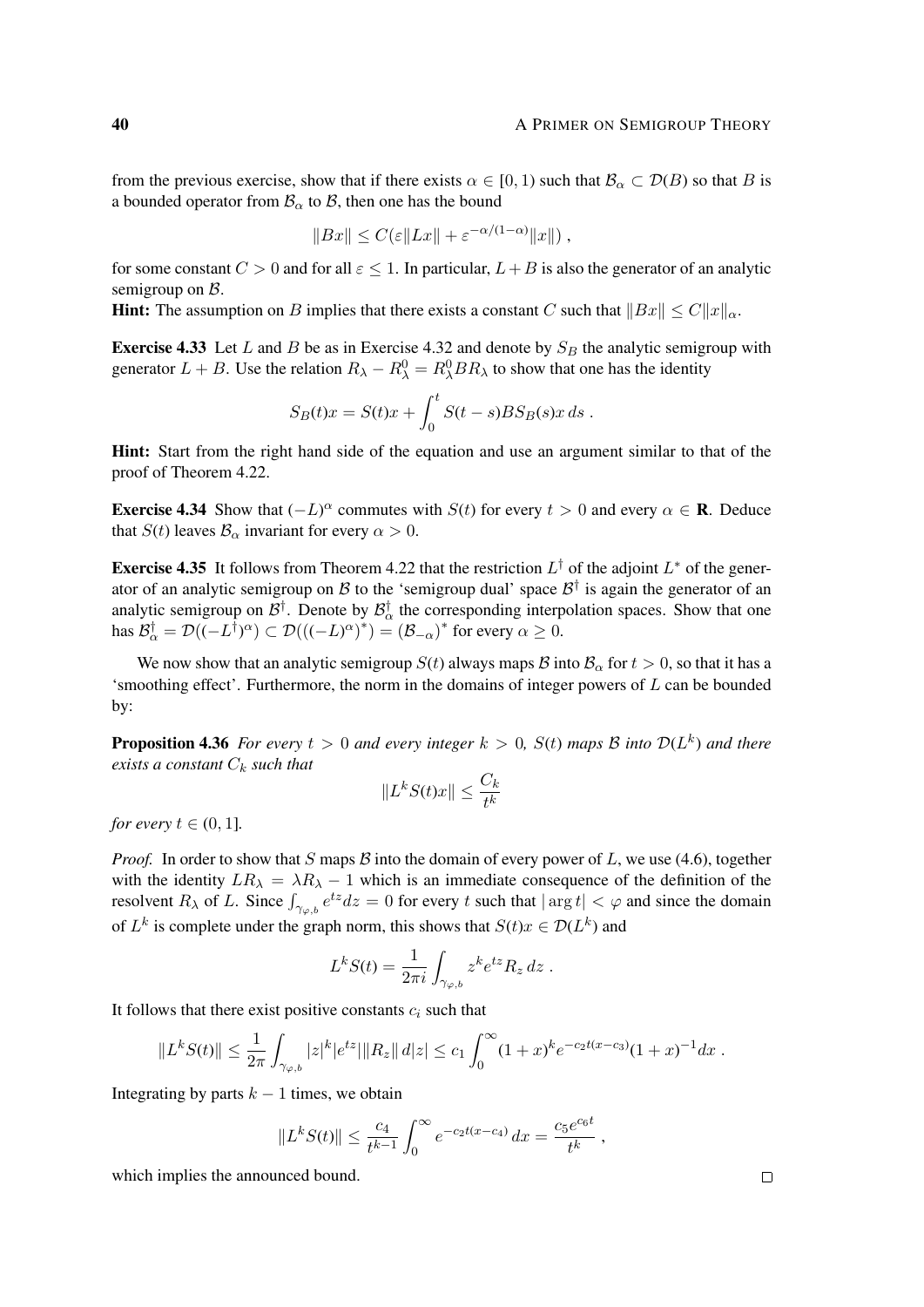#### A PRIMER ON SEMIGROUP THEORY 41

It turns out that a similar bound also holds for interpolation spaces with non-integer indices:

**Proposition 4.37** *For every*  $t > 0$  *and every*  $\alpha > 0$ ,  $S(t)$  *maps*  $\beta$  *into*  $\beta_{\alpha}$  *and there exists a constant*  $C_{\alpha}$  *such that* 

$$
\left\|(-L)^{\alpha} S(t)x\right\| \le \frac{C_{\alpha}}{t^{\alpha}}\tag{4.10}
$$

*for every*  $t \in (0, 1]$ *.* 

*Proof.* The fact that  $S(t)$  maps  $\beta$  into  $\beta_{\alpha}$  follows from Proposition 4.36 since there exists n such that  $\mathcal{D}(L^n) \subset \mathcal{B}_\alpha$ . We assume again that the norm of  $S(t)$  decays exponentially for large t. The claim for integer values of  $\alpha$  is known to hold by Proposition 4.36, so we fix some  $\alpha > 0$  which is *not* an integer. Note first that  $(-L)^{\alpha} = (-L)^{\alpha - [\alpha]-1}(-L)^{[\alpha]+1}$ , were we denote by [ $\alpha$ ] the integer part of  $\alpha$ . We thus obtain from (4.8) the identity

$$
(-L)^{\alpha}S(t) = \frac{(-1)^{[\alpha]+1}}{\Gamma([\alpha]-\alpha+1)} \int_0^{\infty} s^{[\alpha]-\alpha} L^{[\alpha]+1}S(t+s) ds.
$$

Using the previous bound for  $k = [\alpha]$ , we thus get for some  $C > 0$  the bound

$$
\|(-L)^{\alpha}S(t)\| \le C\int_0^{\infty} s^{[\alpha]-\alpha} \frac{e^{-w(t+s)}}{(t+s)^{[\alpha]+1}} ds \le Ct^{-\alpha} \int_0^{\infty} \frac{s^{[\alpha]-\alpha}}{(1+s)^{[\alpha]+1}} ds,
$$

where we used the substitution  $s \mapsto ts$ . Since the last function is integrable for every  $\alpha > 0$ , the claim follows at once.  $\Box$ 

**Exercise 4.38** Using the fact that  $S(t)$  commutes with any power of its generator, show that  $S(t)$ maps  $\mathcal{B}_{\alpha}$  into  $\mathcal{B}_{\beta}$  for every  $\alpha, \beta \in \mathbf{R}$  and that, for  $\beta > \alpha$ , there exists a constant  $C_{\alpha,\beta}$  such that  $||S(t)x||_{\mathcal{B}_{\beta}} \leq C_{\alpha,\beta} ||x||_{\mathcal{B}_{\alpha}} t^{\alpha-\beta}$  for all  $t \in (0,1]$ .

Exercise 4.39 Using the bound from the previous exercise and the definition of the resolvent, show that for every  $\alpha \in \mathbf{R}$  and every  $\beta \in [\alpha, \alpha + 1)$  there exists a constant C such that the bound  $||(t-L)^{-1}x||_{\mathcal{B}_{\beta}} \leq C(1+t)^{\beta-\alpha-1}||x||_{\mathcal{B}_{\alpha}}$  holds for all  $t \geq 0$ .

**Exercise 4.40** Consider an analytic semigroup  $S(t)$  on B and denote by  $B_\alpha$  the corresponding interpolation spaces. Fix some  $\gamma \in \mathbf{R}$  and denote by  $S(t)$  the semigroup S viewed as a semigroup on  $\mathcal{B}_{\gamma}$ . Denoting by  $\mathcal{B}_{\alpha}$  the interpolation spaces corresponding to  $\hat{S}(t)$ , show that one has the identity  $\hat{\mathcal{B}}_{\alpha} = \mathcal{B}_{\gamma+\alpha}$  for every  $\alpha \in \mathbf{R}$ .

Another question that can be answered in a satisfactory way with the help of interpolation spaces is the speed of convergence of  $S(t)x$  to x as  $t \to 0$ . We know that if  $x \in \mathcal{D}(L)$ , then  $t \mapsto S(t)x$  is differentiable at  $t = 0$ , so that  $||S(t)x - x|| = t||Lx|| + o(t)$ . Furthermore, one can in general find elements  $x \in B$  so that the convergence  $S(t)x \to x$  is arbitrarily slow. This suggests that if  $x \in \mathcal{D}((-L)^{\alpha})$  for  $\alpha \in (0, 1)$ , one has  $||S(t)x - x|| = \mathcal{O}(t^{\alpha})$ . This is indeed the case:

Proposition 4.41 *Let* S *be an analytic semigroup with generator* L *on a Banach space* B*. Then, for every*  $\alpha \in (0, 1)$ *, there exists a constant*  $C_{\alpha}$ *, so that the bound* 

$$
||S(t)x - x|| \leq C_{\alpha} t^{\alpha} ||x||_{\mathcal{B}_{\alpha}}
$$
\n(4.11)

*holds for every*  $x \in \mathcal{B}_{\alpha}$  *and every*  $t \in (0, 1]$ *.*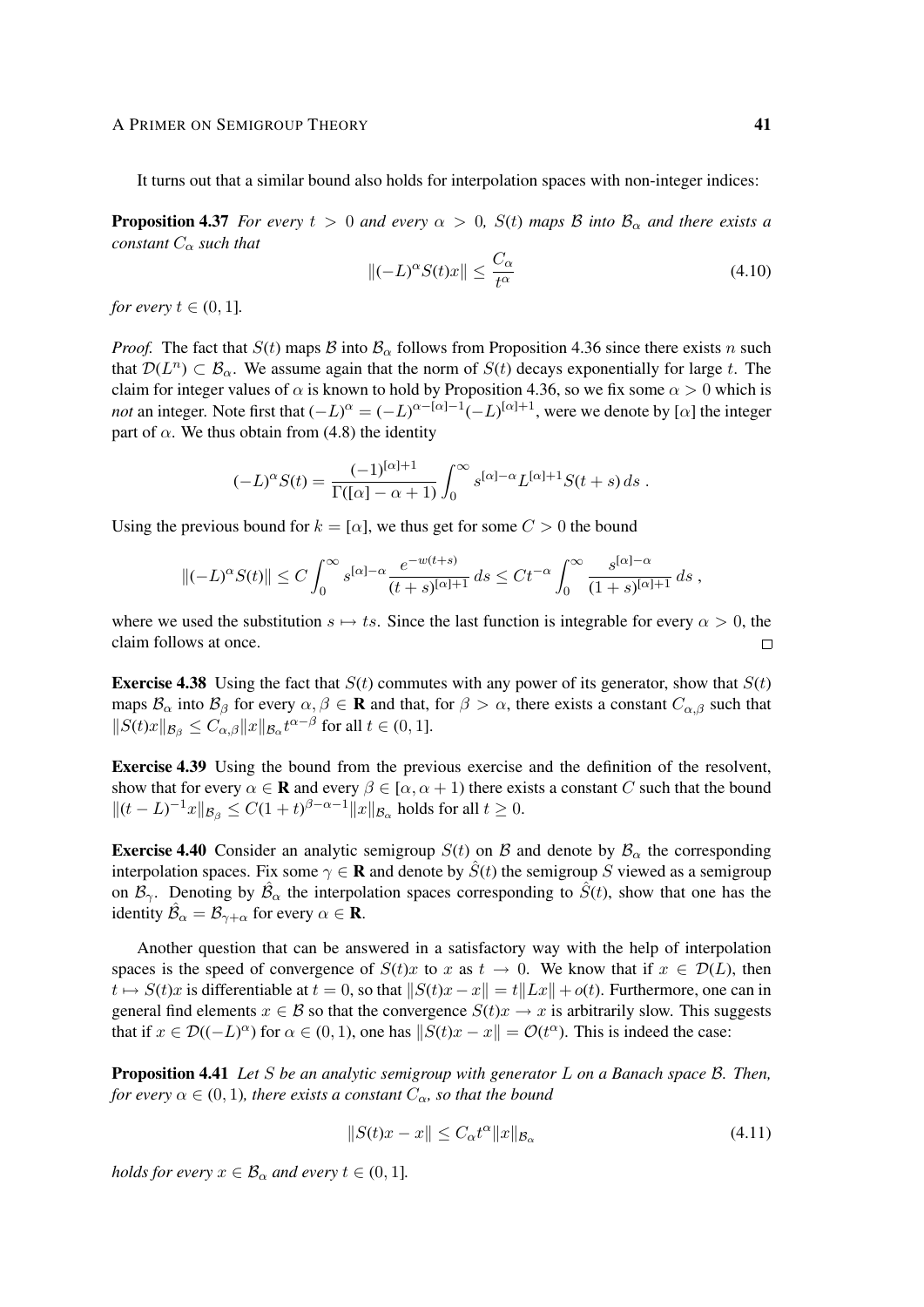$\Box$ 

*Proof.* By density, it is sufficient to show that (4.11) holds for every  $x \in \mathcal{D}(L)$ . For such an x, one has indeed the chain of inequalities

$$
||S(t)x - x|| = \left\| \int_0^t S(s)Lx \, dx \right\| = \left\| \int_0^t (-L)^{1-\alpha} S(s)(-L)^{\alpha} x \, dx \right\|
$$
  
\n
$$
\leq C ||x||_{\mathcal{B}_{\alpha}} \int_0^t ||(-L)^{1-\alpha} S(s)|| \, dx \leq C ||x||_{\mathcal{B}_{\alpha}} \int_0^t s^{\alpha-1} \, ds = C ||x||_{\mathcal{B}_{\alpha}} t^{\alpha} .
$$

Here, the constant C depends only on  $\alpha$  and changes from one expression to the next.

We conclude this section with a discussion on the interpolation spaces arising from a perturbed analytic semigroup. As a consequence of Exercises 4.31, 4.32, and 4.39, we have the following result:

**Proposition 4.42** Let  $L_0$  be the generator of an analytic semigroup on B and denote by  $\mathcal{B}^0_\gamma$  the *corresponding interpolation spaces. Let* B *be a bounded operator from*  $\mathcal{B}^0_\alpha$  to B for some  $\alpha \in$ [0, 1). Let furthermore  $\mathcal{B}_{\gamma}$  be the interpolation spaces associated to  $L = L_0 + B$ . Then, one has  $\mathcal{B}_{\gamma} = \mathcal{B}_{\gamma}^0$  for every  $\gamma \in [0,1]$ .

*Proof.* The statement is clear for  $\gamma = 0$  and  $\gamma = 1$ . For intermediate values of  $\gamma$ , we will show that there exists a constant C such that  $C^{-1} \|(-L_0)^{\gamma}x\| \le \|(-L)^{\gamma}x\| \le C \|(-L_0)^{\gamma}x\|$  for every  $x \in \mathcal{D}(L_0)$ .

Since the domain of L is equal to the domain of  $L_0$ , we know that the operator  $BR_t$  is bounded for every  $t > 0$ , where  $R_t$  is the resolvent of L. Making use of the identity

$$
R_t = R_t^0 + R_t^0 BR_t \t\t(4.12)
$$

(where we similarly denoted by  $R_t^0$  the resolvent of  $L_0$ ) it then follows from Exercise 4.39 and the assumption on B that one has for every  $x \in \mathcal{B}^0_\gamma$  the bound

$$
||BR_t x|| \le ||BR_t^0 x|| + ||BR_t^0 BR_t x|| \le C(||R_t^0 x||_{\mathcal{B}_{\alpha}^0} + ||R_t^0 BR_t x||_{\mathcal{B}_{\alpha}^0})
$$
  

$$
\le C(1+t)^{\alpha-\gamma-1} ||x||_{\mathcal{B}_{\gamma}^0} + C(1+t)^{\alpha-1} ||BR_t x||.
$$

It follows that, for  $t$  sufficiently large, one has the bound

$$
||BR_t x|| \le C(1+t)^{\alpha-\gamma-1} ||x||_{\mathcal{B}_\gamma^0}.
$$
\n(4.13)

(Note that this bound is also valid for  $\gamma = 0$ .) Since one furthermore has the resolvent identity  $R_s = R_t + (t - s)R_sR_t$ , this bound can be extended to all  $t > 0$  by possibly changing the value of the constant C.

We now show that  $\|(-L)^{\gamma}x\|$  can be bounded by  $\|(-L_0)^{\gamma}x\|$ . We make use of Exercise 4.31 to get, for  $x \in \mathcal{D}(L_0)$ , the bound

$$
||x||_{\mathcal{B}_{\gamma}} = C \Big\| \int_0^{\infty} t^{\gamma - 1} L R_t x dt \Big\|
$$
  
\n
$$
\leq C \Big\| \int_0^{\infty} t^{\gamma - 1} L_0 R_t^0 x dt \Big\| + C \int_0^{\infty} t^{\gamma - 1} ||(L_0 R_t^0 + 1) B R_t x|| dt
$$
  
\n
$$
\leq ||x||_{\mathcal{B}_{\gamma}^0} + C \int_0^{\infty} t^{\gamma - 1} ||B R_t x|| dt
$$
  
\n
$$
\leq ||x||_{\mathcal{B}_{\gamma}^0} + C \int_0^{\infty} t^{\gamma - 1} (1 + t)^{\alpha - \gamma - 1} dt ||x||_{\mathcal{B}_{\gamma}^0} .
$$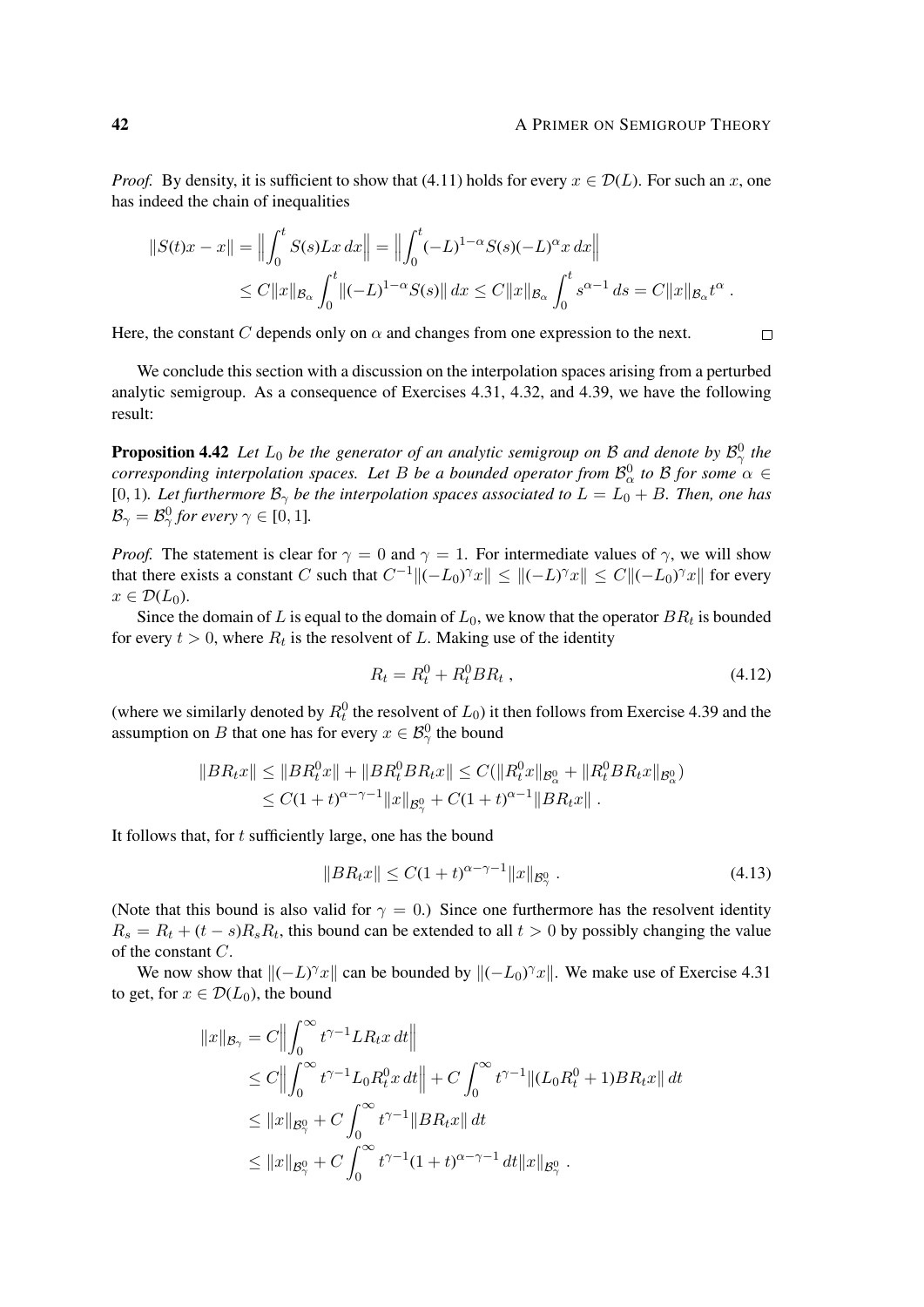Here, we used again the identity  $(4.12)$  to obtain the first inequality and we used  $(4.13)$  in the last step. Since this integral converges, we have obtained the required bound.

In order to obtain the converse bound, we have similarly to before

$$
||x||_{\mathcal{B}^0_\gamma} \leq ||x||_{\mathcal{B}_\gamma} + C \int_0^\infty t^{\gamma-1} ||BR_t x|| dt.
$$

Making use of the resolvent identity, this yields for arbitrary  $K > 0$  the bound

$$
||x||_{\mathcal{B}^0_{\gamma}} \le ||x||_{\mathcal{B}_{\gamma}} + C \int_0^{\infty} t^{\gamma - 1} ||BR_{t+K}x|| dt + CK \int_0^{\infty} t^{\gamma - 1} ||BR_{t+K}R_t x|| dt
$$
  
\n
$$
\le ||x||_{\mathcal{B}_{\gamma}} + C \int_0^{\infty} t^{\gamma - 1} (t + K)^{\alpha - \gamma - 1} dt ||x||_{\mathcal{B}^0_{\gamma}} + CK \int_0^{\infty} t^{\gamma - 1} (1 + t)^{-1} dt ||x||
$$
  
\n
$$
\le ||x||_{\mathcal{B}_{\gamma}} + CK^{\alpha - 1} ||x||_{\mathcal{B}^0_{\gamma}} + CK ||x|| .
$$

By making K sufficiently large, the prefactor of the second term can be made smaller than  $\frac{1}{2}$ , say, so that the required bound follows by the usual trick of moving the term proportional to  $||x||_{\mathcal{B}^0_\gamma}$  to the left hand side of the inequality.  $\Box$ 

**Exercise 4.43** Assume that  $\mathcal{B} = \mathcal{H}$  is a Hilbert space and that the antisymmetric part of L is 'small' in the sense that  $\mathcal{D}(L^*) = \mathcal{D}(L)$  and, for every  $\varepsilon > 0$  there exists a constant C such that  $||(L - L^*)x|| \le \varepsilon ||Lx|| + C||x||$  for every  $x \in \mathcal{D}(L)$ . Show that in this case the space  $\mathcal{H}_{-\alpha}$  can be identified with the dual of  $\mathcal{H}_{\alpha}$  (under the pairing given by the scalar product of  $\mathcal{H}$ ) for  $\alpha \in [0, 1]$ .

It is interesting to note that the range  $[0, 1]$  appearing in the statement of Proposition 4.42 is not just a restriction of the technique of proof employed here. There are indeed examples of perturbations of generators of analytic semigroups of the type considered here which induce changes in the corresponding interpolation spaces  $\mathcal{B}_{\alpha}$  for  $\alpha \notin [0, 1]$ .

Consider for example the case  $\mathcal{B} = L^2([0,1])$  and  $L_0 = \Delta$ , the Laplacian with periodic boundary conditions. Denote by  $\mathcal{B}_{\alpha}^0$  the corresponding interpolation spaces. Let now  $\delta \in (0,1)$  be some arbitrary index and let  $g \in B$  be such that  $g \notin \mathcal{B}^0_\delta$ . Such an element g exists since  $\Delta$  is an unbounded operator. Define B as the operator with domain  $C^1([0, 1]) \subset \mathcal{B}$  given by

$$
(Bf)(x) = f'(1/2)g(x) . \t\t(4.14)
$$

It turns out that  $\mathcal{B}^0_\alpha \subset \mathcal{C}^1([0,1])$  for  $\alpha > 3/4$  (see for example Lemma 6.13 below), so that the assumptions of Proposition 4.42 are indeed satisfied. Consider now the interpolation spaces of index  $1 + \delta$ . Since we know that  $\mathcal{B}_{\delta} = \mathcal{B}_{\delta}^0$ , we have the characterisations

$$
\mathcal{B}_{1+\delta} = \{ f \in \mathcal{D}(\Delta) : \Delta f + f'(1/2)g \in \mathcal{B}_{\delta}^0 \},
$$
  

$$
\mathcal{B}_{1+\delta}^0 = \{ f \in \mathcal{D}(\Delta) : \Delta f \in \mathcal{B}_{\delta}^0 \}.
$$

Since on the other hand  $g \notin \mathcal{B}_{\delta}^0$  by assumption, it follows that  $\mathcal{B}_{1+\delta} \cap \mathcal{B}_{1+\delta}^0$  consists precisely of those functions in  $\mathcal{D}(\Delta)$  that have a vanishing derivative at 1/2. In particular,  $\mathcal{B}_{1+\delta} \neq \mathcal{B}_{1+\delta}^0$ .

One can also show that  $\mathcal{B}_{-1/4} \neq \mathcal{B}_{-1/4}^0$  in the following way. Let  $\{f_n\} \subset \mathcal{D}(L)$  be an arbitrary sequence of elements that form a Cauchy sequence in  $\mathcal{B}_{3/4}$ . Since we have already shown that  $\mathcal{B}_{3/4} = \mathcal{B}_{3/4}^0$ , this implies that  $\{f_n\}$  is Cauchy in  $\mathcal{B}_{3/4}^0$  as well. It then follows from the definition of the interpolation spaces that the sequence  $\{\Delta f_n\}$  is Cauchy in  $\mathcal{B}^0_{-1/4}$  and that the sequence  ${(\Delta + B)f_n}$  is Cauchy in  $\mathcal{B}_{-1/4}$ . Assume now by contradiction that  $\mathcal{B}_{-1/4} = \mathcal{B}_{-1/4}^0$ .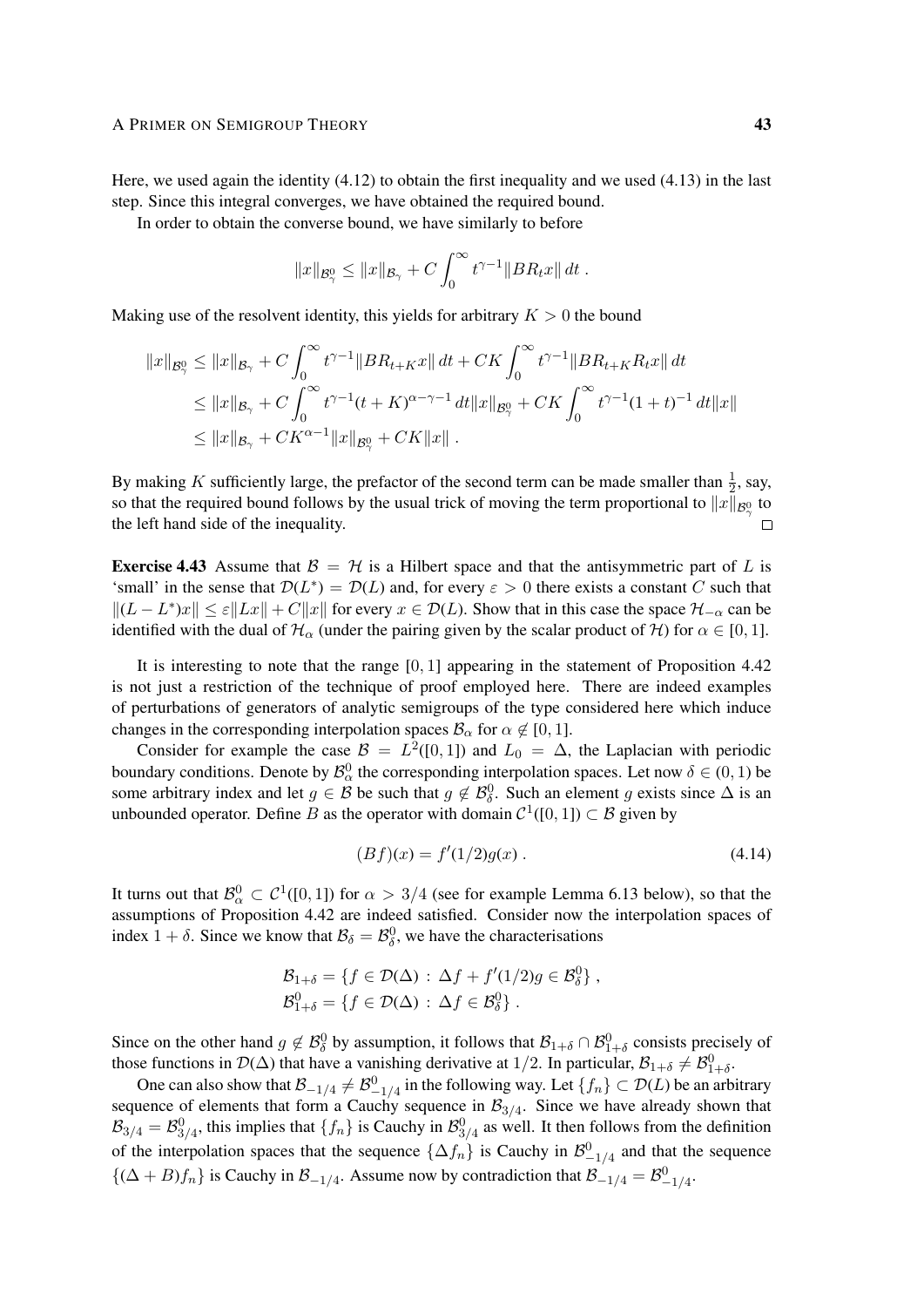This would entail that both  $\{\Delta f_n\}$  and  $\{\Delta f_n + B f_n\}$  are Cauchy in  $\mathcal{B}_{-1/4}$ , so that  $\{f'_n(1/2)g\}$ is Cauchy in  $\mathcal{B}_{-1/4}$ . This in turn immediately implies that the sequence  $\{f'_n(1/2)\}$  must be Cauchy in **R**. Define now  $f_n$  by

$$
f_n(x) = \sum_{k=1}^n \frac{\sin(4\pi kx)}{k^2 \log k}.
$$

It is then straightforward to check that, since  $\sum_k (k \log^2 k)^{-1}$  converges, this sequence is Cauchy in  $\mathcal{B}_{3/4}^0$ . On the other hand, we have  $f'_n(1/2) = \sum_{k=1}^n (k \log k)^{-1}$  which diverges, thus leading to the required contradiction.

**Exercise 4.44** Show, again in the same setting as above, that if  $g \in \mathcal{B}_{\delta}^0$  for some  $\delta > 0$ , then one has  $\mathcal{B}_{\alpha} = \mathcal{B}_{\alpha}^0$  for every  $\alpha \in [0, 1 + \delta)$ .

**Remark 4.45** The operator B defined in (4.14) is not a closed operator on B. In fact, it is not even closable! This is however of no consequence for Proposition 4.42 since the operator  $L = L_0 + B$ is closed and this is all that matters.

# 5 Linear SPDEs / Stochastic Convolutions

We now apply the knowledge gathered in the previous sections to discuss the solution to linear stochastic PDEs. Most of the material from this section can also be found in one way or the other in the monographs [DPZ92b, DPZ96] by Da Prato and Zabczyk. The aim of this section is to define what we mean by the solution to a linear stochastic PDE of the form

$$
dx = Lx dt + Q dW(t), \quad x(0) = x_0,
$$
\n(5.1)

where we want x to take values in a separable Banach space  $\mathcal{B}, L$  is the generator of a  $\mathcal{C}_0$  semigroup on B, W is a cylindrical Wiener process on some Hilbert space K, and  $Q: K \to B$  is a bounded linear operator.

We do not in general expect x to take values in  $\mathcal{D}(L)$  and we do not even in general expect  $QW(t)$  to be a B-valued Wiener process, so that the usual way of defining solutions to (5.1) by simply integrating both sides of the identity does not work. However, if we apply some  $\ell \in \mathcal{D}(L^*)$ to both sides of (5.1), then there is much more hope that the usual definition makes sense. This motivates the following definition:

**Definition 5.1** A B-valued process  $x(t)$  is said to be a *weak solution* to (5.1) if, for every  $t > 0$ ,  $\int_0^t \|x(s)\| ds < \infty$  almost surely and the identity

$$
\langle \ell, x(t) \rangle = \langle \ell, x_0 \rangle + \int_0^t \langle L^* \ell, x(s) \rangle \, ds + \int_0^t \langle Q^* \ell, dW(s) \rangle \,, \tag{5.2}
$$

holds almost surely for every  $\ell \in \mathcal{D}(L^*)$ .

Remark 5.2 (Very important!) The term 'weak' refers to the PDE notion of a weak solution and *not* to the probabilistic notion of a weak solution to a stochastic differential equation. From a probabilistic point of view, we are always going to be dealing with strong solutions in these notes, in the sense that (5.1) can be solved pathwise for almost every realisation of the cylindrical Wiener process W.

Just as in the case of stochastic ordinary differential equations, there are examples of stochastic PDEs that are sufficiently irregular so that they can only be solved in the probabilistic weak sense. We will however not consider any such example in these notes.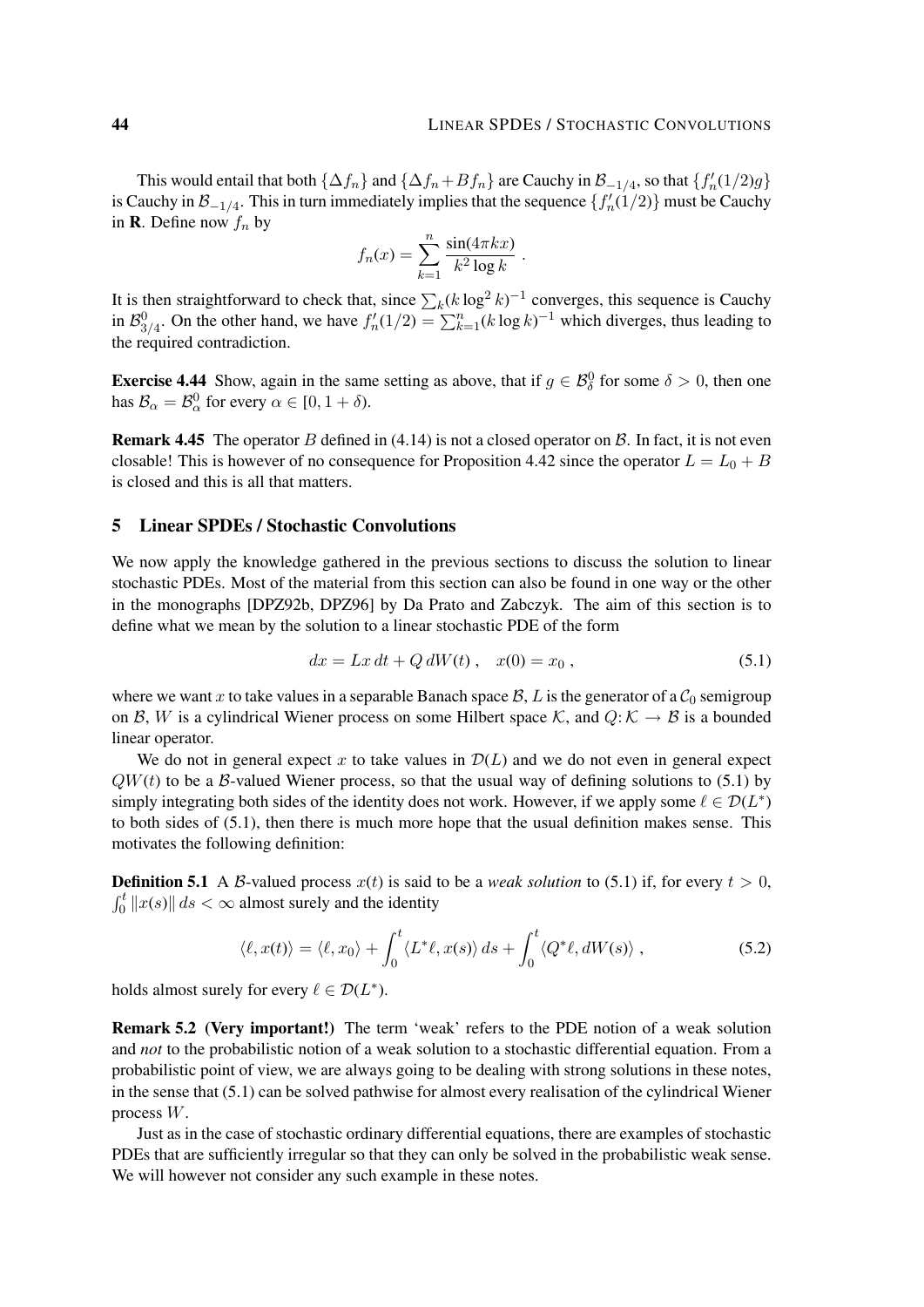Remark 5.3 The stochastic integral in (5.2) can be interpreted in the sense of Section 3.4 since the map  $Q^* \ell : \mathcal{K} \to \mathbf{R}$  is Hilbert-Schmidt for every  $\ell \in \mathcal{B}^*$ .

**Remark 5.4** Although separability of  $\beta$  was not required in the previous section on semigroup theory, it is again needed in this section, since many of the results from the section on Gaussian measure theory would not hold otherwise.

On the other hand, suppose that  $f: \mathbf{R}_{+} \to \mathcal{D}(L)$  is a continuous function and consider the function  $x: \mathbf{R}_{+} \to \mathcal{D}(L)$  given by  $x(t) = S(t)x_0 + \int_0^t S(t-s)f(s) ds$ , where S is the  $\mathcal{C}_0$ -semigroup generated by L. If  $x_0 \in \mathcal{D}(L)$  as well, then this function is differentiable and it is easy to check, using Proposition 4.7, that it satisfies the differential equation  $\partial_t x = Lx + f$ . Formally replacing  $f(s)$  ds by  $Q$  dW(s), this suggests the following alternative definition of a solution to (5.1):

**Definition 5.5** A B-valued process  $x(t)$  is said to be a *mild solution* to (5.1) if the identity

$$
x(t) = S(t)x_0 + \int_0^t S(t - s)Q dW(s), \qquad (5.3)
$$

holds almost surely for every  $t > 0$ . The right hand side of (5.3) is also sometimes called a *stochastic convolution*.

Remark 5.6 By the results from Section 3.4, the right hand side of (5.3) makes sense in any Hilbert space  $H$  containing  $B$  and such that  $\int_0^t \text{tr } \iota S(t-s)QQ^*S(t-s)^* \iota^* ds < \infty$ , where  $\iota: B \to H$ is the inclusion map. The statement should then be interpreted as saying that the right hand side belongs to  $\mathcal{B} \subset \mathcal{H}$  almost surely. In the case where  $\mathcal{B}$  is itself a Hilbert space, (5.3) makes sense if and only if  $\int_0^t$  tr  $S(t-s)QQ^*S(t-s)^* ds < \infty$ .

It turns out that these two notions of solutions are actually equivalent:

Proposition 5.7 *If the mild solution is almost surely integrable, then it is also a weak solution. Conversely, every weak solution is a mild solution.*

*Proof.* Note first that, by considering the process  $x(t) - S(t)x_0$  and using Proposition 4.7, we can assume without loss of generality that  $x_0 = 0$ .

We now assume that the process  $x(t)$  defined by (5.3) takes values in  $\beta$  almost surely and we show that this implies that it satisfies (5.2). Fixing an arbitrary  $\ell \in \mathcal{D}(L^{\dagger})$ , applying  $L^* \ell$  to both sides of  $(5.3)$ , and integrating the result between 0 and t, we obtain:

$$
\int_0^t \langle L^*\ell, x(s) \rangle ds = \int_0^t \int_0^s \langle L^*\ell, S(s-r)Q dW(r) \rangle ds = \int_0^t \langle \int_r^t S^*(s-r) L^*\ell ds, Q dW(r) \rangle.
$$

Using Proposition 4.7 and the fact that, by Proposition 4.15,  $S^*$  is a strongly continuous semigroup on  $\mathcal{B}^{\dagger}$ , the closure of  $\mathcal{D}(L^*)$  in  $\mathcal{B}^*$ , we obtain

$$
\int_0^t \langle L^*\ell, x(s) \rangle ds = \int_0^t \langle S^*(t - r)\ell, Q dW(r) \rangle - \int_0^t \langle \ell, Q dW(r) \rangle
$$
  
=  $\langle \ell, \int_0^t S(t - r)Q dW(r) \rangle - \int_0^t \langle \ell, Q dW(r) \rangle$   
=  $\langle \ell, x(t) \rangle - \int_0^t \langle \ell, Q dW(r) \rangle$ ,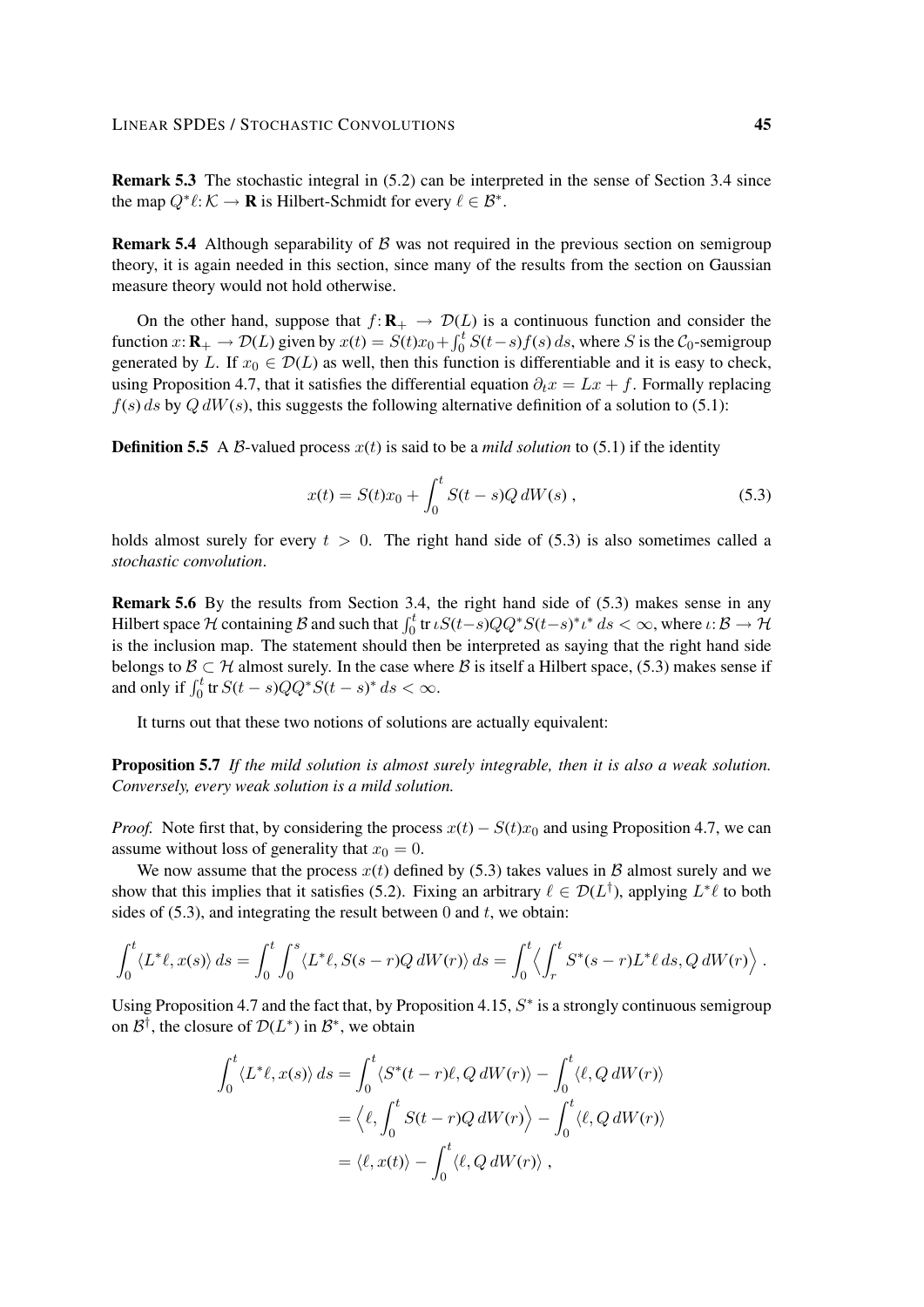thus showing that (5.2) holds for every  $\ell \in \mathcal{D}(L^{\dagger})$ . To show that x is indeed a weak solution to (5.1), we have to extend this to every  $\ell \in \mathcal{D}(L^*)$ . This however follows immediately from the fact that  $\mathcal{B}^{\dagger}$  is weak-\* dense in  $\mathcal{B}^*$ , which was the content of Proposition 4.17.

To show the converse, let now  $x(t)$  be any weak solution to (5.1) (again with  $x_0 = 0$ ). Fix an arbitrary  $\ell \in \mathcal{D}(L^{\dagger})$ , some final time  $t > 0$ , and consider the function  $f(s) = S^*(t - s)\ell$ . Since  $\ell \in \mathcal{D}(L^{\dagger})$ , it follows from Proposition 4.7 that this function belongs to  $\mathcal{E} \stackrel{\text{def}}{=} \mathcal{C}([0, t], \mathcal{D}(L^{\dagger}))$  $C^1([0, t], \mathcal{B}^{\dagger})$ . We are going to show that one has for such functions the almost sure identity

$$
\langle f(t), x(t) \rangle = \int_0^t \langle \dot{f}(s) + L^* f(s), x(s) \rangle \, ds + \int_0^t \langle f(s), Q \, dW(s) \rangle \,. \tag{5.4}
$$

Since in our case  $\dot{f}(s) + L^* f(s) = 0$ , this implies that the identity

$$
\langle \ell, x(t) \rangle = \int_0^t \langle \ell, S(t - s) Q dW(s) \rangle, \qquad (5.5)
$$

 $\Box$ 

holds almost surely for all  $\ell \in \mathcal{D}(L^{\dagger})$ . By the closed graph theorem,  $\mathcal{B}^{\dagger}$  is large enough to separate points in B.<sup>2</sup> Since  $\mathcal{D}(L^{\dagger})$  is dense in B<sup>†</sup> and since B is separable, it follows that countably many elements of  $\mathcal{D}(L^{\dagger})$  are already sufficient to separate points in B. This then immediately implies from  $(5.5)$  that x is indeed a mild solution.

It remains to show that (5.4) holds for all  $f \in \mathcal{E}$ . Since linear combinations of functions of the type  $\varphi_{\ell}(s) = \ell \varphi(s)$  for  $\varphi \in C^1([0, t], \mathbf{R})$  and  $\ell \in \mathcal{D}(L^{\dagger})$  are dense in  $\mathcal{E}$  (see Exercise 5.9 below) and since x is almost surely integrable, it suffices to show that (5.4) holds for  $f = \varphi_{\ell}$ . Since  $\langle \ell, QW(s) \rangle$  is a standard one-dimensional Brownian motion, we can apply Itô's formula to  $\varphi(s)\langle \ell, x(s)\rangle$ , yielding

$$
\varphi(t)\langle \ell, x(t) \rangle = \int_0^t \varphi(s) \langle L^* \ell, x(s) \rangle + \int_0^t \dot{\varphi}(s) \langle \ell, x(s) \rangle + \int_0^t \varphi(s) \langle \ell, Q dW(s) \rangle,
$$

which coincides with  $(5.4)$  as required.

Remark 5.8 It is actually possible to show that if the right hand side of (5.3) makes sense for some t, then it makes sense for all t and the resulting process belongs almost surely to  $L^p([0,T], \mathcal{B})$  for every p. Therefore, the concepts of mild and weak solution actually always coincide. This follows from the fact that the covariance of  $x(t)$  increases with t (which is a concept that can easily be made sense of in Banach spaces as well as Hilbert spaces), see for example [DJT95].

**Exercise 5.9** Consider the setting of the proof of Proposition 5.7. Let  $f \in \mathcal{E} = \mathcal{C}([0, 1], \mathcal{D}(L^{\dagger}))$  $\mathcal{C}^1([0,1], \mathcal{B}^{\dagger})$  and, for  $n > 0$ , define  $f_n$  on the interval  $s \in [k/n, (k+1)/n]$  by cubic spline interpolation:

$$
f_n(s) = f(k/n)(k + 1 - ns)^2(1 + 2ns - 2k) + f((k + 1)/n)(ns - k)^2(3 - 2ns + 2k) + (ns - k)(k + 1 - ns)^2n(f((k + \frac{1}{2})/n) - f((k - \frac{1}{2})/n)) + (ns - k)^2(ns - k - 1)n(f((k + \frac{3}{2})/n) - f((k + \frac{1}{2})/n)).
$$

Show that  $f_n$  is a finite linear combinations of functions of the form  $\ell \varphi(s)$  with  $\varphi \in C^1([0, 1], \mathbf{R})$ and that  $f_n \to f$  in  $\mathcal{C}([0,1], \mathcal{D}(L^{\dagger})) \cap \mathcal{C}^1([0,1], \mathcal{B}^{\dagger})$ .

<sup>&</sup>lt;sup>2</sup>Assume that, for some  $x, y \in \mathcal{B}$ , we have  $\langle \ell, x \rangle = \langle \ell, y \rangle$  for every  $\ell \in \mathcal{D}(L^*)$ . We can also assume without loss of generality that the range of L is B, so that  $x = Lx'$  and  $y = Ly'$ , thus yielding  $\langle L^* \ell, x' \rangle = \langle L^* \ell, y' \rangle$ . Since L is injective and has dense domain, the closed graph theorem states that the range of  $L^*$  is all of  $\mathcal{B}^*$ , so that  $x' = y'$  and thus also  $x = y$ .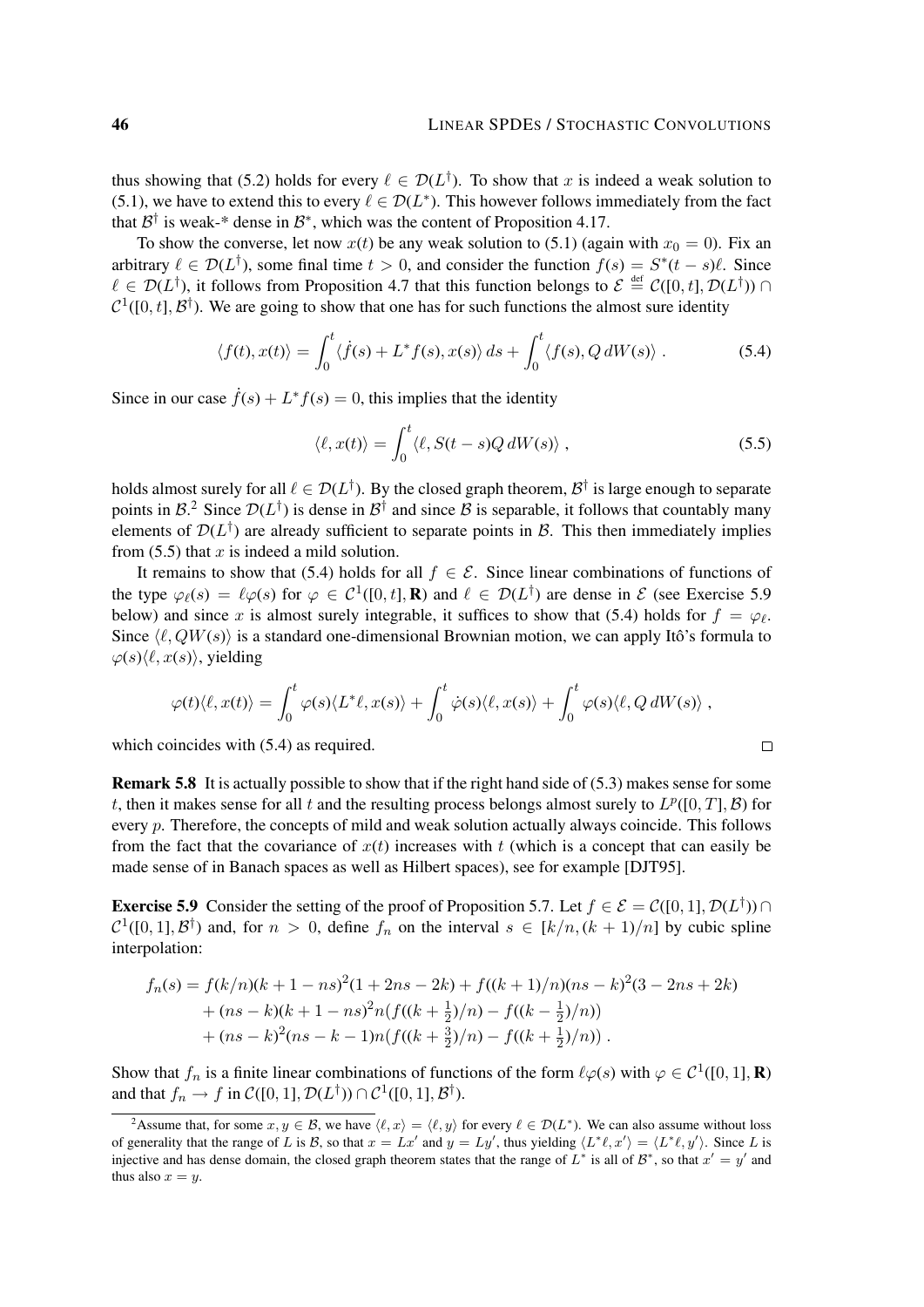### LINEAR SPDES / STOCHASTIC CONVOLUTIONS 47

## 5.1 Time and space regularity

In this subsection, we are going to study the space and time regularity of solutions to linear stochastic PDEs. For example, we are going to see how one can easily derive the fact that the solutions to the stochastic heat equation are 'almost'  $\frac{1}{4}$ -Hölder continuous in time and 'almost'  $\frac{1}{2}$  $\frac{1}{2}$ -Hölder continuous in space. Since we are often going to use the Hilbert-Schmidt norm of a linear operator, we introduce the notation

$$
||A||_{\text{HS}}^2 = \text{tr } A A^*.
$$

For most of this section, we are going to make use of the theory of analytic semigroups. However, we start with a very weak regularity result for the solutions to stochastic PDEs whose linear operator L generates an arbitrary  $C_0$ -semigroup:

**Theorem 5.10** Let H and K be separable Hilbert spaces, let L be the generator of a  $C_0$ -semigroup *on*  $H$ *, let*  $Q: K \to H$  *be a bounded operator and let* W *be a cylindrical Wiener process on* K. Assume furthermore that  $\|S(t)Q\|_{\text{HS}} < \infty$  for every  $t > 0$  and that there exists  $\alpha \in (0, \frac{1}{2})$  $(\frac{1}{2})$  *such* that  $\int_0^1 t^{-2\alpha} \|S(t)Q\|_{\text{HS}}^2 \, dt < \infty$ . Then the solution x to (5.1) has almost surely continuous sample *paths in* H*.*

*Proof.* Note first that  $||S(t+s)Q||_{HS} \le ||S(s)|| ||S(t)Q||_{HS}$ , so that the assumptions of the theorem imply that  $\int_0^T t^{-2\alpha} ||S(t)Q||_{\text{HS}}^2 dt < \infty$  for every  $T > 0$ . Let us fix an arbitrary terminal time T from now on. Defining the process  $y$  by

$$
y(t) = \int_0^t (t - s)^{-\alpha} S(t - s) Q dW(s) ,
$$

we obtain the existence of a constant  $C$  such that

$$
\mathbf{E}||y(t)||^2 = \int_0^t (t-s)^{-2\alpha} ||S(t-s)Q||_{\text{HS}}^2 ds = \int_0^t s^{-2\alpha} ||S(s)Q||_{\text{HS}}^2 ds \le C,
$$

uniformly for  $t \in [0, T]$ . It therefore follows from Fernique's theorem that for every  $p > 0$  there exist a constant  $C_p$  such that

$$
\mathbf{E} \int_0^T \|y(t)\|^p dt < C_p . \tag{5.6}
$$

Note now that there exists a constant  $c_{\alpha}$  (actually  $c_{\alpha} = (\sin 2\pi \alpha)/\pi$ ) such that the identity

$$
\int_{s}^{t} (t-r)^{\alpha - 1} (r - s)^{-\alpha} \, dr = \frac{1}{c_{\alpha}},
$$

holds for every  $t > s$ . It follows that one has the identity

$$
x(t) = S(t)x_0 + c_\alpha \int_0^t \int_s^t (t-r)^{\alpha-1} (r-s)^{-\alpha} S(t-s) dr Q dW(s)
$$
  
\n
$$
= S(t)x_0 + c_\alpha \int_0^t \int_0^r (t-r)^{\alpha-1} (r-s)^{-\alpha} S(t-s) Q dW(s) dr
$$
  
\n
$$
= S(t)x_0 + c_\alpha \int_0^t S(t-r) \int_0^r (r-s)^{-\alpha} S(r-s) Q dW(s) (t-r)^{\alpha-1} dr
$$
  
\n
$$
= S(t)x_0 + c_\alpha \int_0^t S(t-r) y(r) (t-r)^{\alpha-1} dr.
$$
 (5.7)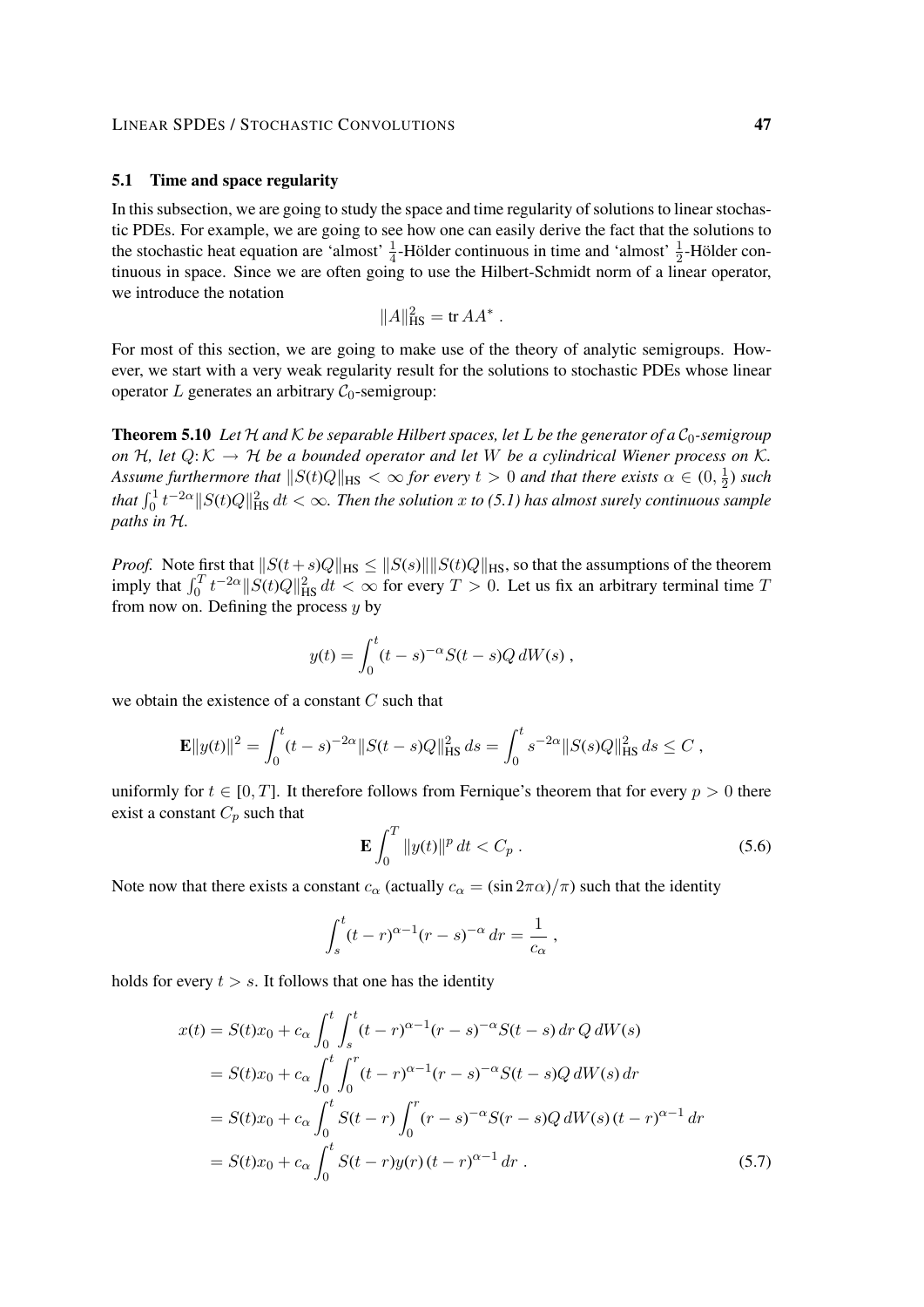The claim thus follows from (5.6) if we can show that for every  $\alpha \in (0, \frac{1}{2})$  $(\frac{1}{2})$  there exists  $p > 0$  such that the map

$$
y \mapsto F_y
$$
,  $F_y(t) = \int_0^t (t - r)^{\alpha - 1} S(t - r) y(r) dr$ 

maps  $L^p([0,T], \mathcal{H})$  into  $\mathcal{C}([0,T], \mathcal{H})$ . Since the semigroup  $t \mapsto S(t)$  is uniformly bounded (in the usual operator norm) on any bounded time interval and since  $t \mapsto (t - r)^{\alpha - 1}$  belongs to  $L^q$  for  $q \in [1, 1/(1-\alpha))$ , we deduce from Hölder's inequality that there exists a constant  $C_T$  such that one does indeed have the bound  $\sup_{t\in[0,T]}\|F_y(t)\|^p \leq C_T\int_0^T\|y(t)\|^p dt$ , provided that  $p > \frac{1}{\alpha}$ . Since continuous functions are dense in  $\overline{L}^p$ , the proof is complete if we can show that  $F_y$  is continuous for every continuous function y with  $y(0) = 0$ .

Fixing such a y, we first show that  $F_y$  is right-continuous and then that it is left continuous. Fixing  $t > 0$ , we have for  $h > 0$  the bound

$$
||F_y(t+h) - F_y(t)|| \le \int_0^t ||((t+h-r)^{\alpha-1}S(h) - (t-r)^{\alpha-1})S(t-r)y(r)|| dr
$$
  
+ 
$$
\int_t^{t+h} (t+h-r)^{\alpha-1} ||S(t+h-r)y(r)|| dr
$$

The second term is bounded by  $\mathcal{O}(h^{\delta})$  for some  $\delta > 0$  by Hölder's inequality. It follows from the strong continuity of S that the integrand of the first term converges to 0 pointwise as  $h \to 0$ . Since on the other hand the integrand is bounded by  $C(t - r)^{\alpha-1} ||y(r)||$  for some constant C, this term also converges to 0 by the dominated convergence theorem. This shows that  $F_y$  is right continuous.

To show that  $F_y$  is also left continuous, we write

$$
||F_y(t) - F_y(t - h)|| \le \int_0^{t - h} ||((t - r)^{\alpha - 1}S(h) - (t - h - r)^{\alpha - 1})S(t - h - r)y(r)|| dr
$$
  
+ 
$$
\int_{t - h}^t (t - r)^{\alpha - 1} ||S(t - r)y(r)|| dr.
$$

We bound the second term by Hölder's inequality as before. The second term can be rewritten as

$$
\int_0^t \left\| \left( (t+h-r)^{\alpha-1} S(h) - (t-r)^{\alpha-1} \right) S(t-r) y(r-h) \right\| dr,
$$

with the understanding that  $y(r) = 0$  for  $r < 0$ . Since we assumed that y is continuous, we can again use the dominated convergence theorem to show that this term tends to 0 as  $h \to 0$ .  $\Box$ 

Remark 5.11 The trick employed in (5.7) is sometimes called the "factorisation method" and was introduced in the context of stochastic convolutions by Da Prato, Kwapien, and Zabczyk ´ [DPKZ87, DPZ92a].

This theorem is quite sharp in the sense that, without any further assumption on  $Q$  and  $L$ , it is not possible in general to deduce that  $t \mapsto x(t)$  has more regularity than just continuity, even if we start with a very regular initial condition, say  $x_0 = 0$ . We illustrate this fact with the following exercise:

**Exercise 5.12** Consider the case  $\mathcal{H} = L^2(\mathbf{R})$ ,  $\mathcal{K} = \mathbf{R}$ ,  $L = \partial_x$  and  $Q = g$  for some  $g \in L^2(\mathbf{R})$ such that  $g \ge 0$  and  $g(x) = |x|^{-\beta}$  for some  $\beta \in (0, \frac{1}{2})$  $\frac{1}{2}$ ) and all  $|x| < 1$ . This satisfies the conditions of Theorem 5.10 for any  $\alpha$  < 1.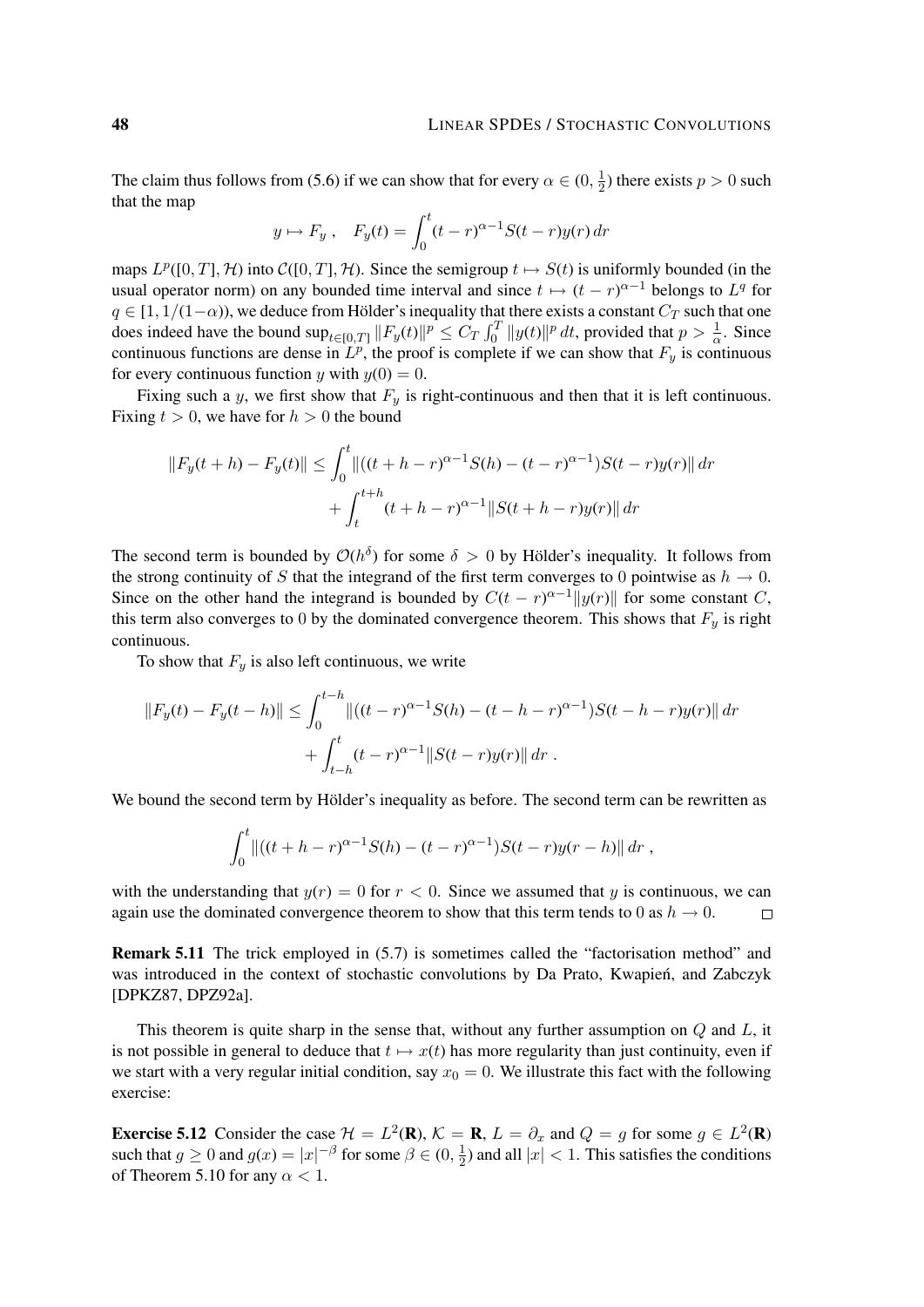#### LINEAR SPDES / STOCHASTIC CONVOLUTIONS 49

Since  $L$  generates the translation group, the solution to

$$
du(x,t) = \partial_x u(x,t) dt + g(x) dW(t), \quad u(x,0) = 0,
$$

is given by

$$
u(x,t) = \int_0^t g(x+t-s) dW(s) .
$$

Convince yourself that for fixed t, the map  $x \mapsto u(x, t)$  is in general  $\gamma$ -Hölder continuous for  $\gamma < \frac{1}{2} - \beta$ , but no better. Deduce from this that the map  $t \mapsto u(\cdot, t)$  is in general also  $\gamma$ -Hölder continuous for  $\gamma < \frac{1}{2} - \beta$  (if we consider it either as an H-valued map or as a  $C_b(\mathbf{R})$ -valued map), but cannot be expected to have more regularity than that. Since  $\beta$  can be chosen arbitrarily close to  $\frac{1}{2}$ , it follows that the exponent  $\alpha$  appearing in Theorem 5.10 is in general independent of the Hölder regularity of the solution.

One of the main insights of regularity theory for parabolic PDEs (both deterministic and stochastic) is that space regularity is intimately linked to time regularity in several ways. Very often, the knowledge that a solution has a certain spatial regularity for fixed time implies that it also has a certain temporal regularity at a given spatial location.

From a slightly different point of view, if we consider time-regularity of the solution to a PDE viewed as an evolution equation in some infinite-dimensional space of functions, then the amount of regularity that one obtains depends on the functional space under consideration. As a general rule, the smaller the space (and therefore the more spatial regularity it imposes) the lower the regularity of the solution, viewed as a function with values in that space.

We start by giving a general result that tells us precisely in which interpolation space one can expect to find the solution to a linear SPDE associated with an analytic semigroup. This provides us with the optimal spatial regularity for a given SPDE:

Theorem 5.13 *Consider (5.1) on a Hilbert space* H*, assume that* L *generates an analytic semigroup, and denote by*  $H_{\alpha}$  *the corresponding interpolation spaces. If there exists*  $\alpha \geq 0$  *such that*  $Q:\mathcal{K}\to\mathcal{H}_\alpha$  is bounded and  $\beta\in(0,\frac{1}{2}+\alpha]$  such that  $\|(-L)^{-\beta}\|_{\text{HS}}<\infty$  then the solution x takes *values in*  $\mathcal{H}_{\gamma}$  *for every*  $\gamma < \gamma_0 = \frac{1}{2} + \alpha - \beta$ *.* 

*Proof.* As usual, we can assume without loss of generality that 0 belongs to the resolvent set of L. It suffices to show that

$$
I(T) \stackrel{\text{def}}{=} \int_0^T \|(-L)^\gamma S(t)Q\|_{\text{HS}}^2 dt < \infty \,, \qquad \forall T > 0 \,.
$$

Since Q is assumed to be bounded from K to  $\mathcal{H}_{\alpha}$ , there exists a constant C such that

$$
I(T) \le C \int_0^T \|(-L)^\gamma S(t)(-L)^{-\alpha}\|_{\text{HS}}^2 dt = C \int_0^T \|(-L)^{\gamma-\alpha} S(t)\|_{\text{HS}}^2 dt.
$$

Since  $(-L)^{-\beta}$  is Hilbert-Schmidt, we have the bound

$$
\|(-L)^{\gamma-\alpha}S(t)\|_{\text{HS}} \le \|(-L)^{-\beta}\|_{\text{HS}} \|(-L)^{\beta+\gamma-\alpha}S(t)\| \le C(1 \vee t^{\alpha-\gamma-\beta}).
$$

For this expression to be square integrable near  $t = 0$ , we need  $\alpha - \gamma - \beta > -\frac{1}{2}$  $\frac{1}{2}$ , which is precisely the stated condition.  $\Box$ 

**Exercise 5.14** Show that if we are in the setting of Theorem 5.13 and  $L$  is selfadjoint, then the solutions to (5.1) actually belong to  $\mathcal{H}_{\gamma}$  for  $\gamma = \gamma_0$ .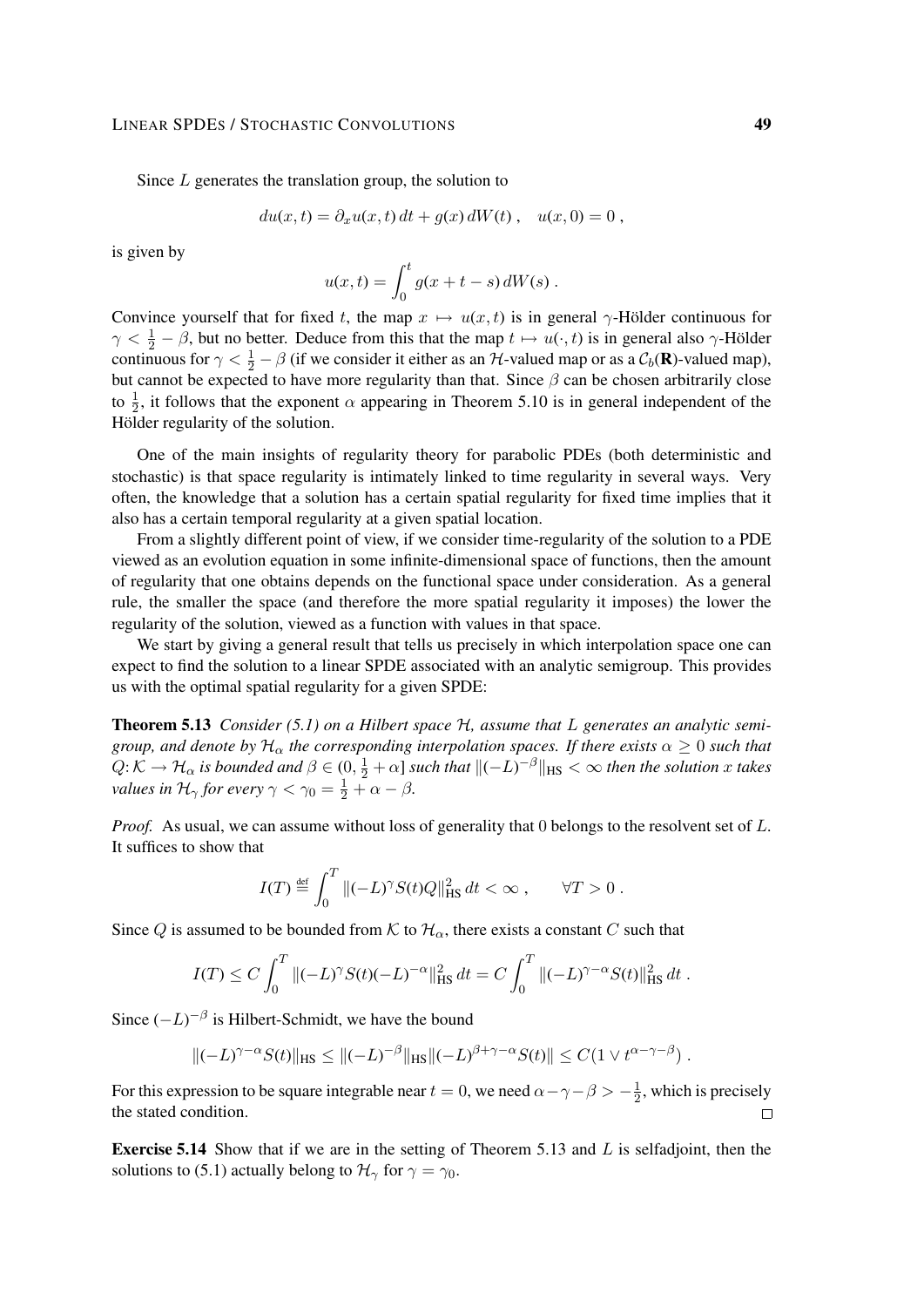Exercise 5.15 Show that the solution to the stochastic heat equation on [0, 1] with periodic boundary conditions has solutions in the fractional Sobolev space  $H^s$  for every  $s < 1/2$ . Recall that  $H^s$ is the Hilbert space with scalar product  $\langle f, g \rangle_s = \sum_k \hat{f}_k \hat{g}_k (1 + k^2)^s$ , where  $\hat{f}_k$  denotes the kth Fourier coefficient of f.

**Exercise 5.16** Consider the following modified stochastic heat equation on  $[0, 1]^d$  with periodic boundary conditions:

$$
dx = \Delta x dt + (1 - \Delta)^{-\gamma} dW,
$$

where W is a cylindrical Wiener process on  $L^2([0,1]^d)$ . For any given  $s \ge 0$ , how large does  $\gamma$ need to be for x to take values in  $H^s$ ?

Using this knowledge about the spatial regularity of solutions, we can now turn to the timeregularity. We have:

**Theorem 5.17** *Consider the same setting as in Theorem 5.13 and fix*  $\gamma < \gamma_0$ *. Then, at all times* t > 0, the process x is almost surely  $\delta$ -Hölder continuous in  $\mathcal{H}_{\gamma}$  for every  $\delta < \frac{1}{2} \wedge (\gamma_0 - \gamma)$ .

*Proof.* It follows from Kolmogorov's continuity criteria, Proposition 3.18, that it suffices to check that the bound

$$
\mathbf{E}||x(t) - x(s)||_{\gamma}^{2} \leq C|t - s|^{1 \wedge 2(\tilde{\gamma} - \gamma)}
$$

holds uniformly in  $s, t \in [t_0, T]$  for every  $t_0, T > 0$  and for every  $\tilde{\gamma} < \gamma_0$ . Here and below, C is an unspecified constant that changes from expression to expression. Assume that  $t > s$  from now on. It follows from the semigroup property and the independence of the increments of  $W$  that the identity

$$
x(t) = S(t - s)x(s) + \int_{s}^{t} S(t - r)Q dW(r), \qquad (5.8)
$$

holds almost surely, where the two terms in the sum are independent. This property is also called the *Markov property*. Loosely speaking, it states that the future of  $x$  depends on its present, but not on its past. This transpires in  $(5.8)$  through the fact that the right hand side depends on  $x(s)$ and on the increments of W between times s and t, but it does not depend on  $x(r)$  for any  $r < s$ .

Furthermore,  $x(s)$  is independent of the increments of W over the interval [s, t], so that Proposition 4.41 allows us to get the bound

$$
\mathbf{E} ||x(t) - x(s)||_{\gamma}^{2} = \mathbf{E} ||S(t - s)x(s) - x(s)||_{\gamma}^{2} + \int_{0}^{t - s} ||(-L)^{\gamma} S(r)Q||_{\text{HS}}^{2} dr
$$
  

$$
\leq C|t - s|^{2(\tilde{\gamma} - \gamma) \wedge 2} \mathbf{E} ||x(s)||_{\tilde{\gamma}}^{2} + C \int_{0}^{t - s} (1 \vee r^{\alpha - \gamma - \beta})^{2} dr.
$$

Here, we obtained the bound on the second term in exactly the same way as in the proof of Theorem 5.13. The claim now follows from the fact that  $\alpha - \gamma - \beta = (\gamma_0 - \gamma) - \frac{1}{2}$  $rac{1}{2}$ .  $\Box$ 

## 5.2 Long-time behaviour

This section is devoted to the behaviour of the solutions to (5.1) for large times. Let's again start with an example that illustrates some of the possible behaviours.

**Example 5.18** Let  $x \mapsto V(x)$  be some smooth 'potential' and let  $\mathcal{H} = L^2(\mathbf{R}, \exp(-V(x)) dx)$ . Let S denote the translation semigroup (to the right) on H and denote its generator by  $-\partial_x$ . Let us first discuss which conditions on V ensure that S is a strongly continuous semigroup on  $H$ . It is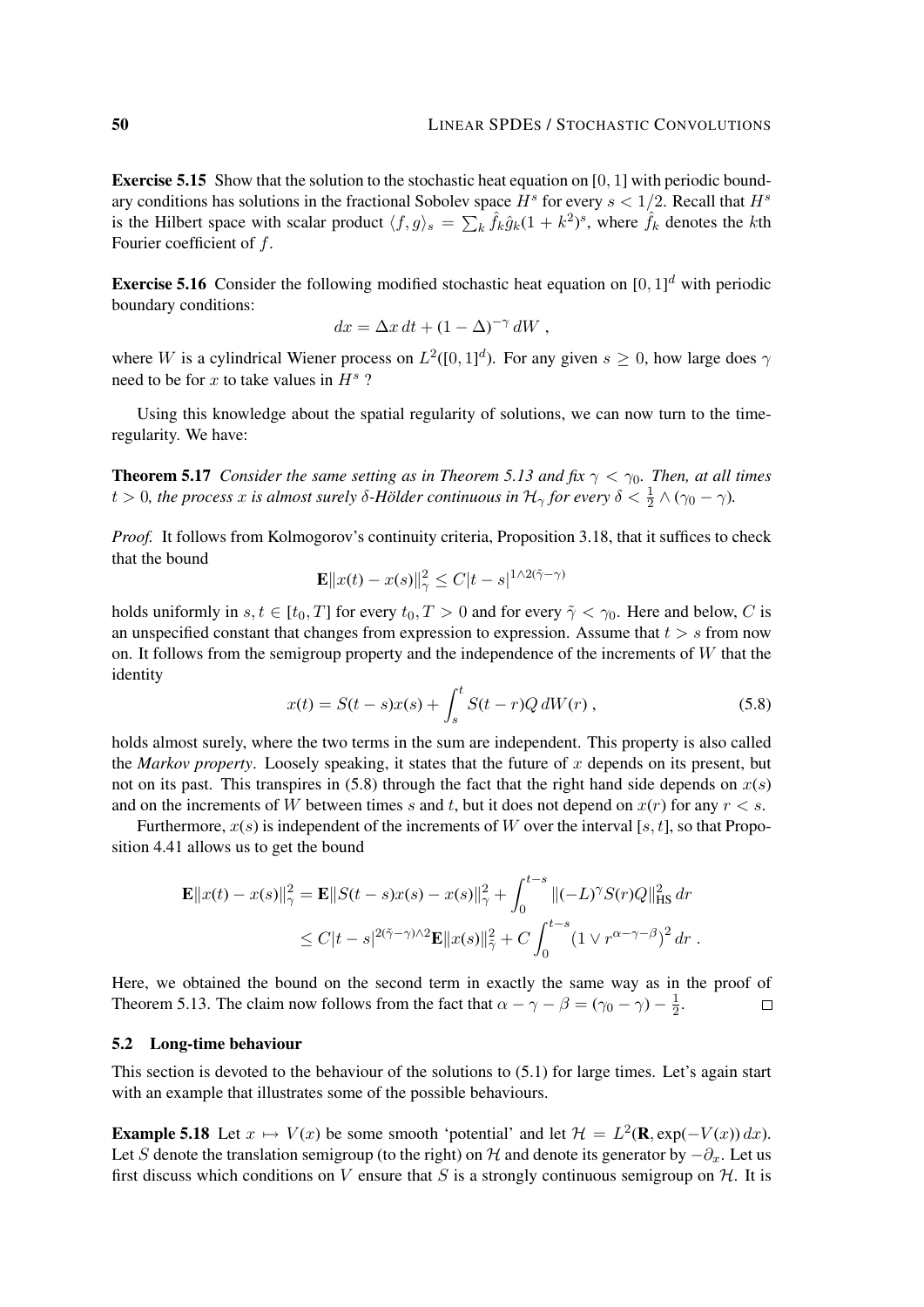clear that it is a semigroup and that  $S(t)u \rightarrow u$  for u any smooth function with compact support. It therefore only remains to show that  $||S(t)||$  is uniformly bounded for  $t \in [0, 1]$  say. We have

$$
||S(t)u||^2 = \int u^2(x-t)e^{-V(x)} dx = \int u^2(x)e^{-V(x)}e^{V(x)-V(x+t)} dx.
$$
 (5.9)

This shows that a necessary and sufficient condition for  $S$  to be a strongly continuous semigroup on H is that, for every  $t > 0$ , there exists  $C_t$  such that  $\sup_{x \in \mathbf{R}} (V(x) - V(x + t)) \leq C_t$  and such that  $C_t$  remains bounded as  $t \to 0$ . Examples of potentials leading to a  $C_0$ -semigroup are x,  $\overline{1+x^2}$ , log( $1+x^2$ ), etc or any increasing function. Note however that the potential  $V(x) = x^2$ does *not* lead to a strongly continuous semigroup. One different way of interpreting this is to consider the unitary transformation  $K: u \mapsto \exp(\frac{1}{2}V)u$  from the 'flat' space  $L^2$  into  $H$ . Under this transformation, the generator  $-\partial_x$  is turned into

$$
-(K^{-1}\partial_x Ku)(x) = -\partial_x u(x) - \frac{1}{2}V'(x)u(x) .
$$

Considering the characterisation of generators of  $C_0$ -semigroups given by the Hille-Yosida theorem, one would expect this to be the generator of a strongly continuous semigroup if  $V'$  is bounded from below, which is indeed a sufficient condition.

Let now V be such that S is a  $C_0$ -semigroup and consider the SPDE on H given by

$$
du(x,t) = -\partial_x u(x,t) dt + f(x) dW(t), \qquad (5.10)
$$

where W is a one-dimensional Wiener process and f is some function in  $H$ . The solution to (5.10) with initial condition  $u_0 = 0$  is given as before by

$$
u(x,t) = \int_0^t f(x+s-t) dW(s).
$$
 (5.11)

If we fix the time t, we can make the change of variable  $s \mapsto t - s$ , so that  $u(x, t)$  is equal in distribution to  $\int_0^t f(x-s) dW(s)$ .

We see that if  $f$  happens to be also square integrable (we will assume that this is the case in the sequel and we will also assume that f is not identically zero), then  $(5.11)$  has a limit in distribution as  $t \to \infty$  given by

$$
\tilde{u}(x) = \int_0^\infty f(x - s) dW(s) . \tag{5.12}
$$

It is however not clear *a priori* that  $\tilde{u}$  does belong to  $H$ . On one hand, we have the bound

$$
\mathbf{E} \int_{\mathbf{R}} \tilde{u}(x)^2 e^{-V(x)} dx = \int_{\mathbf{R}} \int_0^\infty f^2(x-t) dt e^{-V(x)} dx \le \int_{\mathbf{R}} f^2(t) dt \int_{\mathbf{R}} e^{-V(x)} dx,
$$

thus showing that  $\tilde{u}$  definitely belongs to  $\mathcal{H}$  if  $e^{-V}$  has finite mass. On the other hand, there are examples where  $\tilde{u} \in \mathcal{H}$  even though  $e^{-V}$  has infinite mass. For example, if  $f(x) = 0$  for  $x \le 0$ , then it is necessary and sufficient to have  $\int_0^\infty e^{-V(x)} dx < \infty$ . Denote by  $\nu$  the law of  $\tilde{u}$  for further reference.

Furthermore, if  $e^{-V}$  is integrable, there are many measures on H that are invariant under the action of the semigroup S. For example, given a function  $h \in \mathcal{H}$  which is periodic with period  $\tau$  (that is  $S(\tau)h = h$ ), we can check that the push-forward of the Lebesgue measure on [0,  $\tau$ ] under the map  $t \mapsto S(t)h$  is invariant under the action of S. This is simply a consequence of the invariance of Lebesgue measure under the shift map. Given any invariant probability measure  $\mu_h$ of this type, let v be an  $H$ -valued random variable with law  $\mu_h$  that is independent of W. We can then consider the solution to (5.10) with initial condition v. Since the law of  $S(t)v$  is equal to the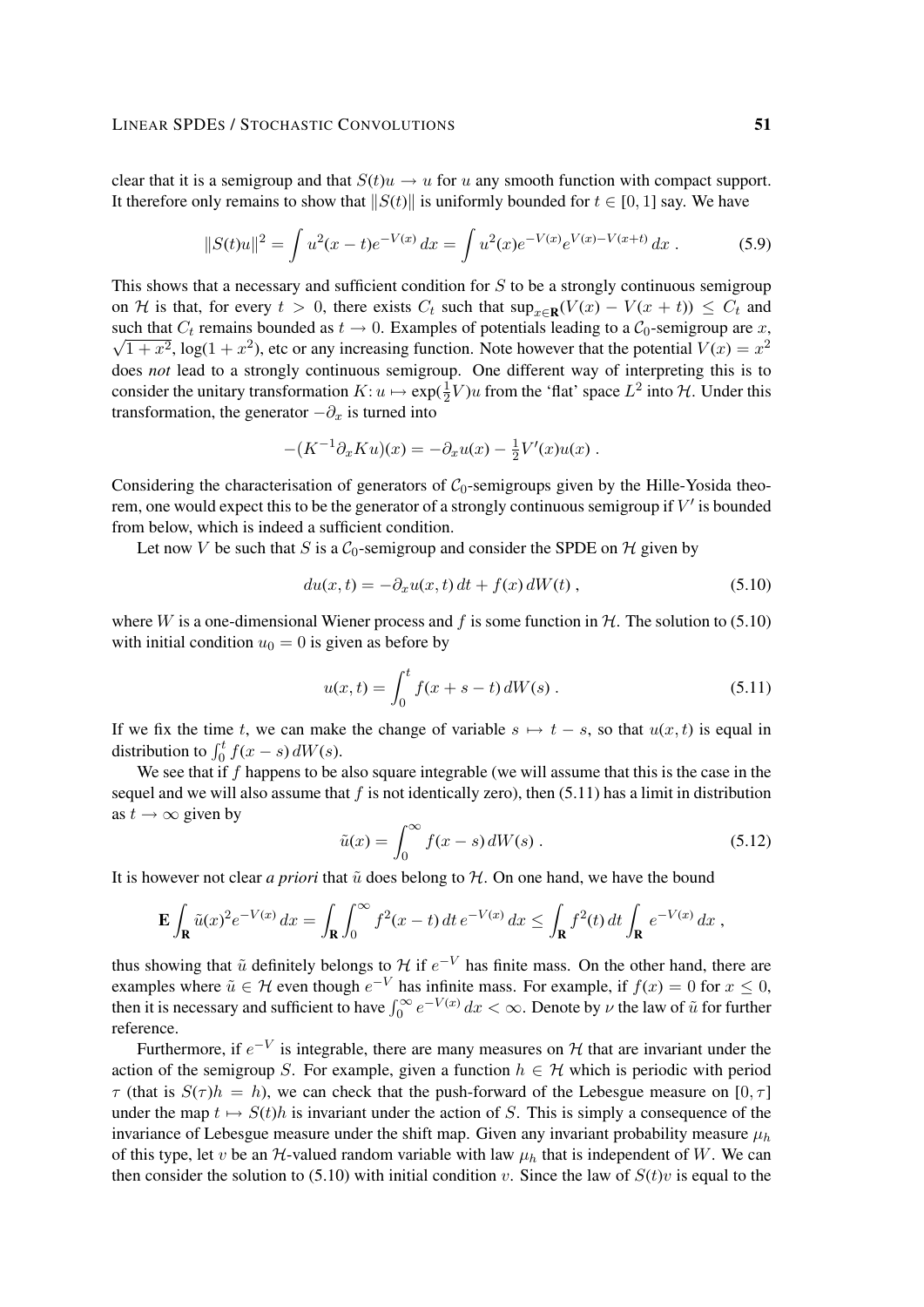law of v by construction, it follows that the law of the solution converges to the distribution of the random variable  $\tilde{u} + v$ , with the understanding that  $\tilde{u}$  and v are independent.

This shows that in the case  $\int e^{-V(x)} dx < \infty$ , it is possible to construct solutions u to (5.10) such that the law of  $u(\cdot, t)$  converges to  $\mu_h \star \nu$  for any periodic function h.

**Exercise 5.19** Construct an example of a potential V such that the semigroup S from the previous example is *not* strongly continuous by choosing it such that  $\lim_{t\to 0} ||S(t)|| = +\infty$ , even though each of the operators  $S(t)$  for  $t > 0$  is bounded! Hint: Choose V of the form  $V(x) = x^3 \sum_{n>0} nW(\frac{x-c_n}{n})$ , where W is an isolated 'spike' and  $c_n$  are suitably chosen constants.

This example shows that in general, the long-time behaviour of solutions to (5.1) may depend on the choice of initial condition. It also shows that depending on the behaviour of  $H, L$  and  $Q$ , the law of the solutions may or may not converge to a limiting distribution in the space in which solutions are considered.

In order to formalise the concept of 'long-time behaviour of solutions' for (5.1), it is convenient to introduce the *Markov semigroup* associated to (5.1). Given a linear SPDE with solutions in B, we can define a family  $\mathcal{P}_t$  of bounded linear operators on  $\mathcal{B}_b(\mathcal{B})$ , the space of Borel measurable bounded functions from  $\beta$  to **R** by

$$
(\mathcal{P}_t\varphi)(x) = \mathbf{E}\varphi\Big(S(t)x + \int_0^t S(t-s)Q\,dW(s)\Big) . \tag{5.13}
$$

The operators  $P_t$  are *Markov operators* in the sense that the map  $A \mapsto P_t \mathbf{1}_A(x)$  is a probability measure on B for every fixed x. In particular, one has  $P_t 1 = 1$  and  $P_t \varphi \ge 0$  if  $\varphi \ge 0$ , that is the operators  $P_t$  preserve positivity. It follows furthermore from (5.8) and the independence of the increments of W over disjoint time intervals that  $P_t$  satisfies the semigroup property  $P_{t+s}$  =  $P_t \circ P_s$  for any two times  $s, t \geq 0$ .

**Exercise 5.20** Show that  $P_t$  maps the space  $C_b(\mathcal{B})$  of continuous bounded functions from  $\mathcal{B}$  to **R** into itself. (Recall that we assumed  $\beta$  to be separable.)

If we denote by  $P_t(x, \cdot)$  the law of  $S(t)x + \int_0^t S(t-s)Q dW(s)$ , then  $P_t$  can alternatively be represented as

$$
(\mathcal{P}_t\varphi)(x) = \int_{\mathcal{B}} \varphi(y) \, \mathcal{P}_t(x, dy) \, .
$$

It follows that its dual  $\mathcal{P}_t^*$  acts on measures with finite total variation by

$$
(\mathcal{P}_t^*\mu)(A) = \int_{\mathcal{B}} \mathcal{P}_t(x, A)\,\mu(dx) \; .
$$

Since it preserves the mass of positive measures,  $\mathcal{P}_t^*$  is a continuous map from the space  $\mathcal{P}_1(\mathcal{B})$  of Borel probability measures on  $\beta$  (endowed with the total variation topology) into itself. It follows from (5.13) and the definition of the dual that  $\mathcal{P}_t\mu$  is nothing but the law at time t of the solution to (5.1) with its initial condition  $u_0$  distributed according to  $\mu$ , independently of the increments of W over  $[0, t]$ . With these notations in place, we define:

**Definition 5.21** A Borel probability measure  $\mu$  on B is an *invariant measure* for (5.1) if  $\mathcal{P}_t^* \mu = \mu$ for every  $t > 0$ , where  $P_t$  is the Markov semigroup associated to solutions of (5.1) via (5.13).

In the case  $\mathcal{B} = \mathcal{H}$  where we consider (5.1) on a Hilbert space  $\mathcal{H}$ , the situations in which such an invariant measure exists are characterised in the following theorem: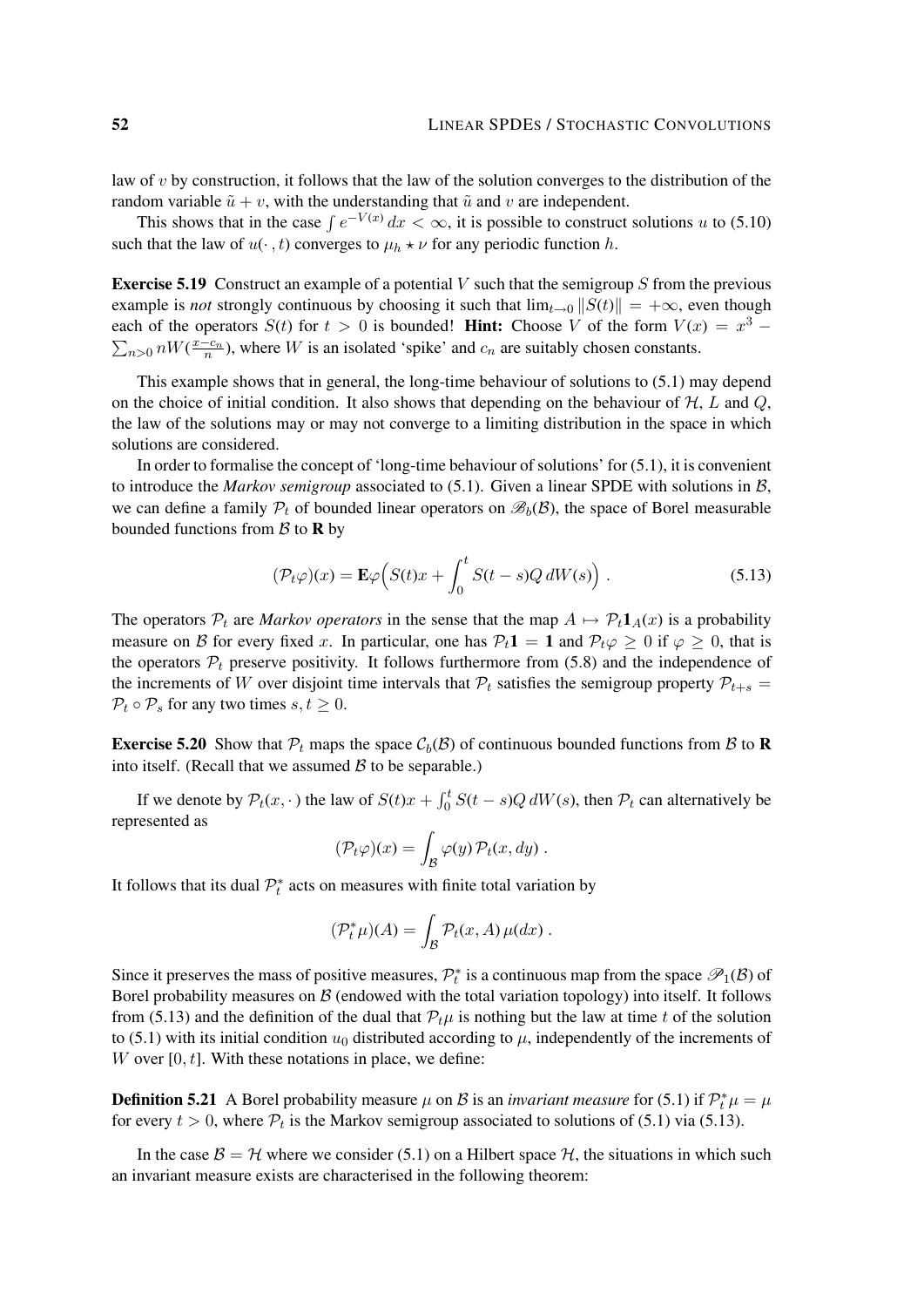Theorem 5.22 *Consider (5.1) with solutions in a Hilbert space* H *and define the self-adjoint operator*  $Q_t: \mathcal{H} \to \mathcal{H}$  *by* 

$$
Q_t = \int_0^t S(t)QQ^*S^*(t) dt.
$$

*Then there exists an invariant measure*  $\mu$  *for* (5.1) *if and only if one of the following two equivalent conditions are satisfied:*

- *1. There exists a positive definite trace class operator*  $Q_{\infty}$ : H → H *such that the identity*  $2\text{Re}\langle Q_{\infty}L^*x, x\rangle + \|Q^*x\|^2 = 0$  holds for every  $x\in \mathcal{D}(L^*).$
- 2. *One has*  $\sup_{t>0}$  tr  $Q_t < \infty$ *.*

*Furthermore, any invariant measure is of the form*  $\nu \star \mu_{\infty}$ *, where*  $\nu$  *is a measure on* H *that is invariant under the action of the semigroup* S and  $\mu_{\infty}$  *is the centred Gaussian measure with covariance* Q∞*.*

*Proof.* The proof goes as follows. We first show that  $\mu$  being invariant implies that 2. holds. Then we show that 2. implies 1., and we conclude the first part by showing that 1. implies the existence of an invariant measure.

Let us start by showing that if  $\mu$  is an invariant measure for (5.1), then 2, is satisfied. By choosing  $\varphi(x) = e^{i\langle h,x\rangle}$  for arbitrary  $h \in \mathcal{H}$ , it follows from (5.13) that the Fourier transform of  $P_t\mu$  satisfies the equation

$$
\widehat{\mathcal{P}_t \mu}(x) = \widehat{\mu}(S^*(t)x)e^{-\frac{1}{2}\langle x, Q_t x \rangle}.
$$
\n(5.14)

Taking logarithms and using the fact that  $|\hat{\mu}(x)| \leq 1$  for every  $x \in \mathcal{H}$  and every probability measure  $\mu$ , It follows that if  $\mu$  is invariant, then

$$
\langle x, Q_t x \rangle \le -2 \log |\hat{\mu}(x)| \,, \quad \forall x \in \mathcal{H} \,, \quad \forall t > 0 \,. \tag{5.15}
$$

Choose now a sufficiently large value of  $R > 0$  so that  $\mu(\Vert x \Vert > R) < 1/8$  (say) and define a symmetric positive definite operator  $A_R: \mathcal{H} \to \mathcal{H}$  by

$$
\langle h, A_R h \rangle = \int_{\|x\| \le R} |\langle x, h \rangle|^2 \, \mu(dx) \, .
$$

Since, for any orthonormal basis, one has  $||x||^2 = \sum_n |\langle x, e_n \rangle|^2$ , it follows that  $A_R$  is trace class and that tr  $A_R \leq R^2$ . Furthermore, one has the bound

$$
|1-\hat{\mu}(h)| \leq \int_{\mathcal{H}} |1-e^{i\langle h,x\rangle}|\,\mu(dx) \leq \sqrt{\langle h,A_Rh\rangle} + \frac{1}{4}.
$$

Combining this with (5.15), it follows that  $\langle x, Q_t x \rangle$  is bounded by 2 log 4 for every  $x \in \mathcal{H}$  such that  $\langle x, A_R x \rangle \leq 1/4$  so that, by homogeneity,

$$
\langle x, Q_t x \rangle \leq (8 \log 4) \langle x, A_R x \rangle.
$$

It follows that tr  $Q_t \le (8 \log 4)R^2$ , so that 2. is satisfied. To show that 2. implies 1., note that sup tr  $Q_t < \infty$  implies that

$$
Q_{\infty} = \int_0^{\infty} S(t)QQ^*S^*(t) dt,
$$

is a well-defined positive definite trace class operator (since  $t \mapsto Q_t^{1/2}$  $t^{1/2}$  forms a Cauchy sequence in the space of Hilbert-Schmidt operators). Furthermore, one has the identity

$$
\langle x, Q_{\infty} x \rangle = \langle S^*(t)x, Q_{\infty} S^*(t)x \rangle + \int_0^t \| Q^* S^*(s)x \|^2 ds.
$$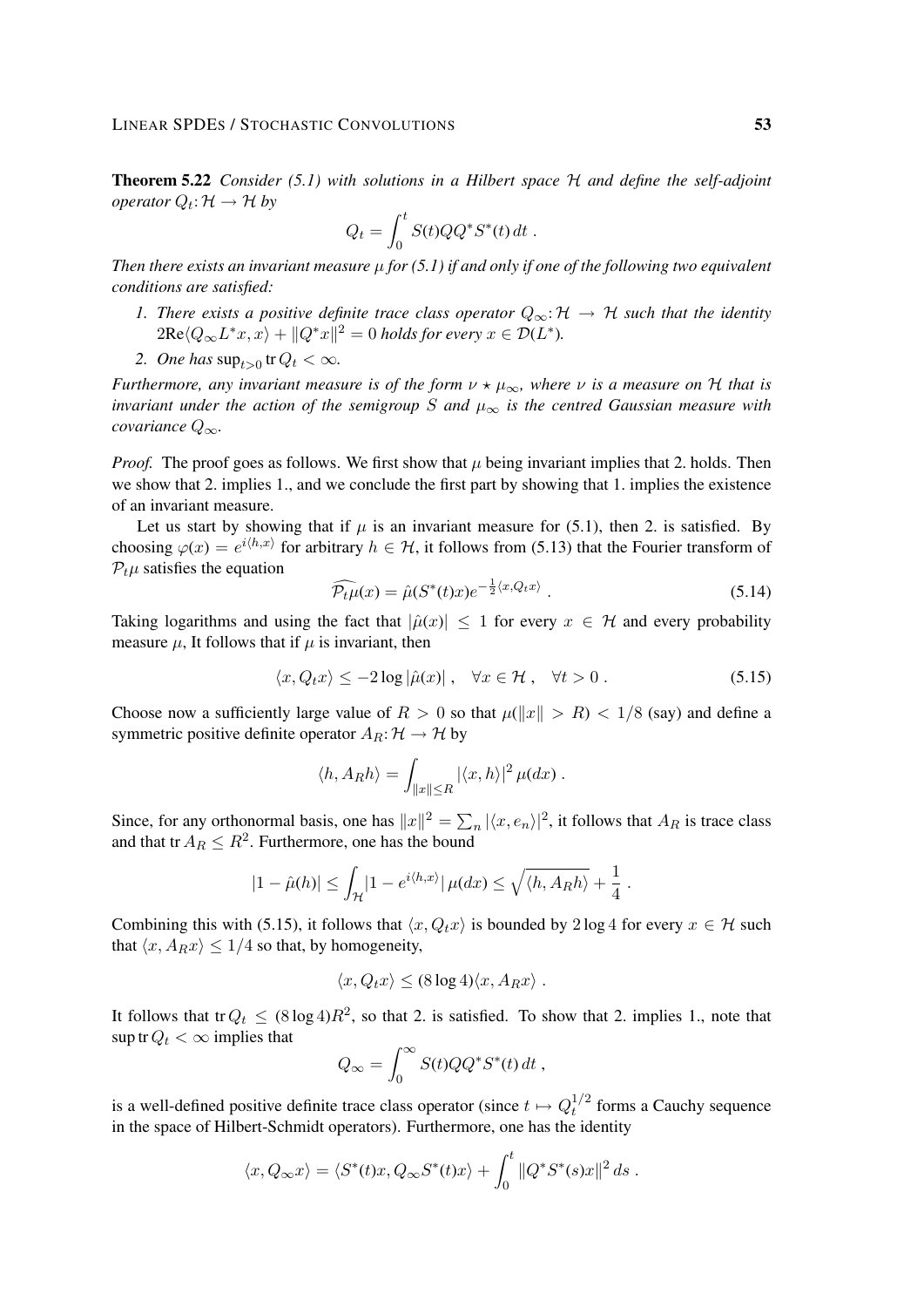for  $x \in \mathcal{D}(L^*)$ , both terms on the right hand side of this expression are differentiable. Taking the derivative at  $t = 0$ , we get

$$
0 = 2\text{Re}\langle Q_{\infty}L^*x, x\rangle + ||Q^*x||^2,
$$

which is precisely the identity in 1.

Let now  $Q_{\infty}$  be a given operator as in 1., we want to show that the centred Gaussian measure  $\mu_{\infty}$  with covariance  $Q_{\infty}$  is indeed invariant for  $\mathcal{P}_t$ . For  $x \in \mathcal{D}(L^*)$ , it follows from Proposition 4.7 that the map  $F_x: t \mapsto \langle Q_\infty S^*(t)x, S^*(t)x \rangle$  is differentiable with derivative given by  $\partial_t F_x(t) =$  $2\text{Re}\langle Q_{\infty}L^*S^*(t)x, S^*(t)x\rangle$ . It follows that

$$
F_x(t) - F_x(0) = 2 \int_0^t \text{Re} \langle Q_\infty L^* S^*(s) x, S^*(s) x \rangle ds = - \int_0^t \| Q^* S^*(s) x \|^2 ds,
$$

so that one has the identity

$$
Q_{\infty} = S(t)Q_{\infty}S^*(t) + \int_0^t S(s)QQ^*S^*(s) ds = S(t)Q_{\infty}S^*(t) + Q_t.
$$

Inserting this into (5.14), the claim follows. Here, we used the fact that  $\mathcal{D}(L^*)$  is dense in  $\mathcal{H}$ , which is always the case on a Hilbert space, see [Yos95, p. 196].

Since it is obvious from (5.14) that every measure of the type  $\nu \star \mu_{\infty}$  with  $\nu$  invariant for S is also invariant for  $P_t$ , it remains to show that the converse also holds. Let  $\mu$  be invariant for  $P_t$ and define  $\mu_t$  as the push-forward of  $\mu$  under the map  $S(t)$ . Since  $\hat{\mu}_t(x) = \hat{\mu}(S^*(t)x)$ , it follows from (5.14) and the invariance of  $\mu$  that there exists a function  $\psi: \mathcal{H} \to \mathbf{R}$  such that  $\hat{\mu}_t(x) \to \psi(x)$ uniformly on bounded sets,  $\psi \circ S(t)^* = \psi$ , and such that  $\hat{\mu}(x) = \psi(x) \exp(-\frac{1}{2}$  $\frac{1}{2}\langle x, Q_{\infty}x\rangle$ ). It therefore only remains to show that there exists a probability measure  $\nu$  on H such that  $\psi = \hat{\nu}$ .

In order to show this, it suffices to show that the family of measures  $\{\mu_t\}$  is tight, that is for every  $\varepsilon > 0$  there exists a compact set K such that  $\mu_t(K) \geq 1 - \varepsilon$  for every t. Prokhorov's theorem [Bil68, p. 37] then ensures the existence of a sequence  $t_n$  increasing to  $\infty$  and a measure  $\nu$  such that  $\mu_{t_n} \to \nu$  weakly. In particular,  $\hat{\mu}_{t_n}(x) \to \hat{\nu}(x)$  for every  $x \in \mathcal{H}$ , thus concluding the proof.

To show tightness, denote by  $\nu_t$  the centred Gaussian measure on H with covariance  $Q_t$  and note that one can find a sequence of bounded linear operators  $A_n: \mathcal{H} \to \mathcal{H}$  with the following properties:

- a. One has  $||A_{n+1}x|| > ||A_nx||$  for every  $x \in \mathcal{H}$  and every  $n \geq 0$ .
- b. The set  $B_R = \{x : \sup_n ||A_n x|| \le R\}$  is compact for every  $R > 0$ .
- c. One has  $\sup_n \text{tr} A_n Q_\infty A_n^* < \infty$ .

(By diagonalising  $Q_{\infty}$ , the construction of such a family of operators is similar to the construction, given a positive sequence  $\{\lambda_n\}$  with  $\sum_n \lambda_n < \infty$ , of a positive sequence  $a_n$  with  $\lim_{n\to\infty} a_n =$  $+\infty$  and  $\sum_n a_n \lambda_n < \infty$ .) Let now  $\varepsilon > 0$  be arbitrary. It follows from Prokhorov's theorem that there exists a compact set  $\hat{K} \subset \mathcal{H}$  such that  $\mu(\mathcal{H} \setminus \hat{K}) \leq \frac{\varepsilon}{2}$  $\frac{\varepsilon}{2}$ . Furthermore, it follows from property c. above and the fact that  $Q_{\infty} \geq Q_t$  that there exists  $R > 0$  such that  $\nu_t(\mathcal{H} \setminus B_R) \leq \frac{\varepsilon}{2}$  $\frac{\varepsilon}{2}$ . Define a set  $K \subset \mathcal{H}$  by

$$
K = \{z - y \,:\, z \in \hat{K} \, , y \in B_R\} \, .
$$

It is straightforward to check, using the Heine-Borel theorem, that  $K$  is precompact.

If we now take X and Y to be independent H-valued random variables with laws  $\mu_t$  and  $\nu_t$ respectively, then it follows from the definition of a mild solution and the invariance of  $\mu$  that  $Z =$  $X + Y$  has law  $\mu$ . Since one has the obvious implication  $\{Z \in \hat{K}\}\&\{Y \in B_R\} \Rightarrow \{X \in K\}$ , it follows that

$$
\mu_t(\mathcal{H}\setminus K)=\mathbf{P}(X\not\in K)\leq \mathbf{P}(Z\not\in \hat{K})+\mathbf{P}(Y\not\in B_R)\leq \varepsilon,
$$

thus showing that the sequence  $\{\mu_t\}$  is tight as requested.

 $\Box$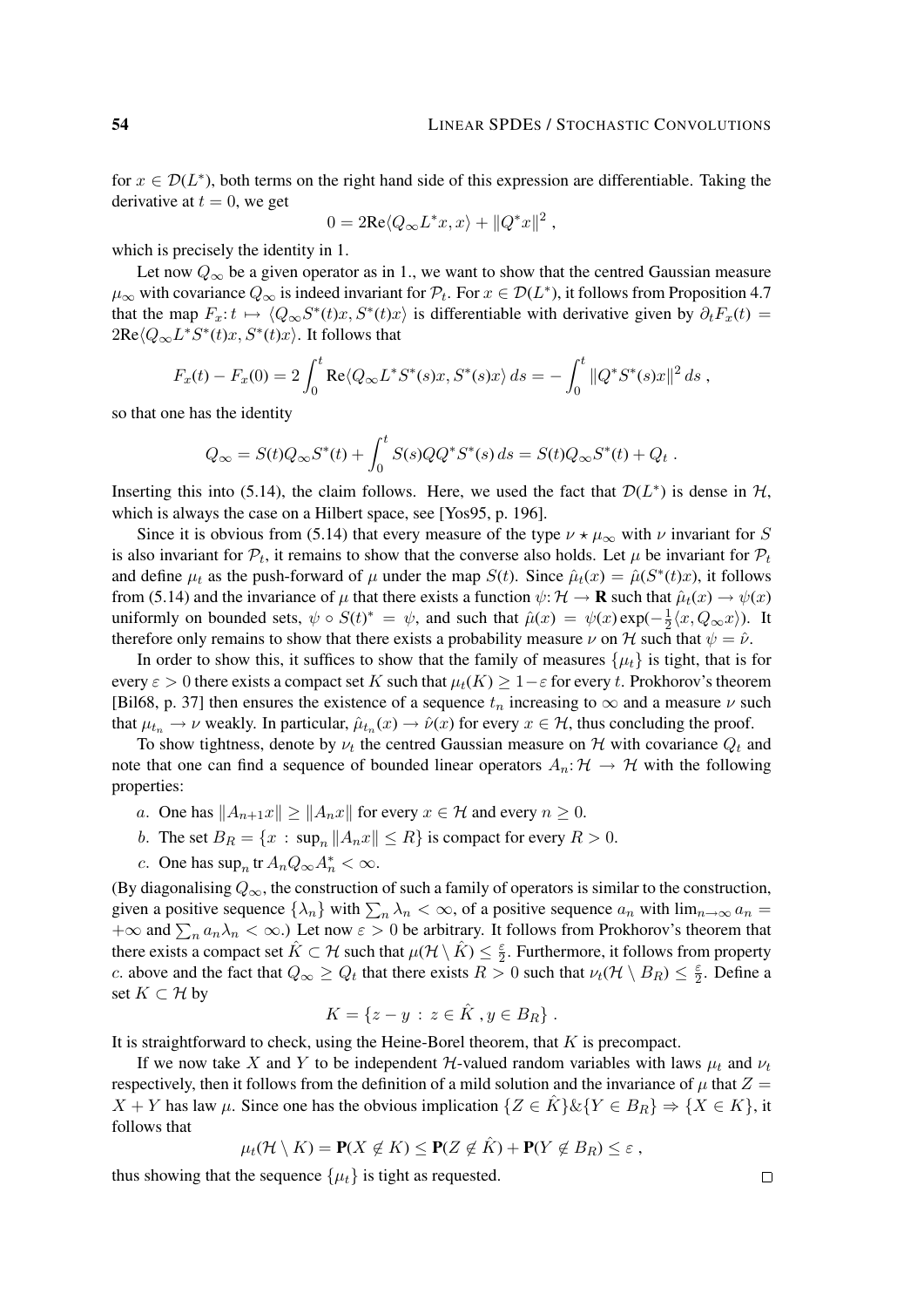It is clear from Theorem 5.22 that if (5.1) does have a solution in some Hilbert space  $H$  and if  $||S(t)|| \rightarrow 0$  as  $t \rightarrow \infty$  in that same Hilbert space, then it also possesses a unique invariant measure on  $H$ . It turns out that as far as the "uniqueness" part of this statement is concerned, it is sufficient to have  $\lim_{t\to\infty}||S(t)x|| = 0$  for every  $x \in \mathcal{H}$ :

**Proposition 5.23** If  $\lim_{t\to\infty} ||S(t)x|| = 0$  for every  $x \in H$ , then (5.1) can have at most one *invariant measure. Furthermore, if an invariant measure*  $\mu_{\infty}$  *exists in this situation, then one has*  $\mathcal{P}_t^* \nu \to \mu_\infty$  weakly for every probability measure  $\nu$  on H.

*Proof.* In view of Theorem 5.22, the first claim follows if we show that  $\delta_0$  is the only measure that is invariant under the action of the semigroup S. Let  $\nu$  be an arbitrary probability measure on  $\mathcal H$ such that  $S(t)^*\nu = \nu$  for every  $t > 0$  and let  $\varphi: \mathcal{H} \to \mathbf{R}$  be a bounded continuous function. On then has indeed

$$
\int_{\mathcal{H}} \varphi(x)\nu(dx) = \lim_{t \to \infty} \int_{\mathcal{H}} \varphi(S(t)x)\nu(dx) = \varphi(0) , \qquad (5.16)
$$

where we first used the invariance of  $\nu$  and then the dominated convergence theorem.

To show that  $\mathcal{P}_t^* \nu \to \mu_\infty$  whenever an invariant measure exists we use the fact that in this case, by Theorem 5.22, one has  $Q_t \uparrow Q_{\infty}$  in the trace class topology. Denoting by  $\mu_t$  the centred Gaussian measure with covariance  $Q_t$ , the fact that  $L^2$  convergence implies weak convergence then implies that there exists a measure  $\hat{\mu}_{\infty}$  such that  $\mu_t \to \hat{\mu}_{\infty}$  weakly. Furthermore, the same reasoning as in (5.16) shows that  $S(t)^*\nu \to \delta_0$  weakly as  $t \to \infty$ . The claim then follows from the fact that  $\mathcal{P}_t^* \nu = (S(t)^* \nu) \star \mu_t$  and from the fact that convolving two probability measures is a continuous operation in the topology of weak convergence.  $\Box$ 

Note that the condition  $\lim_{t\to\infty}||S(t)x|| = 0$  for every x is *not* sufficient in general to guarantee the existence of an invariant measure for (5.1). This can be seen again with the aid of Example 5.18. Take an increasing function V with  $\lim_{x\to\infty} V(x) = \infty$ , but such that  $\int_0^\infty e^{-V(x)} dx =$  $\infty$ . Then, since  $\exp(V(x) - V(x + t)) \leq 1$  and  $\lim_{t\to\infty} \exp(V(x) - V(x + t)) = 0$  for every  $x \in \mathbf{R}$ , it follows from (5.9) and the dominated convergence theorem that  $\lim_{t\to\infty} ||S(t)u|| = 0$  for every  $u \in H$ . However, the fact that  $\int_0^\infty e^{-V(x)} dx = \infty$  prevents the random process  $\tilde{u}$  defined in  $(5.12)$  from belonging to  $H$ , so that  $(5.10)$  has no invariant measure in this particular situation.

**Exercise 5.24** Show that if (5.1) has an invariant measure  $\mu_{\infty}$  but there exists  $x \in \mathcal{H}$  such that lim sup<sub>t→∞</sub>  $||S(t)x|| > 0$ , then one cannot have  $\mathcal{P}_t^*\delta_x \to \mu_\infty$  weakly. In this sense, the statement of Proposition 5.23 is sharp.

### 5.3 Convergence in other topologies

Proposition 5.23 shows that if (5.1) has an invariant measure  $\mu_{\infty}$ , one can in many cases expect to have  $\mathcal{P}_t^* \nu \to \mu_\infty$  weakly for every initial measure  $\nu$ . It is however not clear *a priori* whether such a convergence also holds in some stronger topologies on the space of probability measures. If we consider the finite-dimensional case (that is  $\mathcal{H} = \mathbb{R}^n$  for some  $n > 0$ ), the situation is clear: the condition  $\lim_{t\to\infty}||S(t)x|| = 0$  for every  $x \in H$  then implies that  $\lim_{t\to\infty}||S(t)|| = 0$ , so that L has to be a matrix whose eigenvalues all have strictly negative real parts. One then has:

Proposition 5.25 *In the finite-dimensional case, assume that all eigenvalues of* L *strictly negative real parts and that*  $Q_{\infty}$  *has full rank. Then, there exists*  $T > 0$  *such that*  $\mathcal{P}_t^* \delta_x$  *has a smooth density*  $p_{t,x}$  *with respect to Lebesgue measure for every*  $t > T$ *. Furthermore,*  $\mu_{\infty}$  *has a smooth*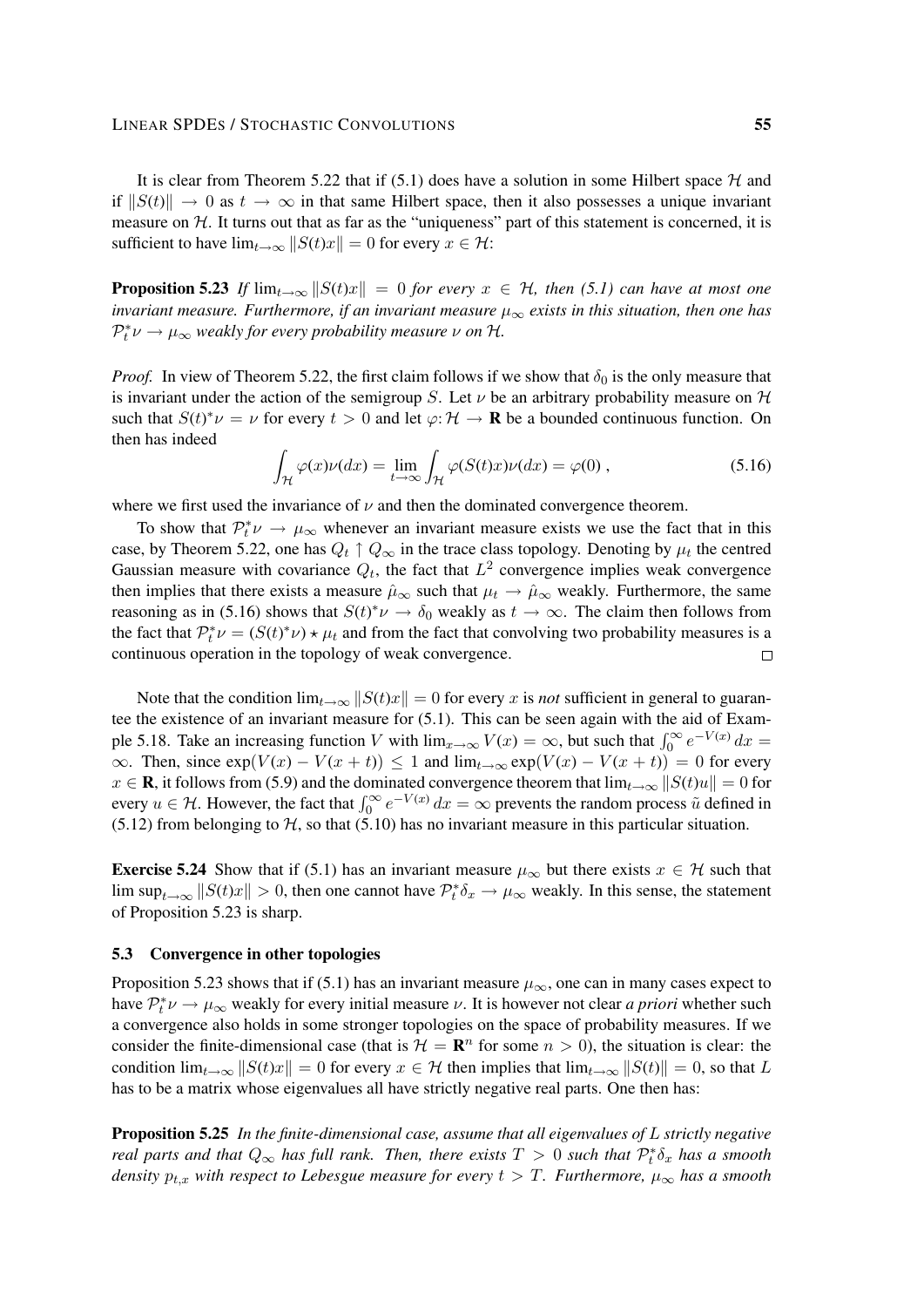*density*  $p_{\infty}$  *with respect to Lebesgue measure and there exists*  $c > 0$  *such that, for every*  $\lambda > 0$ *, one has*

$$
\lim_{t \to \infty} e^{ct} \sup_{y \in \mathbf{R}^n} e^{\lambda |y|} |p_\infty(y) - p_{t,x}(y)| = 0.
$$

*In other words,*  $p_{t,x}$  *converges to*  $p_{\infty}$  *exponentially fast in any weighted norm with exponentially increasing weight.*

The proof of Proposition 5.25 is left as an exercise. It follows in a straightforward way from the explicit expression for the density of a Gaussian measure.

In the infinite-dimensional case, the situation is much less straightforward. The reason is that there exists no natural reference measure (the equivalent of the Lebesgue measure) with respect to which one could form densities.

In particular, even though one always has  $\|\mu_t - \mu_\infty\|_{\infty} \to 0$  in the finite-dimensional case (provided that  $\mu_{\infty}$  exists and that all eigenvalues of L have strictly negative real part), one cannot expect this to be true in general. Consider for example the SPDE

$$
dx = -x dt + Q dW(t), \quad x(t) \in \mathcal{H},
$$

where W is a cylindrical process on H and  $Q: H \to H$  is a Hilbert-Schmidt operator. One then has

$$
Q_t = \frac{1 - e^{-2t}}{2}QQ^*
$$
,  $Q_\infty = \frac{1}{2}QQ^*$ .

Combining this with Proposition 3.40 (dilates of an infinite-dimensional Gaussian measure are mutually singular) shows that if  $QQ^*$  has infinitely many non-zero eigenvalues, then  $\mu_t$  and  $\mu_\infty$ are mutually singular in this case.

One question that one may ask oneself is under which conditions the convergence  $\mathcal{P}_t^{\nu} \to \mu_{\infty}$  takes place in the total variation norm. The total variation distance between two probability measures is determined by their 'overlap' as depicted in the figure on the right: the total variation distance between  $\mu$  and  $\nu$  is given by the dark gray area, which represents the parts that do not overlap. If  $\mu$  and  $\nu$  have densities  $\mathcal{D}_{\mu}$  and  $\mathcal{D}_{\nu}$  with respect to some common reference measure  $\pi$  (one can always take  $\pi = \frac{1}{2}$  $\frac{1}{2}(\mu+\nu)$ ), then one has  $\|\mu - \nu\|_{TV} = \int |\mathcal{D}_{\mu}(x) - \mathcal{D}_{\nu}(x)| \pi(dx).$ 



Exercise 5.26 Show that this definition of the total variation distance does not depend on the particular choice of a reference measure.

The total variation distance between two probability measures  $\mu$  and  $\nu$  on a separable Banach space  $\beta$  can alternatively be characterised as

$$
\|\mu - \nu\|_{\text{TV}} = 2 \inf_{\pi \in \mathscr{C}(\mu, \nu)} \pi({x \neq y}), \tag{5.17}
$$

where the infimum runs over the set  $\mathcal{C}(\mu, \nu)$  of all probability measures  $\pi$  on  $\mathcal{B} \times \mathcal{B}$  with marginals  $\mu$  and  $\nu$ . (This set is also called the set of all *couplings* of  $\mu$  and  $\nu$ .) In other words, if the total variation distance between  $\mu$  and  $\nu$  is smaller than  $2\varepsilon$ , then it is possible to construct B-valued random variables X and Y with respective laws  $\mu$  and  $\nu$  such that  $X = Y$  with probability larger than  $1 - \varepsilon$ .

This yields a straightforward interpretation to the total variation convergence  $\mathcal{P}_t^{\nu} \to \mu_{\infty}$ : for large times, a sample drawn from the invariant distribution is with high probability indistinguishable from a sample drawn from the Markov process at time  $t$ . Compare this with the notion of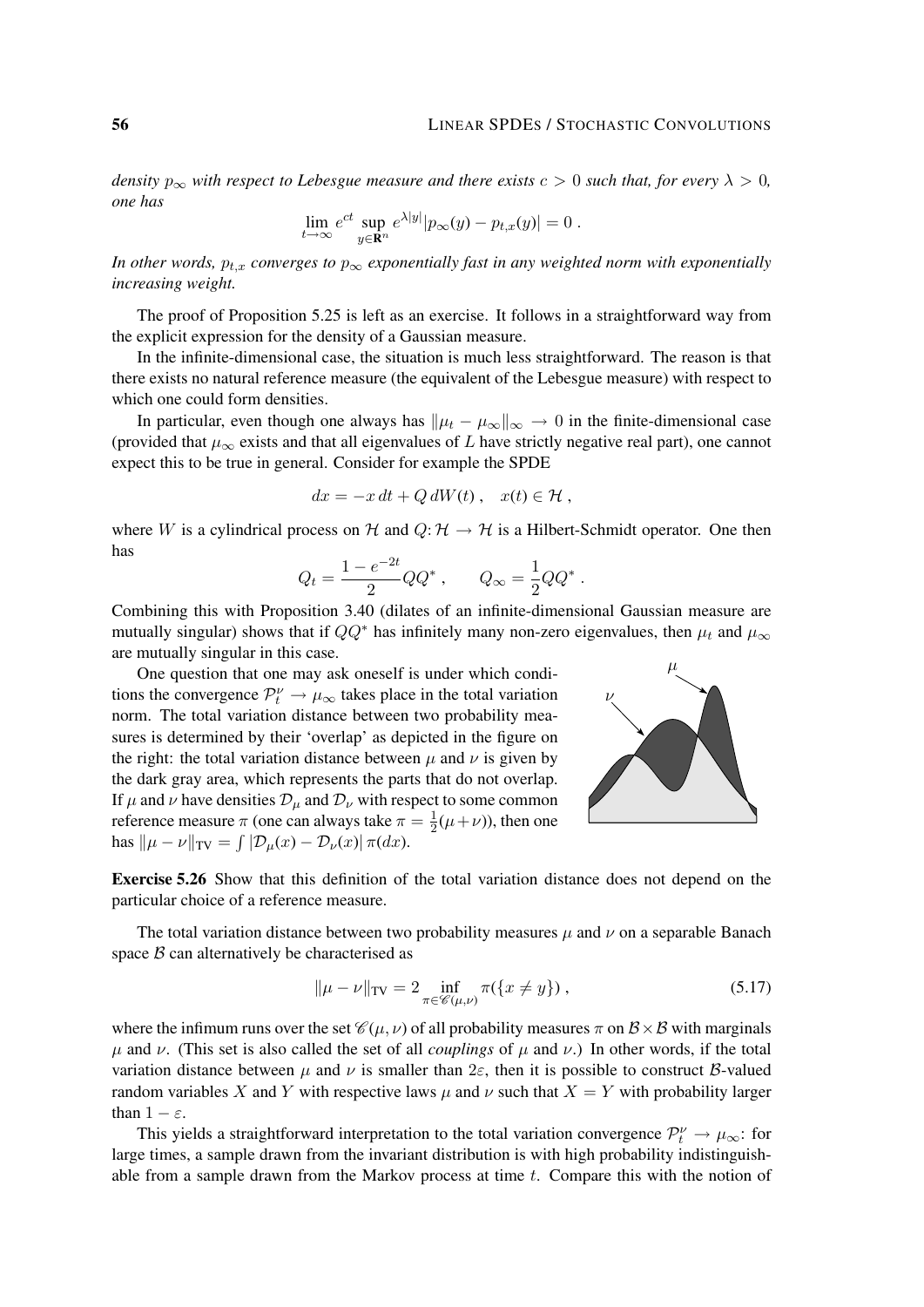weak convergence which relies on the topology of the underlying space and only asserts that the two samples are close with high probability in the sense determined by the topology in question. For example,  $\|\delta_x - \delta_y\|$  is always equal to 2 if  $x \neq y$ , whereas  $\delta_x \to \delta_y$  weakly if  $x \to y$ .

Exercise 5.27 Show that the two definitions of the total variation distance given above are indeed equivalent by constructing a coupling that realises the infimum in (5.17). It is useful for this to consider the measure  $\mu \wedge \nu$  which, in  $\mu$  and  $\nu$  have densities  $\mathcal{D}_{\mu}$  and  $\mathcal{D}_{\nu}$  with respect to some common reference measure  $\pi$ , is given by  $(\mathcal{D}_{\mu}(x) \wedge \mathcal{D}_{\nu}(x))\pi(dx)$ .

An alternative characterisation of the total variation norm is as the dual norm to the supremum norm on the space  $\mathscr{B}_{b}(\mathcal{B})$  of bounded Borel measurable functions on  $\mathcal{B}$ :

$$
\|\mu - \nu\|_{\text{TV}} = \sup \left\{ \int \varphi(x) \mu(dx) - \int \varphi(x) \nu(dx) : \sup_{x \in \mathcal{B}} |\varphi(x)| \leq 1 \right\}.
$$

It turns out that, instead of showing directly that  $\mathcal{P}_t^* \nu \to \mu_\infty$  in the total variation norm, it is somewhat easier to show that one has  $\mathcal{P}_t^* \nu \to \mu_\infty$  in a type of 'weighted total variation norm', which is slightly stronger than the usual total variation norm. Given a weight function  $V : \mathcal{B} \to \mathbb{R}_+$ , we define a weighted supremum norm on measurable functions by

$$
\|\varphi\|_V = \sup_{x \in \mathcal{B}} \frac{|\varphi(x)|}{1 + V(x)},
$$

as well as the dual norm on measures by

$$
\|\mu - \nu\|_{\text{TV}, V} = \sup \left\{ \int \varphi(x) \mu(dx) - \int \varphi(x) \nu(dx) : \|\varphi\|_{V} \le 1 \right\}. \tag{5.18}
$$

Since we assumed that  $V > 0$ , it is obvious that one has the relation  $\|\mu - \nu\|_{TV} \le \|\mu - \nu\|_{TV}$ , so that convergence in the weighted norm immediately implies convergence in the usual total variation norm. By considering the Jordan decomposition of  $\mu - \nu = \rho_+ - \rho_-$ , it is clear that the supremum in (5.18) is attained at functions  $\varphi$  such that  $\varphi(x) = 1 + V(x)$  for  $\rho_{+}$ -almost every x and  $\varphi(x) = -1 - V(x)$  for  $\varphi$ --almost every x. In other words, an alternative expression for the weighted total variation norm is given by

$$
\|\mu - \nu\|_{\text{TV}, V} = \int_{\mathcal{X}} (1 + V(x)) |\mu - \nu|(dx), \qquad (5.19)
$$

just like the total variation norm is given by  $\|\mu - \nu\|_{TV} = |\mu - \nu|(\mathcal{X})$ .

The reason why it turns out to be easier to work in a weighted norm is the following: For a suitable choice of  $V$ , we are going to see that in a large class of examples, one can construct a weight function V and find constants  $c < 1$  and  $T > 0$  such that

$$
\|\mathcal{P}_T^*\mu - \mathcal{P}_T^*\nu\|_{\text{TV},V} \le c\|\mu - \nu\|_{\text{TV},V},\tag{5.20}
$$

for any two probability measures  $\mu$  and  $\nu$ . This implies that the map  $\mathcal{P}_T$  is a contraction on the space of probability measures, which must therefore have exactly one fixed point, yielding both the existence of an invariant measure  $\mu_{\infty}$  and the exponential convergence of  $\mathcal{P}_t^* \nu$  to  $\mu_{\infty}$  for every initial probability measure  $\nu$  which integrates V.

This argument is based on the following abstract result that works for arbitrary Markov semigroups on Polish (that is separable, complete, metric) spaces: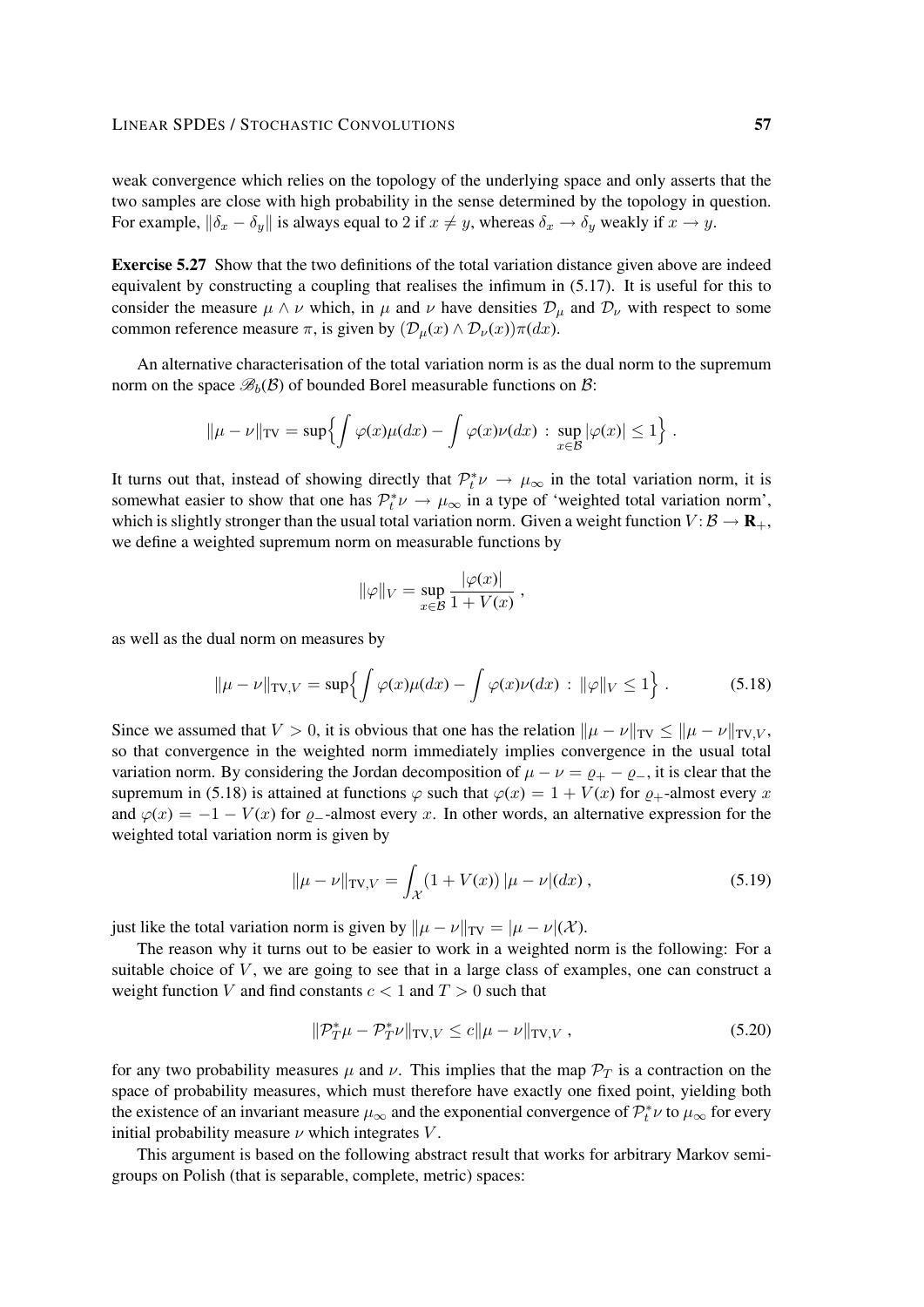**Theorem 5.28 (Harris)** Let  $\mathcal{P}_t$  be a Markov semigroup on a Polish space X such that there exists *a time*  $T_0 > 0$  *and a function*  $V: \mathcal{X} \to \mathbf{R}_+$  *such that:* 

- *The exist constants*  $\gamma < 1$  *and*  $K > 0$  *such that*  $\mathcal{P}_{T_0}V(x) \leq \gamma V(x) + K$  *for every*  $x \in \mathcal{X}$ *.*
- For every  $K' > 0$ , there exists  $\delta > 0$  such that  $\|\mathcal{P}^*_{T_0}\delta_x \mathcal{P}^*_{T_0}\delta_y\|_{TV} \leq 2 \delta$  for every pair  $x, y$  such that  $V(x) + V(y) \leq K'$ .

*Then, there exists*  $T > 0$  *such that* (5.20) *holds for some*  $c < 1$ *.* 

In a nutshell, the argument for the proof of Theorem 5.28 is the following. There are two mechanisms that allow to decrease the weighted total variation distance between two probability measures:

- 2. The mass of the two measures moves into regions where the weight  $V(x)$  becomes smaller.
- 1. The two measures 'spread out' in such a way that there is an increase in the overlap between them.

The two conditions of Theorem 5.28 are tailored such as to combine these two effects in order to obtain an exponential convergence of  $\mathcal{P}_t^* \mu$  to the unique invariant measure for  $\mathcal{P}_t$  as  $t \to \infty$ .

**Remark 5.29** The condition that there exists  $\delta > 0$  such that  $||\mathcal{P}^*_{T_0}\delta_x - \mathcal{P}^*_{T_0}\delta_y||_{TV} \leq 2 - \delta$  for any  $x, y \in A$  is sometimes referred to in the literature as the set A being a *small set*.

Remark 5.30 Traditional proofs of Theorem 5.28 as given for example in [MT93] tend to make use of coupling arguments and estimates of return times of the Markov process described by  $\mathcal{P}_t$  to level sets of V. The basic idea is to make use of  $(5.17)$  to get a bound on the total variation between  $\mathcal{P}_T^*\mu$  and  $\mathcal{P}_T^*\nu$  by constructing an explicit coupling between two instances  $x_t$  and  $y_t$  of a Markov process with transition semigroup  $\{\mathcal{P}_t\}$ . Because of the second assumption in Theorem 5.28, one can construct this coupling in such a way that every time the process  $(x_t, y_t)$  returns to some sufficiently large level set of V, there is a probability  $\delta$  that  $x_{t'} = y_{t'}$  for  $t' \geq t + T_0$ . The first assumption then guarantees that these return times have exponential tails and a renewal-type argument allows to conclude.

Such proofs are quite involved at a technical level and are by consequent not so easy to follow, especially if one wishes to get a spectral gap bound like (5.20) and not "just" an exponential decay bound like

$$
\|\mathcal{P}_T^*\delta_x-\mathcal{P}_T^*\delta_y\|_{\text{TV}}\leq Ce^{-\gamma T},
$$

with a constant  $C$  depending on  $x$  and  $y$ . Furthermore, they require more background in advanced probability theory than what is assumed for the scope of these notes.

The elementary proof given here is taken from [HM08b] and is based on the arguments first exposed in [HM08a]. It has the disadvantage of being less intuitively appealing than proofs based on coupling arguments, but this is more than offset by the advantage of fitting into less than two pages without having to appeal to advanced mathematical concepts. It also has the advantage of being generalisable to situations where level sets of the Lyapunov function are not small sets, see [HMS09].

Before we turn to the proof of Theorem 5.28, we define for every  $\beta > 0$  the distance function

$$
d_{\beta}(x,y) = \begin{cases} 0 & \text{if } x = y \\ 2 + \beta V(x) + \beta V(y) & \text{if } x \neq y. \end{cases}
$$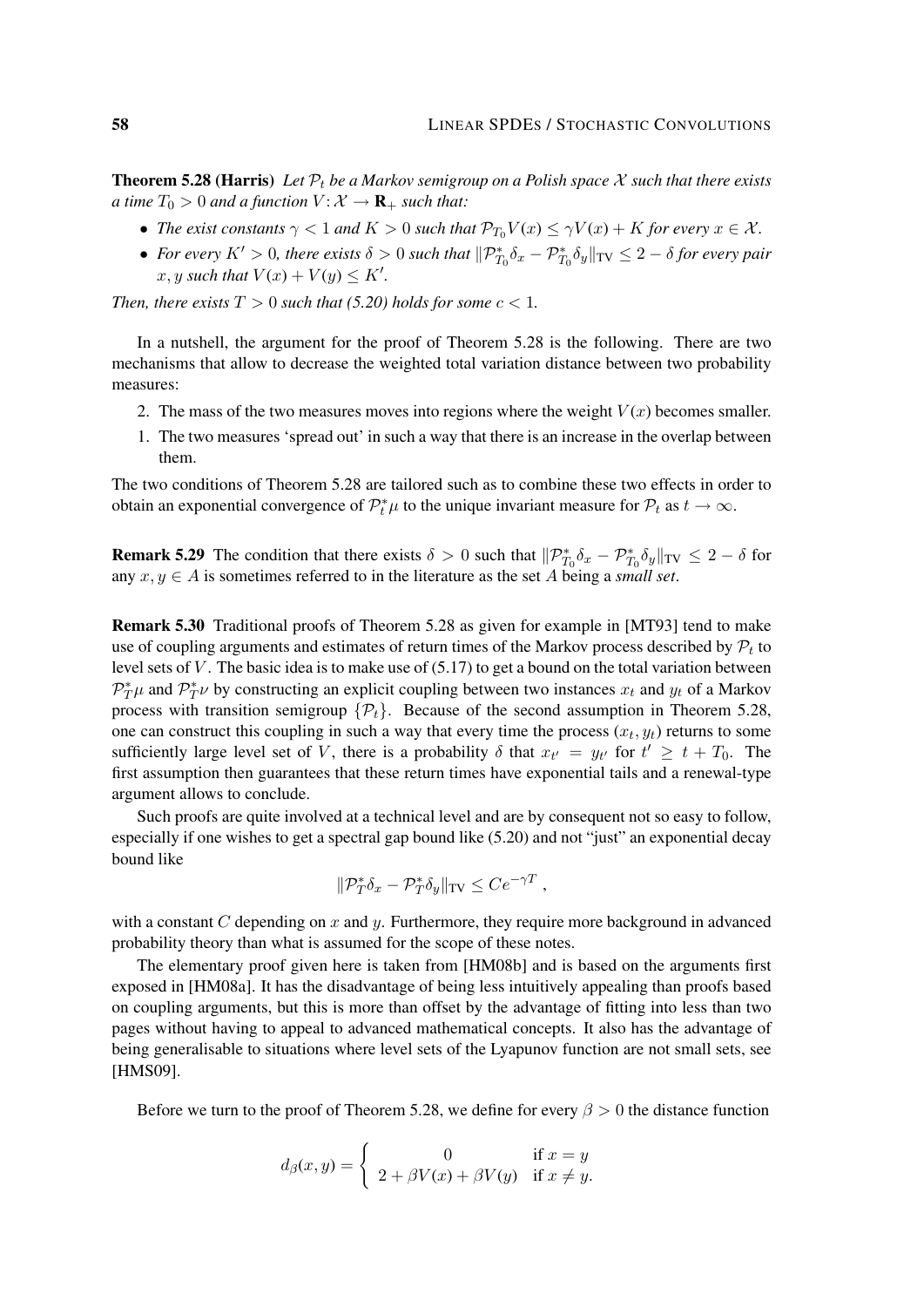One can check that the positivity of V implies that this is indeed a distance function, albeit a rather strange one. We define the corresponding 'Lipschitz' seminorm on functions  $\varphi: \mathcal{X} \to \mathbf{R}$  by

$$
\|\varphi\|_{\mathrm{Lip}_{\beta}} = \sup_{x \neq y} \frac{|\varphi(x) - \varphi(y)|}{d_{\beta}(x, y)}.
$$

We are going to make use of the following lemma:

**Lemma 5.31** *With the above notations, one has*  $\|\varphi\|_{\text{Lip}_\beta} = \inf_{c \in \mathbb{R}} \|\varphi + c\|_{\beta V}$ *.* 

*Proof.* It is obvious that  $\|\varphi\|_{\text{Lip}_\beta} \le \|\varphi + c\|_{\beta V}$  for every  $c \in \mathbf{R}$ . On the other hand, if  $x_0$  is any fixed point in  $X$ , one has

$$
|\varphi(x)| \le |\varphi(x_0)| + ||\varphi||_{\text{Lip}_{\beta}} (2 + \beta V(x) + \beta V(x_0)), \qquad (5.21)
$$

for all  $x \in \mathcal{X}$ . Set now

$$
c = - \sup_{x \in \mathcal{X}} (\varphi(x) - ||\varphi||_{\text{Lip}_{\beta}} (1 + \beta V(x))).
$$

It follows from  $(5.21)$  that c is finite. Furthermore, one has

$$
\varphi(y) + c \leq \varphi(y) - (\varphi(y) - ||\varphi||_{\mathrm{Lip}_{\beta}}(1 + \beta V(y))) = ||\varphi||_{\mathrm{Lip}_{\beta}}(1 + \beta V(y)),
$$

and

$$
\varphi(y) + c = \inf_{x \in \mathcal{X}} (\varphi(y) - \varphi(x) + ||\varphi||_{\text{Lip}_{\beta}} (1 + \beta V(x)))
$$
  
 
$$
\geq \inf_{x \in \mathcal{X}} ||\varphi||_{\text{Lip}_{\beta}} (1 + \beta V(x) - d_{\beta}(x, y)) = -||\varphi||_{\text{Lip}_{\beta}} (1 + \beta V(y)),
$$

which implies that  $\|\varphi + c\|_{\beta V} \le \|\varphi\|_{\text{Lip}_\beta}$ .

*Proof of Theorem 5.28.* During this proof, we use the notation  $P \stackrel{\text{def}}{=} \mathcal{P}_{T_0}$  for simplicity. We are going to show that there exists a choice of  $\beta \in (0, 1)$  such that there is  $\alpha < 1$  satisfying the bound

$$
|\mathcal{P}\varphi(x) - \mathcal{P}\varphi(y)| \le \alpha d_{\beta}(x, y) ||\varphi||_{\text{Lip}_{\beta}} , \qquad (5.22)
$$

uniformly over all measurable functions  $\varphi: \mathcal{X} \to \mathbf{R}$  and all pairs  $x, y \in \mathcal{X}$ . Note that this is equivalent to the bound  $\|\mathcal{P}\varphi\|_{\text{Lip}_\beta} \leq \alpha \|\varphi\|_{\text{Lip}_\beta}$ . Combining this with Lemma 5.31 and (5.19), we obtain that, for  $T = nT_0$ , one has the bound

$$
\|\mathcal{P}_{T}^{*}\mu - \mathcal{P}_{T}^{*}\nu\|_{\text{TV},V} = \inf_{\|\varphi\|_{V} \leq 1} \int_{\mathcal{X}} (\mathcal{P}_{T}\varphi)(x) (\mu - \nu)(dx)
$$
  
\n
$$
= \inf_{\|\varphi\|_{V} \leq 1} \inf_{c \in \mathbf{R}} \int_{\mathcal{X}} ((\mathcal{P}_{T}\varphi)(x) + c) (\mu - \nu)(dx)
$$
  
\n
$$
\leq \inf_{\|\varphi\|_{V} \leq 1} \inf_{c \in \mathbf{R}} \|\mathcal{P}_{T}\varphi + c\|_{V} \int_{\mathcal{X}} (1 + V(x)) |\mu - \nu|(dx)
$$
  
\n
$$
= \inf_{\|\varphi\|_{V} \leq 1} \beta^{-1} \inf_{c \in \mathbf{R}} \|\mathcal{P}_{T}\varphi + c\|_{\beta V} \|\mu - \nu\|_{\text{TV},V}
$$
  
\n
$$
= \beta^{-1} \inf_{\|\varphi\|_{V} \leq 1} \|\mathcal{P}_{T}\varphi\|_{\text{Lip}_{\beta}} \|\mu - \nu\|_{\text{TV},V}
$$
  
\n
$$
\leq \frac{\alpha^{n}}{\beta} \inf_{\|\varphi\|_{V} \leq 1} \|\varphi\|_{\text{Lip}_{\beta}} \|\mu - \nu\|_{\text{TV},V} \leq \frac{\alpha^{n}}{\beta^{2}} \|\mu - \nu\|_{\text{TV},V}.
$$

 $\Box$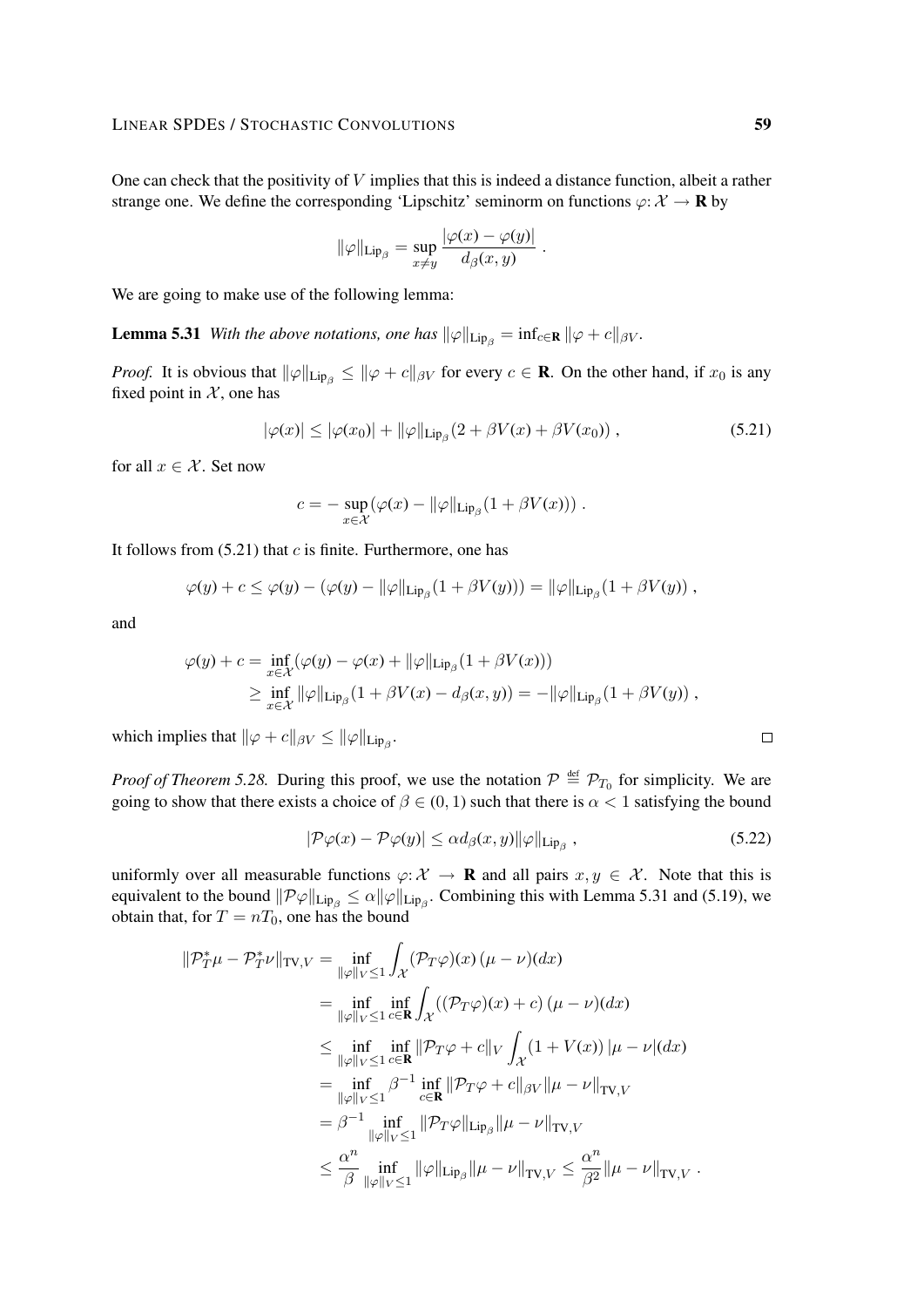Since  $\alpha$  < 1, the result (5.20) then follows at once by choosing n sufficiently large.

Let us turn now to (5.22). If  $x = y$ , there is nothing to prove, so we assume that  $x \neq y$ . Fix an arbitrary non-constant function  $\varphi$  and assume without loss of generality that  $\|\varphi\|_{\text{Lip}_a} = 1$ . It follows from Lemma 5.31 that, by adding a constant to it if necessary, we can assume that  $|\varphi(x) + c| \leq (1 + \beta V(x)).$ 

This immediately implies the bound

$$
|\mathcal{P}\varphi(x) - \mathcal{P}\varphi(y)| \le (2 + \beta \mathcal{P}V(x) + \beta \mathcal{P}V(y))
$$
  

$$
\le 2 + 2\beta K + \beta \gamma V(x) + \beta \gamma V(y) .
$$

Suppose now that x and y are such that  $V(x) + V(y) \ge \frac{2K+2}{1-\gamma}$ . A straightforward calculation shows that in this case, for every  $\beta > 0$  there exists  $\alpha_1 < 1$  such that (5.22) holds. One can choose for example

$$
\alpha_1 = 1 - \frac{1}{2} \frac{\beta}{1 - \gamma + \beta K + \beta}.
$$

Take now a pair x, y such that  $V(x) + V(y) \le \frac{2K+2}{1-\gamma}$ . Note that we can write  $\varphi = \varphi_1 + \varphi_2$ with  $|\varphi_1(x)| \leq 1$  and  $|\varphi_2(x)| \leq \beta V(x)$ . (Set  $\varphi_1(x) = (\varphi(x) \wedge 1) \vee (-1)$ .) It follows from the assumptions on V that there exists some  $\delta > 0$  such that

$$
|\mathcal{P}\varphi(x) - \mathcal{P}\varphi(y)| \leq |\mathcal{P}\varphi_1(x) - \mathcal{P}\varphi_1(y)| + |\mathcal{P}\varphi_2(x) - \mathcal{P}\varphi_2(y)|
$$
  
\n
$$
\leq ||\mathcal{P}^*\delta_x - \mathcal{P}^*\delta_y||_{TV} + \beta(\mathcal{P}V)(x) + \beta(\mathcal{P}V)(y)
$$
  
\n
$$
\leq 2 - \delta + \beta(2K + \gamma V(x) + \gamma V(y)) \leq 2 - \delta + 2\beta K \frac{1 + \gamma}{1 - \gamma}.
$$

 $1-\gamma$ If we now choose  $\beta < \frac{\delta}{4K}$  $\frac{1-\gamma}{1+\gamma}$ , (5.22) holds with  $\alpha = 1 - \frac{1}{2}$  $\frac{1}{2}\delta$  < 1. Combining this estimate with the one obtained previously shows that one can indeed find  $\alpha$  and  $\beta$  such that (5.22) holds for all x and y in  $\mathcal{X}$ , thus concluding the proof of Theorem 5.28.  $\Box$ 

One could argue that this theorem does not guarantee the existence of an invariant measure since the fact that  $\mathcal{P}_{T}^{*}\mu = \mu$  does not guarantee that  $\mathcal{P}_{t}\mu = \mu$  for every t. However, one has:

**Lemma 5.32** If there exists a probability measure such that  $\mathcal{P}_T^*\mu = \mu$  for some fixed time  $T > 0$ , *then there also exists a probability measure*  $\mu_{\infty}$  *such that*  $\mathcal{P}_t^* \mu_{\infty} = \mu_{\infty}$  *for all t* > 0*.* 

*Proof.* Define the measure  $\mu_{\infty}$  by

$$
\mu_{\infty}(A) = \frac{1}{T} \int_0^T \mathcal{P}_t^* \mu(A) dt.
$$

 $\Box$ 

It is then a straightforward exercise to check that it does have the requested property.

We are now able to use this theorem to obtain the following result on the convergence of the solutions to (5.1) to an invariant measure in the total variation topology:

Theorem 5.33 *Assume that (5.1) has a solution in some Hilbert space* H *and that there exists a time* T such that  $||S(T)|| < 1$  and such that  $S(T)$  maps H into the image of  $Q_T^{1/2}$  $T^{1/2}$ . Then (5.1) *admits a unique invariant measure*  $\mu_{\infty}$  *and there exists*  $\gamma > 0$  *such that* 

$$
\|\mathcal{P}_t^*\nu - \mu_\infty\|_{\text{TV}} \le C(\nu)e^{-\gamma t},
$$

*for every probability measure* ν *on* H *with finite second moment.*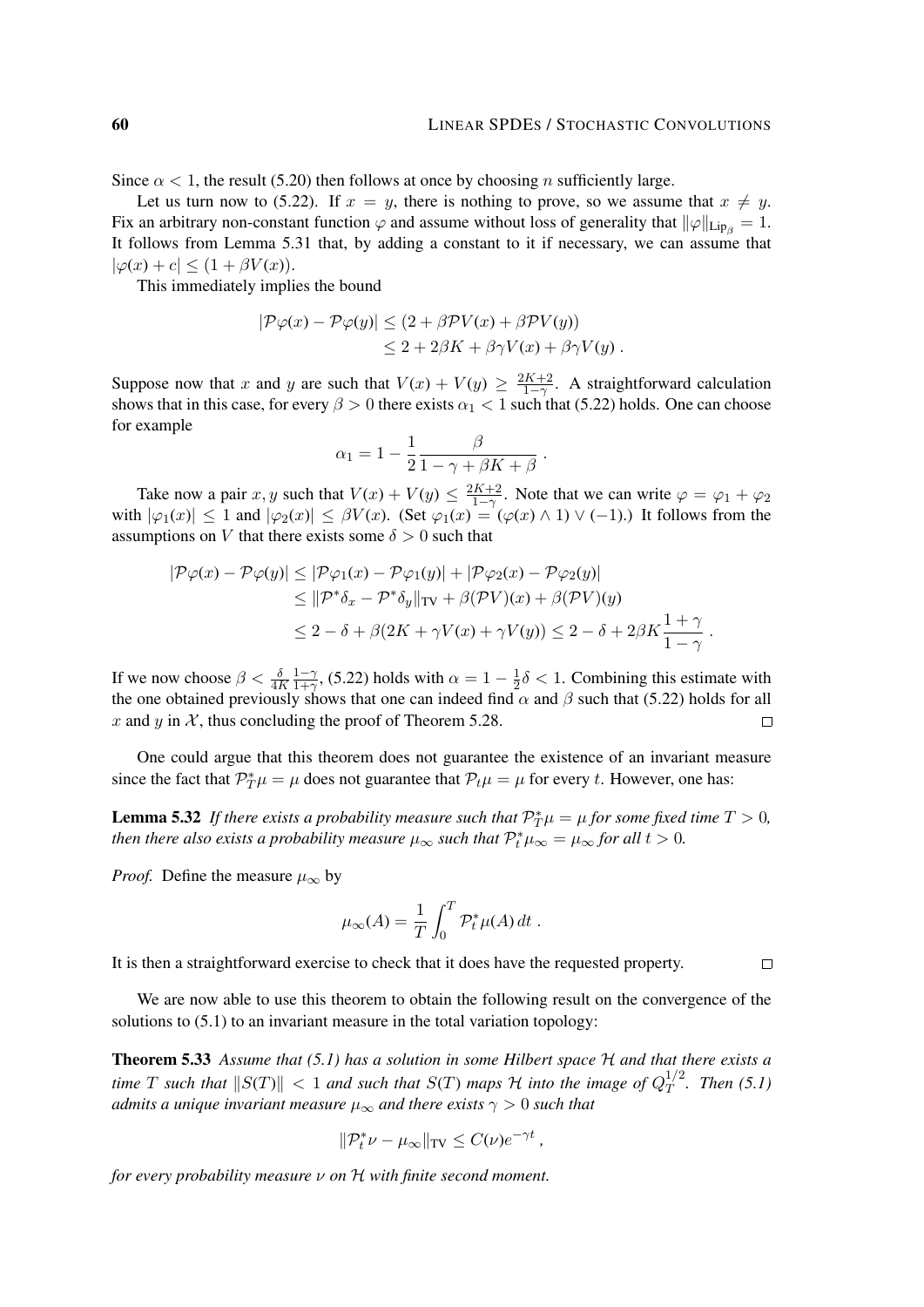#### LINEAR SPDES / STOCHASTIC CONVOLUTIONS 61

*Proof.* Let  $V(x) = ||x||$  and denote by  $\mu_t$  the centred Gaussian measure with covariance  $Q_t$ . We then have

$$
\mathcal{P}_t V(x) \leq ||S(t)x|| + \int_{\mathcal{H}} ||x|| \mu_t(dx) ,
$$

which shows that the first assumption of Theorem 5.28 is satisfied. A simple variation of Exercise 3.34 (use the decomposition  $\mathcal{H} = \tilde{\mathcal{H}} \oplus \ker K$ ) shows that the Cameron-Martin space of  $\mu_T$  is given by Im  $Q_T^{1/2}$  $T^{1/2}$  endowed with the norm

$$
||h||_T = \inf\{||x|| : h = Q_T^{1/2}x\}.
$$

Since we assumed that  $S(T)$  maps H into the image of  $Q_T^{1/2}$  $T^{1/2}$ , it follows from the closed graph theorem that there exists a constant C such that  $||S(T)x||_T \leq C||x||$  for every  $x \in \mathcal{H}$ . It follows from the Cameron-Martin formula that the total variation distance between  $\mathcal{P}_T^*\delta_x$  and  $\mathcal{P}_T^*\delta_y$  is equal to the total variation distance between  $\mathcal{N}(0, 1)$  and  $\mathcal{N}(\Vert S(T)x - S(T)y \Vert_T, 1)$ , so that the second assumption of Theorem 5.28 is also satisfied.

Both the existence of  $\mu_{\infty}$  and the exponential convergence of  $\mathcal{P}_t^* \nu$  towards it is then a consequence of Banach's fixed point theorem in the dual to the space of measurable functions with  $\|\varphi\|_V < \infty.$  $\Box$ 

Remark 5.34 The proof of Theorem 5.33 shows that if its assumptions are satisfied, then the map  $x \mapsto \mathcal{P}_t^* \delta_x$  is continuous in the total variation distance for  $t \geq T$ .

**Remark 5.35** Since Im  $S(t)$  decreases with t and Im  $Q_t^{1/2}$  $t_t^{1/2}$  increases with t, it follows that if Im  $S(t)$   $\subset$  Im  $Q_t^{1/2}$  $t<sub>t</sub><sup>1/2</sup>$  for some t, then this also holds for any subsequent time. This is consistent with the fact that Markov operators are contraction operators in the supremum norm, so that if  $x \mapsto \mathcal{P}_t^* \delta_x$  is continuous in the total variation distance for some t, the same must be true for all subsequent times.

While Theorem 5.33 is very general, it is sometimes not straightforward at all to verify its assumptions for arbitrary linear SPDEs. In particular, it might be complicated *a priori* to determine the image of  $Q_t^{1/2}$  $t^{1/2}$ . The task of identifying this subspace can be made easier by the following result:

**Proposition 5.36** The image of  $Q_t^{1/2}$  $t^{1/2}$  is equal to the image of the map  $A_t$  given by

$$
A_t: L^2([0, t], \mathcal{K}) \to \mathcal{H}, \qquad A_t: h \mapsto \int_0^t S(s)Qh(s) ds.
$$

*Proof.* Since  $Q_t = A_t A_t^*$ , we can use polar decomposition [RS80, Thm VI.10] to find an isometry  $J_t$  of (ker  $A_t$ )<sup> $\perp \subset H$ </sup> (which extends to H by setting  $J_t x = 0$  for  $x \in \text{ker } A_t$ ) such that  $Q_t^{1/2} =$  $A_t J_t$ .

Alternatively, one can show that, in the situation of Theorem 3.44, the Cameron-Martin space of  $\tilde{\mu} = A^*\mu$  is given by the image under A of the Cameron-Martin space of  $\mu$ . This follows from Proposition 3.31 since, as a consequence of the definition of the push-forward of a measure, the composition with A yields an isometry between  $L^2(\mathcal{B}, \mu)$  and  $L^2(\mathcal{B}, \tilde{\mu})$ .  $\Box$ 

One case where it is straightforward to check whether  $S(t)$  maps  $H$  into the image of  $Q_t^{1/2}$  $t^{1/2}$  is the following: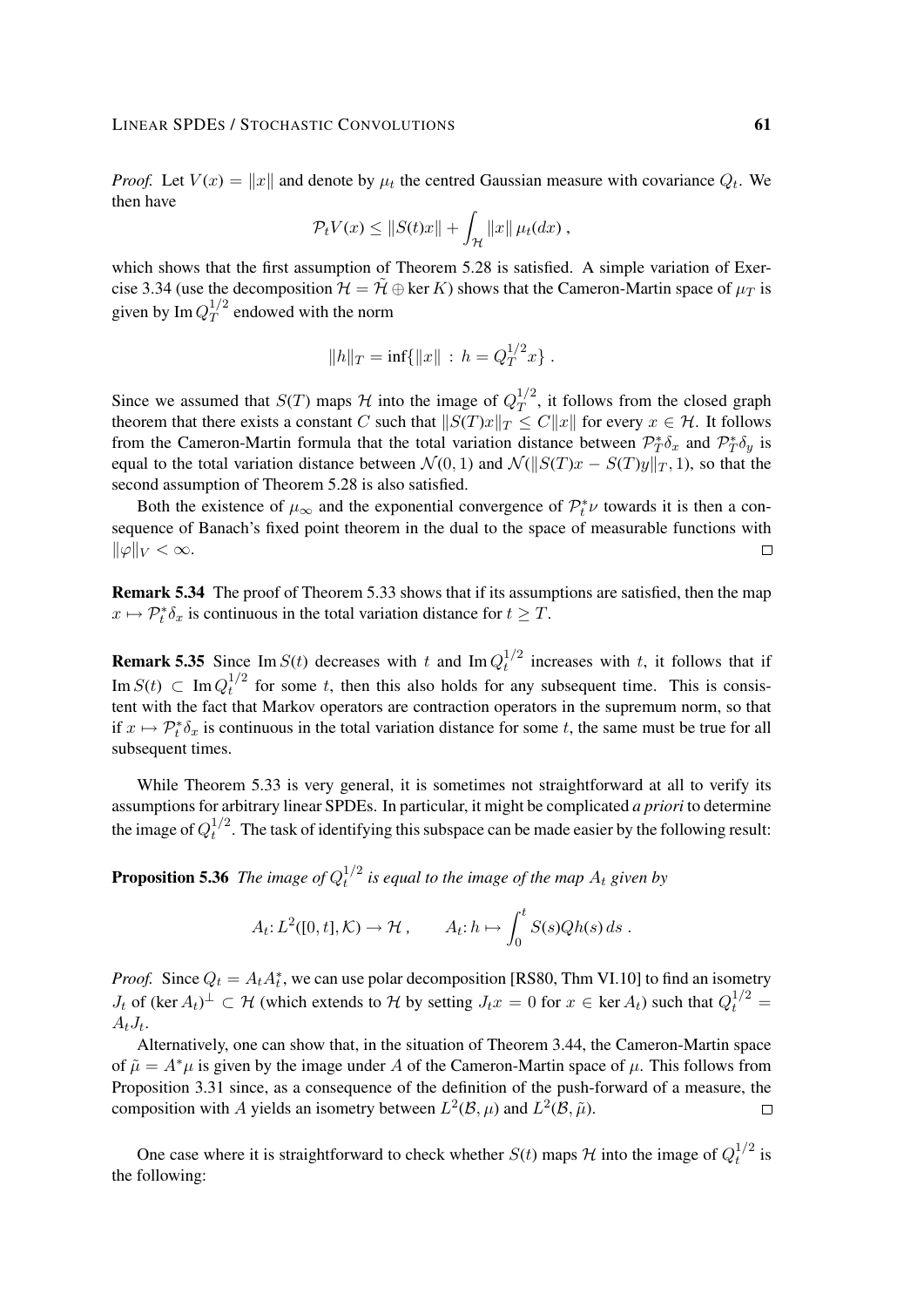**Example 5.37** Consider the case where  $K = H$ , L is selfadjoint, and there exists a function  $f: \mathbf{R} \to \mathbf{R}_+$  such that  $Q = f(L)$ . (This identity should be interpreted in the sense of the functional calculus already mentioned in Theorem 4.18.)

If we assume furthermore that  $f(\lambda) > 0$  for every  $\lambda \in \mathbf{R}$ , then the existence of an invariant measure is equivalent to the existence of a constant  $c > 0$  such that  $\langle x, Lx \rangle \le -c||x||^2$  for every  $x \in \mathcal{H}$ . Using functional calculus, we see that the operator  $Q_T$  is then given by

$$
Q_T = \frac{f^2(L)}{2L}(1 - e^{-2LT}) ,
$$

and, for every  $T > 0$ , the Cameron-Martin norm for  $\mu_T$  is equivalent to the norm

$$
||x||_f = \Big\|\frac{\sqrt{L}}{f(L)}x\Big\|.
$$

In order to obtain convergence  $\mathcal{P}_t^* \nu \to \mu_\infty$  in the total variation topology, it is therefore sufficient that there exist constants  $c, C > 0$  such that  $f(\lambda) \ge Ce^{-c\lambda}$  for  $\lambda \ge 0$ .

This shows that one cannot expect convergence in the total variation topology to take place under similarly weak conditions as in Proposition 5.23. In particular, convergence in the total variation topology requires some non-degeneracy of the driving noise which was not the case for weak convergence.

**Exercise 5.38** Consider again the case  $K = H$  and L selfadjoint with  $\langle x, Lx \rangle \le -c||x||^2$  for some  $c > 0$ . Assume furthermore that Q is selfadjoint and that Q and L commute, so that there exists a space  $L^2(\mathcal{M}, \mu)$  isometric to H and such that both Q and L can be realised as multiplication operators (say  $f$  and  $g$  respectively) on that space. Show that:

- In order for there to exist solutions in H, the set  $A_Q \stackrel{\text{def}}{=} \{ \lambda \in \mathcal{M} : f(\lambda) \neq 0 \}$  must be 'essentially countable' in the sense that it can be written as the union of a countable set and a set of  $\mu$ -measure 0.
- If there exists  $T > 0$  such that Im  $S(T) \subset \text{Im } Q_T^{1/2}$  $T^{1/2}$ , then  $\mu$  is purely atomic and there exists some possibly different time  $t > 0$  such that  $S(t)$  is trace class.

Exercise 5.37 suggests that there are many cases where, if  $S(t)$  maps H to Im  $Q_t^{1/2}$  $t^{1/2}$  for some  $t > 0$ , then it does so for all  $t > 0$ . It also shows that, in the case where L and Q are selfadjoint and commute, Q must have an orthnormal basis of eigenvectors with all eigenvalues non-zero. Both statements are certainly not true in general. We see from the following example that there can be infinite-dimensional situations where  $S(t)$  maps  $H$  to Im  $Q_t^{1/2}$  $t^{1/2}$  even though Q is of rank one!

**Example 5.39** Consider the space  $\mathcal{H} = \mathbf{R} \oplus L^2([0,1], \mathbf{R})$  and denote elements of  $\mathcal{H}$  by  $(a, u)$  with  $a \in \mathbf{R}$ . Consider the semigroup S on H given by

$$
S(T)(a, u) = (a, \tilde{u}), \quad \tilde{u}(x) = \begin{cases} a & \text{for } x \le t \\ u(x - t) & \text{for } x > t. \end{cases}
$$

It is easy to check that S is indeed a strongly continuous semigroup on  $H$  and we denote its generator by  $(0, \partial_x)$ . We drive this equation by adding noise only on the first component of H. In other words, we set  $K = \mathbf{R}$  and  $Q_1 = (1, 0)$  so that, formally, we are considering the equation

$$
da = dW(t) , \qquad du = \partial_x u \, dt .
$$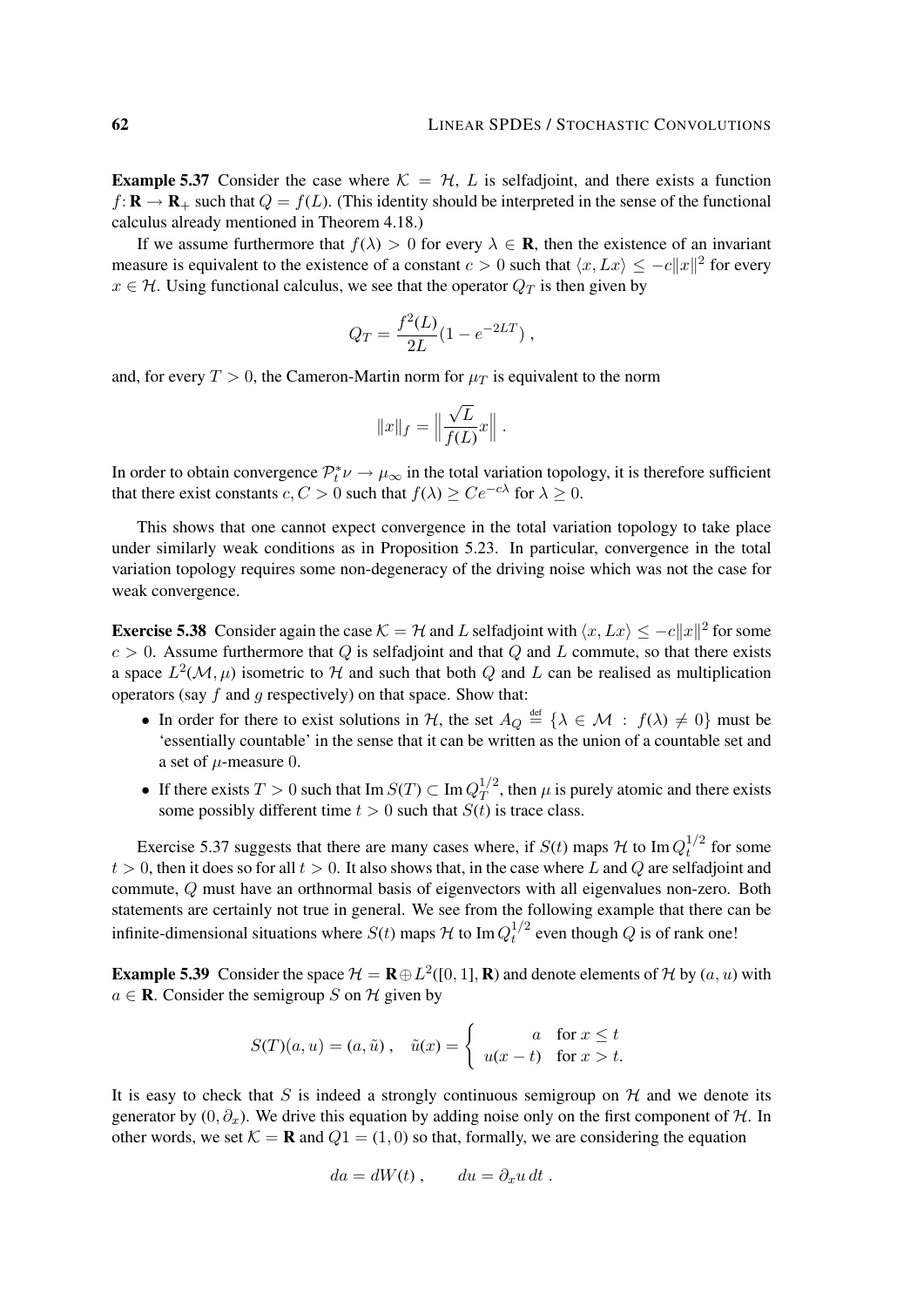Even though, at a formal level, the equations for  $a$  and  $u$  look decoupled, they are actually coupled via the domain of the generator of S. In order to check whether  $S(t)$  maps H into  $\mathcal{H}_t \stackrel{\text{def}}{=} \text{Im } Q_t^{1/2}$  $t^{1/2}$ , we make use of Proposition 5.36. This shows that  $\mathcal{H}_t$  consists of elements of the form

$$
\int_0^t h(s) \chi_s ds ,
$$

where  $h \in L^2([0, t])$  and  $\chi_s$  is the image of  $(1, 0)$  under  $S(s)$ , which is given by  $(1, \mathbf{1}_{[0, s \wedge 1]})$ . On the other hand, the image of  $S(t)$  consists of all elements  $(a, u)$  such that  $u(x) = a$  for  $x \le t$ . Since one has  $\chi_s(x) = 0$  for  $x > s$ , it is obvious that Im  $S(t) \not\subset H_t$  for  $t < 1$ .

On the other hand, for  $t > 1$ , given any  $a > 0$ , we can find a function  $h \in L^2([0, t])$  such that  $h(x) = 0$  for  $x \le 1$  and  $\int_0^t h(x) dx = a$ . Since, for  $s \ge 1$ , one has  $\chi_s(x) = 1$  for every  $x \in [0, 1]$ , it follows that one does have Im  $S(t) \subset \mathcal{H}_t$  for  $t < 1$ .

# 6 Semilinear SPDEs

Now that we have a good working knowledge of the behaviour of solutions to linear stochastic PDEs, we are prepared to turn to nonlinear SPDEs. In these notes, we will restrict ourselves to the study of *semilinear* SPDEs with *additive* noise.

In this context, a *semilinear* SPDE is one such that the nonlinearity can be treated as a perturbation of the linear part of the equation. The word *additive* for the noise refers to the fact that, as in (5.1), we will only consider noises described by a fixed operator  $Q: K \to B$ , rather than by an operator-valued function of the solution. We will therefore consider equations of the type

$$
dx = Lx dt + F(x) dt + Q dW(t), \quad x(0) = x_0 \in \mathcal{B}, \tag{6.1}
$$

where L is the generator of a strongly continuous semigroup S on a separable Banach space  $\mathcal{B}$ , W is a cylindrical Wiener process on some separable Hilbert space K, and  $Q: K \to B$  is bounded. Furthermore, F is a measurable function from some linear subspace  $\mathcal{D}(F) \subset \mathcal{B}$  into  $\mathcal{B}$ . We will say that a process  $t \mapsto x(t) \in \mathcal{D}(F)$  is a *mild solution* to (6.1) if the identity

$$
x(t) = S(t)x_0 + \int_0^t S(t-s)F(x(s))\,ds + \int_0^t S(t-s)Q\,dW(s)\,.
$$
\n(6.2)

holds almost surely for every  $t > 0$ .

# 6.1 Local solutions

Throughout this section, we will make the standing assumption that the linearisation to (6.1) (that is the corresponding equation with  $F = 0$ ) does have a continuous solution with values in  $\mathcal{B}$ . In order to simplify notations, we are going to write

$$
W_L(t) \stackrel{\text{def}}{=} \int_0^t S(t-s)Q dW(s) ,
$$

In the nonlinear case, there are situations where solutions explode after a finite (but possibly random) time interval. In order to be able to account for such a situation, we introduce the notion of a local solution. Recall first that, given a cylindrical Wiener process W defined on some probability space  $(\Omega, \mathbf{P})$ , we can associate to it the natural filtration  $\{\mathscr{F}_t\}_{t>0}$  generated by the increments of W. In other words, for every  $t > 0$ ,  $\mathscr{F}_t$  is the smallest  $\sigma$ -algebra such that the random variables  $W(s) - W(r)$  for  $s, r \le t$  are all  $\mathscr{F}_t$ -measurable.

In this context, a *stopping time* is a positive random variable  $\tau$  such that the event  $\{\tau \leq T\}$  is  $\mathscr{F}_T$ -measurable for every  $T \geq 0$ . With this definition at hand, we have: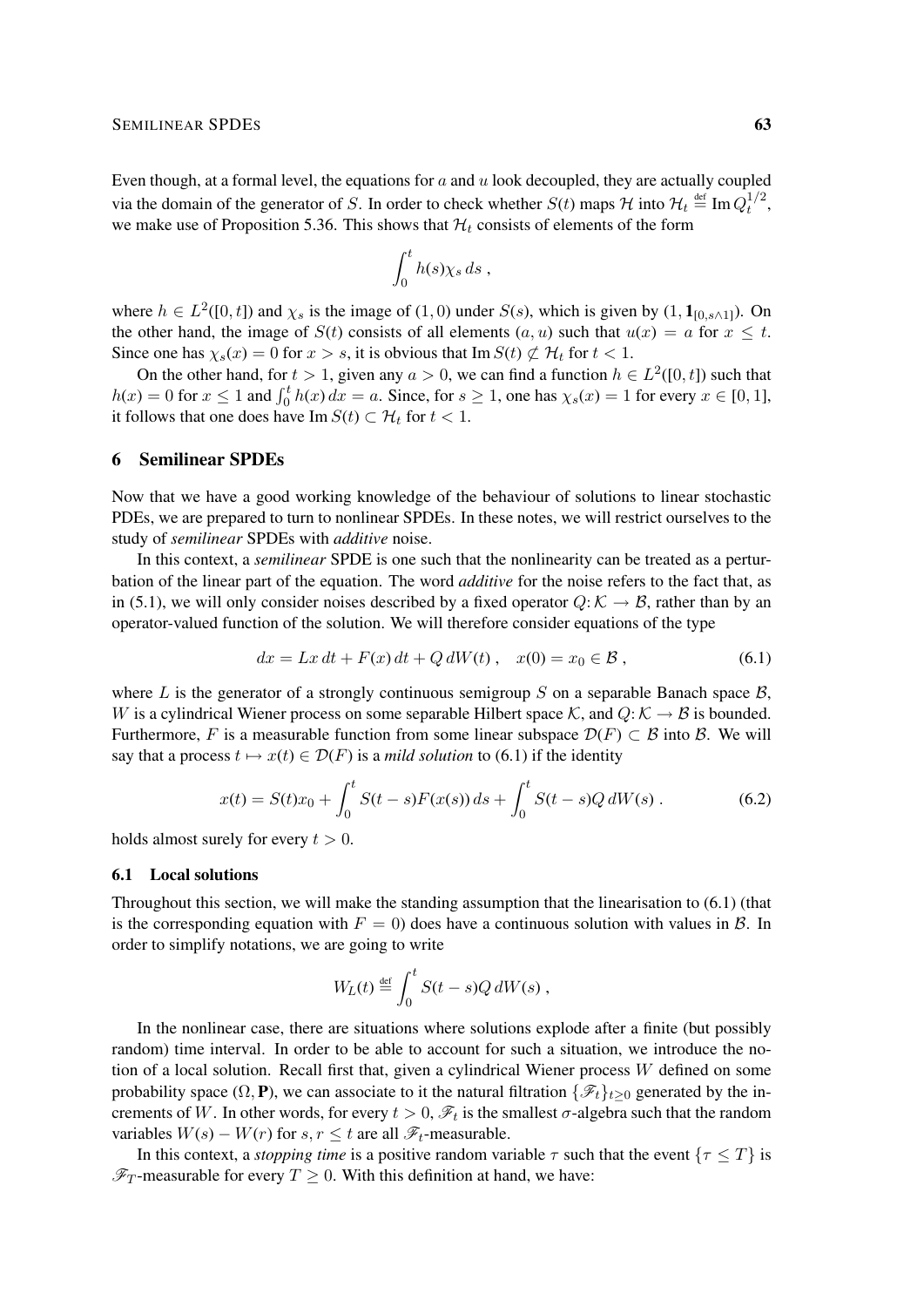**Definition 6.1** A *local mild solution* to (6.1) is a  $\mathcal{D}(F)$ -valued stochastic process x together with a stopping time  $\tau$  such that  $\tau > 0$  almost surely and such that the identity

$$
x(t) = S(t)x_0 + \int_0^t S(t-s)F(x(s))\,ds + W_L(t) \,,\tag{6.3}
$$

holds almost surely for every stopping time t such that  $t < \tau$  almost surely.

**Remark 6.2** In some situations, it might be of advantage to allow F to be a map from  $\mathcal{D}(F)$  to  $\mathcal{B}'$ for some superspace B' such that  $\mathcal{B} \subset \mathcal{B}'$  densely and such that  $S(t)$  extends to a continuous linear map from  $\mathcal{B}'$  to  $\mathcal{B}$ . The prime example of such a space  $\mathcal{B}'$  is an interpolation space with negative index in the case where the semigroup  $S$  is analytic. The definition of a mild solution carries over to this situation without any change.

A local mild solution  $(x, \tau)$  is called *maximal* if, for every mild solution  $(\tilde{x}, \tilde{\tau})$ , one has  $\tilde{\tau} \leq \tau$ almost surely.

**Exercise 6.3** Show that mild solutions to  $(6.1)$  coincide with mild solutions to  $(6.1)$  with L replaced by  $\tilde{L} = L - c$  and F replaced by  $\tilde{F} = F + c$  for any constant  $c \in \mathbb{R}$ .

Our first result on the existence and uniqueness of mild solutions to nonlinear SPDEs makes the strong assumption that the nonlinearity F is defined on the whole space  $\beta$  and that it is locally Lipschitz there:

Theorem 6.4 *Consider (6.1) on a Banach space* B *and assume that* W<sup>L</sup> *is a continuous* B*-valued process. Assume furthermore that*  $F: \mathcal{B} \to \mathcal{B}$  *is such that it restriction to every bounded set is Lipschitz continuous. Then, there exists a unique maximal mild solution*  $(x, \tau)$  *to* (6.1). Furthermore, *this solution has continuous sample paths and one has*  $\lim_{t\uparrow\tau} ||x(t)|| = \infty$  *almost surely on the set*  $\{\tau < \infty\}.$ 

*If F* is globally Lipschitz continuous, then  $\tau = \infty$  almost surely.

*Proof.* Given any realisation  $W_L \in C(\mathbf{R}_+, \mathcal{B})$  of the stochastic convolution, we are going to show that there exists a time  $\tau > 0$  depending only on  $W_L$  up to time  $\tau$  and a unique continuous function  $x:[0,\tau) \to \mathcal{B}$  such that (6.3) holds for every  $t < \tau$ . Furthermore, the construction will be such that either  $\tau = \infty$ , or one has  $\lim_{t \uparrow \tau} ||x(t)|| = \infty$ , thus showing that  $(x, \tau)$  is maximal.

The proof relies on the Banach fixed point theorem. Given a terminal time  $T > 0$  and a continuous function  $g: \mathbf{R}_{+} \to \mathcal{B}$ , we define the map  $M_{g,T}: \mathcal{C}([0,T], \mathcal{B}) \to \mathcal{C}([0,T], \mathcal{B})$  by

$$
(M_{g,T}u)(t) = \int_0^t S(t-s)F(u(s))\,ds + g(t) \,.
$$

The proof then works in almost exactly the same way as the usual proof of uniqueness of a maximal solution for ordinary differential equations with Lipschitz coefficients. Note that we can assume without loss of generality that the semigroup  $S$  is bounded, since we can always subtract a constant to L and add it back to F. Using the fact that  $||S(t)|| \leq M$  for some constant M, one has for any  $T > 0$  the bound

$$
\sup_{t \in [0,T]} \|M_{g,T}u(t) - M_{g,T}v(t)\| \le MT \sup_{t \in [0,T]} \|F(u(t)) - F(v(t))\|.
$$
 (6.4)

Furthermore, one has

$$
\sup_{t \in [0,T]} \|M_{g,T}u(t) - g(t)\| \le MT \sup_{t \in [0,T]} \|F(u(t))\|.
$$
\n(6.5)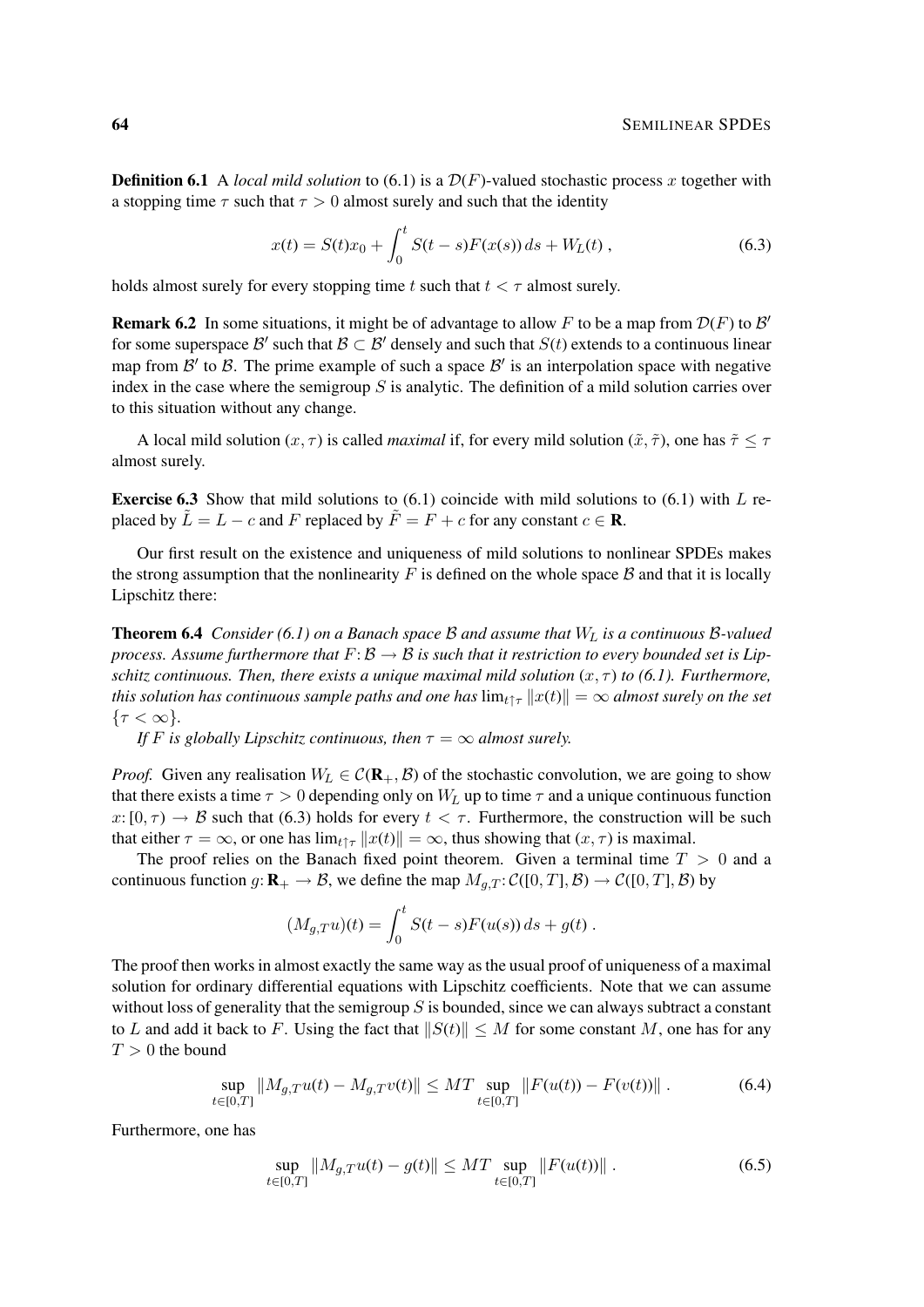Fix now an arbitrary constant  $R > 0$ . Since F is locally Lipschitz, it follows from (6.4) and (6.5) that there exists a maximal  $T > 0$  such that  $M_{q,T}$  maps the ball of radius R around g in  $\mathcal{C}([0,T], \mathcal{B})$  into itself and is a contraction with contraction constant  $\frac{1}{2}$  there. This shows that  $M_{g,T}$  has a unique fixed point for T small enough and the choice of T was obviously performed by using knowledge of g only up to time T. Setting  $g(t) = S(t)x_0 + W_L(t)$ , the pair  $(x, T)$ , where T is as just constructed and x is the unique fixed point of  $M_{q,T}$  thus yields a local mild solution to  $(6.1).$ 

In order to construct the maximal solution, we iterate this construction in the same way as in the finite-dimensional case. Uniqueness and continuity in time also follows as in the finitedimensional case. In the case where  $F$  is globally Lipschitz continuous, denote its Lipschitz constant by K. We then see from (6.4) that  $M_{q,T}$  is a contraction on the whole space for T <  $1/(KM)$ , so that the choice of T can be made independently of the initial condition, thus showing that the solution exists for all times.  $\Box$ 

While this setting is very straightforward and did not make use of any PDE theory, it nevertheless allows to construct solutions for an important class of examples, since every composition operator of the form  $(N(u))(\xi) = (f \circ u)(\xi)$  is locally Lipschitz on  $C(K, \mathbf{R}^d)$  (for K a compact subset of  $\mathbf{R}^n$ , say), provided that  $f: \mathbf{R}^d \to \mathbf{R}^d$  is locally Lipschitz continuous.

A much larger class of examples can be found if we restrict the regularity properties of  $F$ , but assume that L generates an analytic semigroup:

**Theorem 6.5** Let L generate an analytic semigroup on B (denote by  $\mathcal{B}_{\alpha}$ ,  $\alpha \in \mathbb{R}$  the corresponding *interpolation spaces) and assume that* Q *is such that the stochastic convolution* W<sup>L</sup> *has almost surely continuous sample paths in*  $B_{\alpha}$  *for some*  $\alpha \geq 0$ *. Assume furthermore that there exists*  $\gamma \geq 0$ *and*  $\delta \in [0, 1)$  *such that, for every*  $\beta \in [0, \gamma]$ *, the map F extends to a locally Lipschitz continuous map from*  $\mathcal{B}_{\beta}$  *to*  $\mathcal{B}_{\beta-\delta}$  *that grows at most polynomially.* 

*Then,* (6.1) has a unique maximal mild solution  $(x, \tau)$  with x taking values in  $\mathcal{B}_{\beta}$  for every  $\beta < \beta_{\star} \stackrel{\text{def}}{=} \alpha \wedge (\gamma + 1 - \delta).$ 

*Proof.* In order to show that (6.1) has a unique mild solution, we proceed in a way similar to the proof of Theorem 6.4 and we make use of Exercise 4.38 to bound  $||S(t - s)F(u(s))||$  in terms of  $||F(u(s))||_{-\delta}$ . This yields instead of (6.4) the bound

$$
\sup_{t \in [0,T]} \|M_{g,T}u(t) - M_{g,T}v(t)\| \le MT^{1-\delta} \sup_{t \in [0,T]} \|F(u(t)) - F(v(t))\|,
$$
\n(6.6)

and similarly for (6.5), thus showing that (6.1) has a unique B-valued maximal mild solution  $(x, \tau)$ . In order to show that  $x(t)$  actually belongs to  $\mathcal{B}_{\beta}$  for  $t < \tau$  and  $\beta \leq \alpha \wedge \gamma$ , we make use of a 'bootstrapping' argument, which is essentially an induction on  $\beta$ .

For notational convenience, we introduce the family of processes  $W_L^a(t) = \int_{at}^t S(t - t) dt$  $r)Q dW(r)$ , where  $a \in [0, 1)$  is a parameter. Note that one has the identity

$$
W_L^a(t) = W_L(t) - S((1 - a)t)W_L(at)
$$

so that if  $W_L$  is continuous with values in  $B_\alpha$ , then the same is true for  $W_L^a$ .

We are actually going to show the following stronger statement. Fix an arbitrary time  $T > 0$ . Then, for every  $\beta \in [0, \beta_{\star})$  there exist exponents  $p_{\beta} \geq 1$ ,  $q_{\beta} \geq 0$ , and constants  $a \in (0, 1)$ ,  $C > 0$ such that the bound

$$
||x_t||_{\beta} \le Ct^{-q_{\beta}} \Big( 1 + \sup_{s \in [at, t]} ||x_s|| + \sup_{0 \le s \le t} ||W_L^a(s)||_{\beta} \Big)^{p_{\beta}}, \tag{6.7}
$$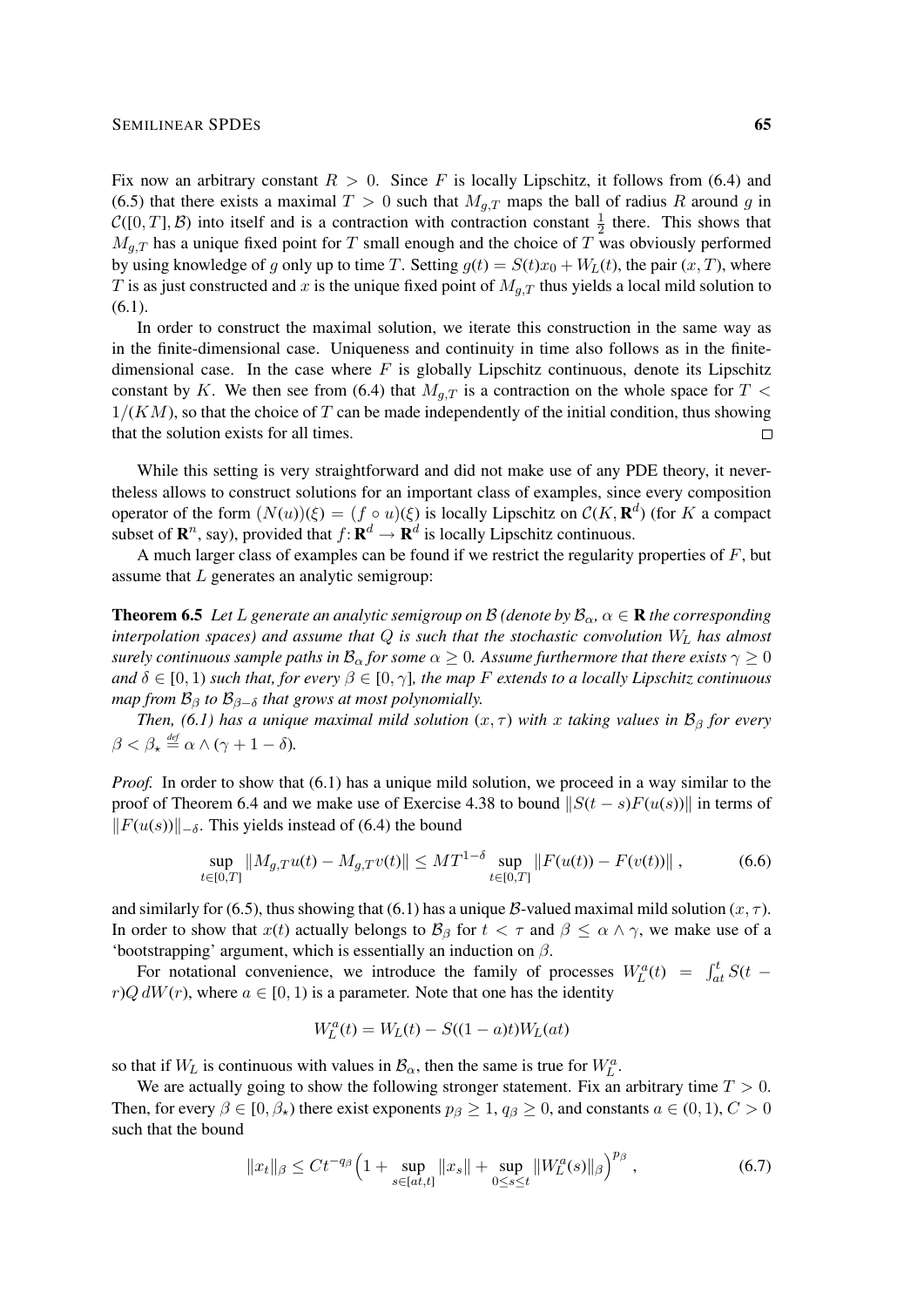holds almost surely for all  $t \in (0, T]$ .

The bound (6.7) is obviously true for  $\beta = 0$  with  $p_\beta = 1$  and  $q_\beta = 0$ . Assume now that, for some  $\beta = \beta_0 \in [0, \gamma]$ , the bound (6.7) holds. We will then argue that, for any  $\varepsilon \in (0, 1 - \delta)$ , the statement (6.7) also holds for  $\beta = \beta_0 + \varepsilon$  (and therefore also for all intermediate values), provided that we adjust the constants appearing in the expression. Since it is possible to go from  $\beta = 0$  to any value of  $\beta < \gamma + 1 - \delta$  in a finite number of such steps, the claim then follows at once.

From the definition of a mild solution, we have the identity

$$
x_t = S((1-a)t)x_{at} + \int_{at}^t S(t-s)F(x(s)) ds + W_L^a(t).
$$

Since  $\beta \leq \gamma$ , it follows from our polynomial growth assumption on F that there exists  $n > 0$  such that, for  $t \in (0, T]$ ,

$$
||x_t||_{\beta+\varepsilon} \le Ct^{-\varepsilon} ||x_{at}||_{\beta} + ||W_L^a(t)||_{\beta+\varepsilon} + C \int_{at}^t (t-s)^{-(\varepsilon+\delta)} (1+||x_s||_{\beta})^n ds
$$
  
\n
$$
\le C(t^{-\varepsilon} + t^{1-\varepsilon-\delta}) \sup_{\substack{at \le s \le t}} (1+||x_s||_{\beta}^n) + ||W_L^a(t)||_{\beta+\varepsilon}
$$
  
\n
$$
\le Ct^{-\varepsilon} \sup_{\substack{at \le s \le t}} (1+||x_s||_{\beta}^n) + ||W_L^a(t)||_{\beta+\varepsilon}.
$$

Here, the constant C depends on everything but t and  $x_0$ . Using the induction hypothesis, this yields the bound

$$
||x_t||_{\beta+\varepsilon} \le Ct^{-\varepsilon-nq_\beta}(1+\sup_{s\in[a^2t,t]}||x_s||+\sup_{0\le s\le t}||W_L^a(s)||_\beta)^{np_\beta}+||W_L^a(t)||_{\beta+\varepsilon},
$$

thus showing that (6.7) does indeed hold for  $\beta = \beta_0 + \varepsilon$ , provided that we replace a by  $a^2$  and set  $p_{\beta+\varepsilon} = np_{\beta}$  and  $q_{\beta+\varepsilon} = \varepsilon + nq_{\beta}$ . This concludes the proof of Theorem 6.5.  $\Box$ 

#### 6.2 Interpolation inequalities and Sobolev embeddings

The kind of bootstrapping arguments used in the proof of Theorem 6.5 above are extremely useful to obtain regularity properties of the solutions to semilinear parabolic stochastic PDEs. However, they rely on obtaining bounds on the regularity of  $F$  from one interpolation space into another. In many important situations, the interpolation spaces turn out to be given by fractional Sobolev spaces. For the purpose of these notes, we are going to restrict ourselves to the analytically easier situation where the space variable of the stochastic PDE under consideration takes values in the d-dimensional torus  $T<sup>d</sup>$ . In other words, we restrict ourselves to situations where the operator describing the linearised evolution is endowed with periodic boundary conditions.

This will make the proof of the embedding theorems presented in these notes technically more straightforward. For the corresponding embeddings with more general boundary conditions or even on more general manifolds or unbounded domains, we refer for example the comprehensive series of monographs [Tri83, Tri92, Tri06].

Recall that, given a distribution  $u \in L^2(\mathbf{T}^d)$ , we can decompose it as a Fourier series:

$$
u(x) = \sum_{k \in \mathbf{Z}^d} u_k e^{i \langle k, x \rangle} ,
$$

where the identity holds for (Lebesgue) almost every  $x \in \mathbf{T}^d$ . Furthermore, the  $L^2$  norm of u is given by Parseval's identity  $||u||^2 = \sum |u_k|^2$ . We have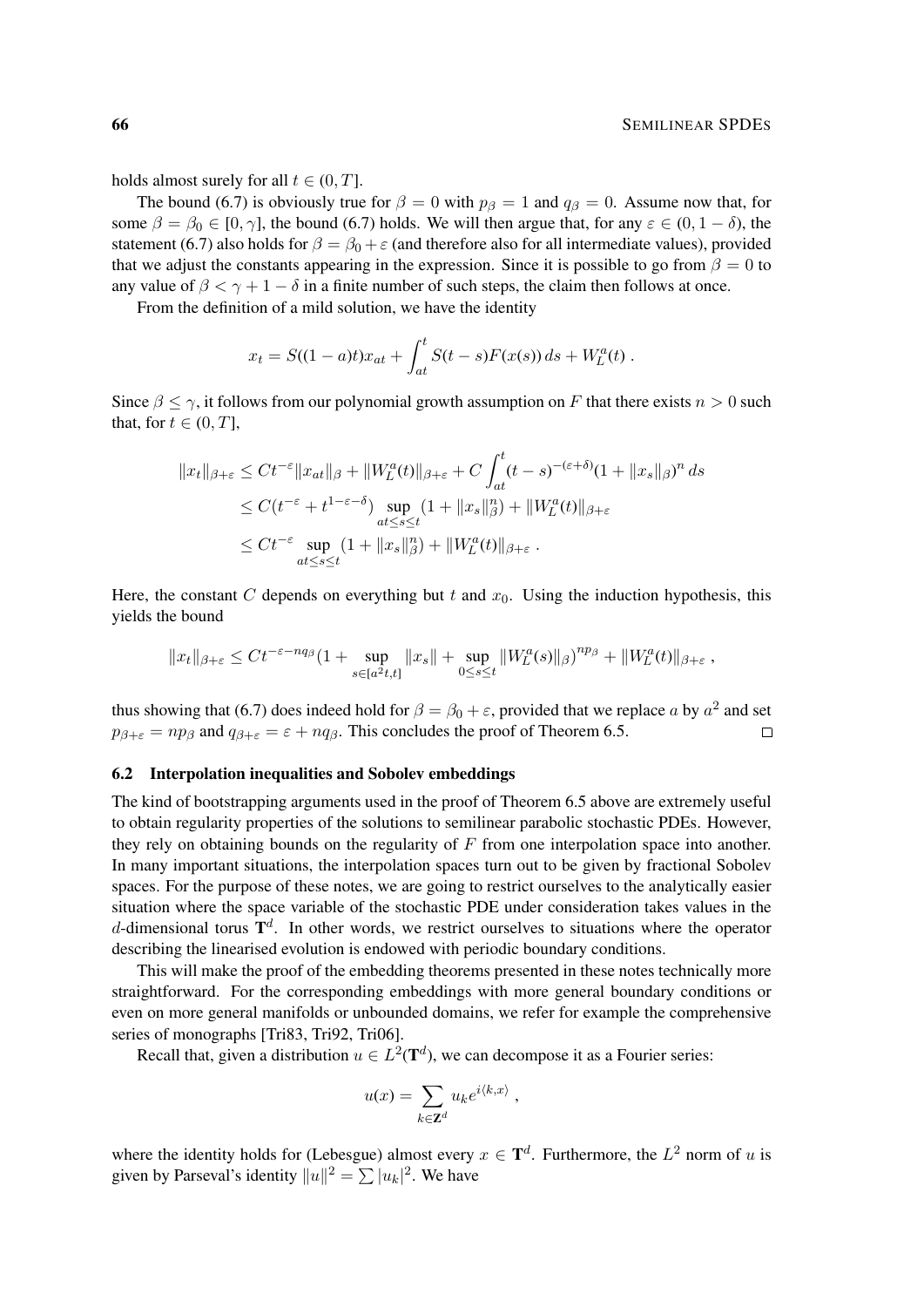**Definition 6.6** The fractional Sobolev space  $H^s(\mathbf{T}^d)$  for  $s \geq 0$  is given by the subspace of functions  $u \in L^2(\mathbf{T}^d)$  such that

$$
||u||_{H^s}^2 \stackrel{\text{def}}{=} \sum_{k \in \mathbb{Z}^d} (1+|k|^2)^s |u_k|^2 < \infty \,. \tag{6.8}
$$

Note that this is a separable Hilbert space and that  $H^0 = L^2$ . For  $s < 0$ , we define  $H^s$  as the closure of  $L^2$  under the norm (6.8).

**Remark 6.7** By the spectral decomposition theorem,  $H^s$  for  $s > 0$  is the domain of  $(1 - \Delta)^{s/2}$ and we have  $||u||_{H^s} = ||(1 - \Delta)^{s/2}u||_{L^2}$ .

A very important situation is the case where  $L$  is a differential operator with constant coefficients (formally  $L = P(\partial_x)$  for some polynomial  $P: \mathbf{R}^d \to \mathbf{R}$ ) and H is either an  $L^2$  space or some Sobolev space. In this case, one has

**Lemma 6.8** Assume that  $P: \mathbf{R}^d \to \mathbf{R}$  is a polynomial of degree  $2m$  such that there exist positive *constants* c, C *such that the bound*

$$
(-1)^{m+1}c|k|^{2m} \le P(k) \le (-1)^{m+1}C|k|^{2m},
$$

*holds for all k outside of some compact set. Then, the operator*  $P(\partial_x)$  *generates an analytic semigroup on*  $\mathcal{H} = H^s$  for every  $s \in \mathbf{R}$  and the corresponding interpolation spaces are given by  $\mathcal{H}_{\alpha} = H^{s+2m\alpha}$ .

*Proof.* By inspection, noting that  $P(\partial_x)$  is conjugate to the multiplication operator by  $P(ik)$  via the Fourier decomposition.  $\Box$ 

Note first that for any two positive real numbers  $a$  and  $b$  and any pair of positive conjugate exponents  $p$  and  $q$ , one has Young's inequality

$$
ab \le \frac{a^p}{p} + \frac{b^q}{q} \,, \qquad \frac{1}{p} + \frac{1}{q} = 1 \,.
$$
 (6.9)

As a corollary of this elementary bound, we obtain Hölder's inequality, which can be viewed as a generalisation of the Cauchy-Schwartz inequality:

**Proposition 6.9 (Hölder's inequality)** Let  $(M, \mu)$  be a measure space and let p and q be a pair *of positive conjugate exponents. Then, for any pair of measurable functions*  $u, v: \mathcal{M} \to \mathbf{R}$ *, one has*

$$
\int_{\mathcal{M}} |u(x)v(x)| \,\mu(dx) \leq ||u||_p \, ||v||_q \, ,
$$

*for any pair* (p, q) *of conjugate exponents.*

*Proof.* It follows from (6.9) that, for every  $\varepsilon > 0$ , one has the bound

$$
\int_{\mathcal{M}} |u(x)v(x)| \,\mu(dx) \leq \frac{\varepsilon^p \|u\|_p^p}{p} + \frac{\|v\|_q^q}{q\varepsilon^q} ,
$$

Setting  $\varepsilon = ||v||_q^{\frac{1}{p}} ||u||_p^{\frac{1}{p}-1}$  concludes the proof.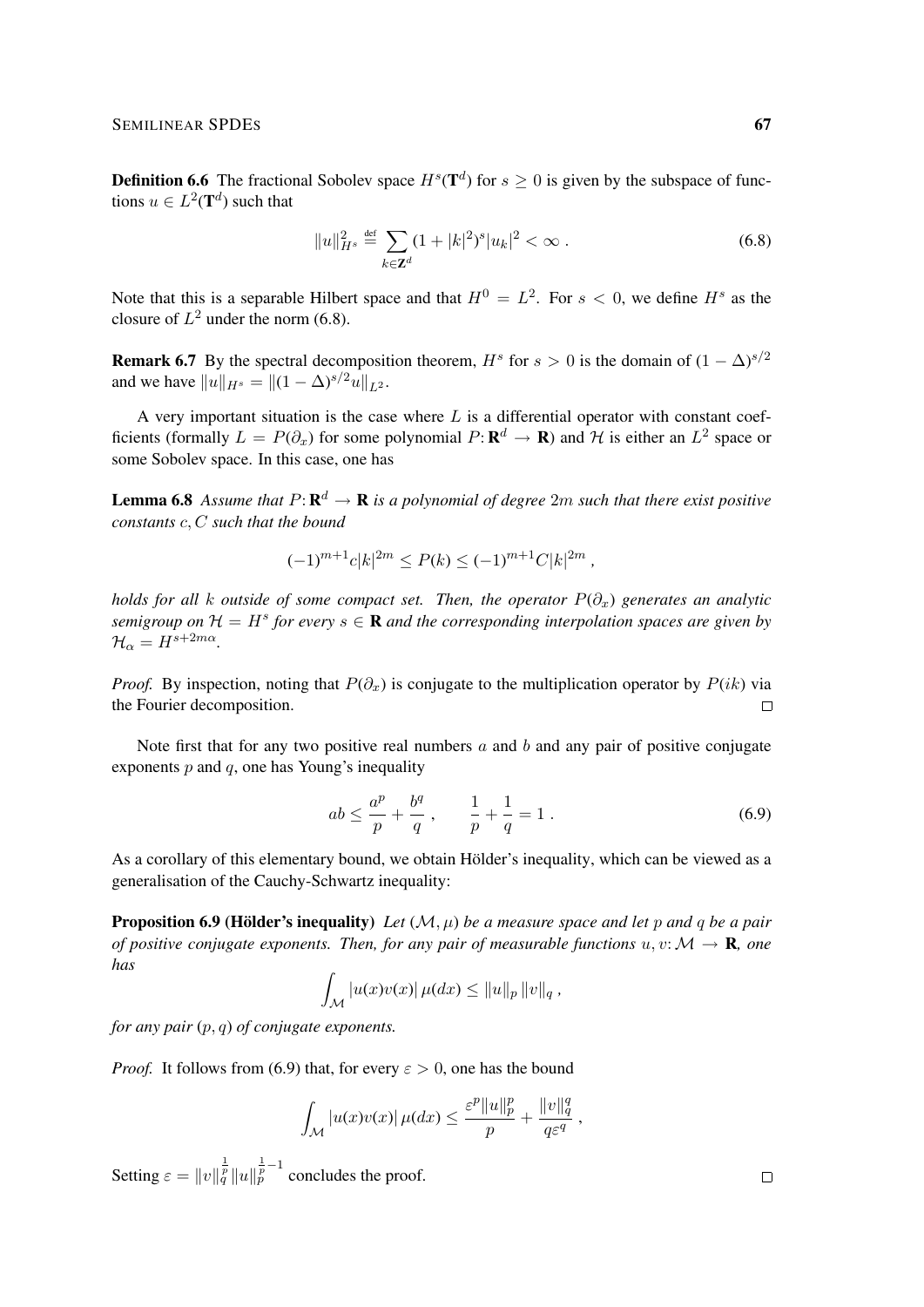One interesting consequence of Hölder's inequality is the following interpolation inequality for powers of selfadjoint operators:

Proposition 6.10 *Let* A *be a positive definite selfadjoint operator on a separable Hilbert space* H and let  $\alpha \in [0,1]$ . Then, the bound  $||A^{\alpha}u|| \leq ||Au||^{\alpha}||u||^{1-\alpha}$  holds for every  $u \in \mathcal{D}(A^{\alpha}) \subset \mathcal{H}$ .

*Proof.* The extreme cases  $\alpha \in \{0, 1\}$  are obvious, so we assume  $\alpha \in (0, 1)$ . By the spectral theorem, we can assume that  $\mathcal{H} = L^2(\mathcal{M}, \mu)$  and that A is the multiplication operator by some positive function f. Applying Hölder's inequality with  $p = 1/\alpha$  and  $q = 1/(1 - \alpha)$ , one then has

$$
||A^{\alpha}u||^2 = \int f^{2\alpha}(x)u^2(x)\,\mu(dx) = \int |fu|^{2\alpha}(x)|u|^{2-2\alpha}(x)\,\mu(dx)
$$
  

$$
\leq \left(\int f^2(x)u^2(x)\,\mu(dx)\right)^{\alpha} \left(\int u^2(x)\,\mu(dx)\right)^{1-\alpha},
$$

which is exactly the bound we wanted to show.

An immediate corollary is:

**Corollary 6.11** *For any*  $t > s$  *and any*  $r \in [s, t]$ *, the bound* 

$$
||u||_{H^r}^{t-s} \le ||u||_{H^t}^{r-s} ||u||_{H^s}^{t-r}
$$
\n(6.10)

*is valid for every*  $u \in H^t$ .

*Proof.* Apply Proposition 6.10 with  $\mathcal{H} = H^s$ ,  $A = (1 - \Delta)^{\frac{t-s}{2}}$ , and  $\alpha = (r - s)/(t - s)$ .  $\Box$ 

**Exercise 6.12** As a consequence of Hölder's inequality, show that for any collection of  $n$  measurable functions and any exponents  $p_i > 1$  such that  $\sum_{i=1}^n p_i^{-1} = 1$ , one has the bound

$$
\int_{\mathcal{M}} |u_1(x)\cdots u_n(x)| \,\mu(dx) \leq ||u_1||_{p_1}\cdots ||u_n||_{p_n}.
$$

Following our earlier discussion regarding fractional Sobolev spaces, it would be convenient to be able to bound the  $L^p$  norm of a function in terms of one of the fractional Sobolev norms. It turns out that bounding the  $L^{\infty}$  norm is rather straightforward:

**Lemma 6.13** For every  $s > \frac{d}{2}$ , the space  $H^s(\mathbf{T}^d)$  is contained in the space of continuous functions *and there exists a constant* C *such that*  $||u||_{L^{\infty}} \leq C||u||_{H^{s}}$ .

*Proof.* It follows from Cauchy-Schwarz that

$$
\sum_{k\in\mathbf{Z}^d}|u_k|\leq \left(\sum_{k\in\mathbf{Z}^d}(1+|k|^2)^s|u_k|^2\right)^{1/2}\left(\sum_{k\in\mathbf{Z}^d}(1+|k|^2)^{-s}\right)^{1/2}.
$$

Since the sum in the second factor converges if and only if  $s > \frac{d}{2}$ , the claim follows.

 $\Box$ 

**Exercise 6.14** In dimension  $d = 2$ , find an example of an unbounded function u such that  $||u||_{H^1} < \infty.$ 

**Exercise 6.15** Show that for  $s > \frac{d}{2}$ ,  $H^s$  is contained in the space  $C^{\alpha}(\mathbf{T}^d)$  for every  $\alpha < s - \frac{d}{2}$  $\frac{d}{2}$ .

 $\Box$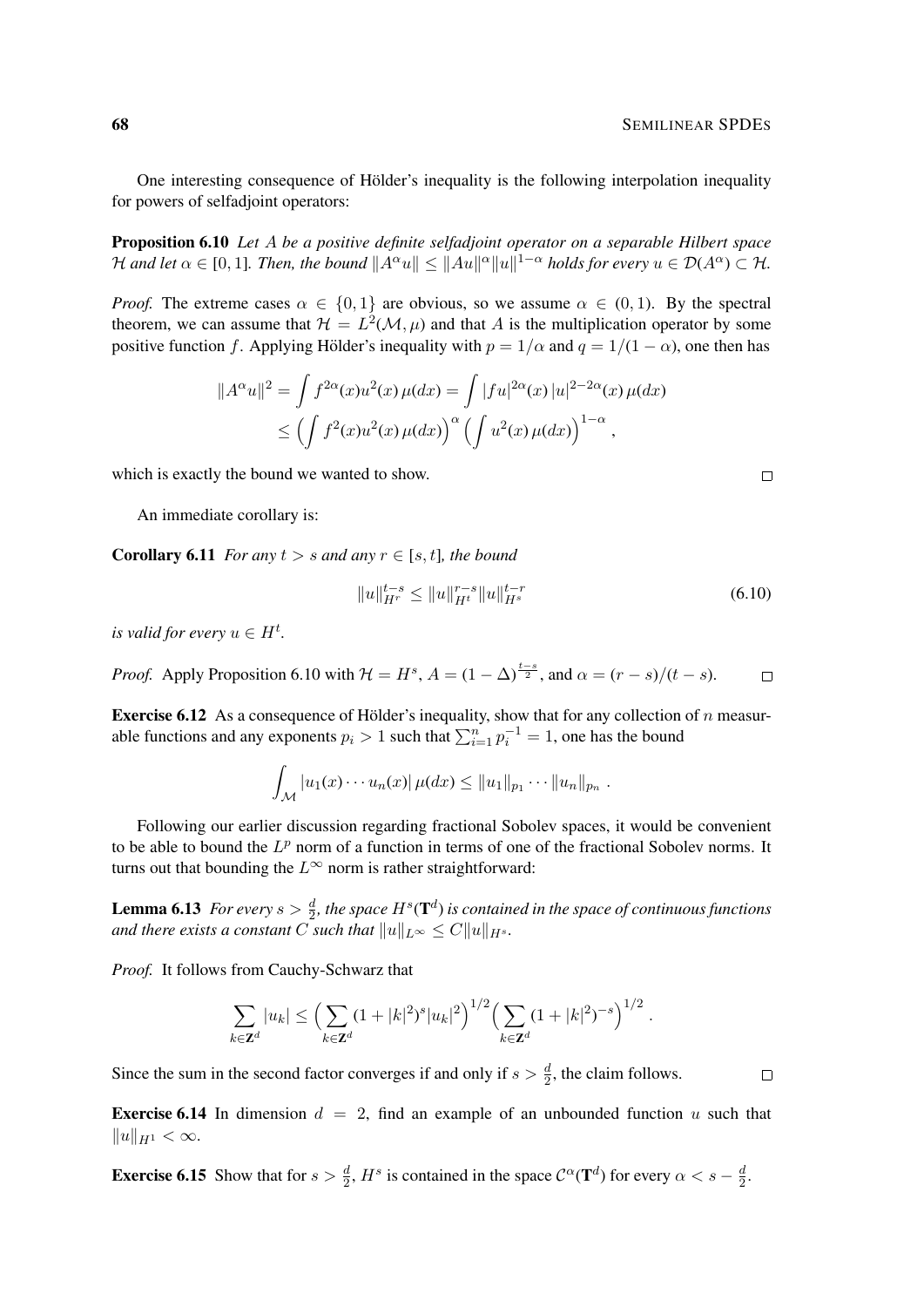As a consequence of Lemma 6.13, we are able to obtain a more general Sobolev embedding for all  $L^p$  spaces:

**Theorem 6.16 (Sobolev embeddings)** Let  $p \in [2,\infty]$ . Then, for every  $s > \frac{d}{2} - \frac{d}{p}$  $\frac{a}{p}$ , the space  $H^{s}(\mathbf{T}^{d})$  is contained in the space  $L^{p}(\mathbf{T}^{d})$  and there exists a constant C such that  $||u||_{L^{p}} \leq$  $C||u||_{H^s}$ .

*Proof.* The case  $p = 2$  is obvious and the case  $p = \infty$  has already been shown, so it remains to show the claim for  $p \in (2,\infty)$ . The idea is to divide Fourier space into 'blocks' corresponding to different length scales and to estimate separately the  $L^p$  norm of every block. More precisely, we define a sequence of functions  $u^{(n)}$  by

$$
u^{-1}(x) = u_0
$$
,  $u^{(n)}(x) = \sum_{2^n \le |k| < 2^{n+1}} u_k e^{i \langle k, x \rangle}$ ,

so that one has  $u = \sum_{n \ge -1} u^{(n)}$ . For  $n \ge 0$ , one has

$$
||u^{(n)}||_{L^p}^p \le ||u^{(n)}||_{L^2}^2 ||u^{(n)}||_{L^\infty}^{2-p} . \tag{6.11}
$$

Choose now  $s' = \frac{d}{2} + \varepsilon$  and note that the construction of  $u^{(n)}$ , together with Lemma 6.13, guarantees that one has the bounds

$$
||u^{(n)}||_{L^2} \leq 2^{-ns}||u^{(n)}||_{H^s}, \quad ||u^{(n)}||_{L^\infty} \leq C||u^{(n)}||_{H^{s'}} \leq C2^{n(s'-s)}||u^{(n)}||_{H^s}.
$$

Inserting this into (6.11), we obtain

$$
||u^{(n)}||_{L^p} \leq C||u^{(n)}||_{H^s} 2^{n((s'-s)\frac{2-p}{p}-\frac{2s}{p})} = C||u^{(n)}||_{H^s} 2^{n(\frac{d}{p}-\frac{d}{2}-s)} \leq C||u||_{H^s} 2^{n(\frac{d}{p}-\frac{d}{2}-s)}.
$$

It follows that  $||u||_{L^p} \leq |u_0| + \sum_{n\geq 0} ||u^{(n)}||_{L^p} \leq C||u||_{H^s}$ , provided that the exponent appearing in this expression is negative, which is precisely the case whenever  $s > \frac{d}{2} - \frac{d}{p}$  $\frac{d}{p}.$  $\Box$ 

**Remark 6.17** For  $p \neq \infty$ , one actually has  $H^s(\mathbf{T}^d) \subset L^p(\mathbf{T}^d)$  with  $s = \frac{d}{2} - \frac{d}{p}$  $\frac{a}{p}$ , but this borderline case is more difficult to obtain.

Combining the Sobolev embedding theorem and Hölder's inequality, it is eventually possible to estimate in a similar way the fractional Sobolev norm of a product of two functions:

**Theorem 6.18** Let r, s and t be positive exponents such that  $s \wedge r > t$  and  $s + r > t + \frac{d}{2}$  $\frac{d}{2}$ *. Then, if*  $u \in H^r$  and  $v \in H^s$ , the product  $w = uv$  belongs to  $H^t$ .

*Proof.* Define  $u^{(n)}$  and  $v^{(m)}$  as in the proof of the Sobolev embedding theorem and set  $w^{(m,n)}$  =  $u^{(m)}v^{(n)}$ . Note that one has  $w_k^{(m,n)} = 0$  if  $|k| > 2^{3 + (m \vee n)}$ . It then follows from Hölder's inequality that if  $p, q \ge 2$  are such that  $p^{-1} + q^{-1} = \frac{1}{2}$  $\frac{1}{2}$ , one has the bound

$$
||w^{(m,n)}||_{H^t} \leq C2^{t(m\vee n)}||w^{(m,n)}||_{L^2} \leq C2^{t(m\vee n)}||u^{(m)}||_{L^p}||v^{(n)}||_{L^q}.
$$

Assume now that  $m > n$ . The conditions on r, s and t are such that there exists a pair  $(p, q)$  as above with

$$
r > t + \frac{d}{2} - \frac{d}{p}
$$
,  $s > \frac{d}{2} - \frac{d}{q}$ .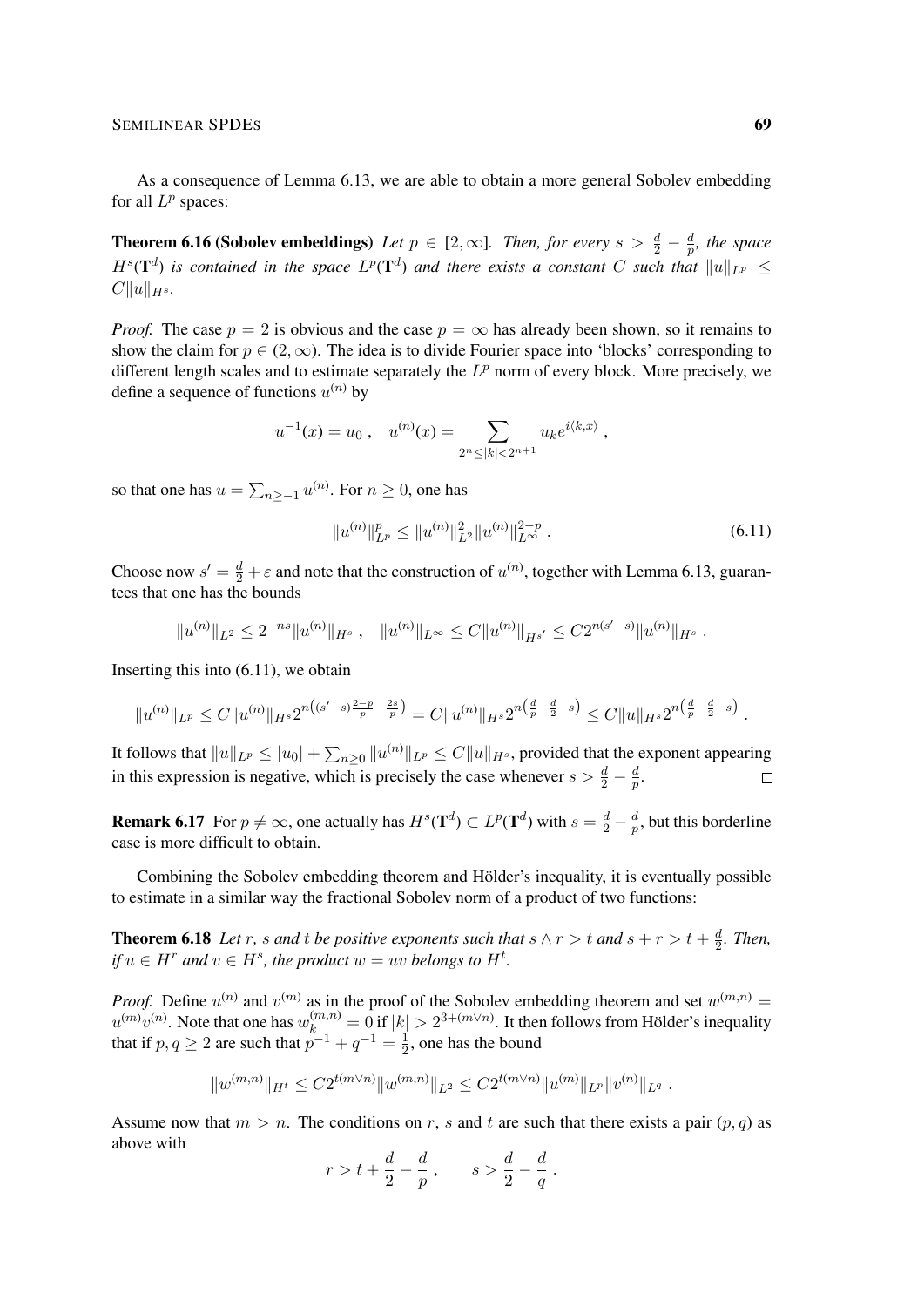In particular, we can find some  $\varepsilon > 0$  such that

$$
||u^{(m)}||_{L^p} \leq C||u^{(m)}||_{H^{r-t-\varepsilon}} \leq C2^{-m(t+\varepsilon)}||u||_{H^r}, \quad ||v^{(n)}||_{L^p} \leq C||v^{(n)}||_{H^{s-\varepsilon}} \leq C2^{-m\varepsilon}||v||_{H^s}.
$$

Inserting this into the previous expression, we find that

$$
||w^{(m,n)}||_{H^t} \leq C2^{-m\varepsilon - n\varepsilon} ||u||_{H^r} ||u||_{H^s} .
$$

Since our assumptions are symmetric in u and v, we obtain a similar bound for the case  $m \leq n$ , so that

$$
||w||_{H^t} \leq \sum_{m,n>0} ||w^{(m,n)}||_{H^t} \leq C||u||_{H^r} ||u||_{H^s} \sum_{m,n>0} 2^{-m\varepsilon - n\varepsilon} \leq C||u||_{H^r} ||u||_{H^s},
$$

as requested.

**Exercise 6.19** Show that the conclusion of Theorem 6.18 still holds if  $s = t = r$  is a positive integer, provided that  $s > \frac{d}{2}$ .

**Exercise 6.20** Similarly to Exercise 6.12, show that one can iterate this bound so that if  $s_i > s \geq 0$ are exponents such that  $\sum_i s_i > s + \frac{(n-1)d}{2}$  $\frac{-1}{2}$ , then one has the bound

$$
||u_1 \cdots u_n||_s \leq C||u_1||_{s_1} \cdots ||u_n||_{s_n}.
$$

**Hint:** The case  $s \geq \frac{d}{2}$  $\frac{d}{2}$  is simple, so it suffices to consider the case  $s < \frac{d}{2}$ .

The functional inequalities from the previous section allow to check that the assumptions of Theorems 6.4 and 6.5 are verified by a number of interesting equations.

# 6.3 Reaction-diffusion equations

This is a class of partial differential equations that model the evolution of reactants in a gel, described by a spatial domain  $D$ . They are of the type

$$
du = \Delta u \, dt + f \circ u \, dt + Q \, dW(t) \,, \tag{6.12}
$$

where  $u(x, t) \in \mathbf{R}^d$ ,  $x \in D$ , describes the density of the various components of the reaction at time t and location x. The nonlinearity  $f: \mathbf{R}^d \to \mathbf{R}^d$  describes the reaction itself and the term  $\Delta u$ describes the diffusion of the reactants in the gel. The noise term  $Q dW$  should be interpreted as a crude attempt to describe the fluctuations in the quantities of reactant due both to the discrete nature of the underlying particle system and the interaction with the environment<sup>3</sup>.

Equations of the type (6.12) also appear in the theory of amplitude equations, where they appear as a kind of 'normal form' near a change of linear instability. In this particular case, one often has  $d = 2$  and  $f(u) = \kappa u - u|u|^2$  for some  $\kappa \in \mathbb{R}$ , see [BHP05]. A natural choice for the Banach space  $\beta$  in which to consider solutions to (6.12) is the space of bounded continuous functions  $\mathcal{B} = \mathcal{C}(D, \mathbf{R}^d)$  since the composition operator  $u \mapsto f \circ u$  (also sometimes called Nemitskii operator) then maps  $\beta$  into itself and inherits the regularity properties of  $f$ . If the domain  $D$  is sufficiently regular then the semigroup generated by the Laplacian  $\Delta$  is the Markov semigroup for a Brownian motion in D. The precise description of the domain of  $\Delta$  is related to the behaviour of the corresponding Brownian motion when it hits the boundary of  $D$ . In order to avoid technicalities, let us assume from now on that D consists of the torus  $\mathbf{T}^n$ , so that there is no boundary to consider.

 $\Box$ 

<sup>&</sup>lt;sup>3</sup>A more realistic description of these fluctuations would result in a covariance Q that depends on the solution  $u$ . Since we have not developed the tools necessary to treat this type of equations, we restrict ourselves to the simple case of a constant covariance operator Q.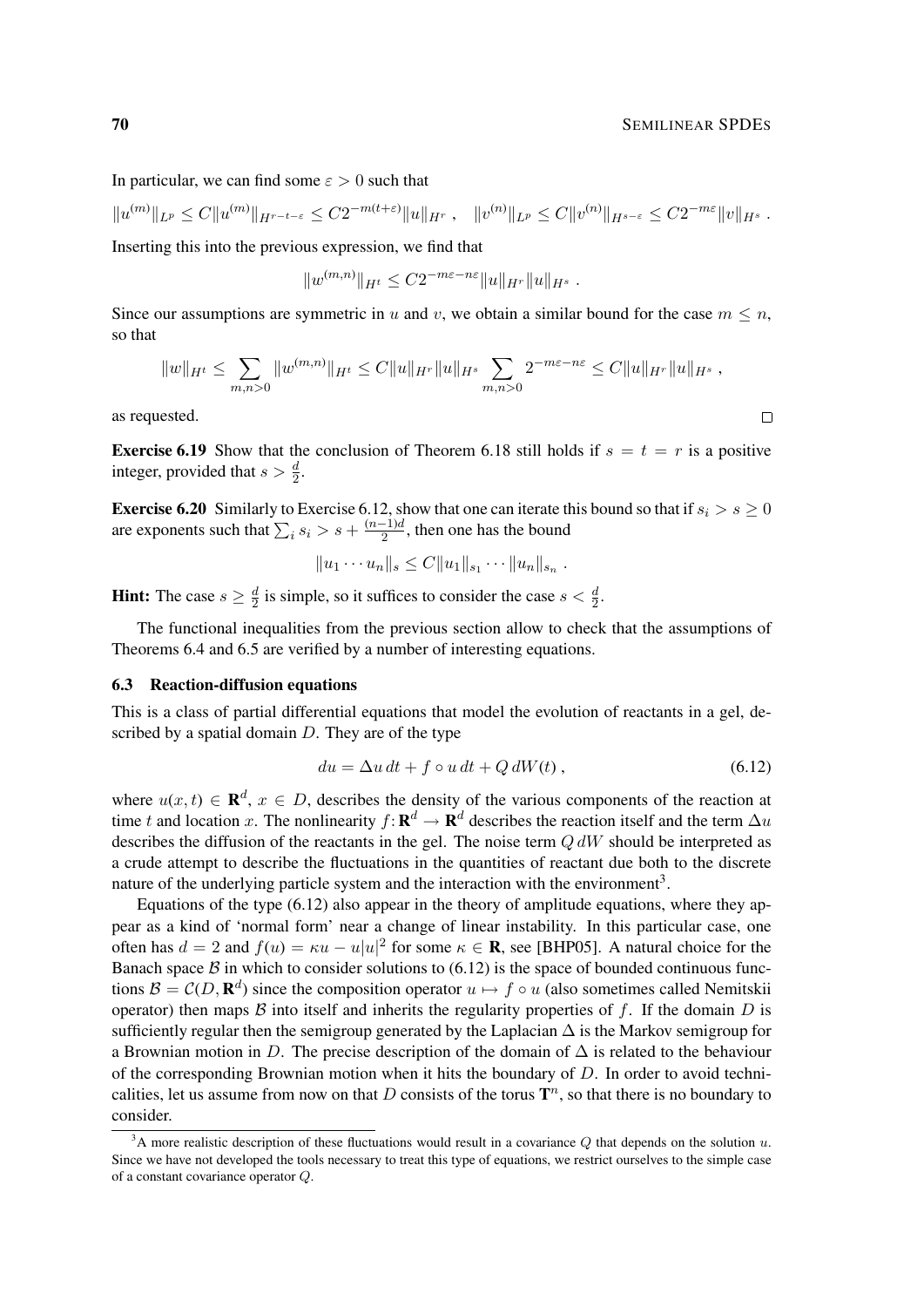**Exercise 6.21** Show that in this case,  $\Delta$  generates an analytic semigroup on  $\mathcal{B} = \mathcal{C}(\mathbf{T}^n, \mathbf{R}^d)$  and that for  $\alpha \in \mathbb{N}$ , the interpolation space  $\mathcal{B}_{\alpha}$  is given by  $\mathcal{B}_{\alpha} = C^{2\alpha}(\mathbf{T}^n, \mathbf{R}^d)$ .

If Q is such that the stochastic convolution has continuous sample paths in  $\beta$  almost surely and  $f$  is locally Lipschitz continuous, we can directly apply Theorem 6.4 to obtain the existence of a unique local solution to (6.12) in  $\mathcal{C}(\mathbf{T}^n, \mathbf{R}^d)$ . We would like to obtain conditions on f that ensure that this local solution is also a global solution, that is the blow-up time  $\tau$  is equal to infinity almost surely.

If  $f$  happens to be a globally Lipschitz continuous function, then the existence and uniqueness of global solutions follows from Theorem 6.4. Obtaining global solutions when  $f$  is not globally Lipschitz continuous is slightly more tricky. The idea is to obtain some *a priori* estimate on some functional of the solution which dominates the supremum norm and ensures that it cannot blow up in finite time.

Let us first consider the deterministic part of the equation alone. The structure we are going to exploit is the fact that the Laplacian generates a Markov semigroup. We have the following general result:

 ${\bf Lemma}$  6.22  $\,$  Let  $\mathcal{P}_t$  be a Feller $^A$  Markov semigroup over a Polish space  $\mathcal{X}.$  Extend it to  $\mathcal{C}_b(\mathcal{X},\mathbf{R}^d)$ by applying it to each component independently. Let  $V$ :  ${\bf R}^d \to {\bf R}_+$  be convex (that is  $V(\alpha x + (1-\alpha)x)$  $\alpha$ )y)  $\leq \alpha V(x) + (1 - \alpha)V(y)$  for all  $x, y \in \mathbf{R}^d$  and  $\alpha \in [0, 1]$ ) and define  $\tilde{V}: \mathcal{C}_b(\mathcal{X}, \mathbf{R}^d) \to \mathbf{R}_+$  $by \ \tilde{V}(u) = \sup_{x \in \mathcal{X}} V(u(x))$ . Then  $\tilde{V}(\mathcal{P}_t u) \leq \tilde{V}(u)$  for every  $t \geq 0$  and every  $u \in \mathcal{C}_b(\mathcal{X}, \mathbf{R}^d)$ .

*Proof.* Note first that if V is convex, then it is continuous and, for every probability measure  $\mu$  on  $\mathbf{R}^d$ , one has the inequality

$$
V\left(\int_{\mathbf{R}^d} x \,\mu(dx)\right) \le \int_{\mathbf{R}^d} V(x) \,\mu(dx) \,. \tag{6.13}
$$

One can indeed check by induction that (6.13) holds if  $\mu$  is a 'simple' measure consisting of a convex combination of finitely many Dirac measures. The general case then follows from the continuity of V and the fact that every probability measure on  $\mathbf{R}^{d}$  can be approximated (in the topology of weak convergence) by a sequence of simple measures.

Denote now by  $\mathcal{P}_t(x, \cdot)$  the transition probabilities for  $\mathcal{P}_t$ , so that  $\mathcal{P}_t u$  is given by the formula  $(\mathcal{P}_t u)(x) = \int_{\mathcal{X}} u(y) \mathcal{P}_t(x, dy)$ . One then has

$$
\tilde{V}(\mathcal{P}_t u) = \sup_{x \in \mathcal{X}} V\Big(\int_{\mathcal{X}} u(y) \mathcal{P}_t(x, dy)\Big) = \sup_{x \in \mathcal{X}} V\Big(\int_{\mathbf{R}^d} v\left(u^* \mathcal{P}_t(x, \cdot)\right)(dv)\Big)
$$
\n
$$
\leq \sup_{x \in \mathcal{X}} \int_{\mathbf{R}^d} V(v)\left(u^* \mathcal{P}_t(x, \cdot)\right)(dv) = \sup_{x \in \mathcal{X}} \int_{\mathcal{X}} V(u(y)) \mathcal{P}_t(x, dy)
$$
\n
$$
\leq \sup_{y \in \mathcal{X}} V(u(y)) = \tilde{V}(u),
$$

as required.

In particular, this result can be applied to the semigroup  $S(t)$  generated by the Laplacian in (6.12), so that  $\tilde{V}(S(t)u) \leq \tilde{V}(u)$  for every convex V and every  $u \in C(\mathbf{T}^n, \mathbf{R}^d)$ . This is the main ingredient allowing us to obtain a priori estimates on the solution to (6.12):

 $\Box$ 

<sup>&</sup>lt;sup>4</sup>A Markov semigroup is Feller if it maps continuous functions into continuous functions.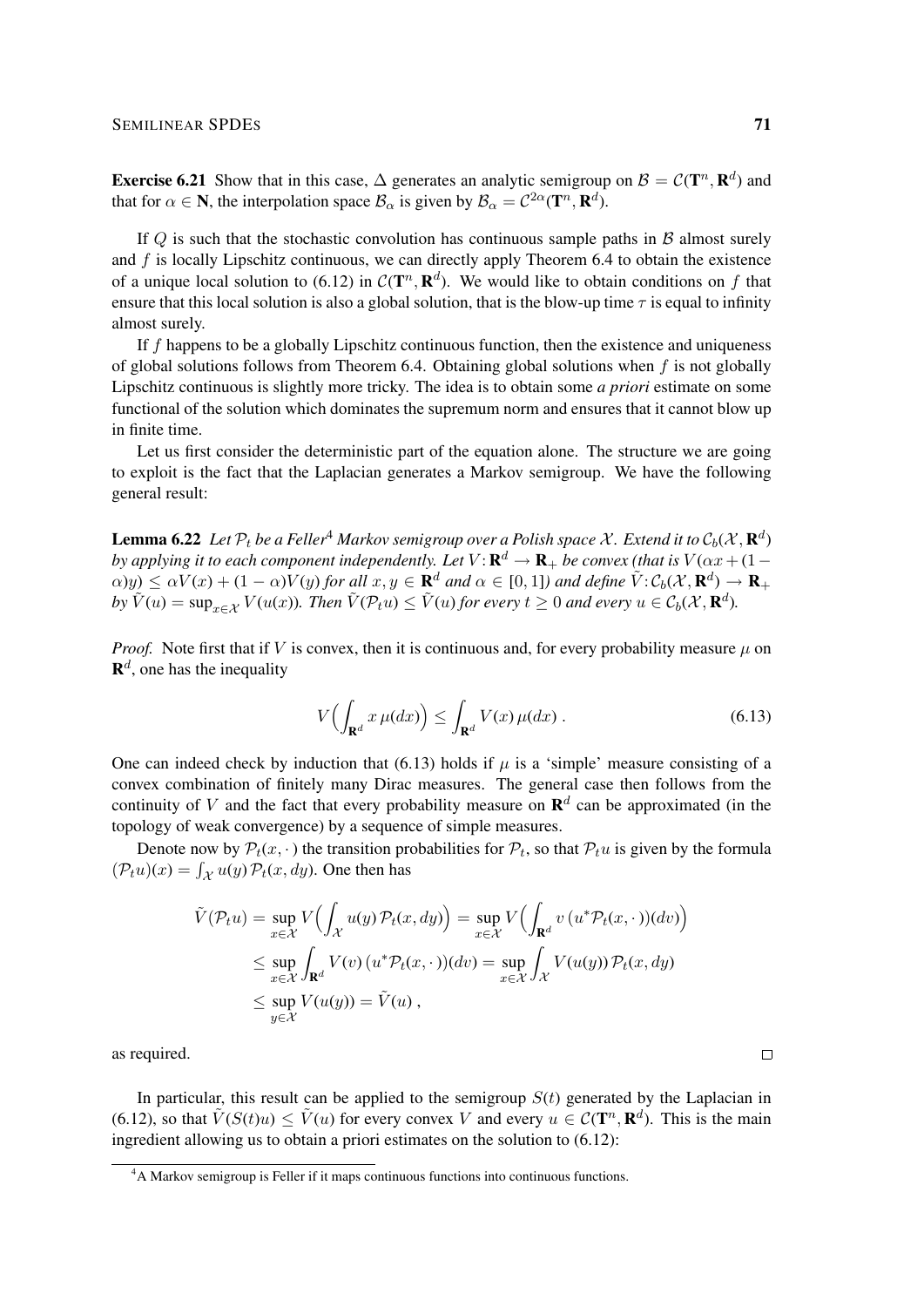**Proposition 6.23** *Consider the setting for equation (6.12) described above. Assume that Q is* such that  $W_{\Delta}$  has continuous sample paths in  $\mathcal{B}=\mathcal{C}(\mathbf{T}^n,\mathbf{R}^d)$  and that there exists a convex twice differentiable function  $V: \mathbf{R}^d \to \mathbf{R}_+$  such that  $\lim_{|x|\to\infty} V(x) = \infty$  and such that, for every  $R > 0$ , there exists a constant C such that  $\langle \nabla V(x), f(x+y) \rangle \leq CV(x)$  for every  $x \in \mathbf{R}^d$  and *every y with*  $|y| \le R$ *. Then* (6.12) has a global solution in B.

*Proof.* We denote by  $u(t)$  the local mild solution to (6.12). Our aim is to obtain *a priori* bounds on  $\tilde{V}(u(t))$  that are sufficiently good to show that one cannot have  $\lim_{t\to\tau} ||u(t)|| = \infty$  for any finite (stopping) time  $\tau$ .

Setting  $v(t) = u(t) - W_{\Delta}(t)$ , the definition of a mild solution shows that v satisfies the equation

$$
v(t) = e^{\Delta t}v(0) + \int_0^t e^{\Delta(t-s)} (f \circ (v(s) + W_{\Delta}(s))) ds \stackrel{\text{def}}{=} e^{\Delta t}v(0) + \int_0^t e^{\Delta(t-s)} F(s) ds.
$$

Since  $t \mapsto v(t)$  is continuous by Theorem 6.4 and the same holds for  $W_{\Delta}$  by assumption, the function  $t \mapsto F(t)$  is continuous in B. Therefore, one has

$$
\lim_{h \to 0} \frac{1}{h} \Big( \int_0^h e^{\Delta(h-s)} F(s) \, ds - h e^{\Delta h} F(0) \Big) = 0 \; .
$$

We therefore obtain for  $\tilde{V}(v)$  the bound

$$
\limsup_{h \to 0} h^{-1}(\tilde{V}(v(t+h)) - \tilde{V}(v(t))) = \limsup_{h \to 0} h^{-1}(\tilde{V}(v(t) + hF(t)) - \tilde{V}(v(t))) .
$$

Since V belongs to  $\mathcal{C}^2$  by assumption, we have

$$
\tilde{V}(v(t) + hF(t)) = \sup_{x \in \mathbb{T}^n} (V(v(x,t)) + h \langle \nabla V(v(x,t)), F(x,t) \rangle) + \mathcal{O}(h^2) .
$$

Using the definition of F and the assumptions on V, it follows that for every  $R > 0$  there exists a constant C such that, provided that  $||W_\Delta(t)|| \leq R$ , one has

$$
\limsup_{h\to 0} h^{-1}(\tilde{V}(v(t+h)) - \tilde{V}(v(t))) \leq C\tilde{V}(v(t)).
$$

A standard comparison argument for ODEs then shows that  $\tilde{V}(v(t))$  cannot blow up as long as  $\|W_{\Delta}(t)\|$  does not blow up, thus concluding the proof.  $\Box$ 

**Exercise 6.24** In the case  $d = 1$ , show that the assumptions of Proposition 6.23 are satisfied for  $V(u) = u^2$  if f is any polynomial of odd degree with negative leading coefficient.

**Exercise 6.25** Show that in the case  $d = 3$ , (6.12) has a unique global solution when we take for f the right-hand side of the Lorentz attractor:

$$
f(u) = \begin{pmatrix} \sigma(u_2 - u_1) \\ u_1(\rho - u_3) - u_2 \\ u_1u_2 - \beta u_3 \end{pmatrix},
$$

where  $\rho$ ,  $\sigma$  and  $\beta$  are three arbitrary positive constants.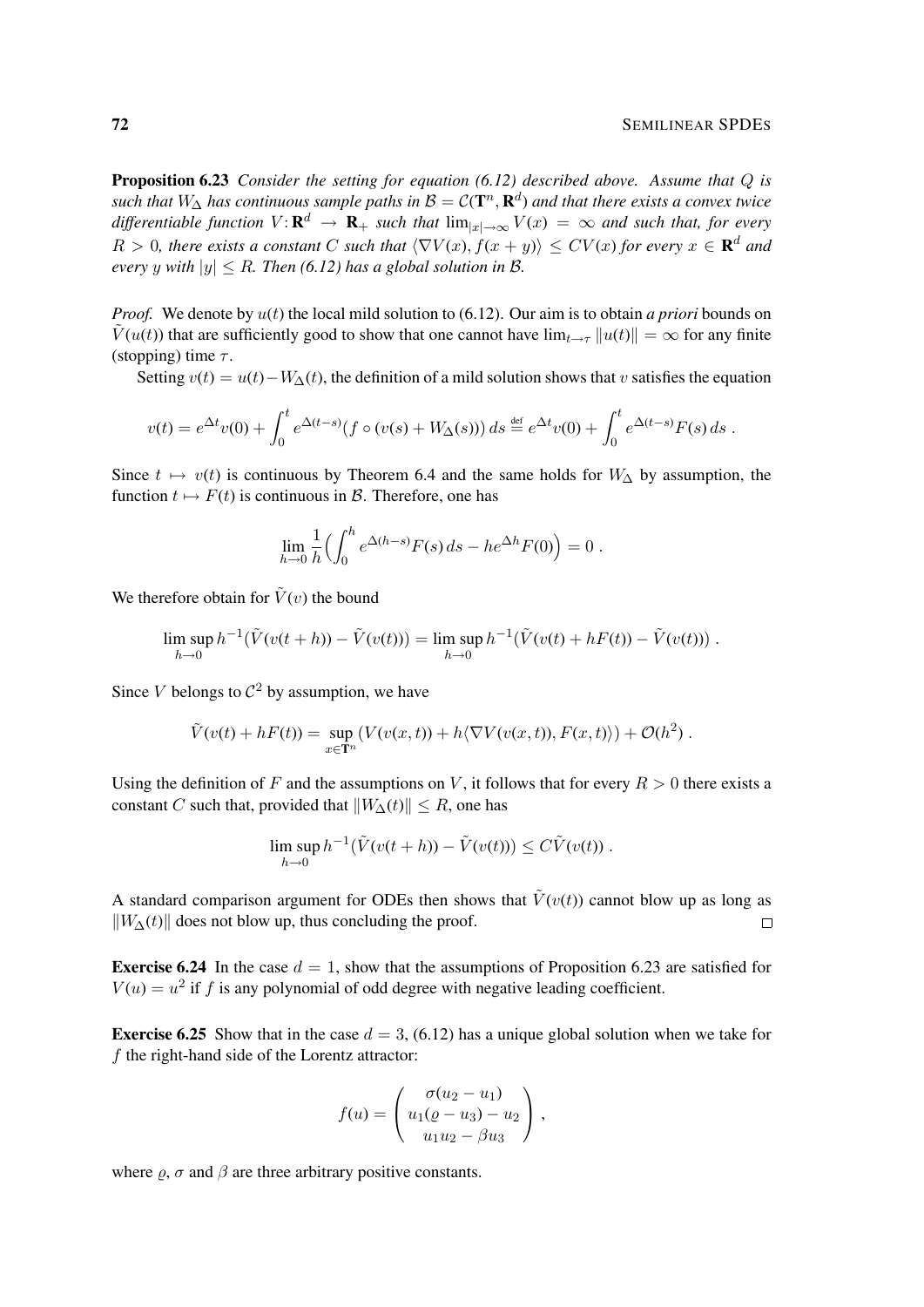#### SEMILINEAR SPDES 73

#### 6.4 The stochastic Navier-Stokes equations

The Navier-Stokes equations govern the motion of an idealised incompressible fluid and are one of the most studied models in the theory of partial differential equations, as well as in theoretical and mathematical physics. We are going to use the symbol  $u(x, t)$  to denote the instantaneous velocity of the fluid at position  $x \in \mathbf{R}^d$  and time t, so that  $u(x, t) \in \mathbf{R}^d$ . With these notations, the deterministic Navier-Stokes equations are given by

$$
\partial_t u = \nu \Delta u - (u \cdot \nabla) u - \nabla p, \qquad \text{div } u = 0, \qquad (6.14)
$$

where the (scalar) pressure p is determined implicitly by the incompressibility condition div  $u = 0$ and  $\nu > 0$  denotes the kinematic viscosity of the fluid. In principle, these equations make sense for any value of the dimension  $d$ . However, even the deterministic equations (6.14) are known to have global smooth solutions for arbitrary smooth initial data only in dimension  $d = 2$ . We are therefore going to restrict ourselves to the two-dimensional case in the sequel. As we saw already in the introduction, solutions to (6.14) tend to 0 as times goes to  $\infty$ , so that an external forcing is required in order to obtain an interesting stationary regime.

One natural way of adding an external forcing is given by a stochastic force that is white in time and admits a translation invariant correlation function in space. In this way, it is possible to maintain the translation invariance of the equations (in a statistical sense), even though the forcing is not constant in space. We are furthermore going to restrict ourselves to solutions that are periodic in space in order to avoid the difficulties arising from partial differential equations in unbounded domains. The incompressible stochastic Navier-Stokes equations on the torus  $\mathbb{R}^2$  are given by

$$
du = \nu \Delta u \, dt - (u \cdot \nabla)u \, dt - \nabla p \, dt + Q \, dW(t) , \qquad \text{div } u = 0 , \qquad (6.15)
$$

where p and  $\nu > 0$  are as above. In order to put these equations into the more familiar form (6.1), we denote by Π the orthogonal projection onto the space of divergence-free vector fields. In Fourier components, Π is given by

$$
(\Pi u)_k = u_k - \frac{k \langle k, u_k \rangle}{|k|^2} . \tag{6.16}
$$

(Note here that the Fourier coefficients of a vector field are themselves vectors.) With this notation, one has

$$
du = \nu \Delta u \, dt + \Pi(u \cdot \nabla)u \, dt + Q \, dW(t) \stackrel{\text{def}}{=} \Delta u \, dt + F(u) \, dt + Q \, dW(t) \, .
$$

It is clear from (6.16) that  $\Pi$  is a contraction in any fractional Sobolev space. For  $t > 0$ , it therefore follows that

$$
||F(u)||_{H^t} \le ||u||_{H^s} ||\nabla u||_{H^r} \le C||u||_{H^s}^2 , \qquad (6.17)
$$

provided that  $s > t \vee (\frac{t}{2} + \frac{1}{2} + \frac{d}{4})$  $\frac{d}{4}$ ) =  $t \vee (\frac{t}{2} + 1)$ . In particular, this bound holds for  $s = t + 1$ , provided that  $t > 0$ .

Furthermore, in this setting, since L is just the Laplacian, if we choose  $\mathcal{H} = H^s$ , then the interpolation spaces  $\mathcal{H}_{\alpha}$  are given by  $\mathcal{H}_{\alpha} = H^{s+2\alpha}$ . This allows us to apply Theorem 6.5 to show that the stochastic Navier-Stokes equations admit local solutions for any initial condition in  $H^s$ , provided that  $s > 1$ , and that the stochastic convolution takes values in that space. Furthermore, these solutions will immediately lie in any higher order Sobolev space, all the way up to the space in which the stochastic convolution lies.

This line of reasoning does however not yield any *a priori* bounds on the solution, so that it may blow up in finite time. The Navier-Stokes nonlinearity satisfies  $\langle u, F(u) \rangle = 0$  (the scalar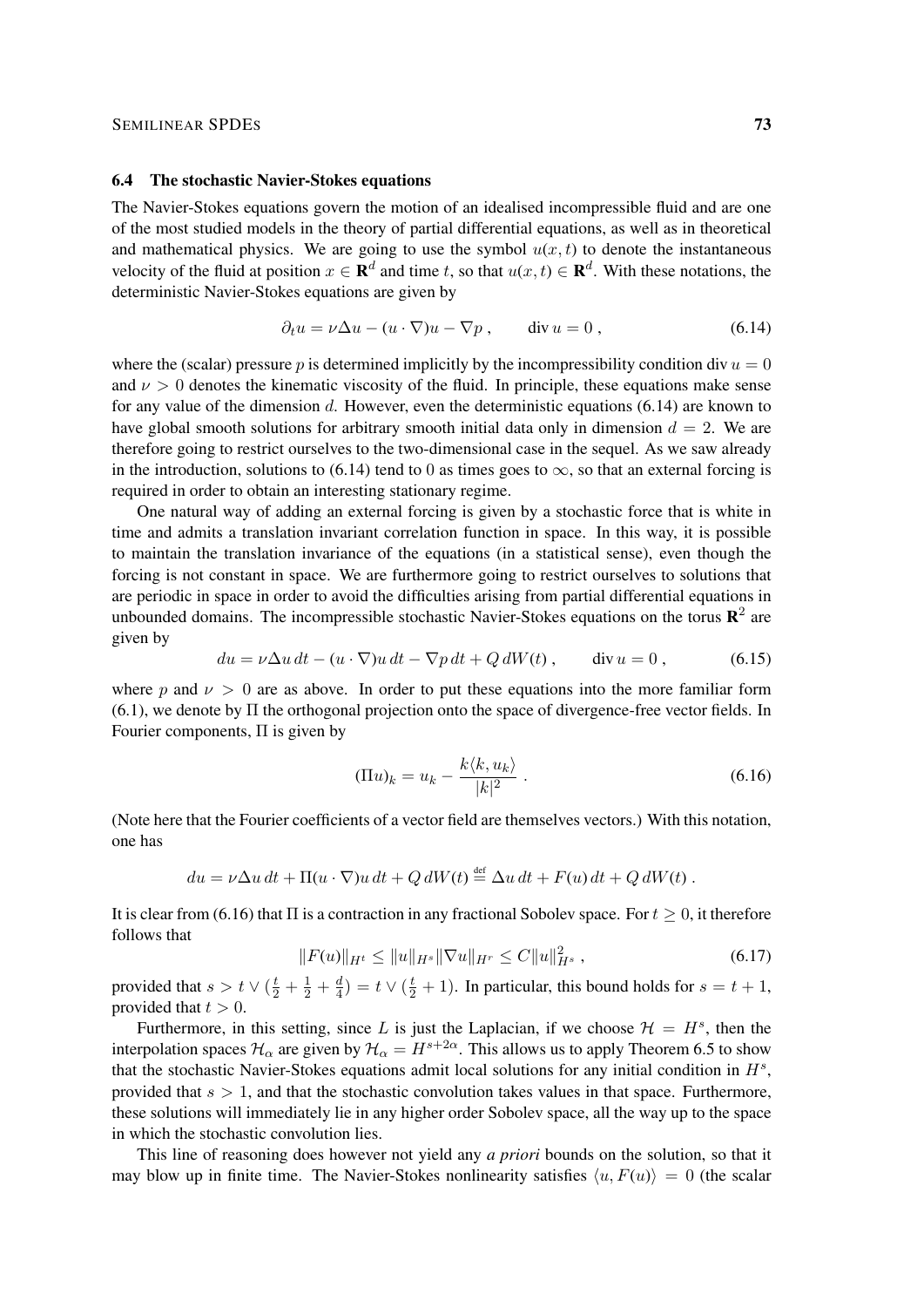product is the  $L^2$  scalar product), so one may expect bounds in  $L^2$ , but we do not know at this stage whether initial conditions in  $L^2$  do indeed lead to local solutions. We would therefore like to obtain bounds on  $F(u)$  in negative Sobolev spaces. In order to do this, we exploit the fact that  $H^{-s}$  can naturally be identified with the dual of  $H^s$ , so that

$$
||F(u)||_{H^{-s}} = \sup \{ \int F(u)(x) v(x) dx, \quad v \in C^{\infty}, \quad ||v||_{H^s} \le 1 \}.
$$

Making use of the fact that we are working with divergence-free vector fields, one has (using Einstein's convention of summation over repeated indices):

$$
\int F(u) v \, dx = - \int v_j u_i \partial_i u_j \, dx \le ||v||_{L^p} ||\nabla u||_{L^2} ||u||_{L^q} ,
$$

provided that  $p, q > 2$  and  $\frac{1}{p} + \frac{1}{q} = \frac{1}{2}$  $\frac{1}{2}$ . We now make use of the fact that  $||u||_{L^q} \leq C_q ||\nabla u||_2$  for every  $q \in [2,\infty)$  (but  $q = \infty$  is excluded) to conclude that for every  $s > 0$  there exists a constant  $C$  such that

$$
||F(u)||_{-s} \le C||\nabla u||_{L^2}^2.
$$
\n(6.18)

In order to get *a priori* bounds for the solution to the 2D stochastic Navier-Stokes equations, one can then make use of the following trick: introduce the vorticity  $w = \nabla \wedge u = \partial_1 u_2 - \partial_2 u_1$ . Then, provided that  $\int u dx = 0$  (which, provided that the range of Q consists of vector fields with mean  $0$ , is a condition that is preserved under the solutions to  $(6.15)$ ), the vorticity is sufficient to describe u completely by making use of the incompressibility assumption div  $u = 0$ . Actually, the map  $w \mapsto u$  can be described explicitly by

$$
u_k = (Kw)_k = \frac{k^{\perp}w_k}{|k|^2}
$$
,  $(k_1, k_2)^{\perp} = (-k_2, k_1)$ .

This shows in particular that K is actually a bounded operator from  $H^s$  into  $H^{s+1}$  for every s. It follows that one can rewrite (6.15) as

$$
dw = \nu \Delta w \, dt + (Kw \cdot \nabla) w \, dt + \tilde{Q} \, dW(t) \stackrel{\text{def}}{=} \Delta w \, dt + \tilde{F}(w) \, dt + \tilde{Q} \, dW(t) \,. \tag{6.19}
$$

Since  $\tilde{F}(w) = \nabla \wedge F(Kw)$ , it follows from (6.18) that one has the bounds

$$
\|\tilde{F}(w)\|_{-1-s} \leq C \|w\|_{L^2}^2,
$$

so that  $\tilde{F}$  is a locally Lipschitz continuous map from  $L^2$  into  $H^s$  for every  $s < -1$ . This shows that (6.19) has unique local solutions for every initial condition in  $L^2$  and that these solutions immediately become as regular as the corresponding stochastic convolution.

Denote now by  $\tilde{W}_L$  the stochastic convolution

$$
\tilde{W}_L(t) = \int_0^t e^{\Delta(t-s)} \tilde{Q} dW(s) ,
$$

and define the process  $v(t) = w(t) - W<sub>L</sub>(t)$ . With this notation, v is the unique solution to the random PDE

$$
\partial_t v = \nu \Delta v + \tilde{F}(v + \tilde{W}_L) .
$$

It follows from (6.17) that  $\|\tilde{F}(w)\|_{H^{-s}} \leq C \|w\|_{H^{s}}^2$ , provided that  $s > 1/3$ . For the sake of simplicity, assume from now on that  $\tilde{W}_L$  takes values in  $H^{1/2}$  almost surely. Using the fact that  $\langle v, \tilde{F}(v) \rangle = 0$ , we then obtain for the L<sup>2</sup>-norm of v the following *a priori* bound:

$$
\partial_t ||v||^2 = -2\nu ||\nabla v||^2 - 2\langle \tilde{W}_L, \tilde{F}(v + \tilde{W}_L) \rangle
$$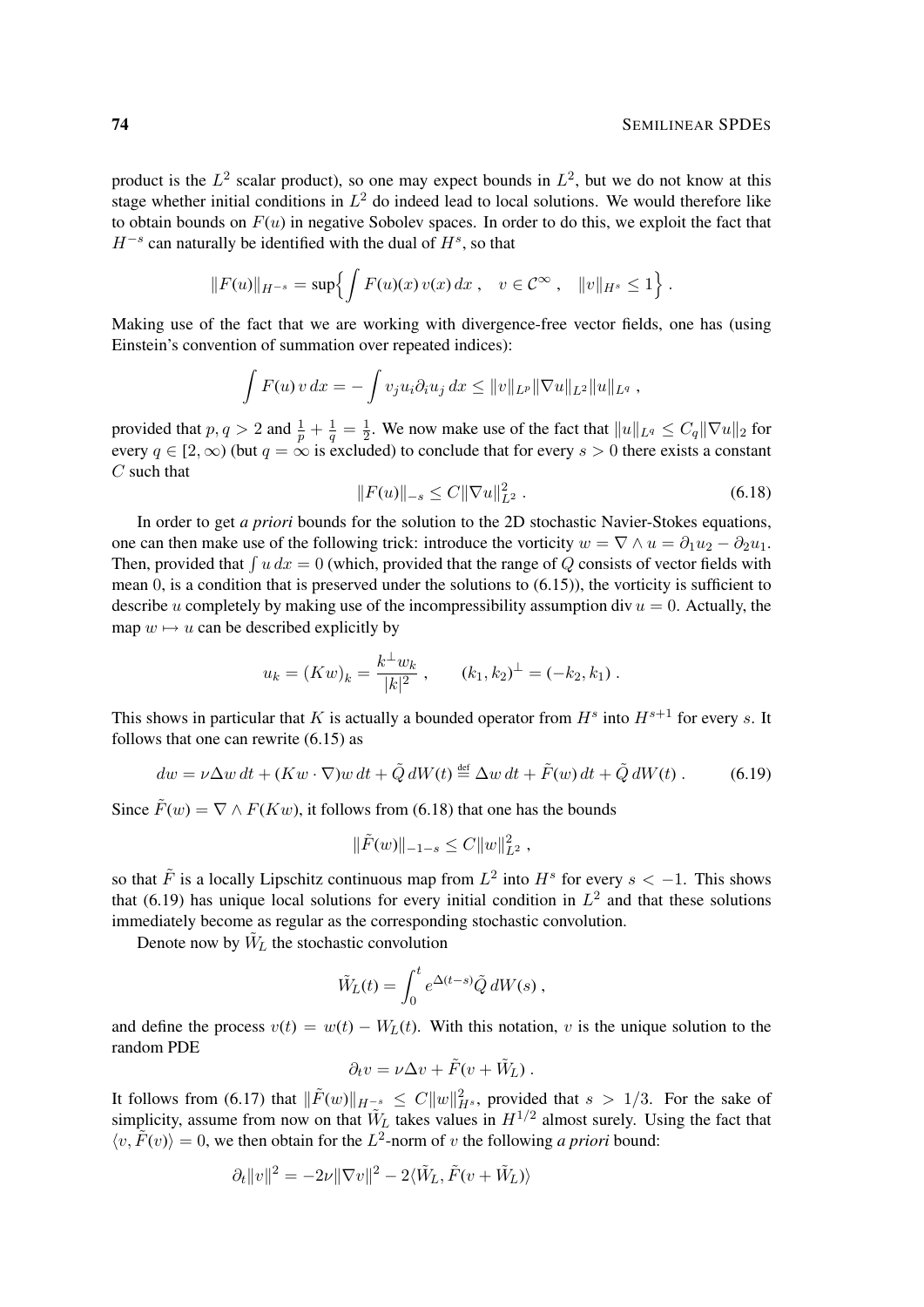$$
\leq -2\nu \|\nabla v\|^2 + 2\|\tilde{W}_L\|_{H^{1/2}} \|v + \tilde{W}_L\|_{H^{1/2}}^2
$$
\n
$$
\leq -2\nu \|\nabla v\|^2 + 4\|\tilde{W}_L\|_{H^{1/2}} (\|v\|_{H^{1/2}}^2 + \|\tilde{W}_L\|_{H^{1/2}}^2)
$$
\n
$$
\leq -2\nu \|\nabla v\|^2 + 4\|\tilde{W}_L\|_{H^{1/2}} (\|v\| \|\nabla v\| + \|\tilde{W}_L\|_{H^{1/2}}^2)
$$
\n
$$
\leq \frac{8}{\nu} \|\tilde{W}_L\|_{H^{1/2}}^2 \|v\|^2 + 2\|\tilde{W}_L\|_{H^{1/2}}^3 , \tag{6.20}
$$

so that global existence of solutions then follows from Gronwall's inequality.

This calculation is only formal, since it is not known in general whether the  $L^2$ -norm of v is differentiable as a function of time. The bound that one obtains from (6.20) can however be made rigorous in a very similar way as for the example of the stochastic reaction-diffusion equation, so that we will not reproduce this argument here.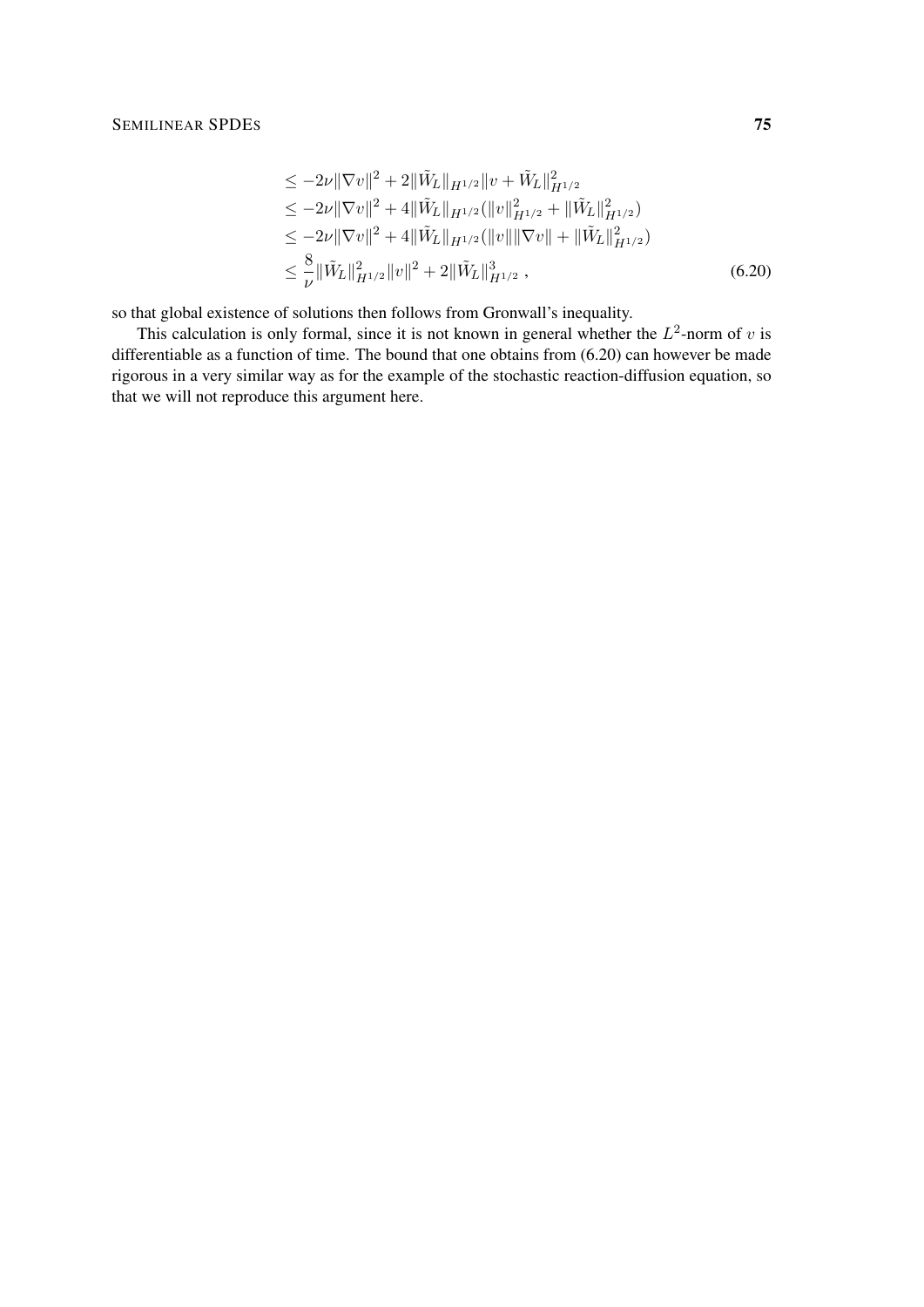## References

- [BHP05] D. BLÖMKER, M. HAIRER, and G. A. PAVLIOTIS. Modulation equations: stochastic bifurcation in large domains. *Comm. Math. Phys.* 258, no. 2, (2005), 479–512.
- [Bil68] P. BILLINGSLEY. *Convergence of probability measures*. John Wiley & Sons Inc., New York, 1968.
- [Boc33] S. BOCHNER. Integration von Funktionen, deren Werte die Elemente eines Vektorraumes sind. *Fund. Math.* 20, (1933), 262–276.
- [Bog98] V. I. BOGACHEV. *Gaussian measures*, vol. 62 of *Mathematical Surveys and Monographs*. American Mathematical Society, Providence, RI, 1998.
- [Bog07] V. I. BOGACHEV. *Measure theory. Vol. I, II*. Springer-Verlag, Berlin, 2007.
- [Bor75] C. BORELL. The Brunn-Minkowski inequality in Gauss space. *Invent. Math.* 30, no. 2, (1975), 207–216.
- [Dav80] E. B. DAVIES. *One-parameter semigroups*, vol. 15 of *London Mathematical Society Monographs*. Academic Press Inc. [Harcourt Brace Jovanovich Publishers], London, 1980.
- [DJT95] J. DIESTEL, H. JARCHOW, and A. TONGE. *Absolutely summing operators*, vol. 43 of *Cambridge Studies in Advanced Mathematics*. Cambridge University Press, Cambridge, 1995.
- [DPKZ87] G. DA PRATO, S. KWAPIEN´, and J. ZABCZYK. Regularity of solutions of linear stochastic equations in Hilbert spaces. *Stochastics* 23, no. 1, (1987), 1–23.
- [DPZ92a] G. DA PRATO and J. ZABCZYK. A note on stochastic convolution. *Stochastic Anal. Appl.* 10, no. 2, (1992), 143–153.
- [DPZ92b] G. DA PRATO and J. ZABCZYK. *Stochastic equations in infinite dimensions*, vol. 44 of *Encyclopedia of Mathematics and its Applications*. Cambridge University Press, Cambridge, 1992.
- [DPZ96] G. DA PRATO and J. ZABCZYK. *Ergodicity for infinite-dimensional systems*, vol. 229 of *London Mathematical Society Lecture Note Series*. Cambridge University Press, Cambridge, 1996.
- [Gar02] R. J. GARDNER. The Brunn-Minkowski inequality. *Bull. Amer. Math. Soc. (N.S.)* 39, no. 3, (2002), 355–405 (electronic).
- [Hil53] T. H. HILDEBRANDT. Integration in abstract spaces. *Bull. Amer. Math. Soc.* 59, (1953), 111– 139.
- [HM08a] M. HAIRER and J. C. MATTINGLY. Spectral gaps in Wasserstein distances and the 2D stochastic Navier-Stokes equations. *Ann. Probab.* 36, no. 6, (2008), 2050–2091.
- [HM08b] M. HAIRER and J. C. MATTINGLY. Yet another look at Harris ergodic theorem for Markov chains, 2008. Preprint.
- [HMS09] M. HAIRER, J. C. MATTINGLY, and M. SCHEUTZOW. A weak form of Harris's theorem with applications to stochastic delay equations, 2009. Preprint.
- [Kat82] M. P. KATS. Continuity of universally measurable linear mappings. *Sibirsk. Mat. Zh.* 23, no. 3, (1982), 83–90, 221.
- [Law04] G. F. LAWLER. An introduction to the stochastic Loewner evolution. In *Random walks and geometry*, 261–293. Walter de Gruyter GmbH & Co. KG, Berlin, 2004.
- [Led96] M. LEDOUX. Isoperimetry and Gaussian analysis. In *Lectures on probability theory and statistics (Saint-Flour, 1994)*, vol. 1648 of *Lecture Notes in Math.*, 165–294. Springer, Berlin, 1996.
- [LT91] M. LEDOUX and M. TALAGRAND. *Probability in Banach spaces*, vol. 23 of *Ergebnisse der Mathematik und ihrer Grenzgebiete (3) [Results in Mathematics and Related Areas (3)]*. Springer-Verlag, Berlin, 1991. Isoperimetry and processes.
- [Lun95] A. LUNARDI. *Analytic semigroups and optimal regularity in parabolic problems*. Progress in Nonlinear Differential Equations and their Applications, 16. Birkhauser Verlag, Basel, 1995. ¨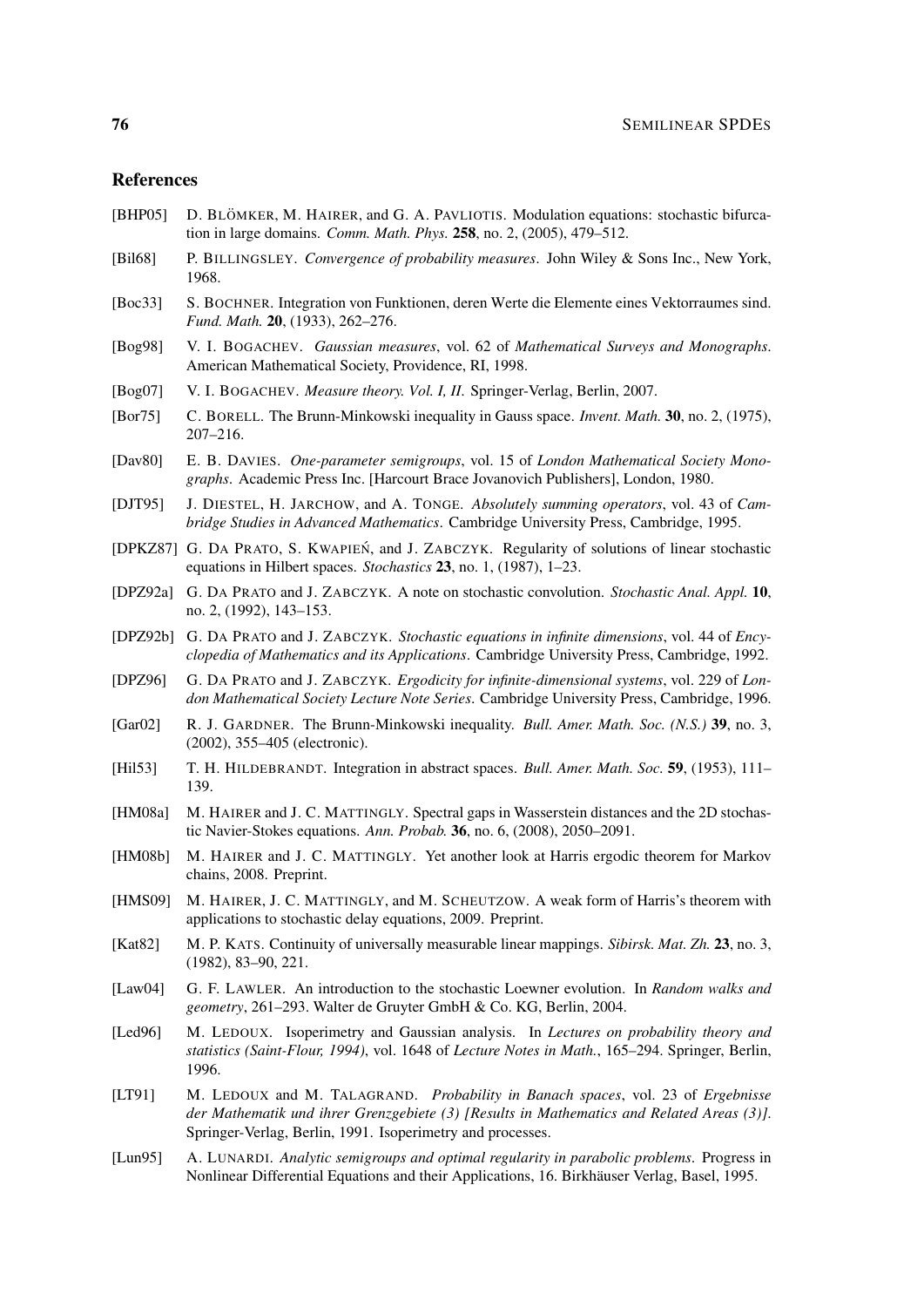- [MT93] S. P. MEYN and R. L. TWEEDIE. *Markov chains and stochastic stability*. Communications and Control Engineering Series. Springer-Verlag London Ltd., London, 1993.
- [Paz83] A. PAZY. *Semigroups of linear operators and applications to partial differential equations*, vol. 44 of *Applied Mathematical Sciences*. Springer-Verlag, New York, 1983.
- [Phi55] R. S. PHILLIPS. The adjoint semi-group. *Pacific J. Math.* 5, (1955), 269–283.
- [PR07] C. PRÉVÔT and M. RÖCKNER. A concise course on stochastic partial differential equations, vol. 1905 of *Lecture Notes in Mathematics*. Springer, Berlin, 2007.
- [PZ07] S. PESZAT and J. ZABCZYK. *Stochastic partial differential equations with Levy noise ´* , vol. 113 of *Encyclopedia of Mathematics and its Applications*. Cambridge University Press, Cambridge, 2007. An evolution equation approach.
- [RS80] M. REED and B. SIMON. *Methods of Modern Mathematical Physics I–IV*. Academic Press, San Diego, California, 1980.
- [RW94] L. C. G. ROGERS and D. WILLIAMS. *Diffusions, Markov processes, and martingales. Vol. 1*. Wiley Series in Probability and Mathematical Statistics: Probability and Mathematical Statistics. John Wiley & Sons Ltd., Chichester, second ed., 1994. Foundations.
- [RY94] D. REVUZ and M. YOR. *Continuous martingales and Brownian motion*, vol. 293 of *Grundlehren der Mathematischen Wissenschaften [Fundamental Principles of Mathematical Sciences]*. Springer-Verlag, Berlin, second ed., 1994.
- [SC74] V. N. SUDAKOV and B. S. CIREL'SON. Extremal properties of half-spaces for spherically invariant measures. *Zap. Naučn. Sem. Leningrad. Otdel. Mat. Inst. Steklov. (LOMI)* 41, (1974), 14–24, 165. Problems in the theory of probability distributions, II.
- [Sch48] E. SCHMIDT. Die Brunn-Minkowskische Ungleichung und ihr Spiegelbild sowie die isoperimetrische Eigenschaft der Kugel in der euklidischen und nichteuklidischen Geometrie. I. *Math. Nachr.* 1, (1948), 81–157.
- [Sch66] L. SCHWARTZ. Sur le théorème du graphe fermé. C. R. Acad. Sci. Paris Sér. A-B 263, (1966), A602–A605.
- [She07] S. SHEFFIELD. Gaussian free fields for mathematicians. *Probab. Theory Related Fields* 139, no. 3-4, (2007), 521–541.
- [SS05] M. SANZ-SOLE´. *Malliavin calculus*. Fundamental Sciences. EPFL Press, Lausanne, 2005. With applications to stochastic partial differential equations.
- [SS06] O. SCHRAMM and S. SHEFFIELD. Contour lines of the two-dimensional discrete gaussian free field, 2006. Preprint.
- [Tri83] H. TRIEBEL. *Theory of function spaces*, vol. 38 of *Mathematik und ihre Anwendungen in Physik und Technik [Mathematics and its Applications in Physics and Technology]*. Akademische Verlagsgesellschaft Geest & Portig K.-G., Leipzig, 1983.
- [Tri92] H. TRIEBEL. *Theory of function spaces. II*, vol. 84 of *Monographs in Mathematics*. Birkhauser ¨ Verlag, Basel, 1992.
- [Tri06] H. TRIEBEL. *Theory of function spaces. III*, vol. 100 of *Monographs in Mathematics*. Birkhäuser Verlag, Basel, 2006.
- [Yos95] K. YOSIDA. *Functional analysis*. Classics in Mathematics. Springer-Verlag, Berlin, 1995. Reprint of the sixth (1980) edition.